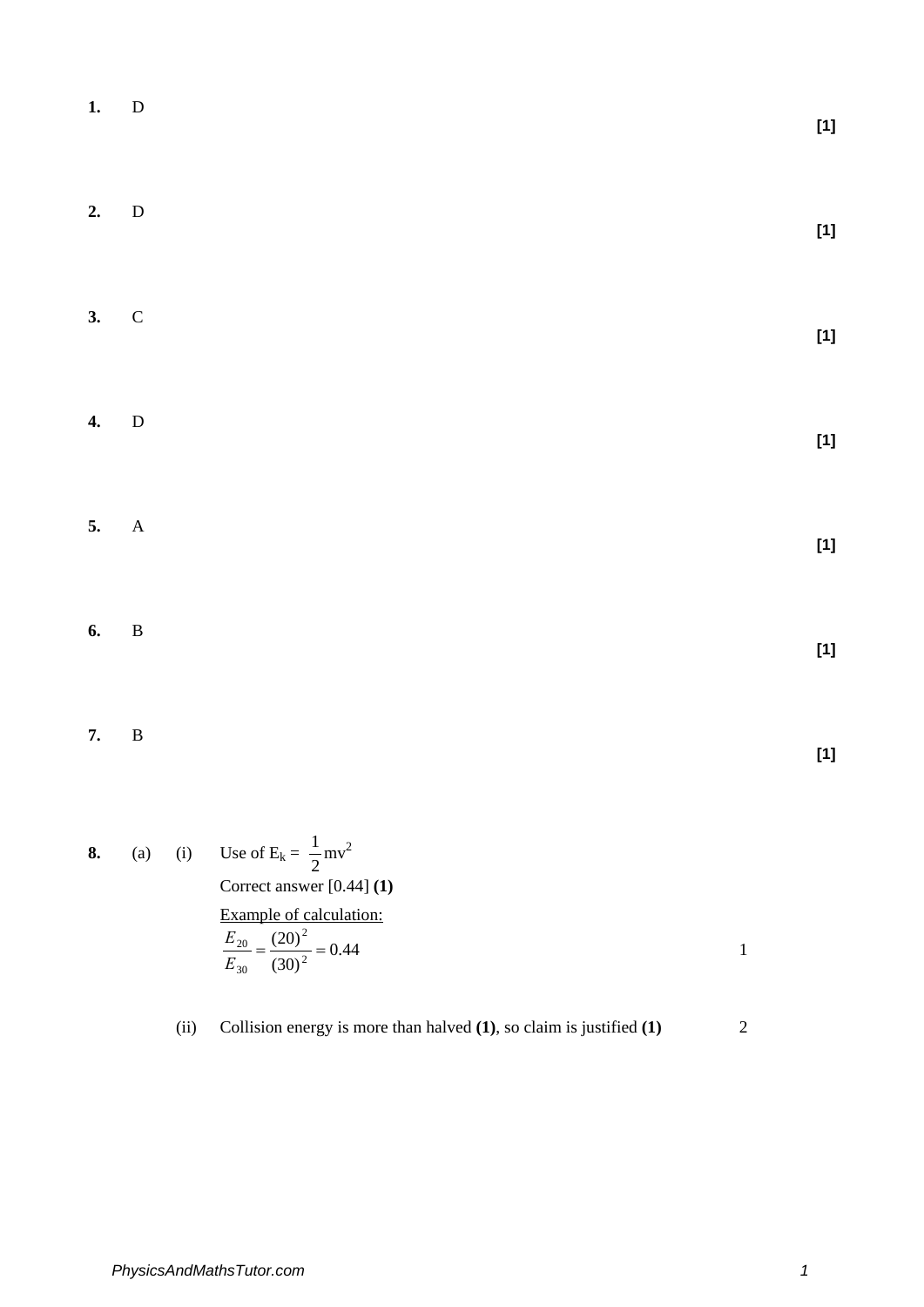(b) Calculation of collision energy [60 kJ] **(1)** Use of  $W = Fx(1)$ Correct answer [500 kN] **(1)** Example of calculation:  $E_k = \frac{1}{2}mv^2 = 0.5 \times 1200 \times (10)^2 = 60{,}000 \text{ J}$  $W = Fx$  so  $F = \frac{W}{2} = \frac{80,000}{8} = 500kN$ *mx*  $F = \frac{W}{m} = \frac{60,000}{0.12} = 500$ 0.12  $\frac{W}{2} = \frac{60,000}{0.13} = 500kN$  3 (c) Crumple zone increases displacement of car during crash so collision force is reduced **or** crumple zone increases collision time and so decreases the acceleration (and force) **(1)** 1 **[7] 9.** (a) As skydiver speeds up, air resistance will increase **(1)**  Net force on skydiver will decrease, reducing acceleration **(1)** 2 (b) Parachute greatly increases the size of the air resistance **(1)**  When air resistance = weight of skydiver, skydiver is in equilibrium **(1)** 2 (c) Use of as  $v^2 = u^2 + 2$ as **or** 2  $\frac{1}{2}$ mv<sup>2</sup> = mg∆h **(1)** Correct answer  $[7.7 \text{ m s}^{-1}]$  (1) Example of calculation:  $v = \sqrt{2 \times 9.81 \times 3} = 7.7 \text{ m s}^{-1}$  2 **[6]**

10. (a) Use of 
$$
\frac{4}{3}\pi^{3}\rho
$$
 (1)  
\nCorrect answer [1.44 × 10<sup>-6</sup> kg] (1)  
\nExample of calculation:  
\n
$$
m = \frac{4}{3}\pi^{3}\rho = \frac{4}{3}\pi (0.7 \times 10^{-3})^{3} \times 1000 = 1.44 \times 10^{-6} \text{ kg}
$$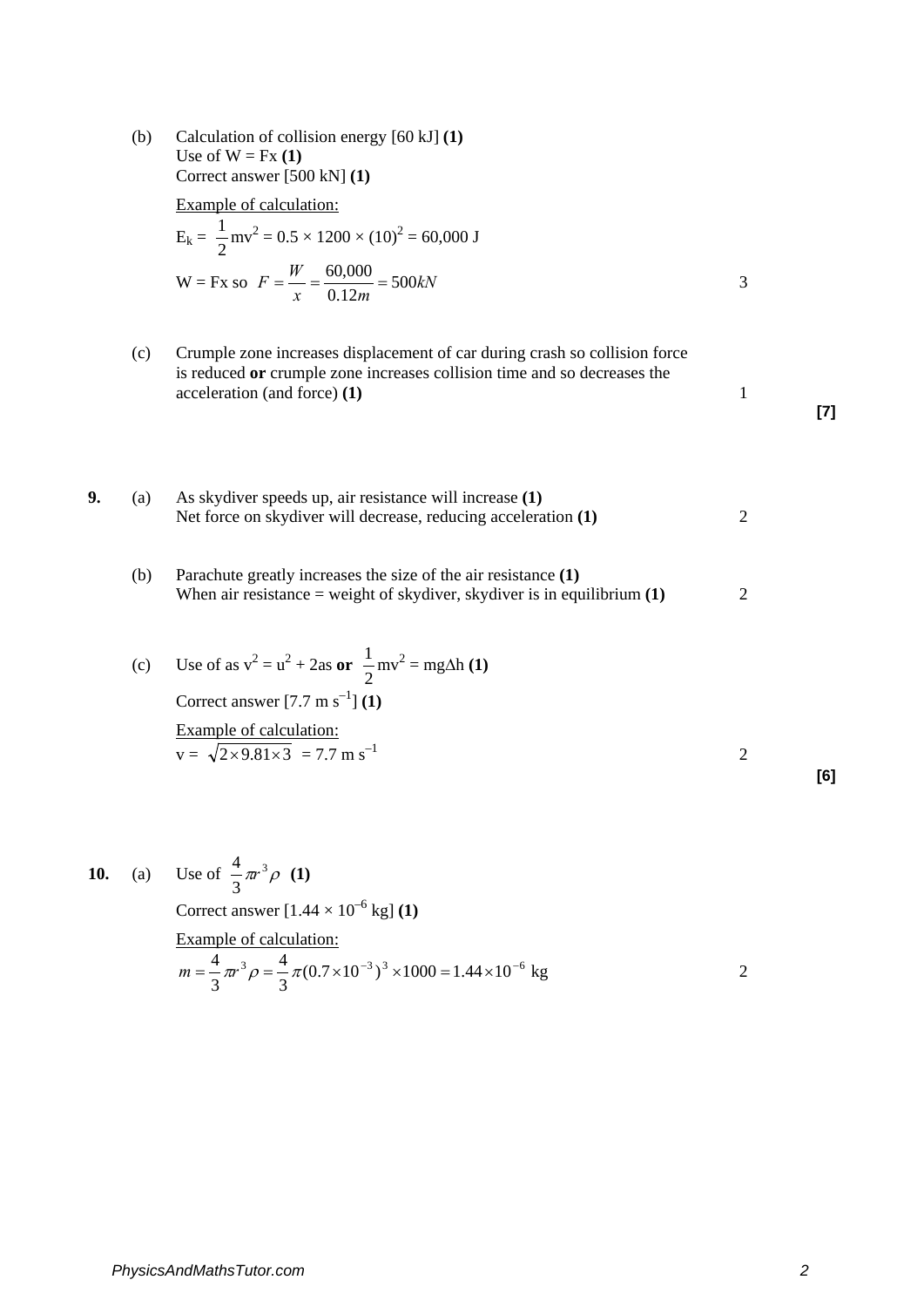- (b) Use of mg =  $6\pi\eta r v(1)$ Correct answer  $[1.2 \text{ m s}^{-1}]$  (1) Example of calculation: 1  $^{4}$   $\sim$  0.7  $\sim$  10<sup>-3</sup> 6  $1.2 \text{ m s}$  $6\pi \times 8.90 \times 10^{-4} \times 0.7 \times 10$  $1.44 \times 10^{-6} \times 9.81$ 6 −  $-4 \times 0.7 \times 10^{-7}$ −  $= \frac{mg}{6\pi\eta r} = \frac{1.44 \times 10^{-6} \times 9.81}{6\pi \times 8.90 \times 10^{-4} \times 0.7 \times 10^{-3}} =$  $\pi \eta r$  6 $\pi$  $v = \frac{mg}{f} = \frac{1.44 \times 10^{-6} \times 9.81}{4} = 1.2 \text{ m s}^{-1}$  (2)
- **11.** (a) Reference to free fall whilst bungee is slack Idea of KE increasing as GPE is transformed Idea of work being done against frictional forces GPE converted into EPE (and KE) once bungee stretches KE (and GPE) converted into EPE beyond equilibrium point At lowest point all of the KE has been converted into EPE Max 4
	- (b) Use of  $F = m a (1)$ Correct answer  $[6.25 \text{ m s}^{-2}]$  (1)

Example of calculation:

$$
a = \frac{F}{m} = \frac{785 - 285}{80} = 6.25 \,\mathrm{m\,s^{-2}}
$$

12. (a) Use of 
$$
s = ut + \frac{1}{2} at^2 (1)
$$
  
Correct answer [1.1 s] (1)

Example of calculation:

$$
t = \sqrt{\frac{2s}{a}} = \sqrt{\frac{2 \times 1}{1.6}} = 1.1 \,\text{s}
$$

(b) Use of  $v = u + at(1)$ Correct answer  $[1.8 \text{ m s}^{-1}]$  (1) Example of calculation:  $v = u + at = 1.6 \times 1.1 = 1.8 \text{ m s}^{-1}$  2 **[6]**

**[4]**

**[4]**

**13.** (a) Use of  $v \sin \theta(1)$ Correct answer [4.2 ms-1] **(1)** Example of calculation: v sin  $\theta = 10 \sin 25 = 4.2 \text{ m s}^{-1}$  2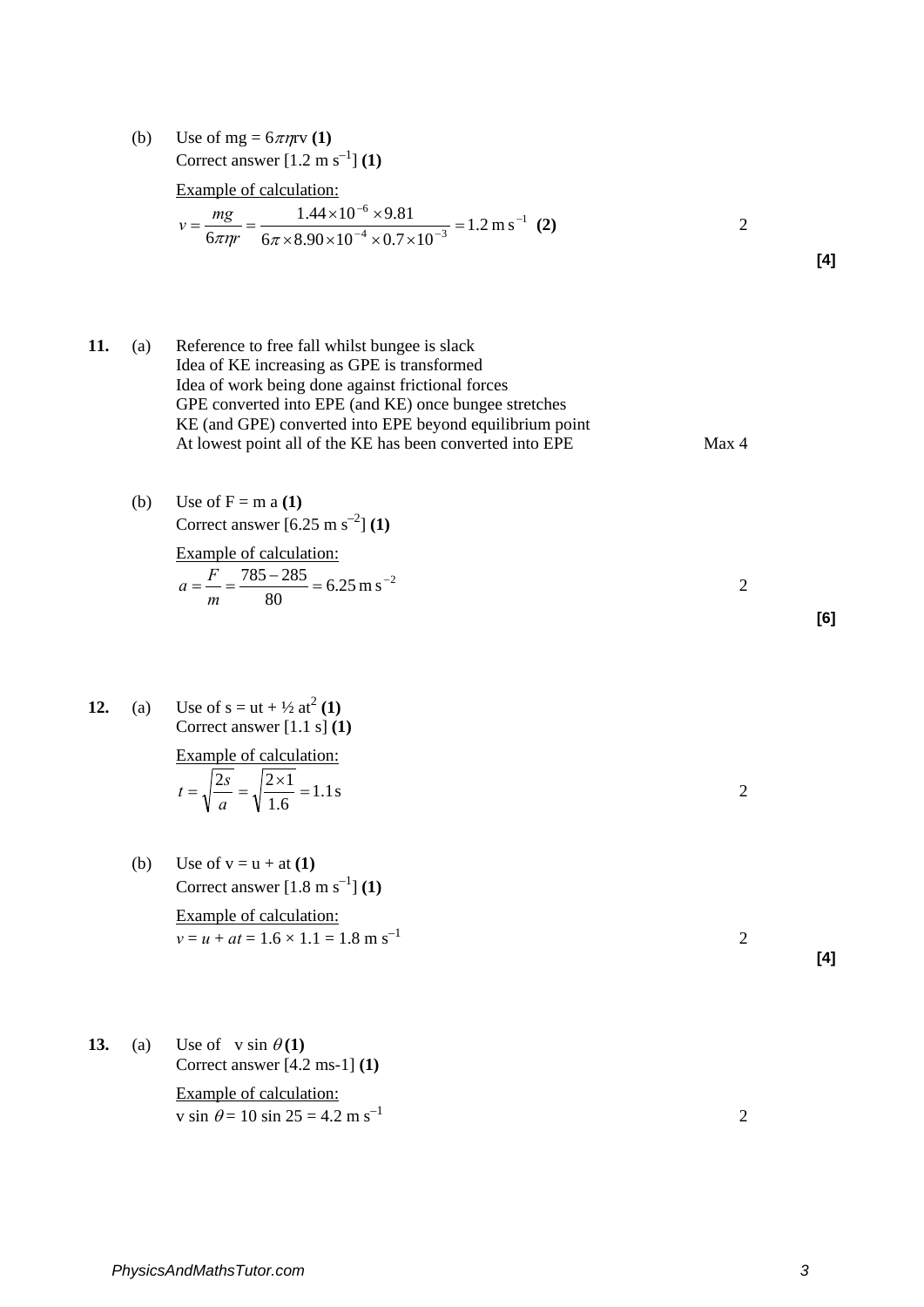(b) Use of at  $v = u + at(1)$ Correct answer [0.43 s] **(1)**

> Example of calculation:  $v = u + at$  0 = 4.2 – 9.8  $\times t$ 9.81  $t = \frac{4.2}{3.81} = 0.43$  s 2

(c) Use of 
$$
s = ut + \frac{1}{2}at^2
$$
 or  $s = \frac{(u+v)}{2}t$  (1)  
\nCorrect answer [0.90 m] (1)  
\nExample of calculation:  
\n $s = ut + \frac{1}{2}at^2 = 4.2 \times 0.43 - 0.5 \times 9.81 \times (0.43)^2 = 1.81 - 0.91 = 0.90$  m  
\nor  $s = \frac{(u+v)}{2}t = (\frac{4.2+0}{2}) \times 0.43 = 0.90$  m

or 
$$
s = \frac{(u+v)}{2}t = \left(\frac{4.2+0}{2}\right) \times 0.43 = 0.90 \text{ m}
$$

**14.** (a) Idea that no resultant force acts (e.g. forces are balanced / cancel) **(1)** 1

- (b) Use of  $w = mg(1)$ Correct answer [640 N] **(1)** Example of calculation:  $w = mg = 65 \times 9.81 = 638 N$
- (c) (i) Tension in rope marked **(1)**  Push from rock face marked **(1)**  Weight marked **(1)** 3
	- (ii) Use of  $T = w \sin 40$  (1) Correct answer [410 N] **(1)** Example of calculation:  $T = w \sin 40 = 640 \times \sin 40 = 410 \text{ N}$  2
- (d) Spelling of technical terms must be correct and the answer must be organised in a logical sequence **(QWC)** Rigid/stiff exterior to resist deformation under small forces **(1)**  Must undergo plastic deformation under large forces **(1)**  so that collision energy can be absorbed **(1)**  Low density so that helmet is not uncomfortably heavy **(1)** 4

**[12]**

**[6]**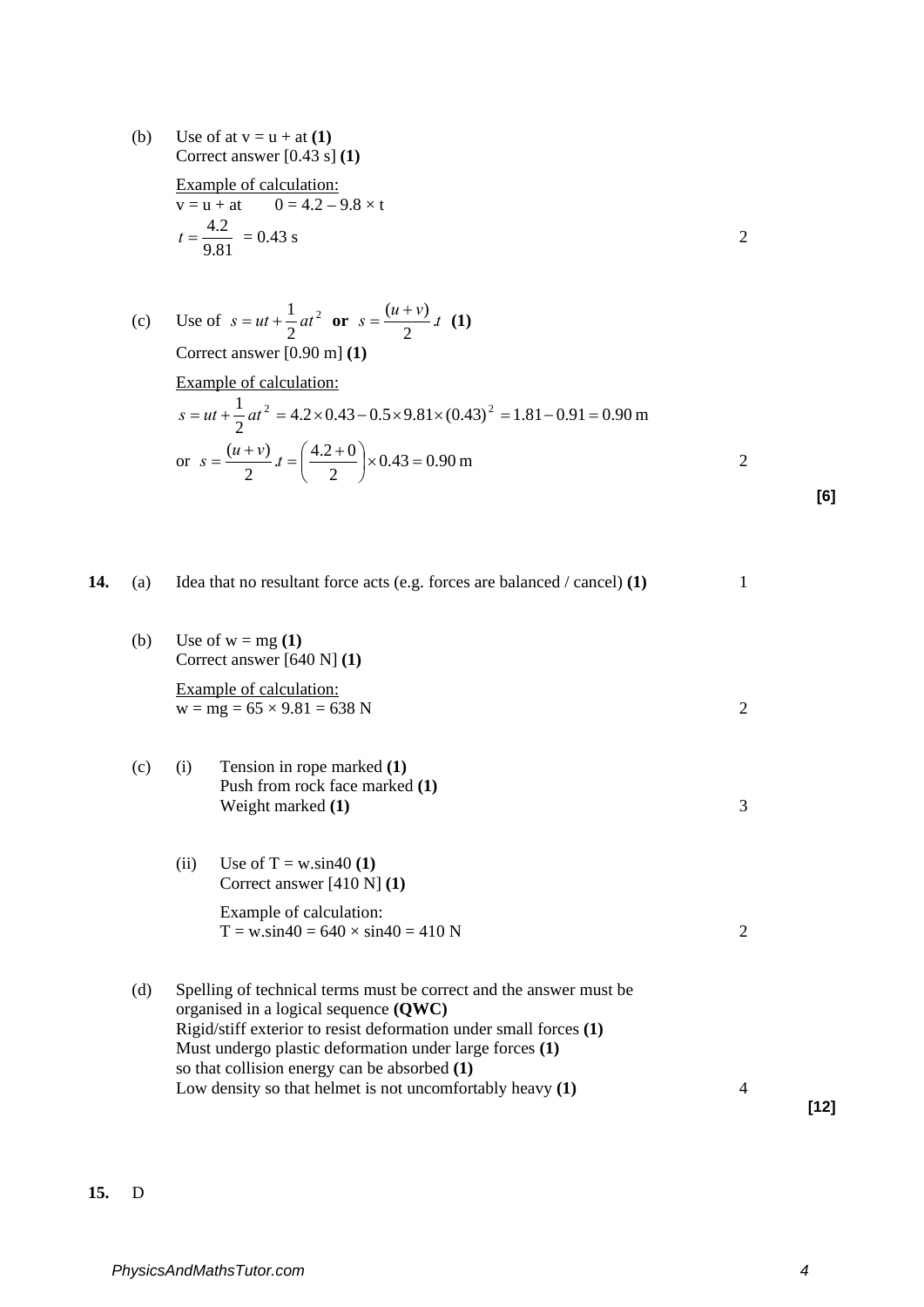#### **16.** Add missing information

For three correct responses in the 'vector or scalar' column **(1)**  For the 'base unit' column: 3 correct responses **(2)** 2 correct responses **(1)** 3

| Quantity | <b>Base unit</b>                  | <b>Vector or scalar</b> |
|----------|-----------------------------------|-------------------------|
|          |                                   |                         |
|          | m                                 | vector                  |
|          | kg m <sup>2</sup> s <sup>-2</sup> | scalar                  |
|          | $\text{kg m}^2 \text{ s}^{-3}$    | scalar                  |
|          | $kg \text{ m s}^{-1}$             | vector                  |

**17.** (a) (i) Describe motion

Constant / uniform acceleration or (acceleration of) 15 m  $s^{-2}$  (1) (Followed by) constant / uniform speed / velocity (of  $(90 \text{ m s}^{-1})$   $(1)$  2

(ii) Show that distance is approximately 800 m Any attempt to measure area under graph or select appropriate equations of motion required to determine **total** distance **(1)**

 Correct **expression** or **value** for the area under the graph between either 0-4 s [240 m] or 4-10 s [540 m] **(1)**

Answer : 780 (m) **(1)**

Eg distance = 60 m s<sup>-1</sup>  $\times$  4 s + 90 m s<sup>-1</sup>  $\times$  6 s  $= 240 m + 540 m$  $= 780$  (m)

Eg distance in first 4 s

 $s =$ 2  $90 \text{ m s}^{-1} + 30 \text{ m s}$ 2  $\frac{v+u}{2}t = \frac{90 \text{ m s}^{-1} + 30 \text{ m s}^{-1}}{2}$  4 s = 240 m Distance in final 6 s

 $s = ut = 90$  m  $s^{-1} \times 6$  s = 540 m Total distance =  $240 \text{ m} + 540 \text{ m} = 780 \text{ (m)}$  3



**[3]**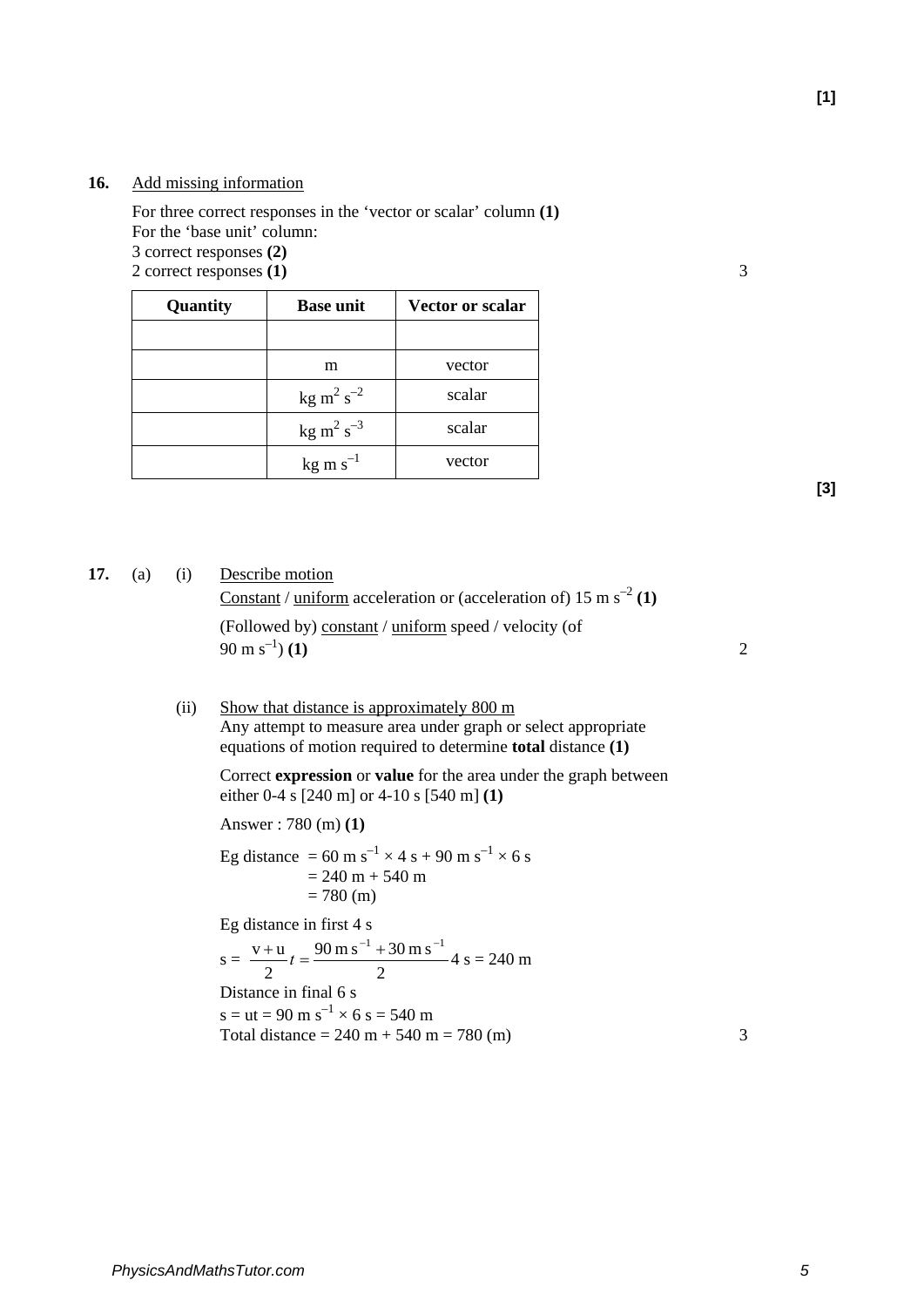|     | (b)  |      | <b>Sketch</b> graph<br>Graph starts at $760 \text{ m} - 800 \text{ m/their value}$ and initially shows<br>distance from finishing line decreasing with time (1)<br>The next two marks are consequent on this first mark being awarded |              |     |
|-----|------|------|---------------------------------------------------------------------------------------------------------------------------------------------------------------------------------------------------------------------------------------|--------------|-----|
|     |      |      | Curve with increasing negative gradient followed by straight line (1)                                                                                                                                                                 |              |     |
|     |      |      | Graph shows a straight line <b>beginning</b> at coordinate (4 s, 540 m)<br>and finishes at coordinate $(10 s, 0 m)$ (1)                                                                                                               | 3            | [8] |
| 18. | (a)  | (i)  | Give expression<br>$W = R + F(1)$                                                                                                                                                                                                     | $\mathbf{1}$ |     |
|     |      | (ii) | Complete statements<br>surface / ground $(1)$                                                                                                                                                                                         |              |     |
|     |      |      | Earth ( $\bar{s}$ mass) [Only accept this answer] (1)<br>gardener( $\bar{s}$ hands) / hand(s) (1)                                                                                                                                     | 3            |     |
|     | (b)  | (i)  | Add to diagram<br>Line inclined to the vertical pointing to the left and upwards $(1)$                                                                                                                                                | 1            |     |
|     |      | (ii) | Explain change in direction and magnitude<br>The force (at $X$ ) will have a magnitude greater than $F$<br>or the force $(at X)$ must increase. $(1)$                                                                                 |              |     |
|     |      |      | This is because the wheelbarrow / it has to be lifted /<br>tilted/supported/held up (by the vertical component) $(1)$                                                                                                                 |              |     |
|     |      |      | And also because the wheelbarrow / it has to be moved<br>(forward by the horizontal component) (1)                                                                                                                                    | 3            | [8] |
| 19. | (i)  |      | appreciation that area of (first) rectangle / at gives speed $v(1)$                                                                                                                                                                   |              |     |
|     |      |      | $\Delta v_{\text{accel}} = (3 \text{ m s}^{-2})(8 \text{ s}) / 30 \text{ small squares each worth } 0.8 \text{ m s}^{-1}$ (1)                                                                                                         |              |     |
|     |      |      | $\Rightarrow$ 24 m s <sup>-1</sup> (1)                                                                                                                                                                                                |              |     |
|     | (ii) |      | appreciation that area of second is of same area as first /<br>$\Delta v_{\text{decel}} = (4 \text{ m s}^{-2})(6 \text{ s})$ [negative idea <i>not</i> needed] (1)                                                                    | 4            |     |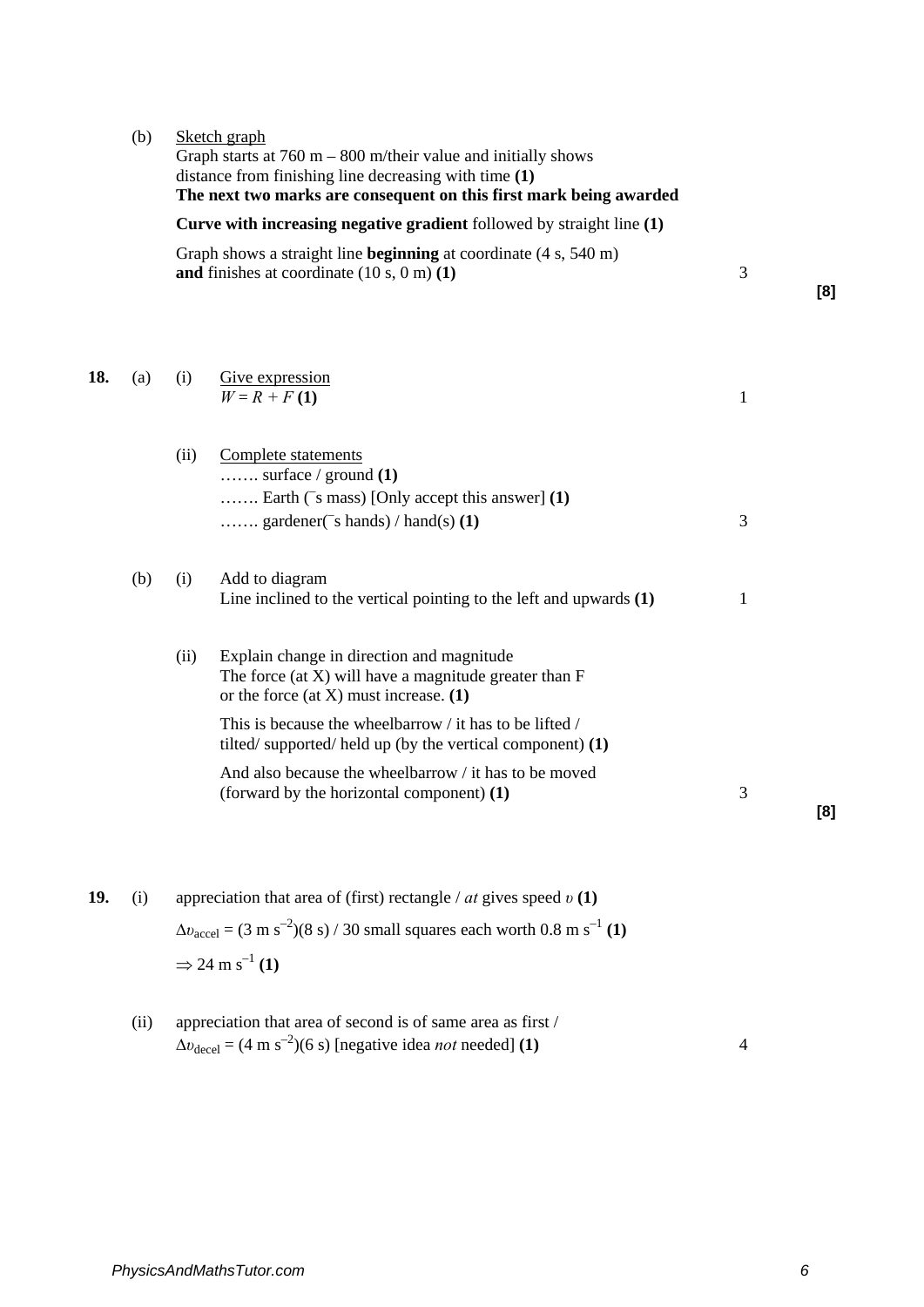(iii) use of  $P = IV / E = IVt(1)$ use of  $P = Fv / E = Fvt (1)$ (3000 N)*υ* = (96 A)(750 V) / equating the *P*s or *E*s **(1)**   $\Rightarrow v = 24 \text{ m s}^{-1}$  3 **[7]** 20. (a) Comment on use of weighing Clear statement correctly identifying weight or mass (or their units) e.g. kg a unit of mass, not weight **(1)** 1 (b) Calculation to check statement Use of equation of motion to show time or distance **(1)** Answer to 2 sig figs [120 m or 4.5 s] [no ue] **(1)**  Example of calculation:  $s = ut + \frac{1}{2}at^2$  $s = 0 + \frac{1}{2} \times 9.81 \text{ m s}^{-2} \times (5 \text{s})^2 \text{ OR } 100 = 0 + \frac{1}{2} \times 9.81 \text{ m s}^{-2} \times t^2$  $s = 123 \text{ m}$  OR  $t = 4.5 \text{ s}$  2 (c) Calculation of kinetic energy Either Use of equation(s) of motion which allow(s)  $v^2$  or  $v$  to be found **(1)** Recall of ke =  $\frac{1}{2}mv^2(1)$ Answer [69 000 J] **(1)**  OR Recall of  $E_p = mgh(1)$ Substitution **(1)** Answer [69 000 J] **(1)** Example of calculation:  $v^2 = u^2 + 2as$  $v^2 = 0 + 2 \times 9.81 \text{ m s}^{-2} \times 100 \text{ m}$  $v^2 = 1962 \text{ m}^2 \text{ s}^{-2}$  $ke = 1/2 mv^2$  $= 69000$  J (68 670 J) OR gpe = *mgh* gpe lost = 70 kg  $\times$  9.81 N kg<sup>-1</sup>  $\times$  100 m gpe lost = 69 000 J (68 670 J) [so ke  $= 69000$  J because ke gained  $=$  gpe lost] 3 **[6]**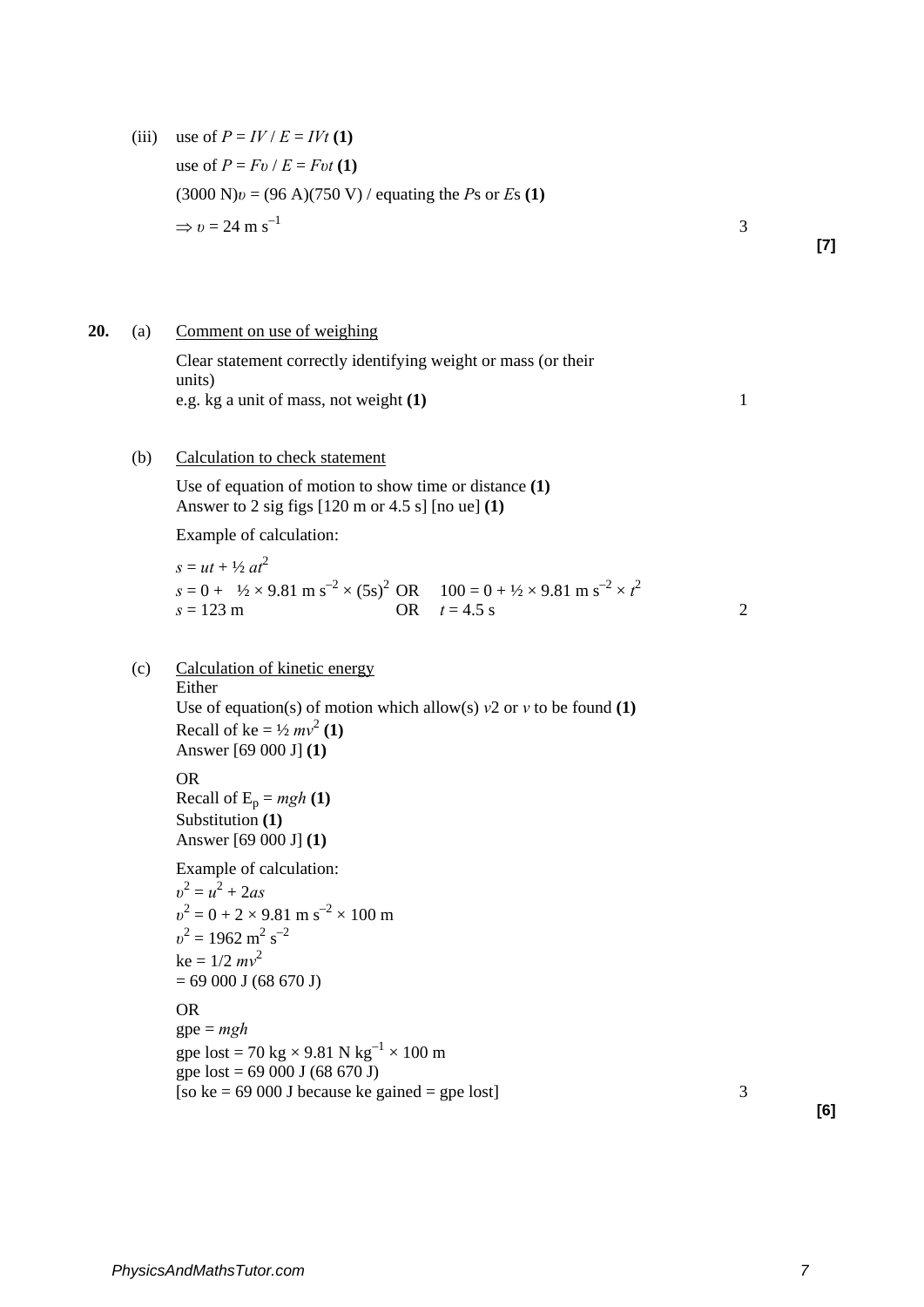| 21. | (a) |      | Formula for C6                                                                                                                                                                                                           |                |
|-----|-----|------|--------------------------------------------------------------------------------------------------------------------------------------------------------------------------------------------------------------------------|----------------|
|     |     |      | $v = u + at$ OR $v = 10.7 - (9.81 \times 0.2)$ [units need not be given]<br>OR $C6 = C5 - 9.81*AG(1)$                                                                                                                    | $\mathbf{1}$   |
|     | (b) |      | Explain B5 to B16 constant<br>g affects vertical motion only / no horizontal force (1)                                                                                                                                   | $\mathbf{1}$   |
|     | (c) |      | Significance of negative values<br>The ball moving downwards (1)                                                                                                                                                         | $\mathbf{1}$   |
|     | (d) | (i)  | Completion of diagram<br>Vertical arrow has 6.8 added, horizontal arrow has 10.7 added (1)                                                                                                                               | $\mathbf{1}$   |
|     |     | (ii) | Calculation of velocity at time $t = 0.4$ s                                                                                                                                                                              |                |
|     |     |      | Use of Pythagoras                                                                                                                                                                                                        |                |
|     |     |      | Answer for magnitude of v $[12.7 \text{ m s}^{-1}]$ [ecf from diagram]                                                                                                                                                   |                |
|     |     |      | Use of trigonometrical function [ecf from magnitude]                                                                                                                                                                     |                |
|     |     |      | Answer for direction [32.4°] [ecf from diagram]                                                                                                                                                                          |                |
|     |     |      | Example of answer:<br>$v^2 = (6.8 \text{ m s}^{-1})^2 + (10.7 \text{ m s}^{-1})^2$<br>$v = 12.7$ m s <sup>-1</sup><br>$\tan \theta = 6.8 \text{ m s}^{-1} \div 10.7 \text{ m s}^{-1}$<br>$\theta$ = 32.4°                |                |
|     |     |      | [For scale drawing– components drawn correctly to scale(1),<br>resultant shown correctly (1), answer for $v \pm 0.5$ m s <sup>-1</sup> (1), angle to<br>$\pm 2^{\circ}(1)$ ]                                             | $\overline{4}$ |
|     | (e) | (i)  | Calculation of components for new angle                                                                                                                                                                                  |                |
|     |     |      | Answer for vertical component $[8.7 \text{ m s}^{-1}]$ (1)<br>Answer for horizontal component $[12.5 \text{ m s}^{-1}]$ (1)                                                                                              |                |
|     |     |      | [1 mark only if answers reversed]                                                                                                                                                                                        |                |
|     |     |      | Example of answer:<br>vertical component = $v \sin\theta = 15.2$ m s <sup>-1</sup> × sin 35° = 8.7 m s <sup>-1</sup><br>horizontal component = $v \cos\theta = 15.2$ m s <sup>-1</sup> × cos35° = 12.5 m s <sup>-1</sup> | 2              |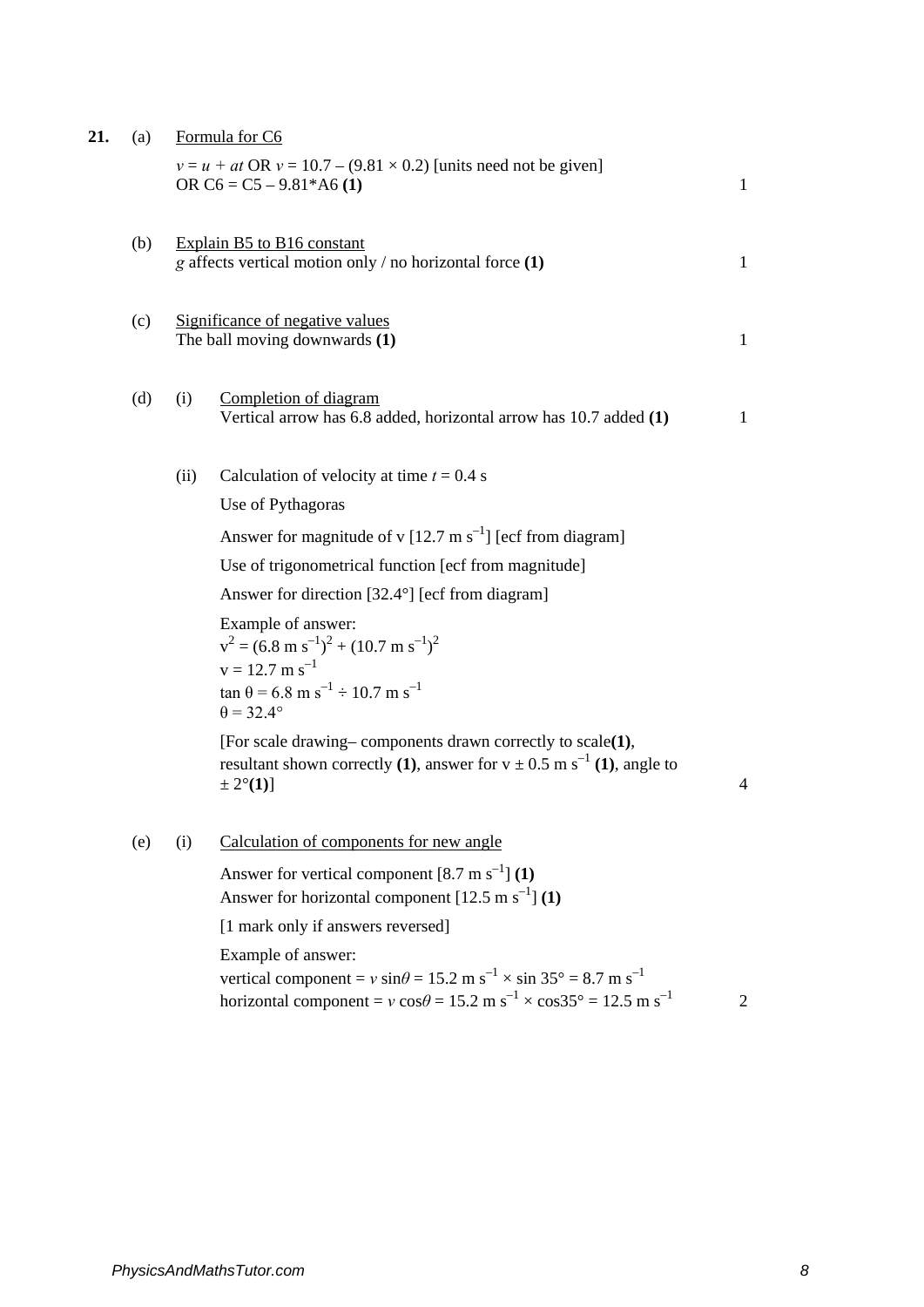(ii) Suggest reason for greater distance

Examples – greater horizontal component of velocity; easier to throw at higher speed closer to the horizontal; launching from above ground level affects the range; force applied for longer; more force can be applied **(1)** 1

**[11]**

**22.** (a) Show that the speed is approximately  $30 \text{ m s}^{-1}$ Sets  $E_K = mg\Delta h(1)$ Substitution into formulae of 9.8(1) m s<sup> $-2$ </sup> or 10 m s<sup> $-2$ </sup> and 50 m. (1) [Also allow substitution of 60 m for this mark] Answer  $[31 \text{ m s}^{-1}$ . 2 sig fig required. No ue.]  $(1)$  $\overline{1}$ 

Eg 
$$
\frac{1}{2}
$$
mv<sup>2</sup> = mg $\Delta$ h  
\nv<sup>2</sup> = 2gh = 2 × 9.81 m s<sup>-2</sup> × 50 m  
\nv = 31.3 (m s<sup>-1</sup>) Answer is 31.6 m s<sup>-1</sup> if 10 m s<sup>-2</sup> is used

Also allow the following solution although this is not uniformly accelerated motion.

 $v^2 = u^2 + 2as$  $v^2 = 0 + 2 \times 9.81 \text{ m s}^{-2} \times 50 \text{ m}$  $v = 31.3 \text{ (m s}^{-1})$  3

(b) (i) Average braking force [ecf value of vl

For the equation  $\frac{1}{2}mv^2$  (1)

[give this mark if this is shown in symbols, words or values] Attempts to obtain the difference between two energy values that relate to with and without the braking system or for setting an energy value equal to Force  $\times$  80 m (1)

Answer [800 N if 30 m s<sup>-1</sup> used; If 31.3 m s<sup>-1</sup> or 31.6 m s<sup>-1</sup> are used accept answers in the range  $1100$  N –  $1300$  N; If 34 m s<sup>-1</sup> is used answer is 2000 N] **(1)**

Eg (367875 J)<sub>ke after free fall</sub> – (273375 J)<sub>ke at 27m/s</sub> = 94500 J  $F \times 80 \text{ m} = 94500 \text{ J}$  $F = 1180 N$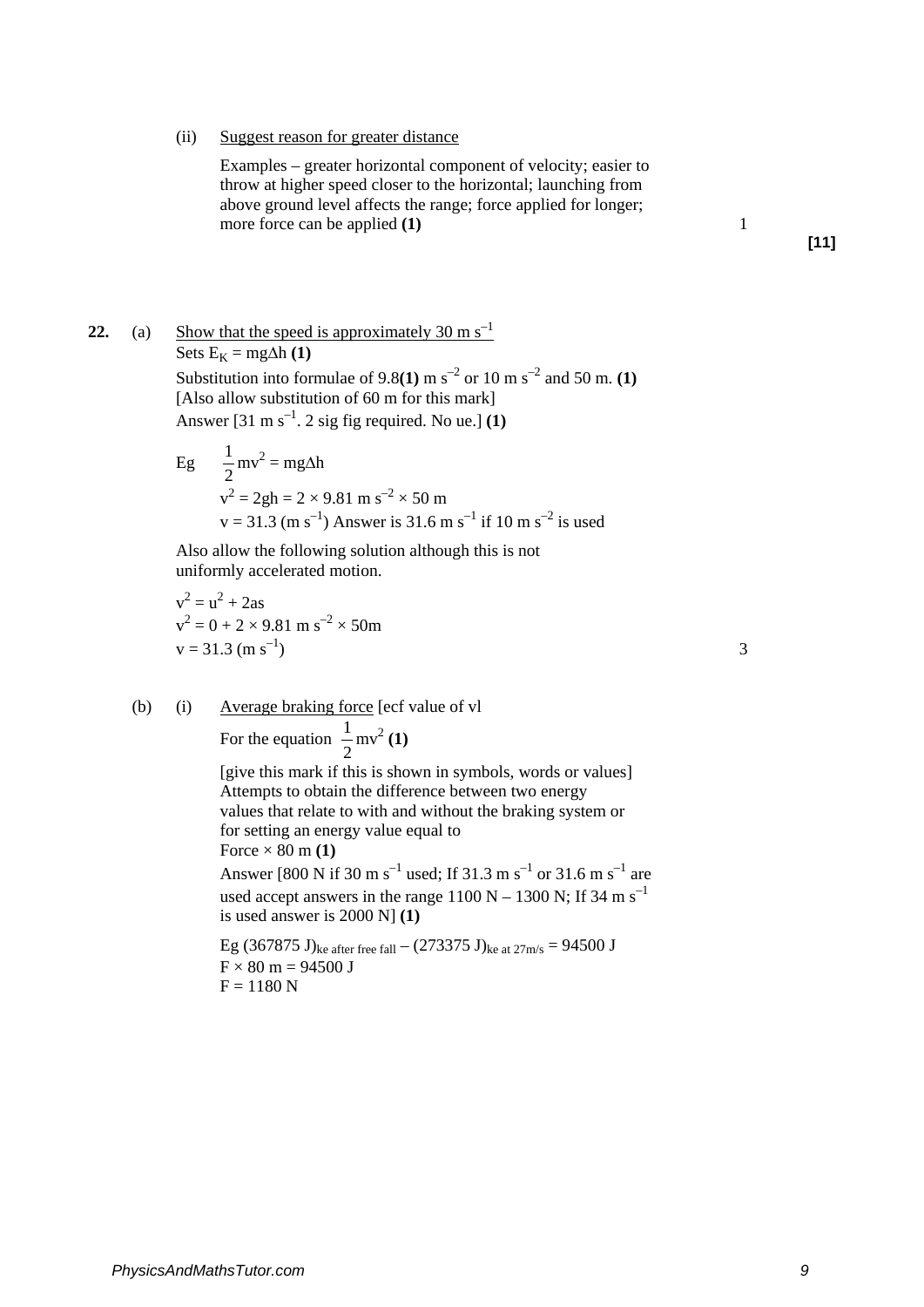Also allow the following solution.

Selects  $v^2 = u^2 + 2as$  and  $F = ma(1)$ Attempts to obtain the difference between two forces / accelerations that relate to with and without the braking system. **(1)** 

Answer [800 N if 30 m s<sup>-1</sup> used; If 31.3 m s<sup>-1</sup> or 31.6 m s<sup>-1</sup> are used accept answers in the range  $1100 \text{ N} - 1300 \text{ N}$ ; If 34 m s<sup>-1</sup> is used answer is 2000 N] **(1)**

Eg Braking force = (-) 750(
$$
\frac{(31.3 \text{ m s}^{-1})^2 - (0)^2}{2 \times 80 \text{ m}} - \frac{(27 \text{ m s}^{-1})^2 - (0)^2}{2 \times 80 \text{ m}}
$$
  
= (-) 1175 N

(ii) Why braking force of this magnitude not required Air resistance (would also act to reduce speed) **(1) Or** Number and/or mass of passengers will vary **Or** Friction [ignore references to where forces act for this mark. A bald answer ie 'friction' is acceptable] **Or** Accept some (kinetic) energy is transferred [not 'lost'] to thermal energy [accept heat] (and sound) **Or** Work is done against friction 1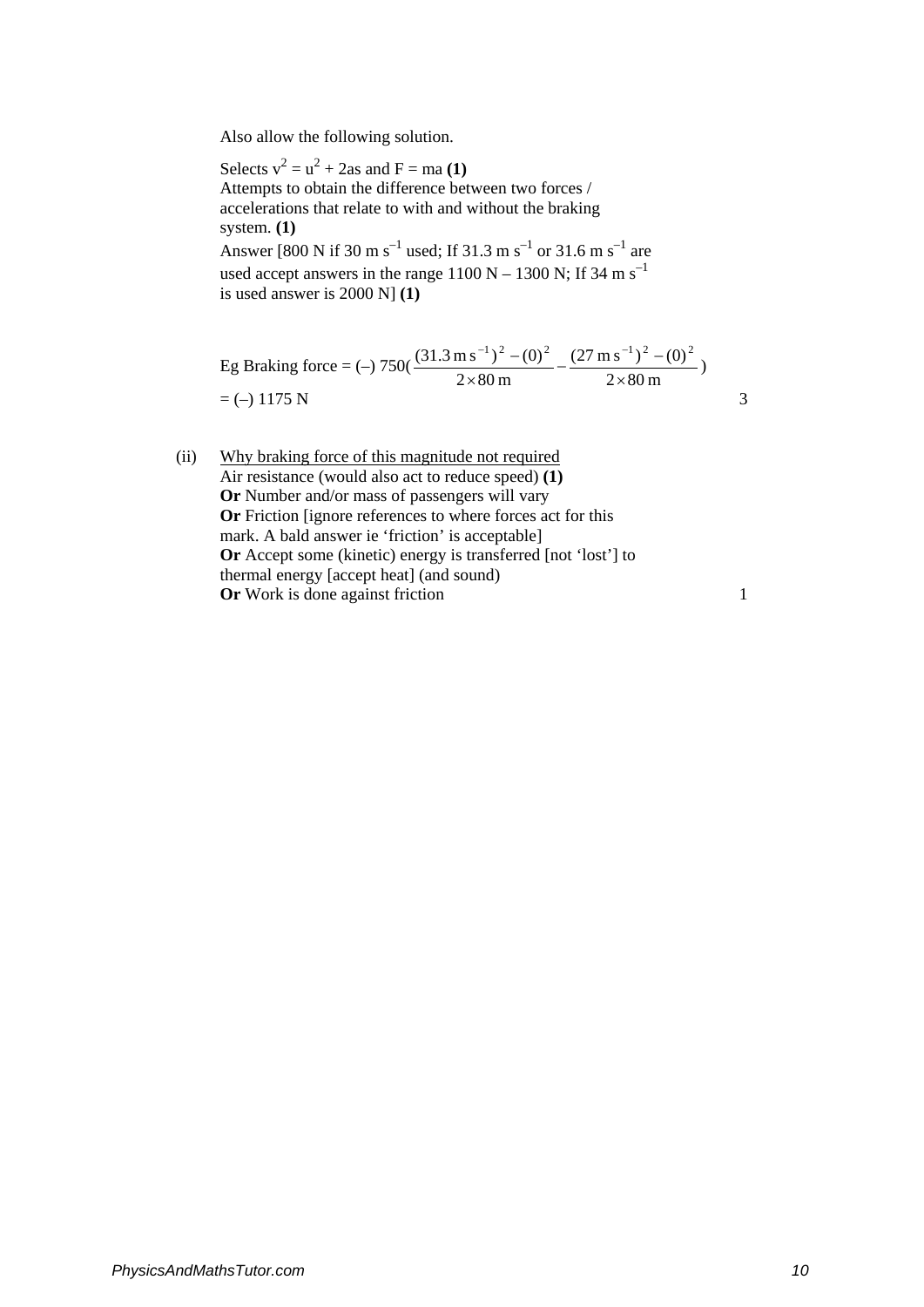# (iii) Explain whether braking force would change **QWOC**: **(1)** Either The kinetic energy will be greater (because the mass of the passengers has increased) **(1)**  (hence) more work would have to be done(by the braking system) **(1)**  (The distance travelled, P to Q, is the same therefore) greater (braking) force is required **(1) Or** Momentum (of the truck) will be greater (because the mass of the passengers has increased) **(1)**  Rate of change of momentum will be greater or [allow] the time taken to travel (80 m) will be the same [if the candidate writes 'constant' allow this if you feel they mean 'same'] **(1)**  (Therefore) greater (braking) force is required **(1) Or** (Allow) Change in velocity and the time taken (for the truck to travel 80 m) will be the same or (Average) deceleration / acceleration will be the same [accept 'constant' if they mean 'same'. Also accept any fixed value for acceleration eg  $9.8 \text{ m s}^{-2}$  (for greater mass of passengers) **(1)**  $(since) F = ma$  and mass has increased **(1)** A greater (braking) force is required **(1)** 4 **[11]**

#### **23.** (a) (i) Additional height Answer [ 5 (m)] **(1)**

| Eg distance = area of small triangle = $0.5 \times 1$ s $\times$ 10 m s <sup>-1</sup> = 5 m |  |
|---------------------------------------------------------------------------------------------|--|
|                                                                                             |  |

(ii) Total distance travelled [Allow ecf of their value] Distance travelled between 1 s and 4s [45 m] **(1)** Answer [ 50 m] **(1)**

> Eg distance fallen  $=$  area of large triangle  $= 0.5 \times 3$  s  $\times 30$  m s<sup>-1</sup>  $= 45$  m total distance  $=45m + 5m = 50m$  2

# (b) Objects displacement

40 m **(1)**  Below (point of release) or minus sign **(1)** [Ecf candidates answers for additional height and distance ie use their distance  $-2 \times$  their additional height] 2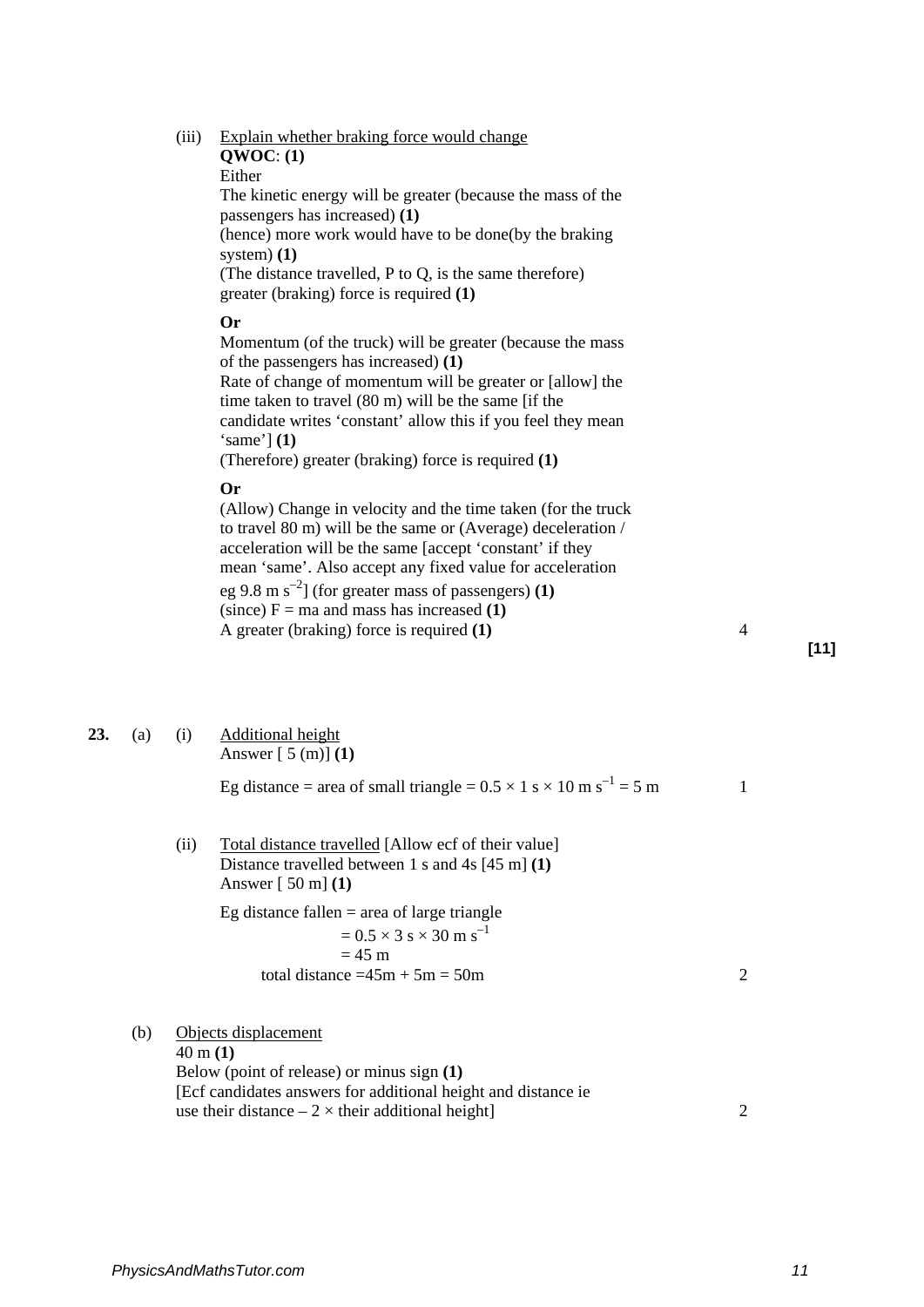|     | (c) |      | Acceleration time graph<br>Line drawn parallel to time axis extending from $t = 0$ (1)<br>[Above or below the time axis]<br>The line drawn parallel to the time axis extends from $0 s$ to $4 s (1)$<br>[If line continues beyond or stops short of 4 s do not give this mark]<br>Acceleration shown as minus 10 m s <sup>-2</sup> (1)<br>[This mark is consequent on the second mark being obtained]                                                                                                                                                                                                                                                                                                                                                                                                                                                                                                              | 3              | [8] |
|-----|-----|------|--------------------------------------------------------------------------------------------------------------------------------------------------------------------------------------------------------------------------------------------------------------------------------------------------------------------------------------------------------------------------------------------------------------------------------------------------------------------------------------------------------------------------------------------------------------------------------------------------------------------------------------------------------------------------------------------------------------------------------------------------------------------------------------------------------------------------------------------------------------------------------------------------------------------|----------------|-----|
| 24. | (a) |      | Account for the force<br>When the flea pushes (down) on the surface the surface<br>[accept ground, not earth] pushes back / upwards (1)<br>with an equal (magnitude of) force $(1)$<br>[A statement of Newton's $3rd$ law gets no marks – it must be applied]                                                                                                                                                                                                                                                                                                                                                                                                                                                                                                                                                                                                                                                      | $\overline{2}$ |     |
|     | (b) | (i)  | Show acceleration is about 1000 m $\rm s^{-2}$<br><b>Either</b> Selects $v^2 = u^2 + 2as$ Or two appropriate equations of<br>motion $(1)$<br>Correct substitution into the equation (1)<br>[Do not penalise power of ten error. Allow 0.4 mm and 0.9 m<br>$s^{-1}$ substitutions for this mark.]<br>Answer [in range (1025 – 1060) m $s^{-2}$ , must be given to at<br>least $3$ sig fig. No ue] $(1)$<br>Eg (0.95 m s <sup>-1</sup> ) <sup>2</sup> = 2 × a × 0.44 (× 10 <sup>-3</sup> ) m<br>$a = 1026 \text{(ms}^{-2})$<br><b>Or</b><br>Sets changing $Ke = work$ done (as legs expand) (1)<br>Correct substitution into the equation (1)<br>Answer $[1030 \text{ m s}^{-2}$ , must be given to at least 3 sig fig. No ue] (1)<br>Eg $\Delta$ Ke = average F $\times$ height<br>$\frac{1}{2}$ m (0.95 m s <sup>-1</sup> ) <sup>2</sup> = m × a × 0.44 × (10 <sup>-3</sup> ) m<br>$a = 1026$ (m s <sup>-2</sup> ) | 3              |     |
|     |     | (ii) | <b>Resultant force</b><br>(Allow ecf)<br>Answer $[4.1 \times 10^{-4}$ N. $4(0) \times 10^{-4}$ N if 1000 m s <sup>-2</sup> used. Ue.] (1)<br>Eg Force = $4 \times 10^{-7}$ kg $\times 1030$ m s <sup>-2</sup> = $4.12 \times 10^{-4}$ N                                                                                                                                                                                                                                                                                                                                                                                                                                                                                                                                                                                                                                                                            | 1              |     |
|     | (c) | (i)  | What constant force opposes upward motion<br>The weight of / gravitational attraction / gravitational force /<br>gravitational pull / force of gravity / accept pull of earth<br>$($ on flea $)$ $(1)$<br>[Not just 'gravity'. Accept bald answers ie 'weight']                                                                                                                                                                                                                                                                                                                                                                                                                                                                                                                                                                                                                                                    | 1              |     |
|     |     |      |                                                                                                                                                                                                                                                                                                                                                                                                                                                                                                                                                                                                                                                                                                                                                                                                                                                                                                                    |                |     |

<sup>(</sup>ii) Change in height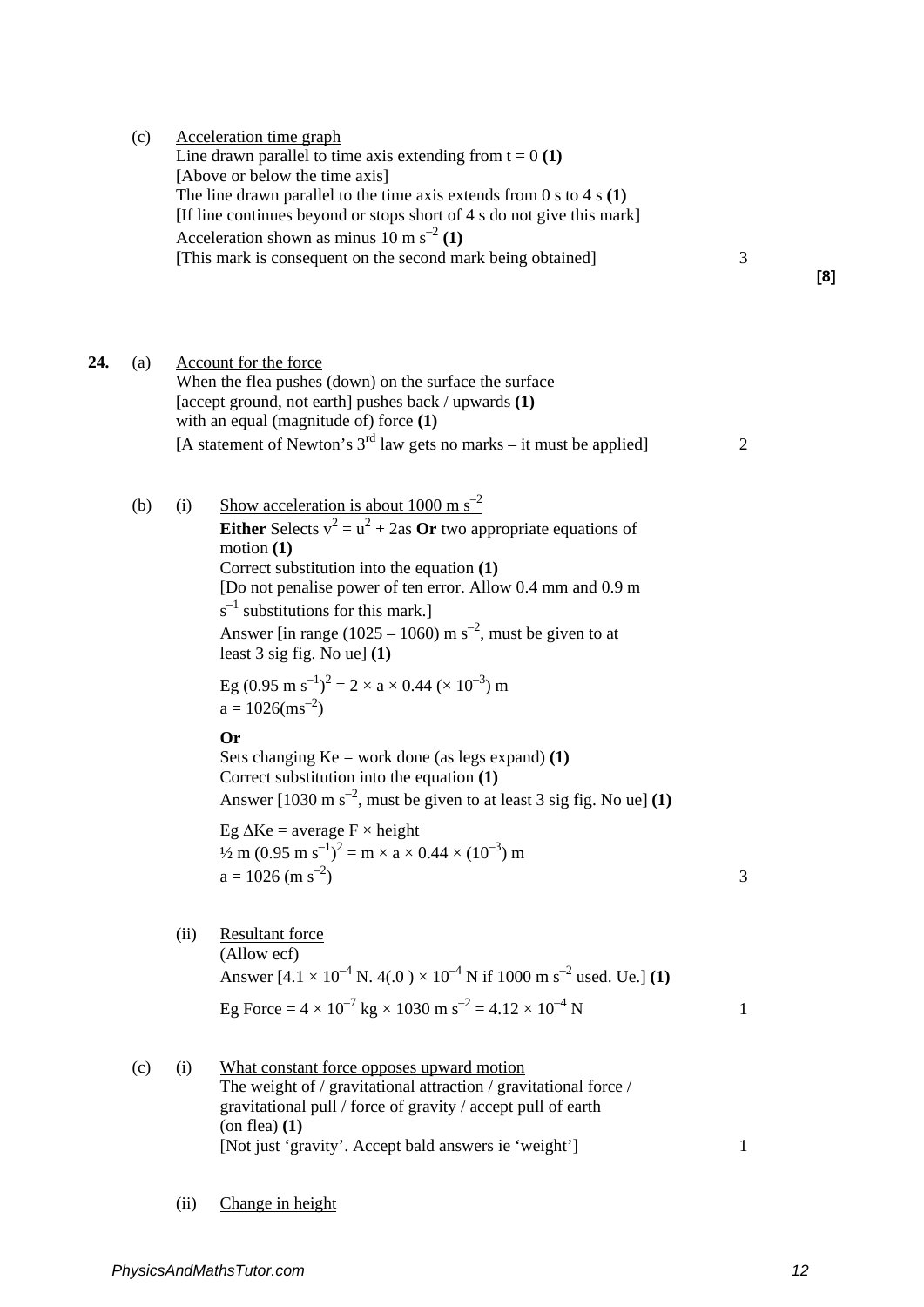Selects  $s = \left(\frac{v+u}{2}\right)t$  or uses  $v = u + at$  (to find a) then either  $v^2 = u^2 + 2as$  or  $s = ut +$ 2  $\frac{1}{2}$  at<sup>2</sup> (1) Correct substitution **(1)**

[If two equations are used 'a' is negative] Answer [4.4(2) cm. Do not accept 4.5 cm] **(1)**  [Nb the correct answer can be obtained from omitting ut and using  $+a$  – this would get 1/3]

[Use of  $s = ut + \frac{1}{2}at^2$  or  $v^2 = u^2 + 2as$  with  $lal = g$  and  $u = 0.95$  $m s^{-1}$  will get 1/3 if no attempt is made to find 'a'. For candidates who use  $a = 1000 \text{ m s}^{-2}$  from (b)(i) give no marks]

Eg s =  $\left(\frac{0 + 0.95 \text{ m s}^{-1}}{2}\right) 9.3 \times 10^{-2} \text{ s}$  $= 0.0442$  m **Or**  $a = -\frac{0.93 \text{ m/s}}{0.03 \times 10^{-2} \text{ m}} = -10.2 \text{ m s}^{-2}$ 1  $10.2 \text{ m s}$  $0.93\times10^{-2}$  m  $0.95 \text{ m s}^{-1}$   $-10.2 \text{ m s}^{-1}$ − −  $-\frac{0.99 \text{ m/s}}{0.93 \times 10^{-2} \text{ m}} =$  $s = 0.95$  m  $s^{-1} \times 9.3 \times 10^{-2}$  s + 2  $\frac{1}{2}$  – 10.2 m s<sup>-2</sup> (9.3 × 10<sup>-2</sup> s)<sup>2</sup>  $= 0.0442$  m or  $0 = (0.95 \text{ m s}^{-1})^2 + 2 - 10.2 \text{ m s}^{-2} \text{ s}$  hence  $s = 0.0442 \text{ m}$  3 **[10]**

25. (a) (i) Explain upward force is about 0.1 N

Correct answer for force to 2 s.f. [(–)0.092 N] [no ue] **(1)** Explanation that negative means upwards **(1)** Example of calculation:  $W = mg$  $= 0.0094 \text{ kg} \times 9.81 \text{ N kg}^{-1}$  $=-0.092 \text{ N}$  2

(ii) Label balloon diagram ands show that weight is about 0.07 N Tension + arrow **(1)**  Weight + arrow **(1)**  Weight = 0.068 N **(1)**  (Do not accept 'gravity' for 'weight') 3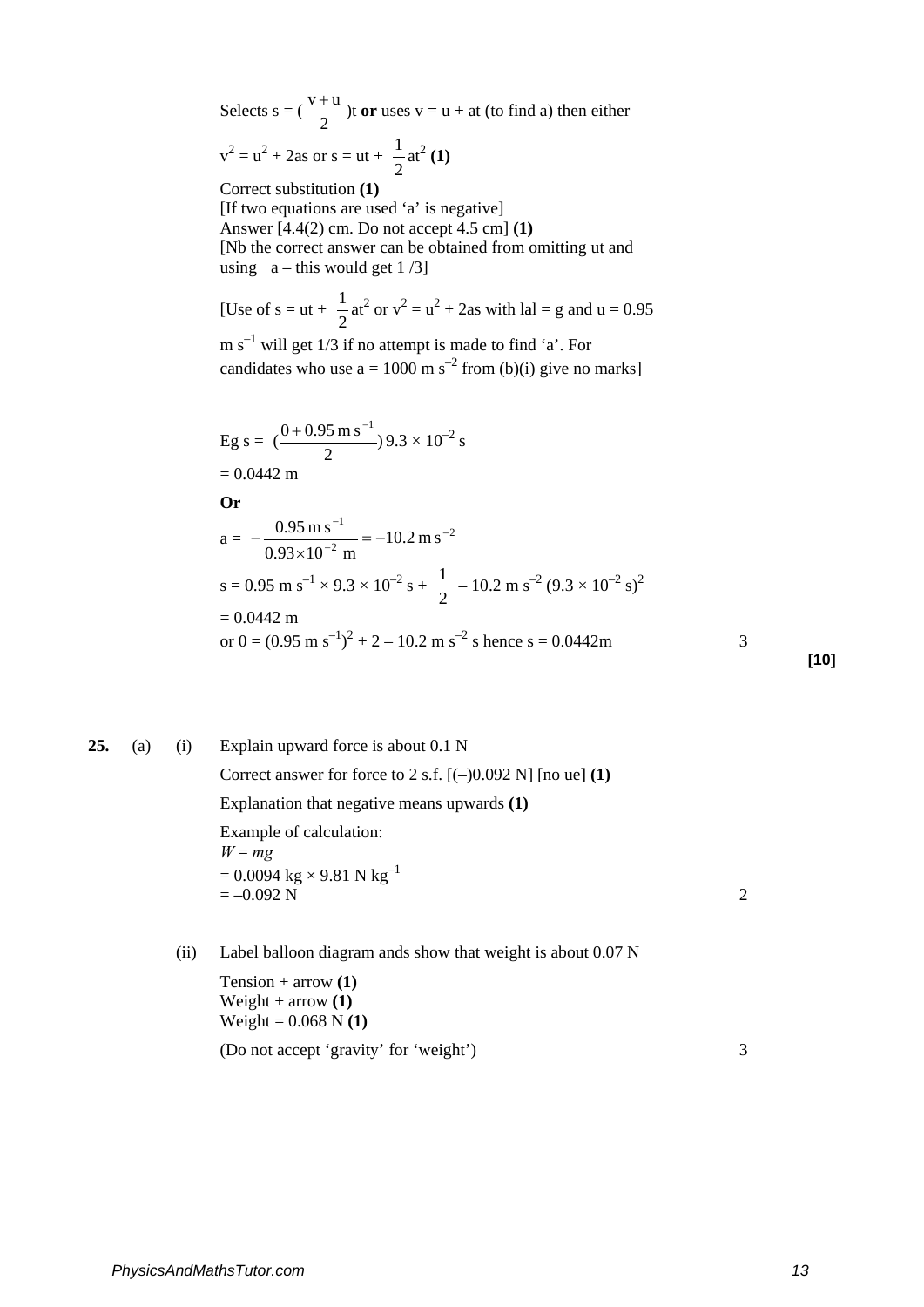|     | (b) | (i)                          | Label $2nd$ balloon diagram                                                                                                    |                |        |
|-----|-----|------------------------------|--------------------------------------------------------------------------------------------------------------------------------|----------------|--------|
|     |     |                              | Weight $(1)$<br>Air resistance (1)                                                                                             | $\overline{2}$ |        |
|     |     | (ii)                         | <b>Expression for vertical component</b>                                                                                       |                |        |
|     |     |                              | $T \cos 43^{\circ}$ / upthrust – weight / 0.16 N – 0.068 N / (1)<br>(accept T sin 47°)                                         | $\mathbf{1}$   |        |
|     |     | (iii)                        | Calculate tension in string                                                                                                    |                |        |
|     |     |                              | Correct expression showing vertical forces on balloon (1)                                                                      |                |        |
|     |     |                              | Correct answer $(0.13 N)(1)$                                                                                                   |                |        |
|     |     |                              | Example of calculation:<br>$T \cos 43^\circ = 0.16 \text{ N} - 0.068 \text{ N}$<br>$T \cos 43^\circ = 0.092$ N<br>$T = 0.13 N$ | $\overline{2}$ |        |
|     |     |                              |                                                                                                                                |                |        |
|     | (c) |                              | Explain change in angle                                                                                                        |                |        |
|     |     | Air resistance increases (1) |                                                                                                                                |                |        |
|     |     |                              | Horizontal component of tension increases (while vertical<br>component stays the same) (1)                                     | $\mathfrak{2}$ | $[12]$ |
| 26. | (a) |                              | Show that $E_p$ lost is about 37 000 J                                                                                         |                |        |
|     |     |                              | Recall of $E_p = mgh(1)$                                                                                                       |                |        |
|     |     |                              | Correct answer to $3$ s.f. [37 300 J] [no ue] (1)                                                                              |                |        |
|     |     |                              | Example of calculation:<br>$E_p = mgh$                                                                                         |                |        |
|     |     |                              | $E_p = 760 \text{ kg} \times 9.81 \text{ N kg}^{-1} \times 5 \text{ m}$<br>$= 37278$ J                                         | $\overline{2}$ |        |
|     | (b) | (i)                          | Show that $E_k$ of projectile and counterweight is about 26 000 J                                                              |                |        |
|     |     |                              | Correct calculation of $E_p$ gained by projectile [10 800 J] [no ue] (1)                                                       |                |        |
|     |     |                              | Correct calculation of $E_k$ to 3 s.f. [26 200 J] [no ue] (1)                                                                  |                |        |
|     |     |                              | Example of calculation:                                                                                                        |                |        |
|     |     |                              | $E_p$ gained by projectile = 55 kg × 9.81 N kg <sup>-1</sup> × 20 m = 10 800 J<br>$E_k = 37000 J - 10800 J$                    |                |        |
|     |     |                              | $= 26200$ J                                                                                                                    | $\overline{c}$ |        |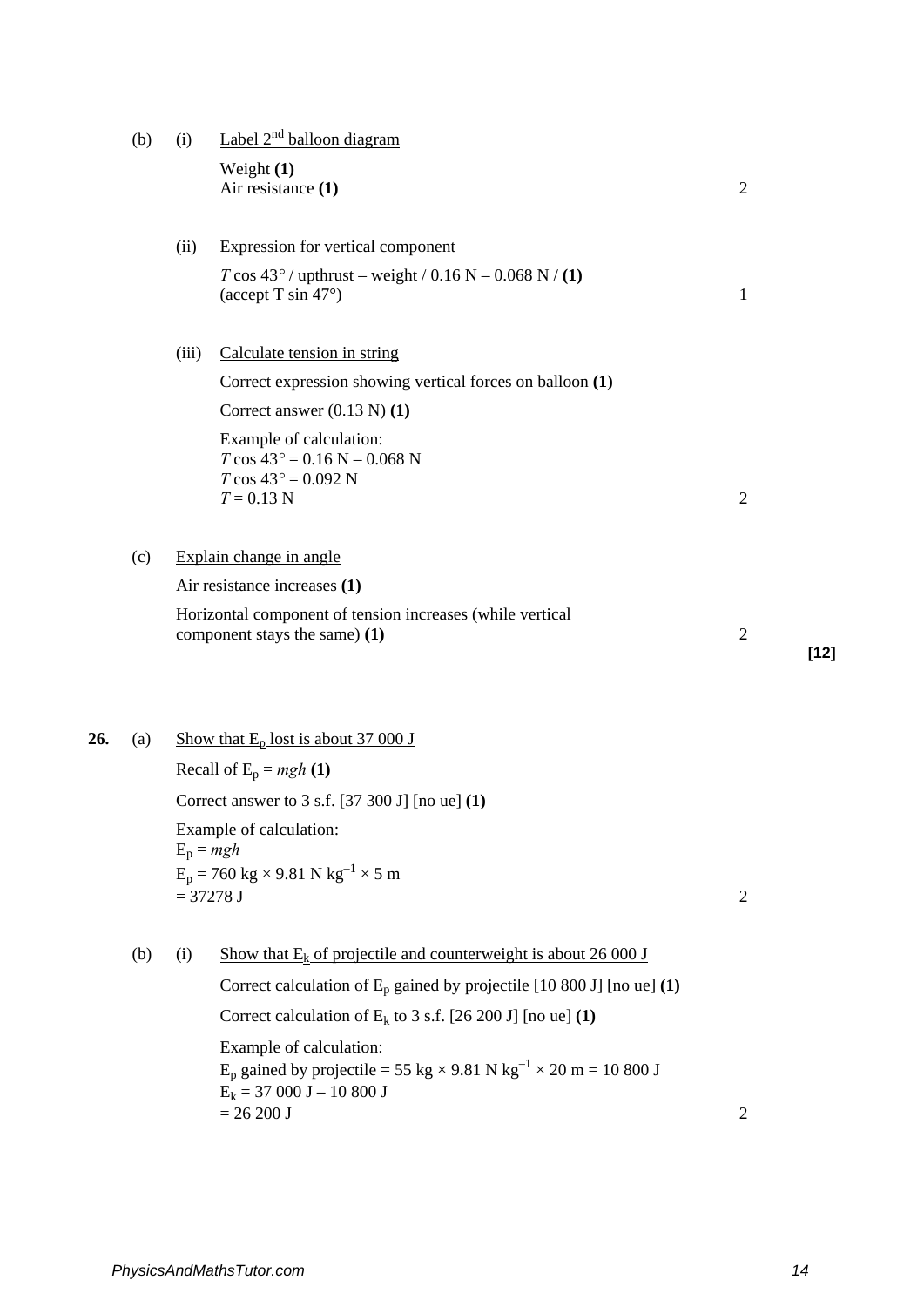| (ii) | State assumption |  |
|------|------------------|--|
|      |                  |  |

|     |            | <u>btate</u> assumption                                                                                                                                                              |                |
|-----|------------|--------------------------------------------------------------------------------------------------------------------------------------------------------------------------------------|----------------|
|     |            | All lost gpe $\rightarrow$ ke of projectile and counterweight<br>OR Mass of moving arms negligible<br>OR No loss of energy to /work done against friction/air resistance $(1)$       | $\mathbf{1}$   |
|     | (iii)      | Explain term $1/2 \times 760$ kg $\times (v/4)2$                                                                                                                                     |                |
|     |            | 2 points from:                                                                                                                                                                       |                |
|     |            | $E_k$ of counterweight                                                                                                                                                               |                |
|     |            | $E_k = \frac{1}{2}mv^2$                                                                                                                                                              |                |
|     |            | Counterweight has speed $\nu/4$<br>Due to lever arm ratio $1:4(2)$                                                                                                                   | $\overline{2}$ |
| (c) | (i)        | Calculate time of flight                                                                                                                                                             |                |
|     |            | Use of $s = ut + \frac{1}{2}at^2$ (1)                                                                                                                                                |                |
|     |            | Correct answer [2.1 s]                                                                                                                                                               |                |
|     |            | Example of calculation:                                                                                                                                                              |                |
|     |            | for vertical motion, $s = ut + \frac{1}{2}at^2$                                                                                                                                      |                |
|     |            | 21 m = $0 + \frac{1}{2} \times 9.81$ m s <sup>-2</sup> × t <sup>2</sup> (1)<br>$t = \sqrt{(21 \text{ m} \times 2 / 9.81 \text{ m s}^{-2})}$                                          |                |
|     |            | $t = 2.07$ s (1)                                                                                                                                                                     | $\overline{2}$ |
|     | (ii)       | Calculate distance travelled                                                                                                                                                         |                |
|     |            | Recall of $s = vt(1)$                                                                                                                                                                |                |
|     |            | Correct answer $[46.6 \text{ m}]$ (1)                                                                                                                                                |                |
|     |            | Example of calculation<br>horizontal motion, $s = vt$                                                                                                                                |                |
|     |            | $= 22.5$ m s <sup>-1</sup> × 2.07 s                                                                                                                                                  |                |
|     |            | $= 46.6$ m $(1)$                                                                                                                                                                     | 2              |
|     |            |                                                                                                                                                                                      |                |
| (a) |            | Force arrow diagram:<br>Weight and upthrust correctly labelled (1)                                                                                                                   |                |
|     |            | Tension in string shown downwards (1)                                                                                                                                                | $\overline{2}$ |
| (b) |            | Upthrust on balloon:<br>Knowledge of: upthrust = weight of displaced air $(1)$<br>Use of upthrust = $\rho gV(1)$<br>Correct answer $(0.18 \text{ N})$ [allow $0.2 \text{ N}$ ] $(1)$ |                |
|     | Example:   |                                                                                                                                                                                      |                |
|     | $= 0.18 N$ | Upthrust = 1.30 kg m <sup>-3</sup> × 9.81 m s <sup>-2</sup> × 4/3 $\pi$ (0.15 m) <sup>3</sup>                                                                                        | 3              |

**27.** (a)

**[11]**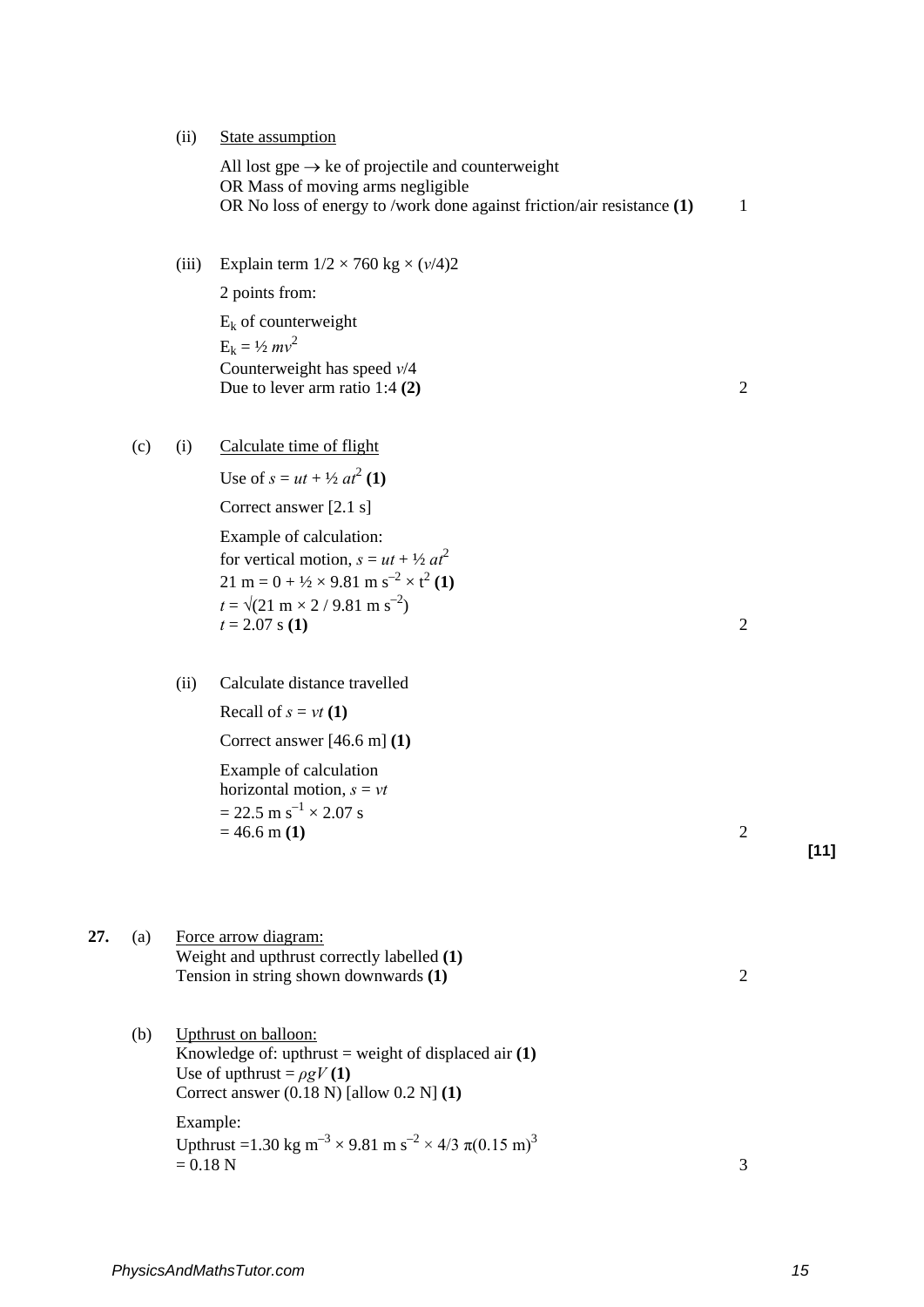|     | (c) | (i)   | Airflow diagram:<br>Diagram showing at least three continuous lines around the balloon (1)                                                                                                                                                                                                                                                                                                                                                                       | 1              |        |
|-----|-----|-------|------------------------------------------------------------------------------------------------------------------------------------------------------------------------------------------------------------------------------------------------------------------------------------------------------------------------------------------------------------------------------------------------------------------------------------------------------------------|----------------|--------|
|     |     | (ii)  | Type of airflow:<br>Streamline / laminar (1)                                                                                                                                                                                                                                                                                                                                                                                                                     | $\mathbf{1}$   |        |
|     | (d) | (i)   | Word equation:<br>Weight + (viscous) $drag = upthrust (1)$                                                                                                                                                                                                                                                                                                                                                                                                       | 1              |        |
|     |     | (ii)  | Terminal velocity:<br>$\frac{4}{3}\pi r^3 \rho g$ = upthrust = value obtained in (b) [or 0.2 N] (1)<br>correct substitution into $mg + 6\pi r \eta v = \frac{4}{3}\pi r^3 \rho g$ (1)<br>Correct answer (202 m s <sup>-1</sup> ) $[196 - 202 \text{ m s}^{-1}$ to allow for rounding<br>errors] [if 0.2N is used $v = 590$ m s <sup>-1</sup> ] (1)<br>Example:<br>$v = (0.18 - 0.17) / (6\pi \times 1.8 \times 10^{-5} \times 0.15)$<br>$= 202 \text{ m s}^{-1}$ | 3              |        |
|     |     | (iii) | Comment:<br>Any one of:<br>Air pressure also acts on balloon / becomes less with height<br>Air becomes less dense with height<br>Upthrust becomes less with height<br>Relationship only valid for small objects (1)                                                                                                                                                                                                                                              | Max 1          | $[12]$ |
| 28. | (a) |       | Displacement and distance?<br>Displacement has direction distance doesn't or displacement is<br>a vector, distance is a scalar or an explanation in terms of an example. (1)<br>[Candidates who describe displacement as "measured from a point"<br>but do not mention direction or equivalent do not get this mark]                                                                                                                                             | 1              |        |
|     | (b) | (i)   | Position of train relative to A<br>$300 \text{ m} (1)$<br>West (of) or a description<br>[Do not accept backwards, behind or negative displacement] (1)                                                                                                                                                                                                                                                                                                           | $\overline{2}$ |        |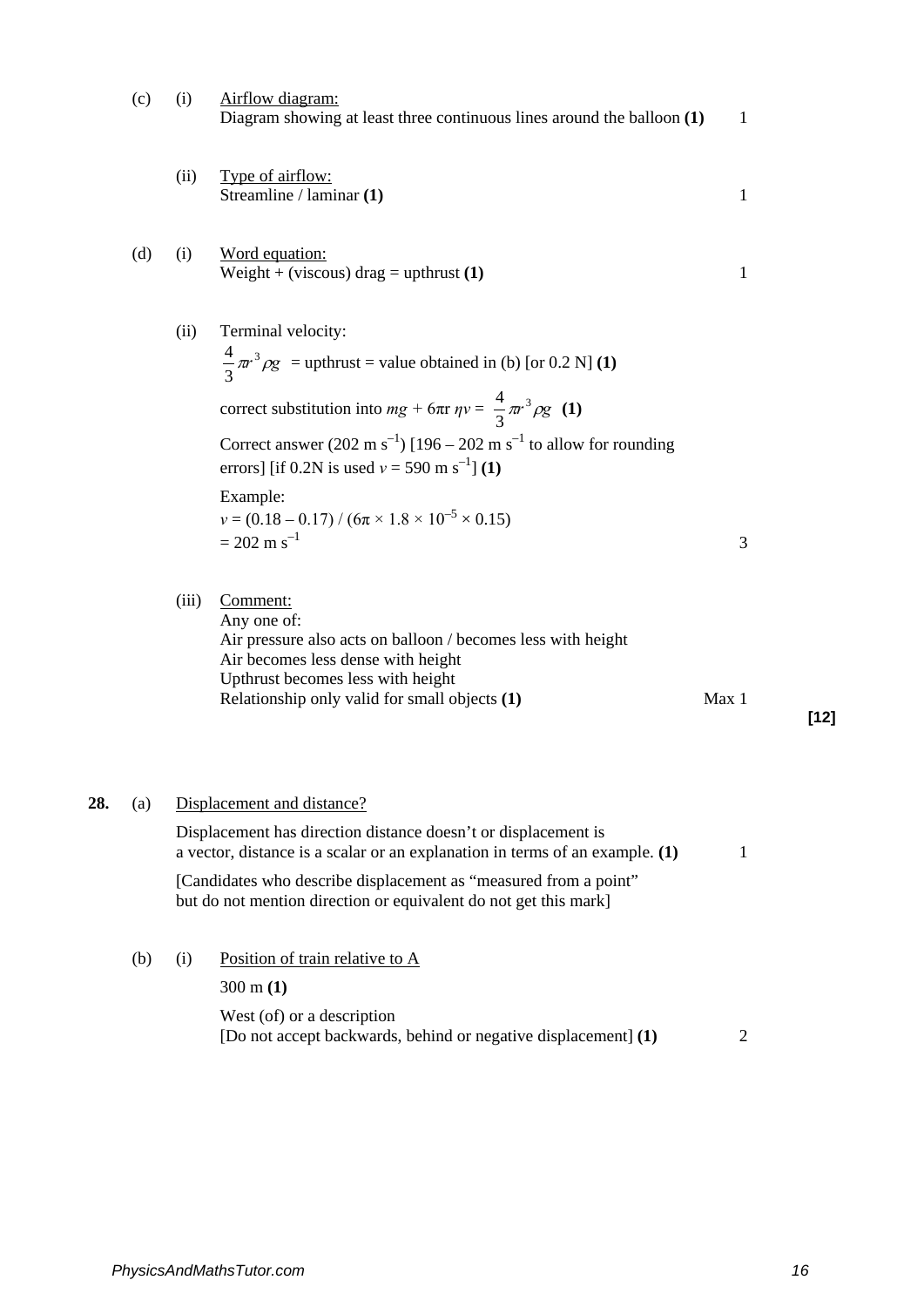(ii) Velocity against time graph

Constant velocity shown extending from  $t = 0$ , positive / negative **(1)** [Above mark awarded even if graph does not reach or stop at  $t = 4$  min]

Constant velocity shown beginning at  $t = 4$  min and ending at  $t = 8$  min, negative/positive (respectively) **(1)**

Values 2.5 (m s<sup>-1</sup>) or 3.75 (m s<sup>-1</sup>) or 3.8 (m s<sup>-1</sup>) seen [either calculated or on graph] **(1)** 

Both values [allow their values] correctly plotted using a scale **(1)** [Only give this fourth mark if marking points 1 and 2 are correct. Also a clear scale must be seen eg  $1, 2, 3, -1, -2, -3$ . The plot must be accurate to about half a small square.] 4

**[7]**

#### **29.** (a) (i) Speed of spade at impact with soil

Selects correct equation ie  $v = u + at$  or 2 appropriate equations (1)

Correct substitution into equation **(1)** [Accept a substitution of  $-9.81$  m s<sup>-2</sup>, only if it fits **their defined** positive convention]

#### **Answer**

[to at least 2 sig. fig.,  $2.8 \text{ m s}^{-1}$ , no unit error. **(1)** Allow use of  $g = 10$  m s<sup>-2</sup> giving 2.9 m s<sup>-1</sup>] [Check that all working is correct for marks 2 and 3]

Eg v = 9.81 m s–2 × 0.29 s = 2.84 m s–1

[This would get 3 marks even though the equation is not stated]

[Allow 2/3 for reverse argument – gives  $t = 0.3(05)$  s with 9.81 m s<sup>-2</sup> and 0.3 s with 10 m s<sup>-2</sup>] 3

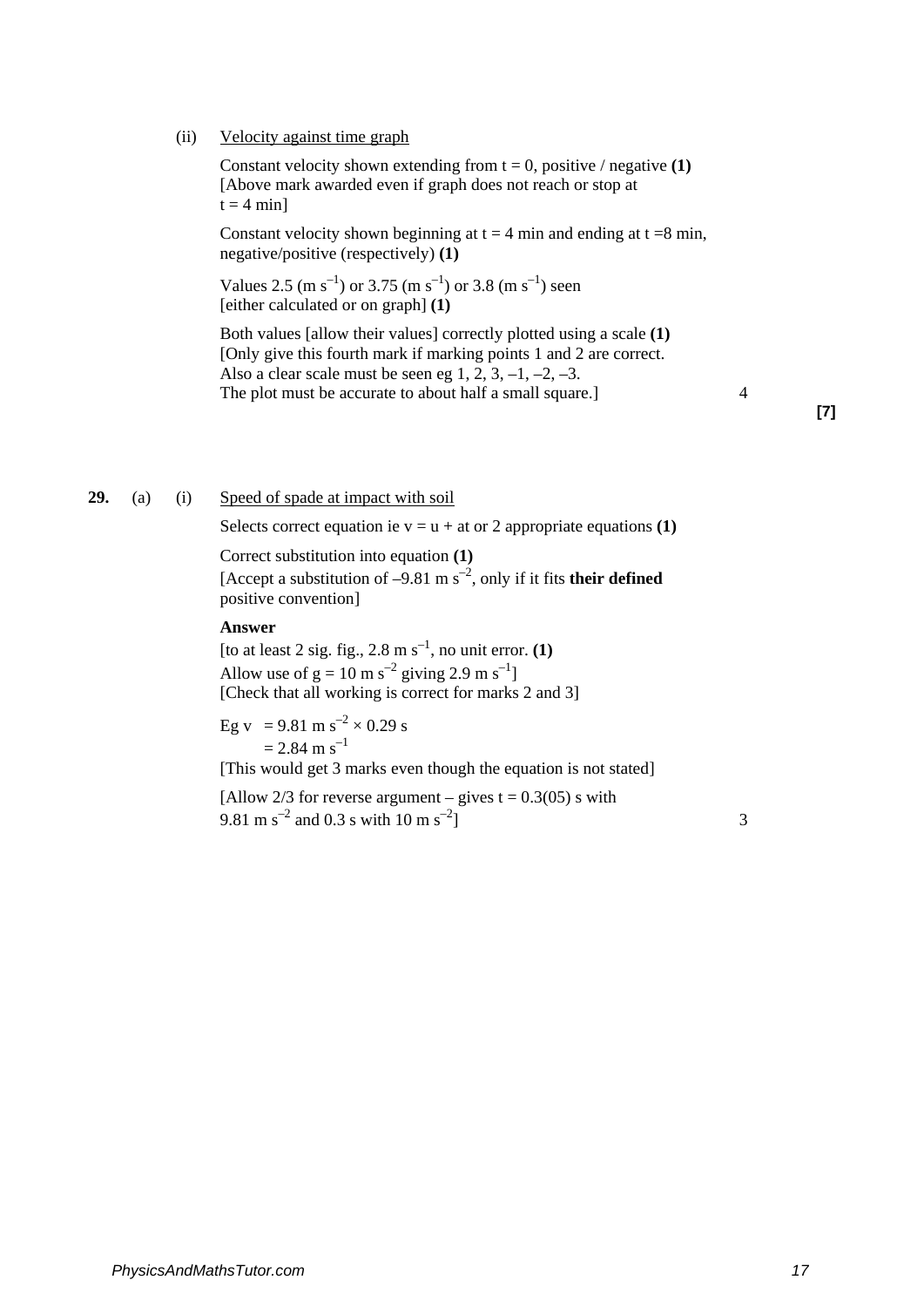(ii) Acceleration in soil [Apply ecf]

Use of equation  $v^2 = u^2 + 2as$  or use of two appropriate equations (1) [ignore power of 10 error and allow this mark even if they substitute the velocity value as v and not u] [If acceleration of freefall used for acceleration, award 0/3] Magnitude of acceleration [78.4 (m s<sup>-2</sup>), 80.7 (m s<sup>-2</sup>) or 81(m s<sup>-2</sup>) if 2.84 m s<sup>-1</sup> is used; **(1)** 84.1 (m s<sup>-2</sup>) if 2.9 m s<sup>-1</sup> is used; 90 (m s<sup>-2</sup>) if 3 m s<sup>-1</sup> is used] [Check that all working is correct for mark 2] Correct sign [minus] and unit **(1)**  [Only award this mark if there has been correct substitution into equation or equations] Eg  $0 = (2.8 \text{ m s}^{-1})^2 + 2a5 \times 10^{-2} \text{ m}$  $a = -78.4 \text{ m s}^{-2}$  3 (b) Change in impact speed and acceleration in soil Speed – the same **(1)**  Acceleration – a lower **(1)** 2

#### **30.** (a) How constant measurable force is applied

(i) Newtonmeter/forcemeter (pulled to constant reading) or elastic band (pulled to fixed extension). [Allow a mass on the end of a string as the force, even if they do not make it clear that the mass being accelerated includes this mass [1] 1 [Do not allow a ramp at a fixed angle]

(ii)

| Ticker tape  | Light<br>gate/sensor                        | Motion sensor     | Video / strobe                           |
|--------------|---------------------------------------------|-------------------|------------------------------------------|
| Ticker timer | timer $\overline{ }$<br>datalogger /<br>PC. | Datalogger<br>/PC | Metre rule /<br>markings on<br>the track |

[A **labelled** diagram can get both these marks.] **(1)(1)**  [Do not give first 2 marks for ruler and stopwatch]

Description of distance measured and corresponding time or

any mention of 
$$
v = \frac{d}{t}
$$
 (1) 3  
[Give this mark even if they have not obtained the first two marks]

**[8]**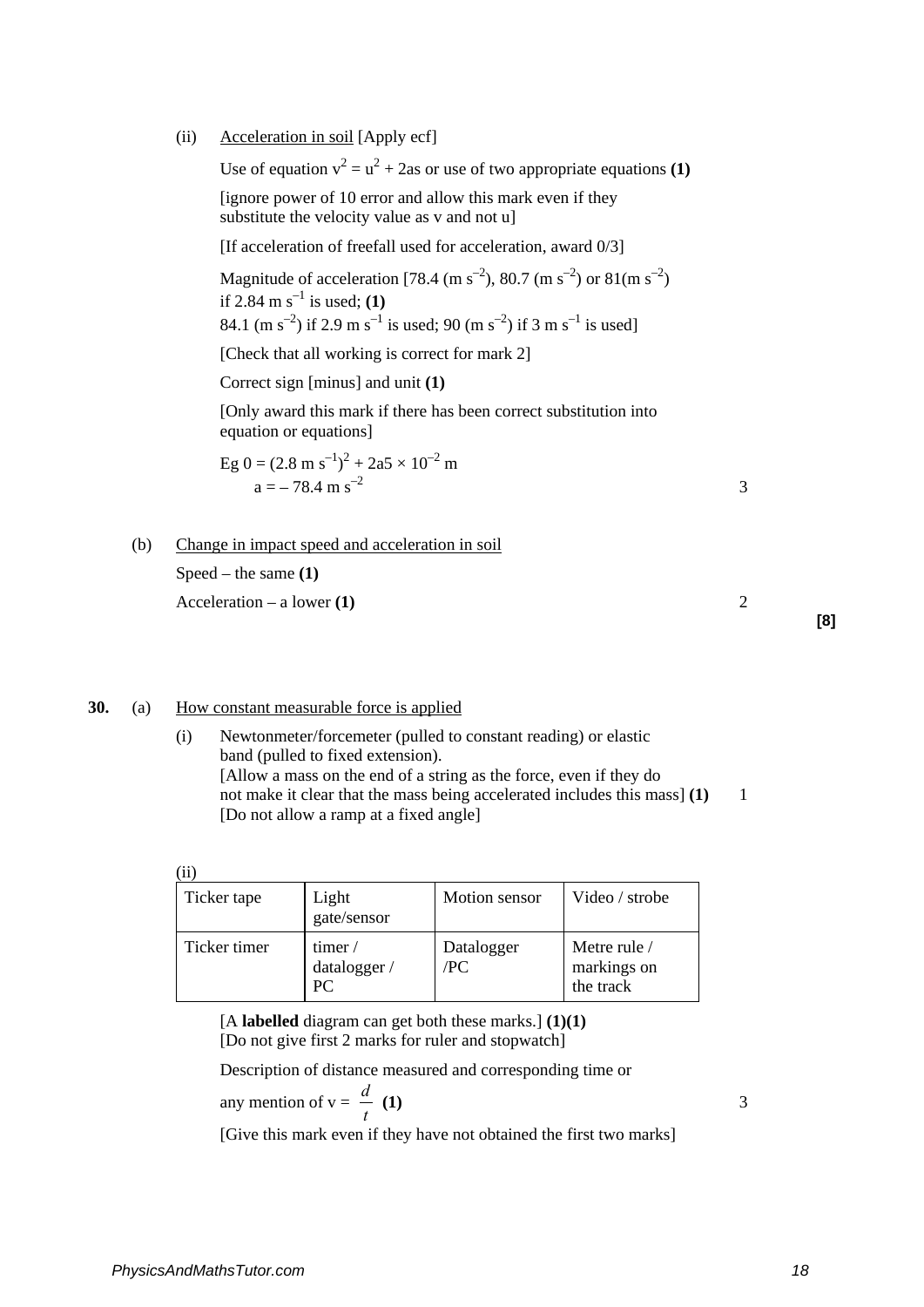| (b) | Additional measurements required for acceleration<br>Another velocity [accept 'final velocity'] measurement or (zero)<br>velocity at start (1)<br>[Accept mention of double interrupter for first mark]                                             |                |        |
|-----|-----------------------------------------------------------------------------------------------------------------------------------------------------------------------------------------------------------------------------------------------------|----------------|--------|
|     | <b>Either distance between velocity measurements / distance to</b><br>single velocity measurement [If zero velocity is given for first<br>marking point] $(1)$                                                                                      |                |        |
|     | Or time between velocity measurements / time to single velocity<br>measurement from start $(1)$                                                                                                                                                     |                |        |
|     | It must be clear what distance or time they are using to award this<br>mark]                                                                                                                                                                        | $\overline{2}$ |        |
| (c) | How relationship is shown                                                                                                                                                                                                                           |                |        |
|     | Divide (Applied) Force for each pair of measurements or Plot<br>acceleration<br>graph of (applied) force $v$ acceleration $(1)$                                                                                                                     |                |        |
|     | Ratio should give same value or graph gives straight line through<br>origin<br>[Could obtain these marks from a sketch graph] (1)                                                                                                                   |                |        |
|     | [A statement "force is proportional to acceleration" would not get<br>these marks]                                                                                                                                                                  | $\overline{2}$ |        |
| (d) | Why effect of friction must be eliminated                                                                                                                                                                                                           |                |        |
|     | (In Newton's law) the force referred to is the resultant force /<br>unbalanced force / accelerating force acting on an object / a<br>description of the resultant force $(1)$                                                                       |                |        |
|     | (If friction is not compensated for) the (measured) force would be<br>greater than/not equal to the resultant force (by an amount equal<br>to that needed to overcome friction) or the (measured) force would<br>also have to overcome friction (1) | $\overline{2}$ |        |
|     | [Accept 'friction will reduce the acceleration' for this mark]                                                                                                                                                                                      |                | $[10]$ |
| (a) | Complete statements                                                                                                                                                                                                                                 |                |        |
|     | (i)                                                                                                                                                                                                                                                 |                |        |

| и произведения на селото на представат на селото на селото на селото на селото на селото на селото на селото н |  |
|----------------------------------------------------------------------------------------------------------------|--|
|                                                                                                                |  |

 $31.$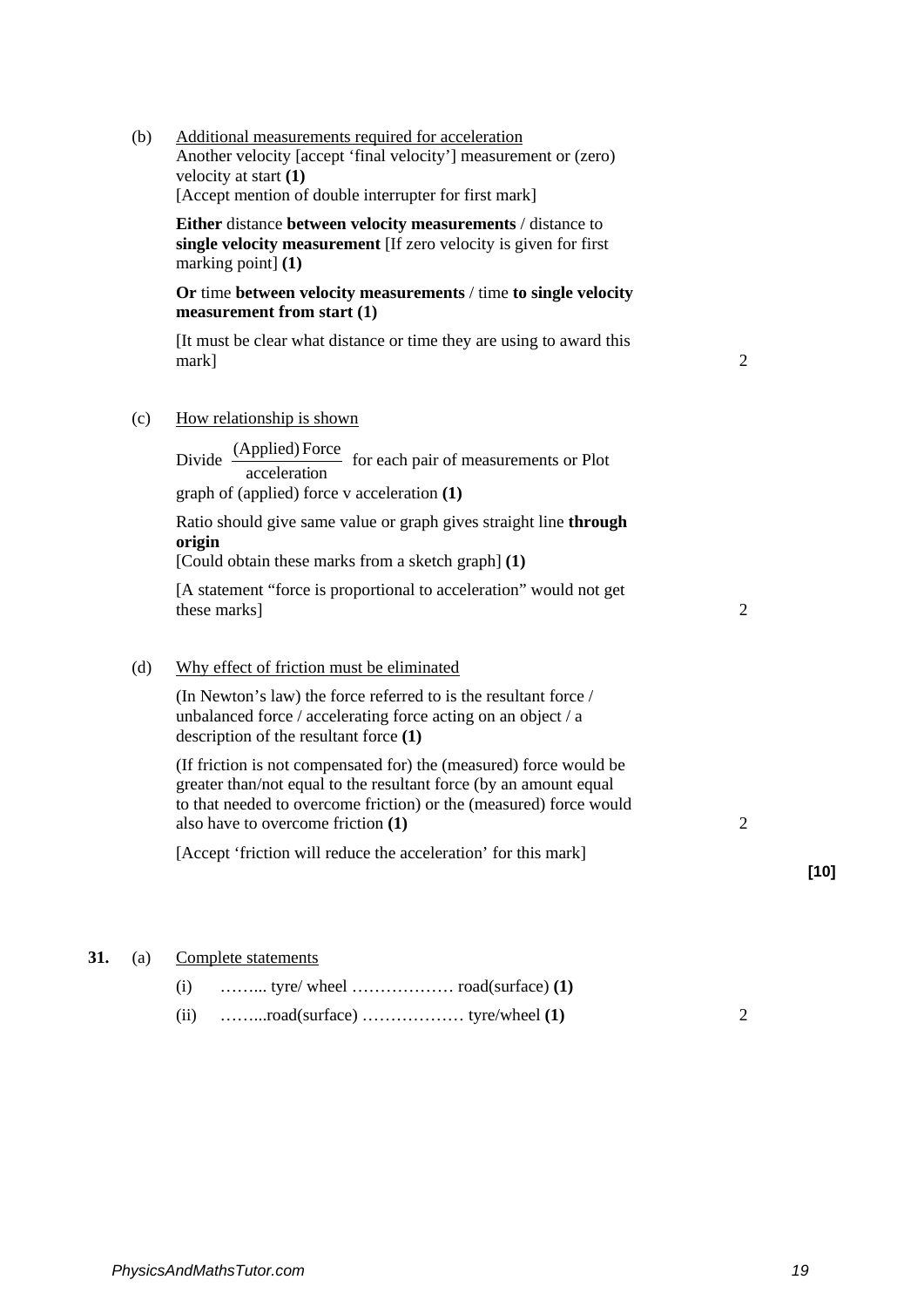(b) Power

|     | $\mathcal{U}$ | $1.0$ WCL     |                                                                                                                                                                                                                                                                                         |                |
|-----|---------------|---------------|-----------------------------------------------------------------------------------------------------------------------------------------------------------------------------------------------------------------------------------------------------------------------------------------|----------------|
|     |               | (i)           | Use of power = $Fv(1)$                                                                                                                                                                                                                                                                  |                |
|     |               |               | Answer [4000W]                                                                                                                                                                                                                                                                          |                |
|     |               |               | Eg Power = 400 N $\times$ 10 m s <sup>-1</sup> (1)<br>$= 4000 \text{ W}$ [or J s <sup>-1</sup> or N m s <sup>-1</sup> ]                                                                                                                                                                 | $\overline{2}$ |
|     |               | (ii)          | Work done (ecf their value of power)                                                                                                                                                                                                                                                    |                |
|     |               |               | Answer $[1.2 \times 10^6$ J] (1)                                                                                                                                                                                                                                                        |                |
|     |               |               | Eg Work done = 4000 W $\times$ 5 $\times$ 60 s) = 1.2 $\times$ 10 <sup>6</sup> J [or N m]                                                                                                                                                                                               | 1              |
|     | (c)           |               | Why no gain in $E_k$                                                                                                                                                                                                                                                                    |                |
|     |               | <b>Either</b> | (All the)Work (done)/energy is being transferred [not lost or through]<br>to thermal energy [accept heat] / internal energy (and sound) $(1)$<br>Overcoming friction (within bearings, axle, gear box but not road<br>surface and tyres) / air resistance / resistive force/ drag $(1)$ | $\overline{2}$ |
|     |               |               | [The information in the brackets is, of course, not essential for the<br>mark. However, if a candidate refers to friction between the road<br>surface and the tyre do not give this mark]                                                                                               |                |
|     |               |               | <b>Or</b> (allow the following)                                                                                                                                                                                                                                                         |                |
|     |               |               | Driving force is equal to resistive force / friction / air resistance /<br>drag or unbalanced force is zero or forces in equilibrium (1)                                                                                                                                                |                |
|     |               |               | (Therefore) acceleration is zero (hence no change in speed<br>therefore no change in ke $(1)$                                                                                                                                                                                           | $\overline{2}$ |
| 32. | (a)           | (i)           | Show that acceleration is about 1.7 m $\text{s}^{-2}$<br>Use of appropriate equation(s) of motion $(1)$                                                                                                                                                                                 |                |
|     |               |               | Correct answer $[a = 1.73 \text{ m s}^{-2}]$ [no ue] (1)<br>Example of calculation:                                                                                                                                                                                                     | $\sqrt{2}$     |
|     |               |               | $s = \frac{1}{2}at^2$<br>1.35 m = $\frac{1}{2} \times a \times (1.25 \text{ s})^2 \text{ OR } a = 2 \times 1.35 \text{ m} / (1.25 \text{ s})^2$<br>$a = 1.73$ m s <sup>-2</sup>                                                                                                         |                |
|     |               | (ii)          | Explain constant acceleration                                                                                                                                                                                                                                                           |                |
|     |               |               | No $\frac{\text{air}}{\text{d}t}$ resistance (1)                                                                                                                                                                                                                                        |                |
|     |               |               | Accelerating force on each is constant / Resultant force remains<br>just weight (1)                                                                                                                                                                                                     | $\overline{c}$ |

**[7]**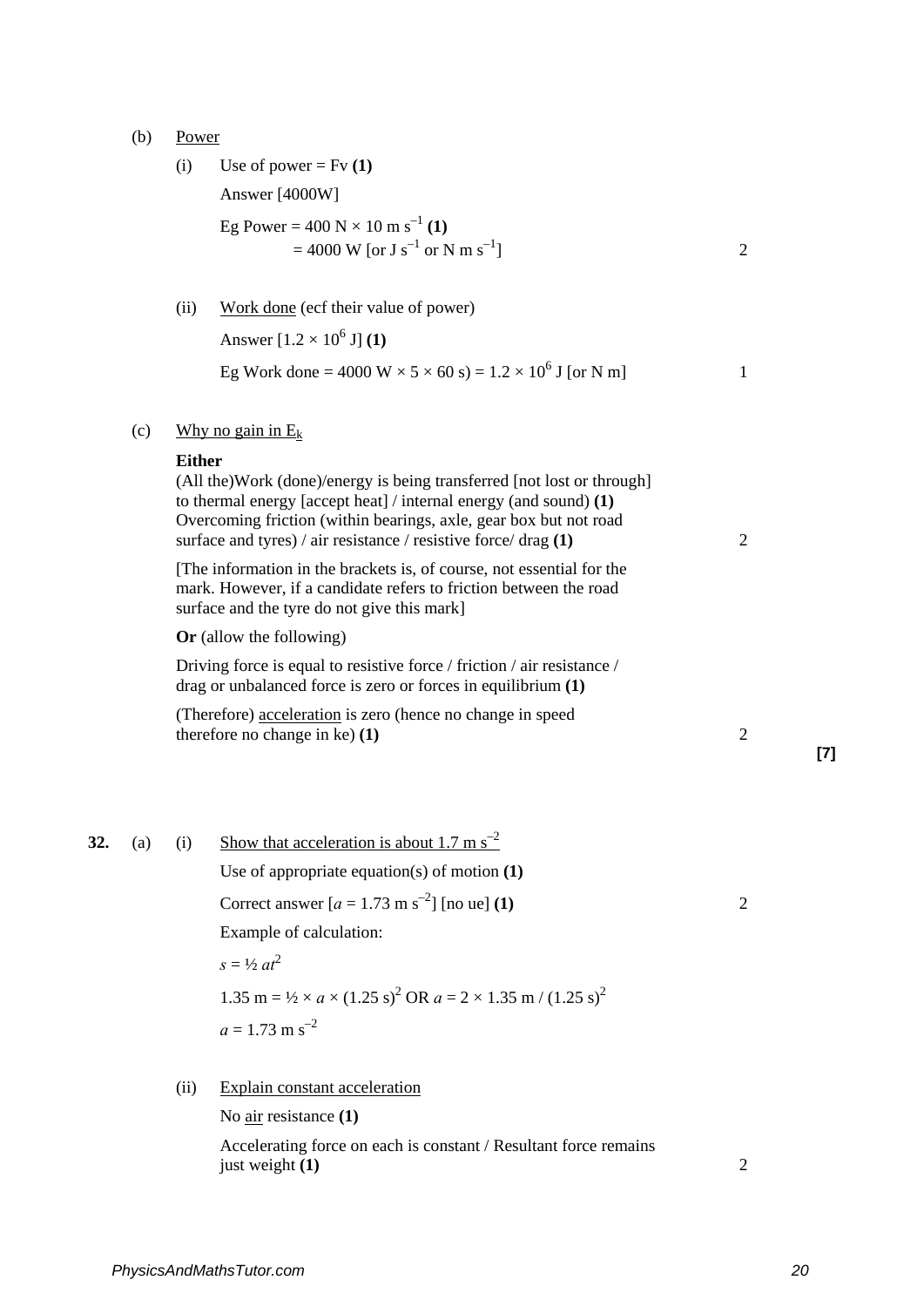(b) Calculate weight

Recall of  $W = mg(1)$ Correct answer [179 N] **(1)** 2 Example of calculation:  $W = mg$  $= 105 \text{ kg} \times 1.7 \text{ N kg}^{-1}$  $= 179 N$ 

(c) (i) Time of flight of ball

Recall of trigonometrical function **(1)** Recall of  $v = u + at(1)$ Correct answer  $[t = 18.1 \text{ s}]$  **(1)** 3 Example of calculation: vertical component of velocity =  $45 \text{ m s}^{-1} \times \sin 20^\circ$  $= 15.4$  m s<sup>-1</sup>  $v = u + at$ 15.4 m s<sup>-1</sup> = -15.4 m s<sup>-1</sup> + 1.7 m s<sup>-2</sup>  $\times t$  $t = 30.8 \text{ m s}^{-1} \div 1.7 \text{ m s}^{-2}$  $t = 18.1 s$ 

#### (ii) Horizontal distance

Use of trigonometrical function **(1)**  Correct answer [766 m] [ecf] **(1)** 2 Example of calculation: horizontal component of velocity =  $45 \text{ m s}^{-1} \times \cos 20^{\circ}$  $= 42.3$  m s<sup>-1</sup> distance =  $42.3 \text{ m s}^{-1} \times 18.1 \text{ s}$  $= 766 \text{ m}$ 

(iii) Comment on this distance

[766 m  $\div$  1600 m/mile = 0.48 mile] [ecf] – This is only about half a mile (N.B. answer for (c)(ii) required to get this mark) **(1)** 1

**[12]**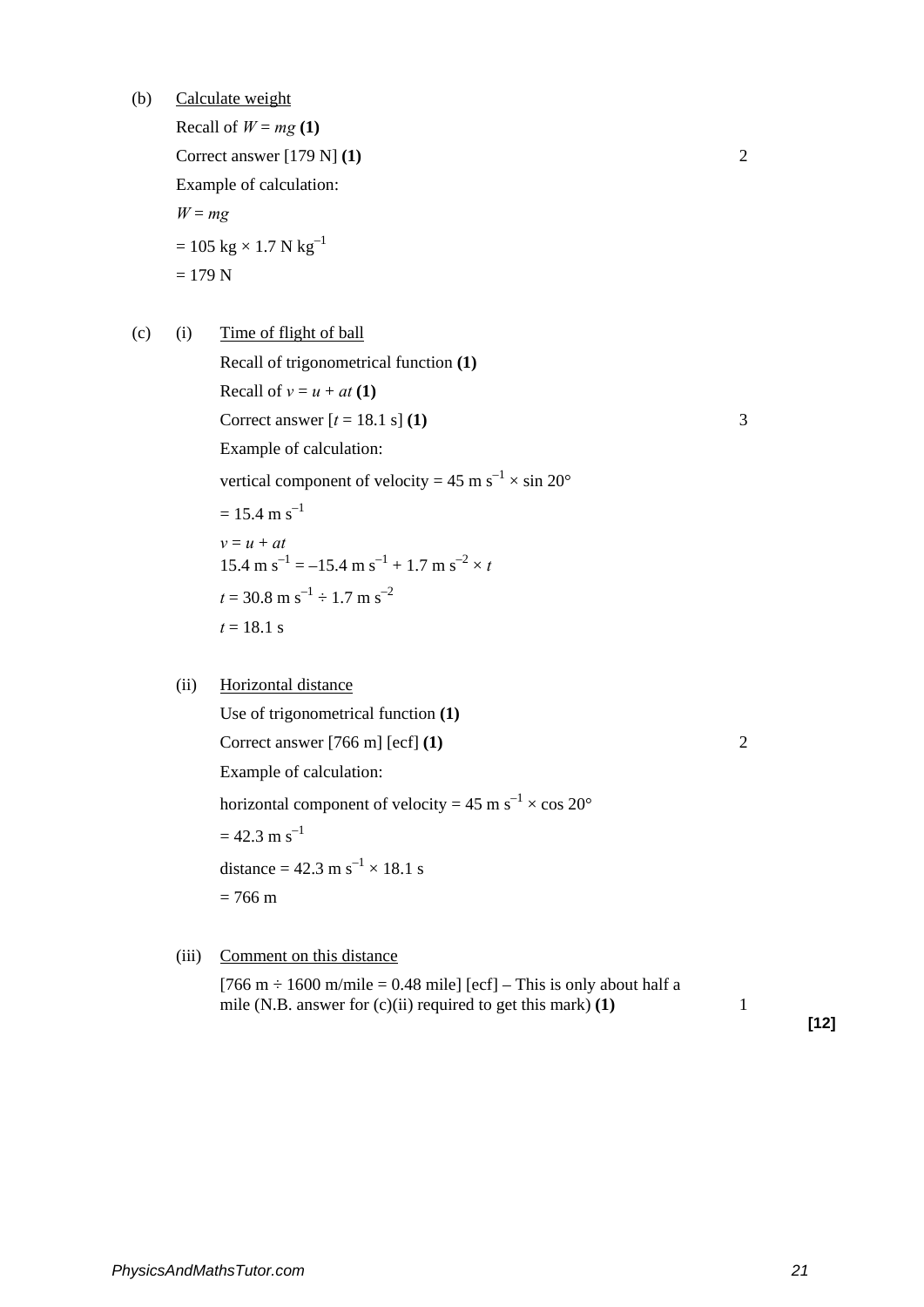**33.** (a) (i) Calculate ave speed from D8

Use of equations of motion to find correct answer  $[15.2 \text{ m s}^{-1}][\text{no ue}](1)$  1 Example of calculation:  $v = 7.6$  m / 0.5 s

 $= 15.2 \text{ m s}^{-1}$  [No ue]

- (ii) Formula for E7  $E6 + B7$  OR  $35.5 + 9.1$  OR  $B4 + B5 + B6 + B7$ OR sum(B4:B7) OR  $35.3 + 9.1$  (1) 1
- (iii) Use graph to find ave deceleration line drawn – full width, 0 s to 2 s **(1)**  substitution of values in gradient formula **(1)**  correct answer  $[5.5 \text{ m s}^{-2} (\pm 0.3 \text{ m s}^{-2})]$  (1) 3 Example of calculation: gradient =  $(28 \text{ m s}^{-1} - 17 \text{ m s}^{-1})/2 \text{ s}$  $= 5.5$  m s<sup>-2</sup> ( $\pm$  0.3 m s<sup>-2</sup>) [ignore any negative sign]
- (b) (i) Calculate average braking force Recall of  $F = ma(1)$ Correct answer [3300 N] [ecf] **(1)** 2

Example of calculation:

 $= 600 \text{ kg} \times 5.5 \text{ m s}^{-2}$  $= 3300 N$ 

 $F = ma$ 

(ii) State origin of force friction between brake pad and disc **(1)** [frictional force of road on tyres] 1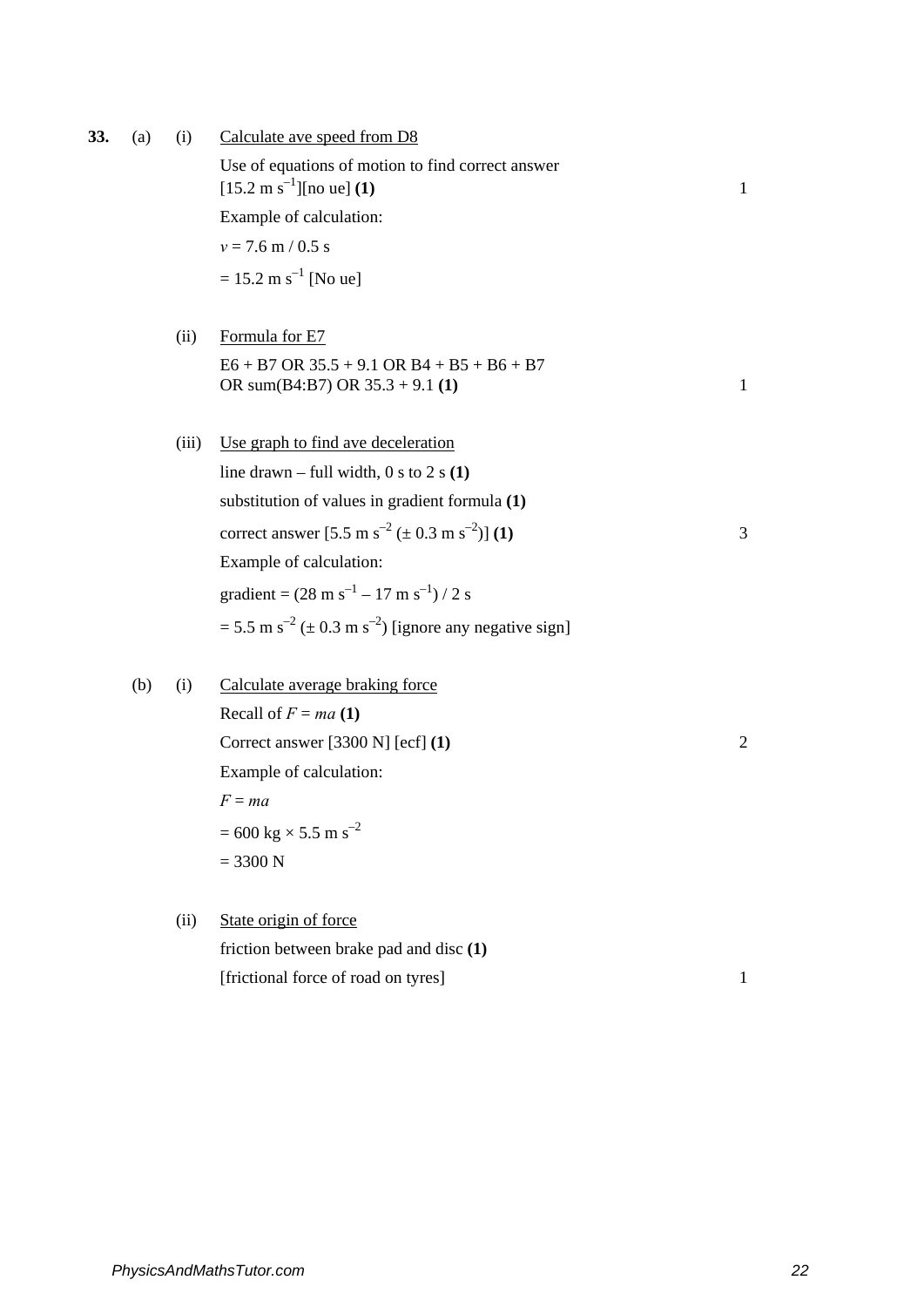- (c) (i) Calculation of kinetic energy from F6 Recall of  $E_k = \frac{1}{2} m v^2 (1)$ Correct answer [132 kJ] [no ue] **(1)** 2 Example of calculation:  $E_{\rm k} = 1/2 \ m v^2$  $E_k = 1/2 \times 600 \text{ kg} \times (21 \text{ m s}^{-1})^2$  $= 132$  kJ (ii) Explain gradient  $=$  braking force Change in kinetic energy = work done by braking force **(1)**  work/distance = force **(1)**  OR gradient = change in kinetic energy / distance **(1)**  = work done by braking force / distance = force **(1)** (Showing units/dimensions of gradient consistent with force gains 1 mark) 2
	- **[12]**

**34.** How A and B change

Force B For ticking 'no change' in all 4 boxes **(1)**

Force A 4 ticks right  $\checkmark \checkmark \checkmark$  (1)<br>3 ticks right  $\checkmark \checkmark$  (1) 3 ticks right  $\checkmark$  (1)<br>2 ticks right  $\checkmark$  (1) 2 ticks right **(1)** 

| increases | no change | decreases |
|-----------|-----------|-----------|
|           |           |           |
|           |           |           |
|           |           |           |
|           |           |           |

**[4]**

# **35.** (a) Path of coin

Curved line that must begin to 'fall' towards the ground immediately **(1)** 1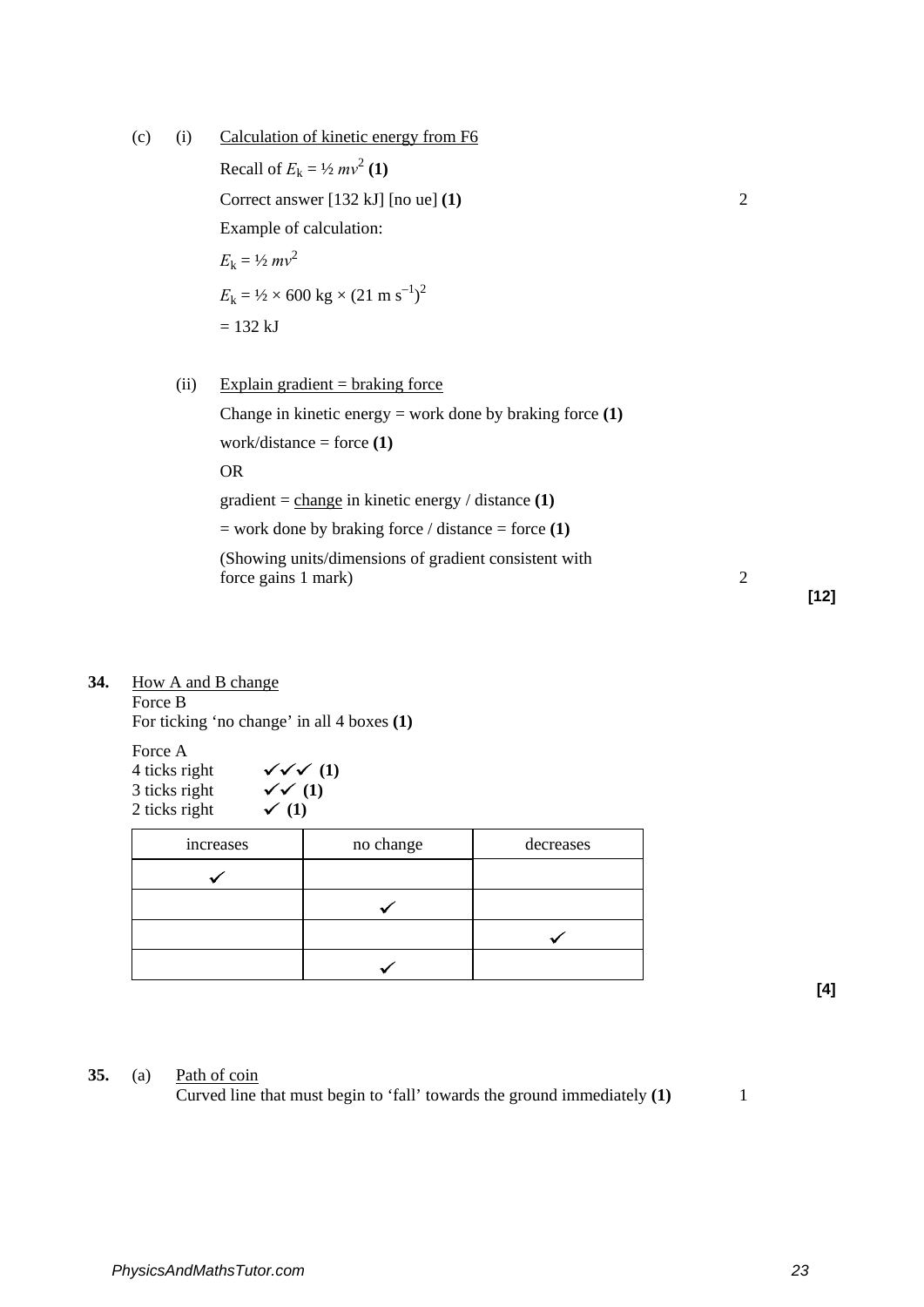(b) (i) Show that..

Selects  $s = (ut +)$  $\frac{1}{2}at^2$  or selects two relevant equations **(1)** Substitution of physically correct values into equation or **both (1)** equations. Answer [0.37 s – 0.38 s] **(1)** [Allow use of  $g = 10 \text{ m s}^{-2}$ . Must give answer to at least 2 sig. fig.,  $b$ ald answer scores 0. No ue.] 3 eg 0.7 m =  $\frac{1}{2}$ (9.81 m s<sup>-2</sup>)*t*<sup>2</sup> (ii) Horizontal distance [ecf their value of t] Use of  $v = \frac{d}{t}$  with correct value of time.  $[s = \frac{v+u}{2}t]$ 2  $\frac{+ u}{2} t$  is sometimes (1) used. In this case v and u must be given as 1.5 m s–1 and t must be correct. Also  $s = ut + 0.5at^2$  OK if '*a*' is set = 0.] Answer [0.55 m – 0.60 m] **(1)**  eg  $d = 1.5$  (m s<sup>-1</sup>) × 0.38 (s)  $= 0.57 \text{ m}$  2 (c) A coin of greater mass? QWOC **(1)** It will follow the same path [accept 'similar path', do not accept 'same distance'] **(1)** All objects have the same acceleration of free fall / gravity or acceleration of free fall / gravity is independent of mass / it will take

the same time to fall (to the floor) **(1)** Horizontal motion / velocity is unaffected by any force or (gravitational) force (acting on coin) has no horizontal component or horizontal motion/velocity is the same/constant. **(1)** 4

**[10]**

| 36. | (a) | Meaning of 0.8 s<br>Reaction time (of cyclist and car driver) (1)<br>[Accept descriptions of reaction time eg 'time it takes both to take<br>in that the lights have changed to green'. Accept response time |                                                                                |  |
|-----|-----|--------------------------------------------------------------------------------------------------------------------------------------------------------------------------------------------------------------|--------------------------------------------------------------------------------|--|
|     | (b) | (1)                                                                                                                                                                                                          | Same speed time<br>Answer [6.8 s –6.9 s] [Accept any value in the range] $(1)$ |  |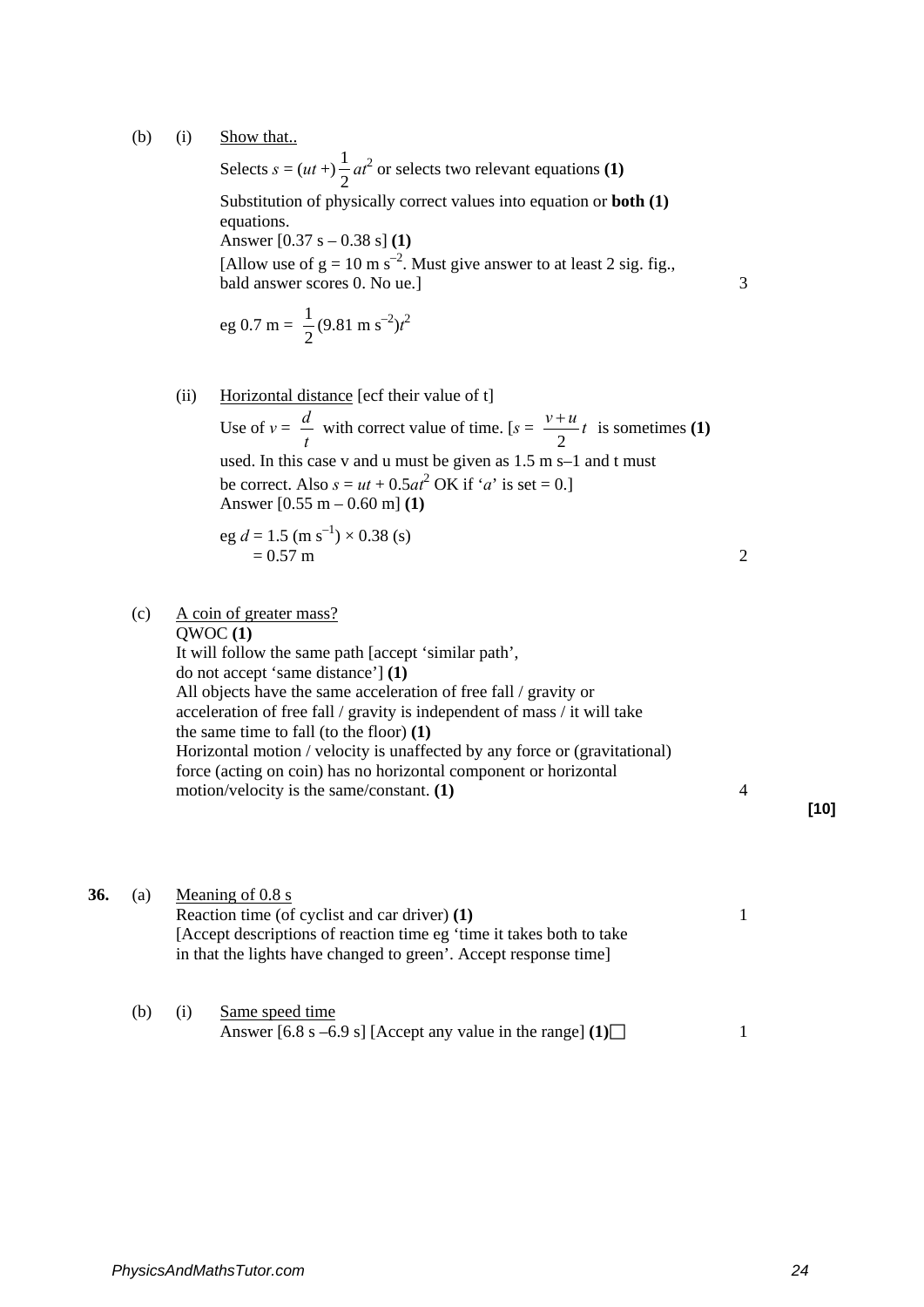#### (ii) How much further ahead?

**Either** 

For measuring area under car graph at 6.8 s **(1)** 

 $eg = \frac{cos(1)}{2}$  $\frac{6 \text{ s} \times 9 \text{ m s}^{-1}}{2}$  = 27 m [27.5 m if 6.9 s used] For measuring area under cyclist graph at 6.8 s **(1)** 

eg 
$$
\frac{2 \text{ s} \times 9 \text{ m s}^{-1}}{2} + 4 \text{ s} \times 9 \text{ m s}^{-1} = 45 \text{ m } [45.9 \text{ m if } 6.9 \text{ s used}]
$$

[For candidates who read the velocity 9 m s<sup>-1</sup> as 8.5 m s<sup>-1</sup> but otherwise do their calculation(s) correctly give 2/3] [Allow one mark to candidates who attempt to measure an appropriate area] Answer [(45 m – 27 m =) 18 m] **(1)**

#### **Or**

For recognising the area enclosed by cyclist and car graphs as the difference in distance travelled **(1)** Using values from the graph to determine this area **(1)**  Answer  $[(45 \text{ m} - 27 \text{ m} =) 18 \text{ m}]$  (1)  $\frac{1}{2}$  × (6.8 – 2.8) s × 9 m s<sup>-1</sup>

eg distance = 
$$
\frac{1}{2}
$$
 × (6.8 – 2.8) s × 9 m s<sup>-1</sup>  
= 18 m

(c) Relationship between average velocities They are the same **(1)** 1

#### **37.** (a) Comment on assumption

Yes – air resistance negligible OR still close to Earth (ignore upthrust) **or** No – air resistance becomes significant **(1)** 1

### (b) Explanation of why formula for cell B6 is appropriate

Recall of 
$$
v = u + at
$$
 (accept  $\Delta v = a \Delta t$  or  $\Delta v = at$  for 1<sup>st</sup> mark) (1)  
(*v* is B6), *u* is zero, *a* is 9.81 [m s<sup>-2</sup>] and *t* is A6 (1)

(c) (i) Explanation of 
$$
\frac{(B6 + B7)}{2}
$$

it is average speed (for that interval)

$$
or \frac{(u+v)}{2} (1)
$$

**[6]**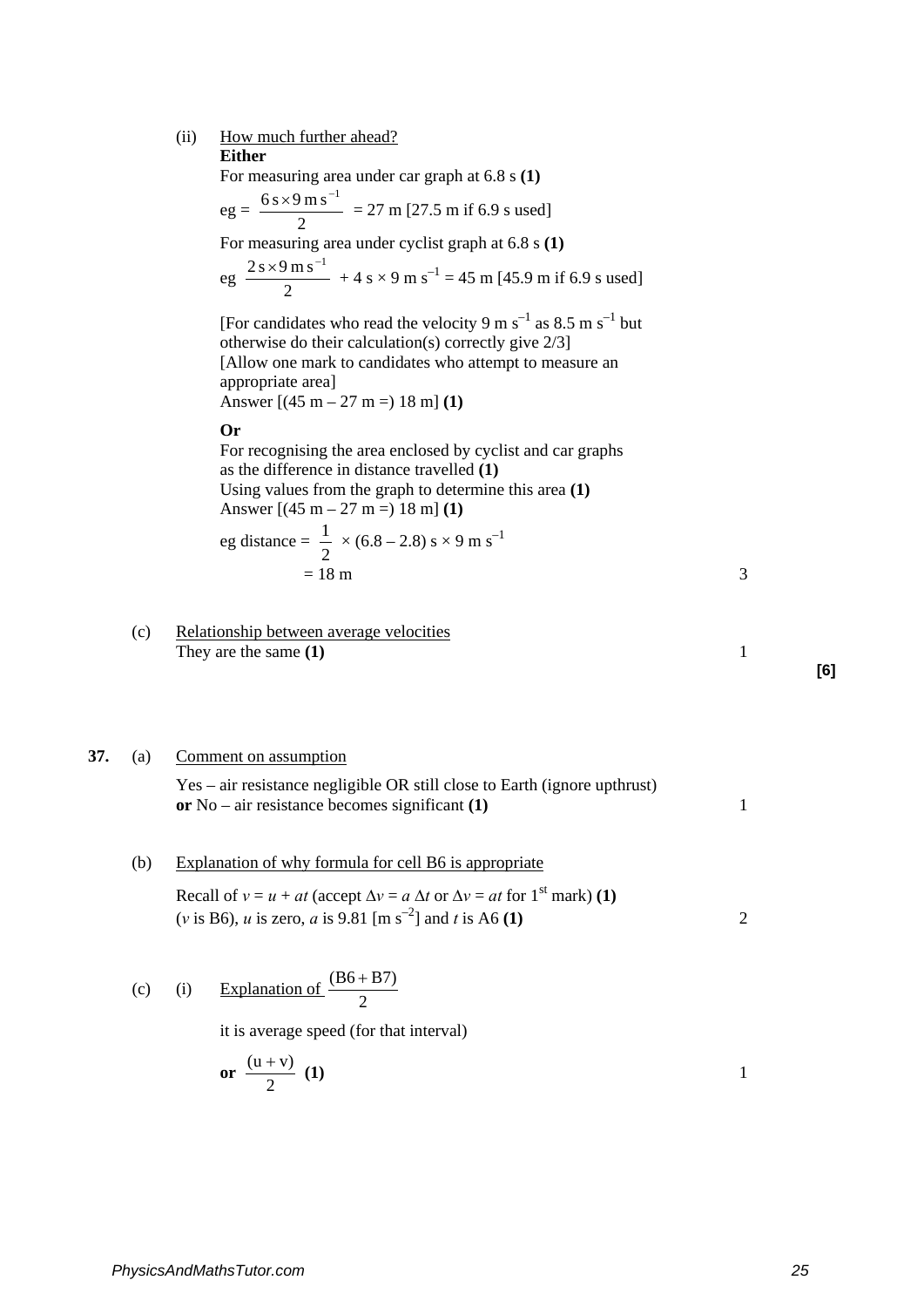|     |     | Why $\frac{(B6 + B7)}{2}$ is multiplied by 0.20<br>(ii)                                   |                |
|-----|-----|-------------------------------------------------------------------------------------------|----------------|
|     |     | because dist = ave speed $\times$ time [accept $s = vt$ ]<br>and $0.20$ is the time $(1)$ | $\mathbf{1}$   |
|     | (d) | Formula for D10                                                                           |                |
|     |     | $= D9 + C10 (1)$                                                                          | $\mathbf{1}$   |
|     | (e) | Calculation to check D11                                                                  |                |
|     |     | Use of appropriate equation of motion $(1)$                                               |                |
|     |     | Correct answer $[12.557 \text{ m}]$ [no ue] (1)                                           | $\overline{2}$ |
|     |     | Example of calculation:                                                                   |                |
|     |     | $s = ut + \frac{1}{2}at^2$                                                                |                |
|     |     | $= 0 + \frac{1}{2} \times 9.81 \text{ m s}^{-2} \times (1.6 \text{ s})^2$                 |                |
|     |     | $= 12.557$ m<br>N.B. use of $v^2 = u^2 + 2as$ gives answer $s = 12.563$ m                 |                |
|     |     |                                                                                           |                |
| 38. | (a) | Mark and label $W$ and $T$                                                                |                |
|     |     | $W$ marked and labelled $(1)$                                                             |                |
|     |     | T marked and labelled (1)                                                                 | $\overline{2}$ |
|     | (b) | Calculation of horizontal component of $P$                                                |                |
|     |     | Recall of trigonometrical function (1)                                                    |                |
|     |     | Correct answer [9974 N] (1)                                                               | $\overline{2}$ |
|     |     | Example of calculation:                                                                   |                |
|     |     | horizontal component = $P \cos \theta$                                                    |                |
|     |     | $= 23600$ N $\times$ cos 65 <sup>o</sup>                                                  |                |
|     |     | $= 9974 N$                                                                                |                |
|     |     |                                                                                           |                |
|     |     |                                                                                           |                |

(c) (i) State magnitude of horizontal component of T  

$$
T = 9974 \text{ N [ecf]} (1) \square
$$

**[8]**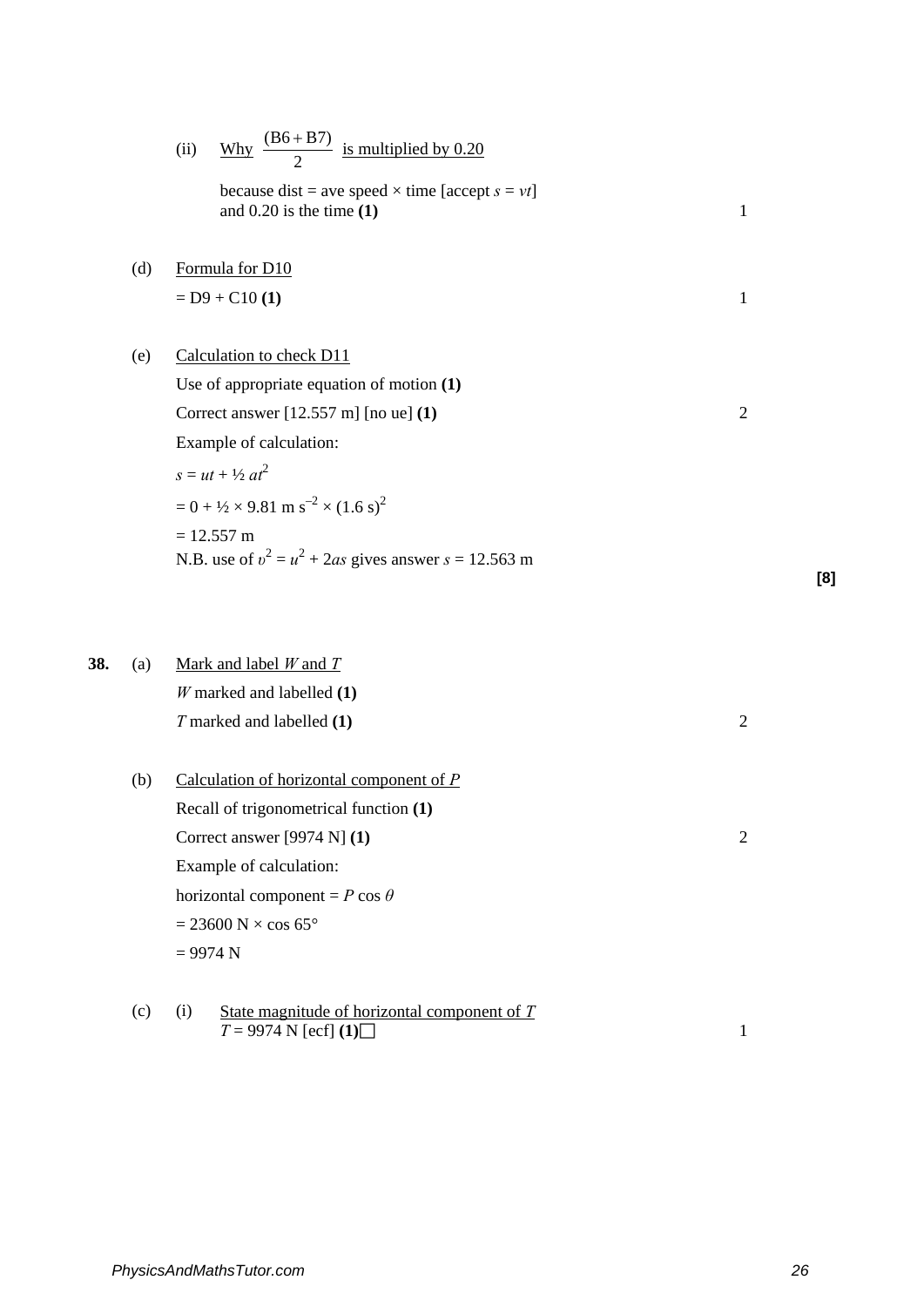Use of trigonometrical function **(1)** Correct answer [13 420 N] [ecf] **(1)** 2 Example of calculation: horizontal component of  $T = T \cos 42^\circ = 9974$  N  $T = 9974 \text{ N} \div \cos 42^{\circ}$  $= 13 420 N$ (d) Scale drawing *P* added **(1)** resultant correctly drawn **(1)** magnitude of resultant =  $13\,400\,\text{N}$  ( $\pm\,400\,\text{N}$ ) (1)  $angle = 42^{\circ} (\pm 3^{\circ}) (1)$  4 (e) Describe one other force E.g., push from wind  $(1)$  1 **[12] 39.** (a) Complete statement of Newton's Third Law of Motion ....exerts an equal force on (body) A **(1)** (but) in the opposite direction (to the force that A exerts on B) **(1)** 2 ['exerts an equal but opposite force on body A' would get both marks] (b) Complete the table 1 mark for each of the three columns **(1) (1) (1)** 3 [Accept from earth for up. Accept towards ground or towards earth for down] Earth Gravitational. [**Not** 'gravity'. **Not** gravitational field strength] Up(wards) /  $\uparrow$ Ground Down(wards)

/ ↓

(ii) Calculate magnitude of *T* 

**[5]**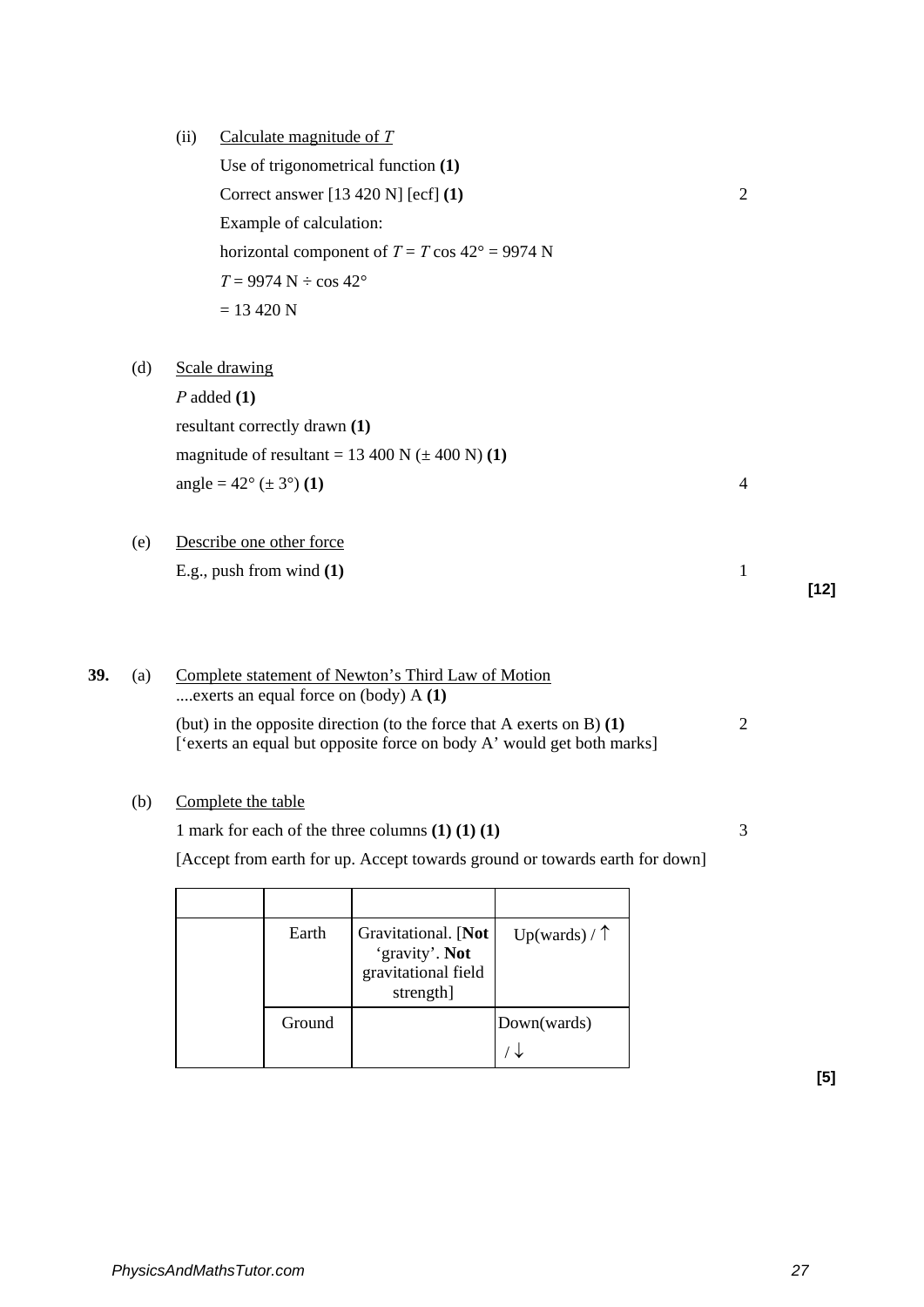#### **40.** (a) Time to fall

Use of  $s = ut + \frac{1}{2}at^2$  or use of 2 correct equations of motion (1) or use of mgh =  $\frac{1}{2}$  mv<sup>2</sup> and other equation(s)  $\text{[allow } g = 10 \text{ m s}^{-2}\text{]}$  2 Answer to at least 2 sig fig [0.69 s. No ue] **(1)**  Example 2.3 m =  $0 + \frac{1}{2}$  9.8 m s<sup>-2</sup>  $t^2$  $t = 0.68(5)$  s [0.67(8) if 10 m s<sup>-2</sup> used] [Reverse argument only accept if they have shown that height is 2.4 m] (b) Time to rise Select 2 correct equations **(1)** Substitute physically correct values  $[not u = 0 or a + value for g] (1)$  $\text{[allow } g = 10 \text{ m s}^{-2} \text{ throughout} \text{]} (1)$  3 Answer:  $[t = 0.38 \text{ s}]$ Example 1  $0 = u^2 + 2x - 9.81$  m s<sup>-2</sup> 0.71 m  $0 = 3.73 \text{ m s}^{-1}$  + –9.81 m s<sup>-2</sup> t  $t = 0.38$  s  $[0.376 \text{ s if } 10 \text{ m s}^{-2}]$ Example 2  $0 = u - 9.81 \text{ m s}^{-2} t$ ;  $u = 9.81t$ 0.71  $m = 9.81$  t.t +  $\frac{1}{2}$  – 9.81 m s<sup>-2</sup>  $t^2$  $t = 0.38$  s [Note. The following apparent solution will get  $0/3$ .  $s = ut + \frac{1}{2}at^2$ ; 0.71 m =  $0 + \frac{1}{2}$  9.81 m s<sup>-2</sup>  $t^2$ ; t = 0.38 s, unless the candidate makes it clear they are considering the time of fall from the wicket.]

(c) Velocity u

Use of  $v \frac{d}{t}$  (1)

[d must be 20 m, with any time value from the question eg  $0.7 \text{ s}$ ]

Answer:  $[18.9 \text{ m s}^{-1} \text{ or } 18.2 \text{ m s}^{-1} \text{ if } 0.7 \text{ s} + 0.4 \text{ s} = 1.1 \text{ s is used.}$  (1) 2 ecf value for time obtained in (b).]

Example

$$
v = \frac{20m}{0.68s + 0.38s}
$$
  
= 18.86 m s<sup>-1</sup> [18.18 m s<sup>-1</sup> if 1.1 s used]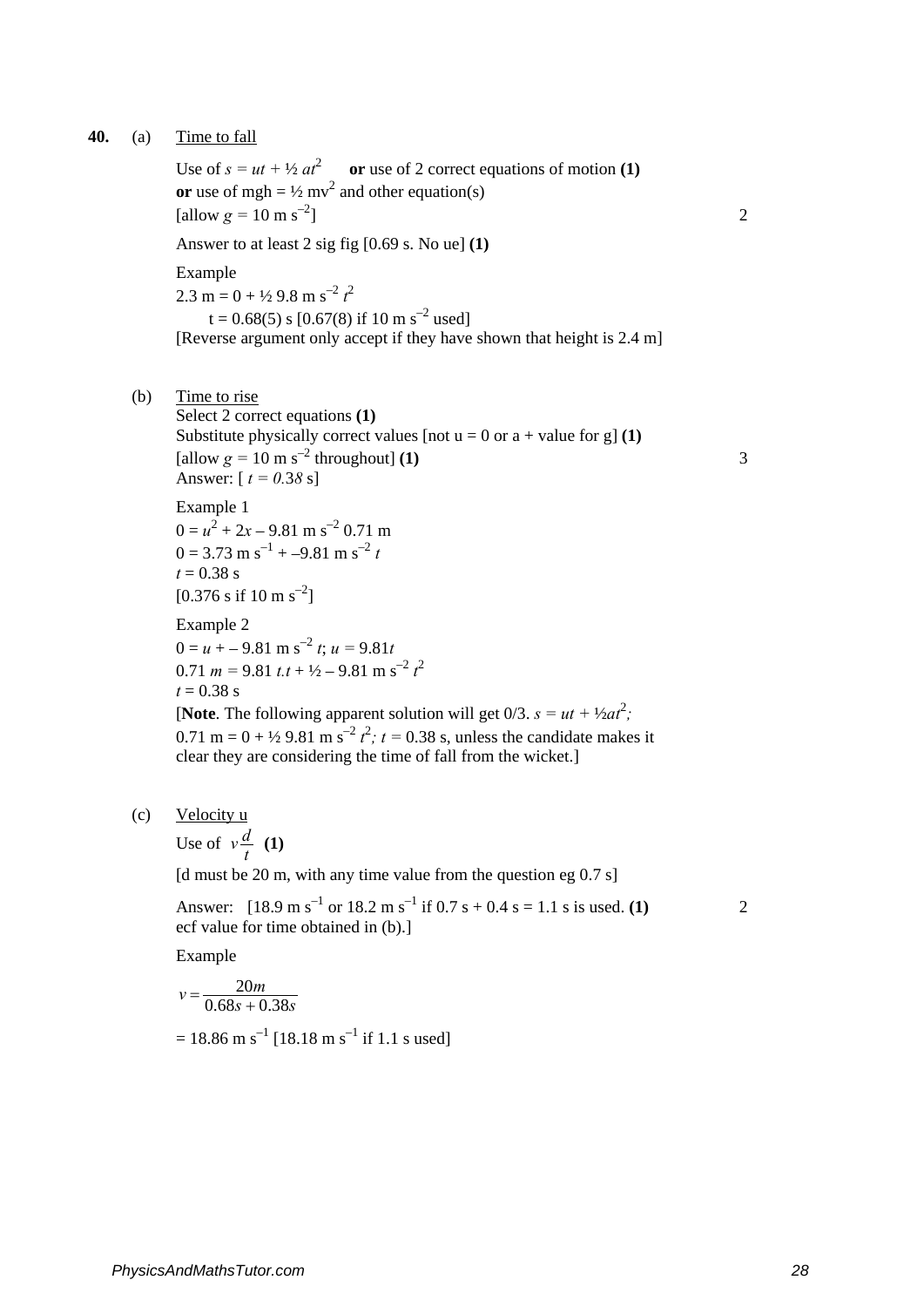(d) Why horizontal velocity would not be constant

Friction/drag/air resistance/inelastic collision at **bounce or impact (1)** 1 **/** transfer or loss of ke (to thermal and sound) at **bounce or impact** (would continuously reduce the velocity/ kinetic energy). [also allow 'friction between ball and surface when it bounces (will reduce velocity/kinetic energy)'].

[Any reference to gravitational force loses this mark. A specific force must be mentioned, eg resistive forces is not enough.]

**41.** (i) Work done

Use of work done = force  $\times$  distance **(1)** Answer given to at least 3 sig fig.  $[2396 \text{ J}, 2393 \text{ J} \text{ if } 9.8 \text{ m s}^{-2} \text{ is used}, (1)$  2 2442 J if  $g = 10 \text{ m s}^{-2}$  is used. No ue.]

Work done =  $110 \text{ kg} \times 9.81 \text{ m s}^{-2} \times 2.22 \text{ m}$  $= 2395.6$  J

(ii) Power exerted

Use of power =  $\frac{\text{work done}}{\text{time}}$  or power =  $F \times v$  (1)

Answer: [799 W. 800 W if 2400 J is used and 814 W if 2442 J is 2 used. Ecf value from (i)] **(1)**

**[8]**

Power =  $\frac{255x}{3s}$ 2396 J  $= 798.6 W$ 

#### (iii) Principle of Conservation of Energy

Either Energy can neither be created nor destroyed **(1) (1) OR** Energy cannot be created/destroyed or total energy is not lost/gained **(1)** (merely) transformed from one form to another or in a closed/isolated

system. **(1)** 2

[Simple statement 'Energy is conserved' gets no marks] [Information that is not contradictory ignore.  $\Delta Q = \Delta U + \Delta W$ , with terms defined acceptable for 1st mark]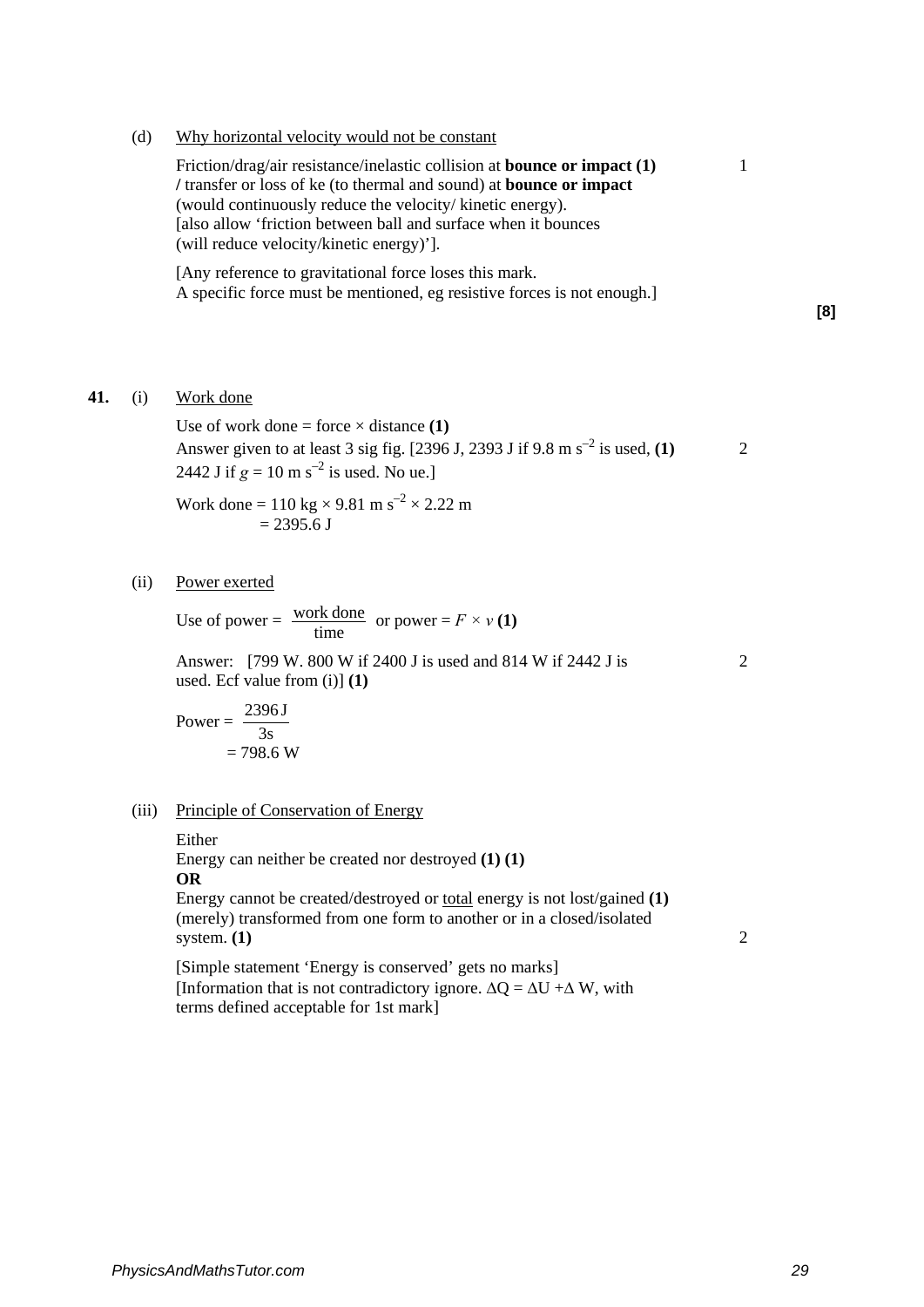(iv) How principle applied to...

Lifting the bar: - Chemical energy (in the body of the weightlifter) or work done  $(lifting bar) = (gain in) g.p.e. (of bar) (1)$ [Reference to k.e. is acceptable]

The bar falling: - Transfer from g.p.e. to k.e. **(1)** (and that) g.p.e. lost = k.e. gained  $(1)$  3

['g.p.e. converted to k.e.' would get one mark] [References to sound and thermal energy are OK, but gpe to sound or thermal energy on its own gets no marks]

(v) Speed of bar on reaching the floor

Setting  $\frac{1}{2}mv^2 = m g h$  or  $\frac{1}{2}mv^2 = w$  or k done or 2400 J (1) [ecf their value] [Shown as formulae without substitution or as numbers substituted into formulae] Correct values substituted **(1)** [allow this mark if the 110 kg omitted – substitution gives  $v^2 = (1)$ 43.55(6)  $\text{m}^2 \text{ s}^{-2}$  or 44.4  $\text{m}^2 \text{ s}^{-2}$  if  $g = 10 \text{ m s}^{-2}$  is used] Answer:  $[6.6 \text{ m s}^{-1} \cdot 6.7 \text{ m s}^{-1} \text{ if } g = 10 \text{ m s}^{-2} \text{ is used.}]$ 

$$
\frac{1}{2}110 \text{ kg} \times v^2 = 110 \text{ kg} \times 9.81 \text{ m s}^{-2} \times 2.22 \text{ m or} = 2400 \text{ J} / 2396 \text{ J}
$$

$$
v = 6.6 \text{ m s}^{-1} \text{ [6.66 m s}^{-1} \text{ if } 10 \text{ m s}^{-2} \text{ used }]
$$
 (1)

#### **OR**

Selects  $v^2 = u^2 + 2$ as or selects 2 relevant equations **(1)** Correct substitution into equation **(1)** Answer  $[6.6 \text{ m s}^{-1}] (1)$  $v^2 = 0. + 2 \times 9.81 \text{ ms}^{-2} \times 2.22 \text{m}$  3  $v = 6.6$  m s<sup>-1</sup>

**[12]**

**42.** Calculation of time for ball to travel 30 m

Recall of  $v = s/t$  (1) Correct answer [1.2 s] **(1)** 2 Example of calculation:

$$
v = s/t
$$
  
t = 30 m ÷ 25 m s<sup>-1</sup>  
= 1.2 s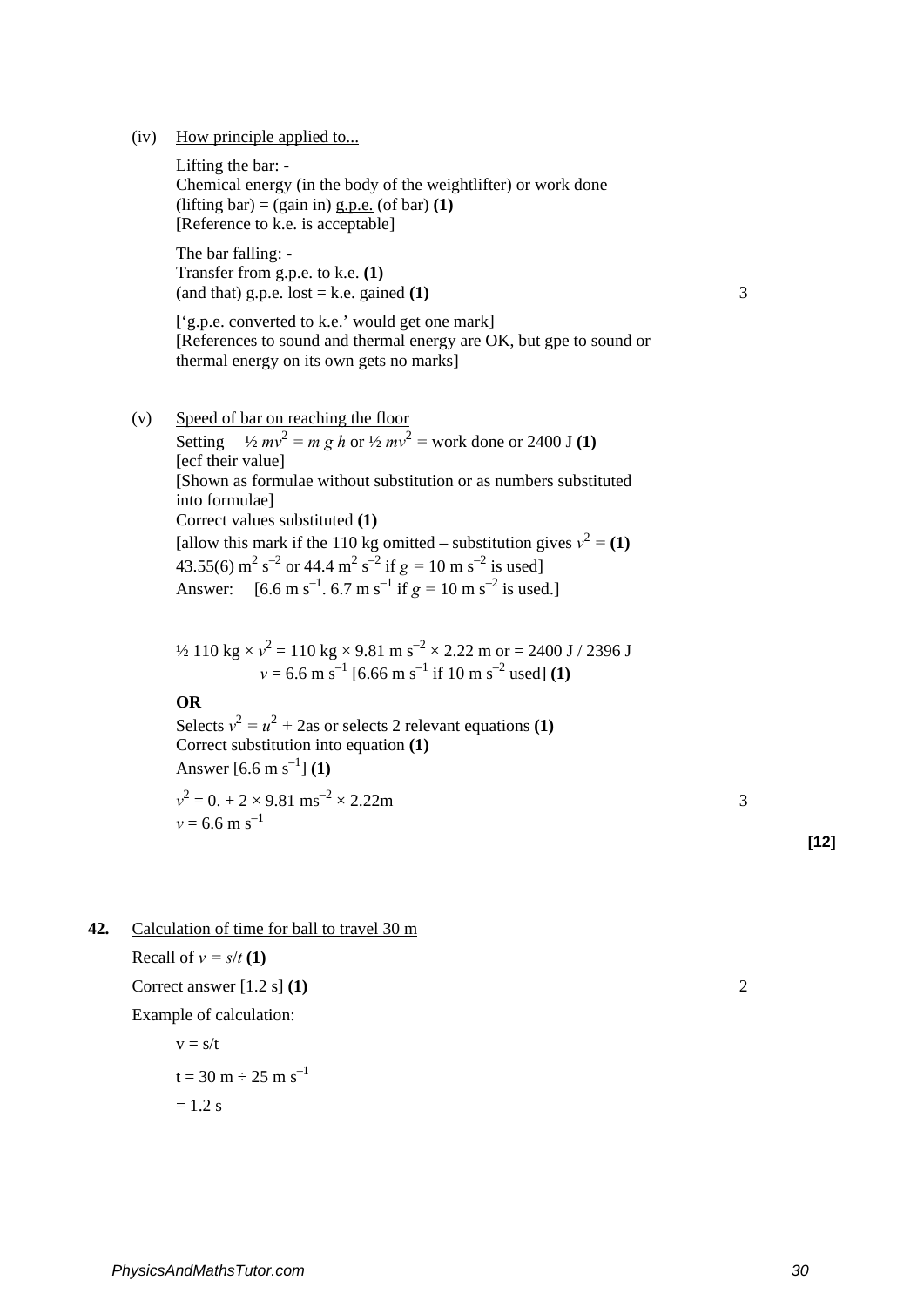Calculation of westward component of ball's velocity

Recall of  $v = u + at(1)$ 

Correct answer  $[9.6 \text{ m s}^{-1}]$  [ecf] **(1)** 2

Example of calculation:

$$
v = u + at
$$
  

$$
v = 0 + 8 \text{ m s}^{-2} \times 1.2 \text{ s}
$$
  
= 9.6 m s<sup>-1</sup>

Calculation of distance ball travels to west

Use of appropriate equation of motion **(1)**

Correct answer [5.76 m] [ecf] **(1)** 2

Example of calculation:

$$
s = ut + \frac{1}{2} at^{2}
$$
  
= 0 + \frac{1}{2} \times 8 \text{ m s}^{-2} \times (1.2 \text{ s})^{2}  
= 5.76 \text{ m}

#### Calculation of final velocity of ball

Use of Pythagoras' theorem or scale drawing with velocity triangle **(1)**

Correct answer for magnitude of velocity  $[26.8 \text{ ms}^{-1}]$ , accept in range 26 – 27.5] [allow ecf] **(1)**

Use of trigonometrical equations with velocity triangle **(1)**

Correct answer for direction of velocity  $[21.0^\circ$  West or  $339.0^\circ \pm 2^\circ$   $\Box(1)$  4 [allow ecf]

[Allow 3rd and 4th marks for displacement triangle instead of velocity]

Example of calculation:

magnitude of velocity =  $\sqrt{(9.6 \text{ m s}^{-1})^2 + (25 \text{ m s}^{-1})^2}$ 

= 26.8 m s–1 angle = tan–1(9.6 m s–1/25 m s–1) = 21.0° West (or 339.0°)

**[10]**

*PhysicsAndMathsTutor.com 31*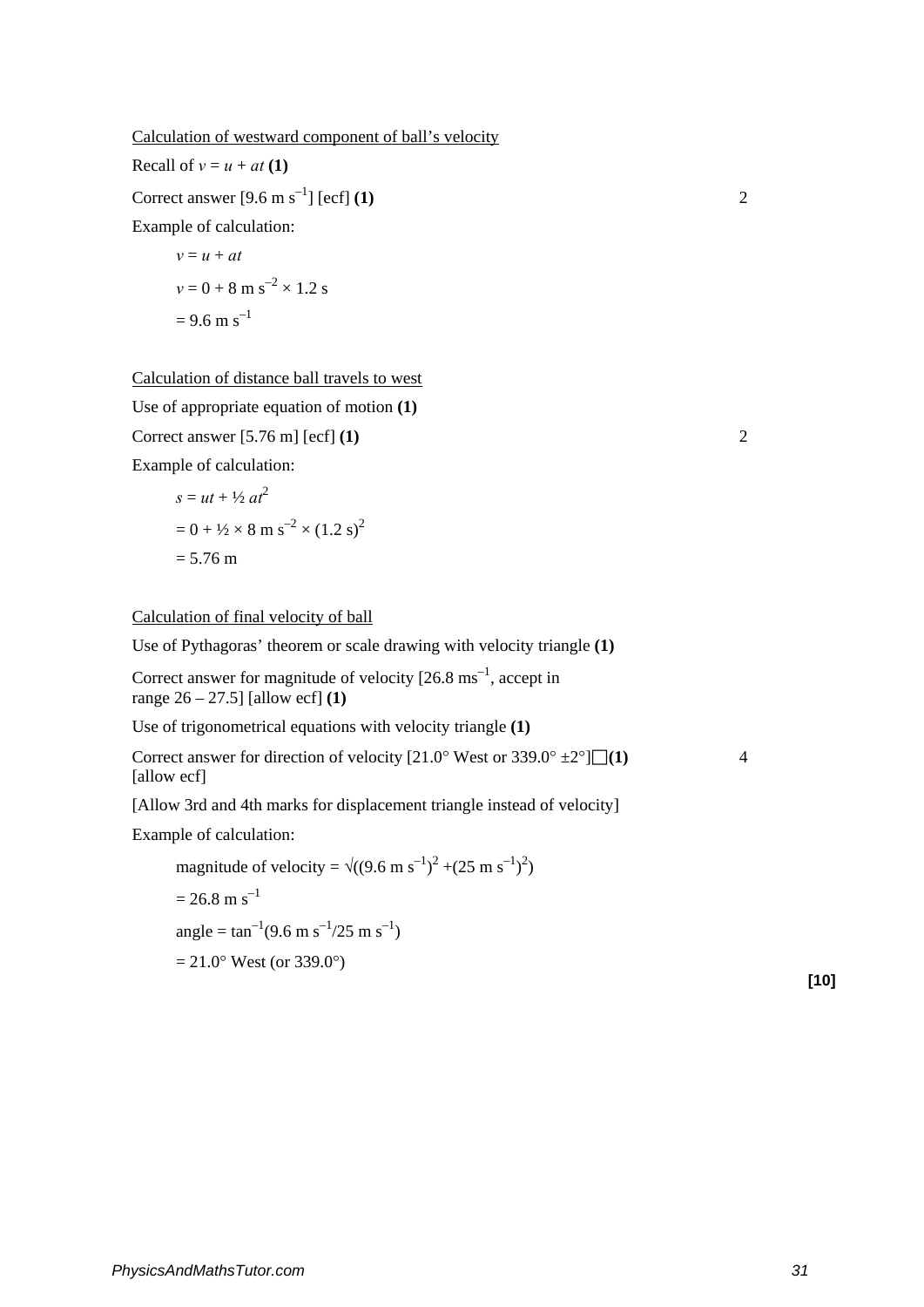**43.** Show that the average deceleration is about  $0.1 \text{ m s}^{-2}$ 

Use of  $v^2 = u^2 + 2as(1)$ 

Correct answer  $[0.13 \text{ m s}^{-2}]$  to at least 2 sig fig  $[\text{no u.e.}]$  **(1)** 2 [ignore + or – in answer and reversal of  $\nu$  and  $\overline{u}$  in calculation] [Bald answer scores 0, reverse calculation 2/3]

Example of calculation:

 $v^2 = u^2 + 2as$  $0 \text{ m}^2 \text{ s}^{-2} = (13 \text{ m s}^{-1})^2 + 2 \times a \times 640 \text{ m}$  $a = -(13 \text{ m s}^{-1})^2 \div (2 \times 640 \text{ m})$  $a = -0.13$  m s<sup>-2</sup> OR deceleration = 0.13 m s<sup>-2</sup>

Calculation of average resultant force

Recall of  $F = ma(1)$ 

Correct answer [182 N] [allow ecf] **(1)** 2

[Use of  $a = -0.1$  m s<sup>-2</sup> gives answer of 140 N]

Example of calculation:

*F = ma*  $= 1400 \text{ kg} \times 0.13 \text{ m s}^{-2}$  $= 182 N$ 

Explanation of graph shape gradient decreasing / slope of graph becoming less steep**(1)** 1 Using graph for speed after 15 s Tangent touching at 15 s, not crossing curve**(1)** Use of ∆*s*/∆*t***(1)** Correct answer calculated using values from curve or tangent**(1)** 3 [range 14.0 m s<sup>-1</sup> to 17.0 m s<sup>-1</sup>] Example of calculation: Speed = gradient =  $800 \text{ m}$  /  $52 \text{ s}$ 

 $= 15.4$  m s<sup>-1</sup>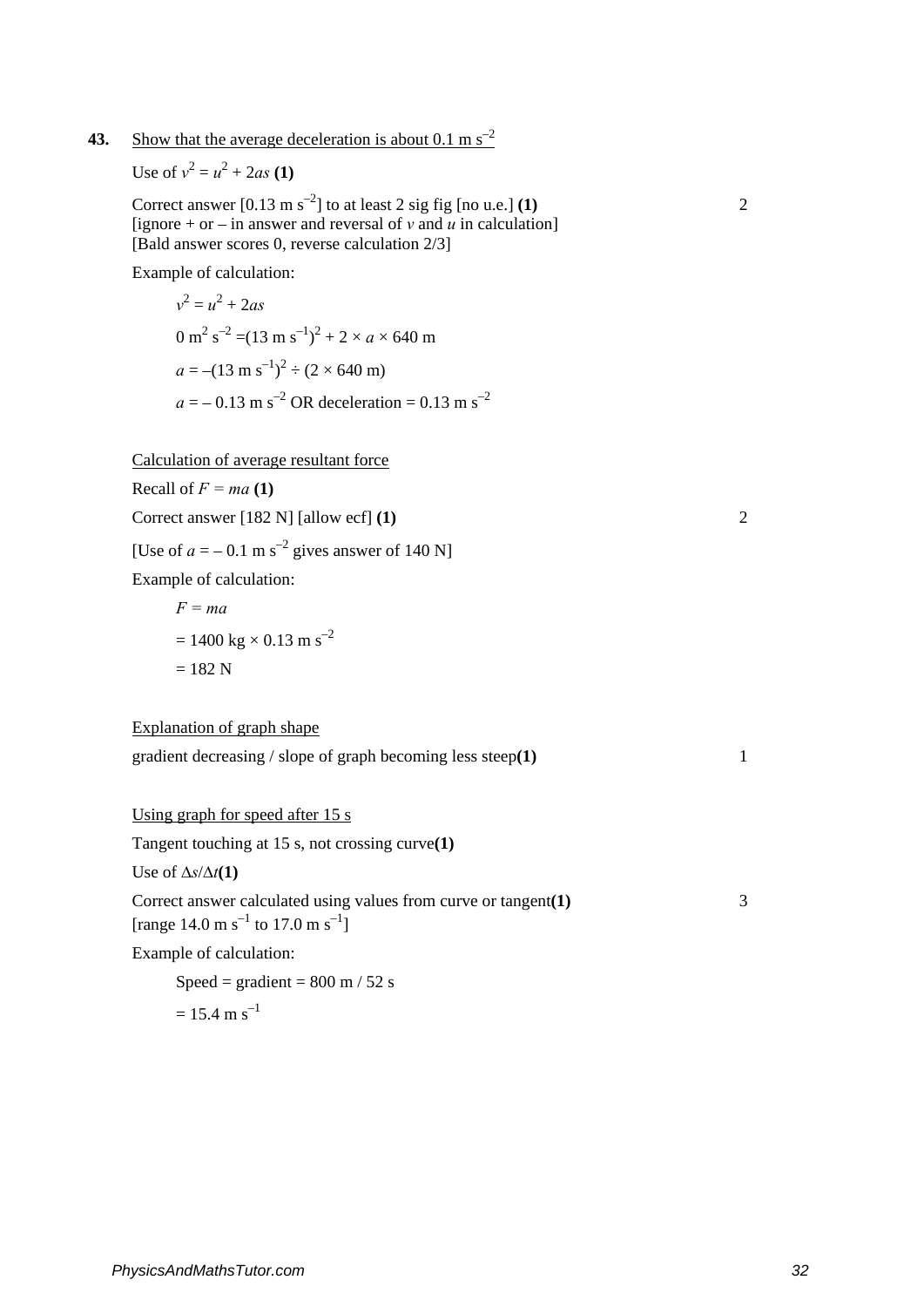Calculation of average deceleration

Recall of  $a = (v - u) / t(1)$ 

[Allow use of alternative equation of motion and values from graph or previous parts]

Correct answer  $[0.97 \text{ m s}^{-2}]$  [allow ecf](1) 2

Example of calculation:

$$
a = (v - u) / t
$$
  
= (15.4 m s<sup>-1</sup> – 30 m s<sup>-1</sup>) ÷ (15 s)  
= (-)0.97 m s<sup>-2</sup>

Explanation of difference in values of deceleration Deceleration greater when car at higher speed**(1)**

(because) e.g. more air resistance / greater drag**(1)** 2

**[12]**

# **44.** (a) Calculation of weight

Use of  $L \times W \times H(1)$ 

Substitution into density equation with a volume and density **(1)**

Correct answer [49.4 (N)] to at least 3 sig fig. [No ue] **(1)** 3 [Allow 50.4(N) for answer if 10 N/kg used for g.] [If 5040 g rounded to 5000 g or 5 kg, do not give  $3<sup>rd</sup>$  mark; if conversion to kg is omitted and then answer fudged, do not give  $3<sup>rd</sup>$  mark] [Bald answer scores 0, reverse calculation 2/3]

80 cm  $\times$  50 cm  $\times$  1.8 cm = 7200 cm<sup>3</sup>

7200 cm<sup>3</sup>  $\times$  0.70 g m<sup>-3</sup> = 5040 g

5040 g  $\times$  10<sup>-3</sup>  $\times$  9.81 N/kg

 $= 49.4$  (N)

[May see : 80 cm  $\times$  50 cm  $\times$  1.8 cm  $\times$  0.7 g m<sup>-3</sup>  $\times$  10<sup>-3</sup>  $\times$  9.81 N/kg  $= 49.4(N)$ ]

#### (b) (i) Horizontal and vertical components

Horizontal component =  $(83 \cos 37 \text{ N}) = 66.3 \text{ N} / 66 \text{ N}$  (1) Vertical component =  $(83 \sin 37 \text{ N}) = 49.95 \text{ N} / 50 \text{ N} (1)$  2 [If both calculated wrongly, award 1 mark if the horizontal was identified as 83 cos 37 N and the vertical as 83 sin 37 N]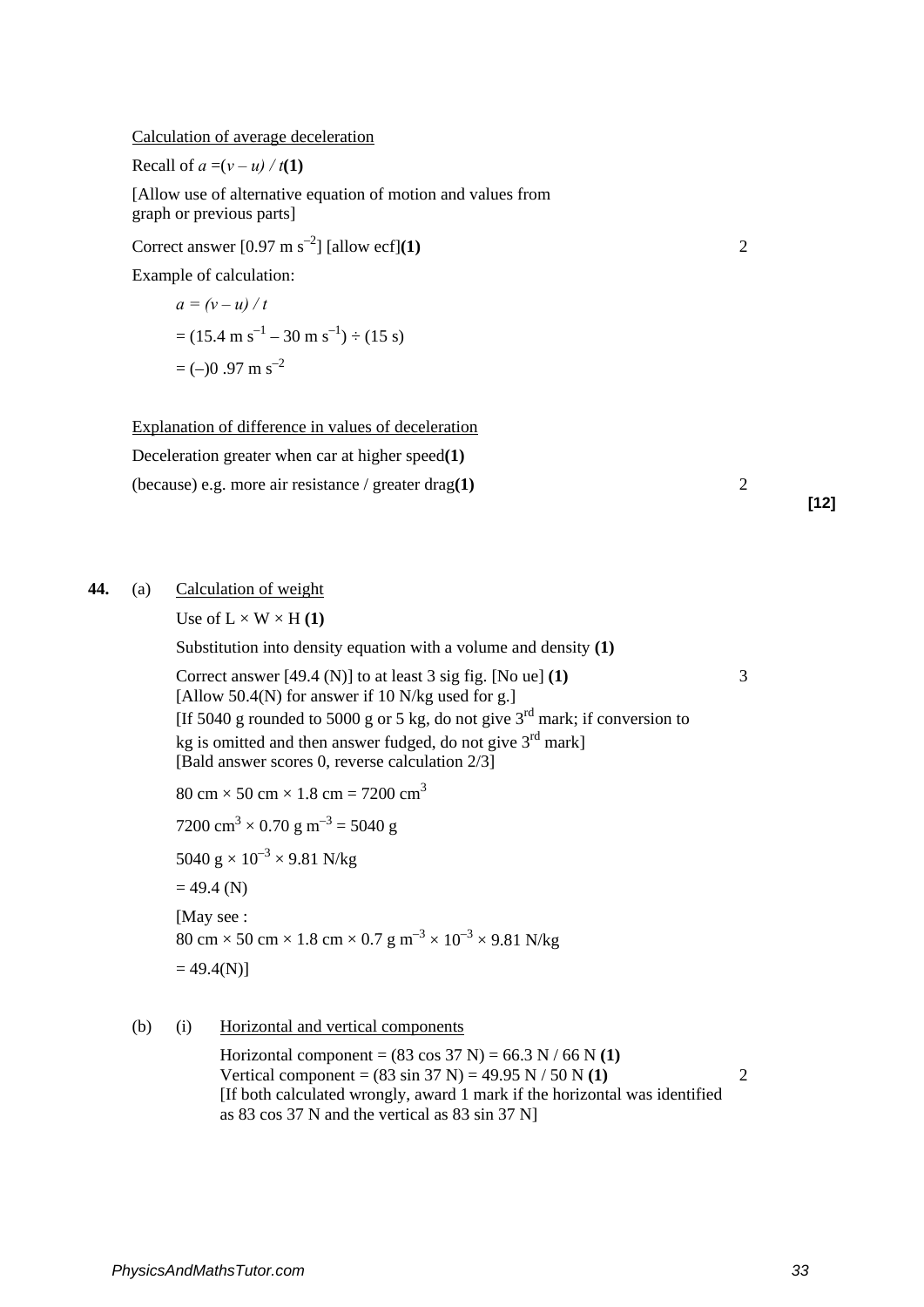(ii) Add to diagram

Direction of both components correctly shown on diagram **(1)** 1

(iii) Horizontal force of hinge on table top

66.3 (N) or 66 (N) **and** correct indication of direction [no ue] **(1)** 1 [Some examples of direction: acting from right (to left) / to the left / West / opposite direction to horizontal. May show direction by arrow. Do not accept a minus sign in front of number as direction.

#### **45.** Expression for  $E_k$  and work done / base unit

- (a) (i) Kinetic energy =  $\frac{1}{2}mu^2$ Work done = *Fd* [must give expressions in terms of the symbols given in the question] **(1)** 1
	- (ii) Base units for kinetic energy =  $(\text{kg (m s<sup>-1</sup>)<sup>2</sup>) = \text{kg m}<sup>2</sup> s<sup>-2</sup> (1)$ Base units for work done =  $kgms^{-2}$  .m =  $kg m^2 s^{-2} (1)$ [derivation of kg m<sup>2</sup> s<sup>-2</sup> essential for  $2<sup>nd</sup>$  mark to be given] 2 [Ignore persistence of  $\frac{1}{2}$ ] [ For  $2^{nd}$  mark ecf mgh for work from (a)(i)]

#### (b) Show that the braking distance is almost  $14 \text{ m}$

[Bald answer scores 0; Reverse calculation max 2/3]

#### **Either**

Equating work done and kinetic energy [words or equations] **(1)**

Correct substitution into kinetic energy equation **and** correct substitution **(1)** into work done equation

Correct answer [13.8 (m)] to at least 3 sig fig. [No ue] **(1)**

$$
0.5 \times m \times (13.4 \text{ m s}^{-1})^2 = m \times 6.5 \text{ m s}^{-2} \times d
$$
  

$$
\frac{0.5 \times m \times (13.4 \text{ m s}^{-1})^2}{m \times 6.5 \text{ m s}^{-2}} = 13.8 \text{ (m)}
$$

[*m* may be cancelled in equating formulae step and not seen subsequently]

# **OR**

Selecting  $v^2 = u^2 + 2as \text{ OR } 2$  correct equations of motion **(1)** Correct magnitudes of values substituted **(1)** [i.e. 0 = (13.4 m s<sup>-1</sup>)<sup>2</sup> + 2((-)6.5 m<sup>-2</sup>)s] Correct calculation of answer [13.8 (m)] to at least 3 sig fig. [No ue] **(1)**

**[7]**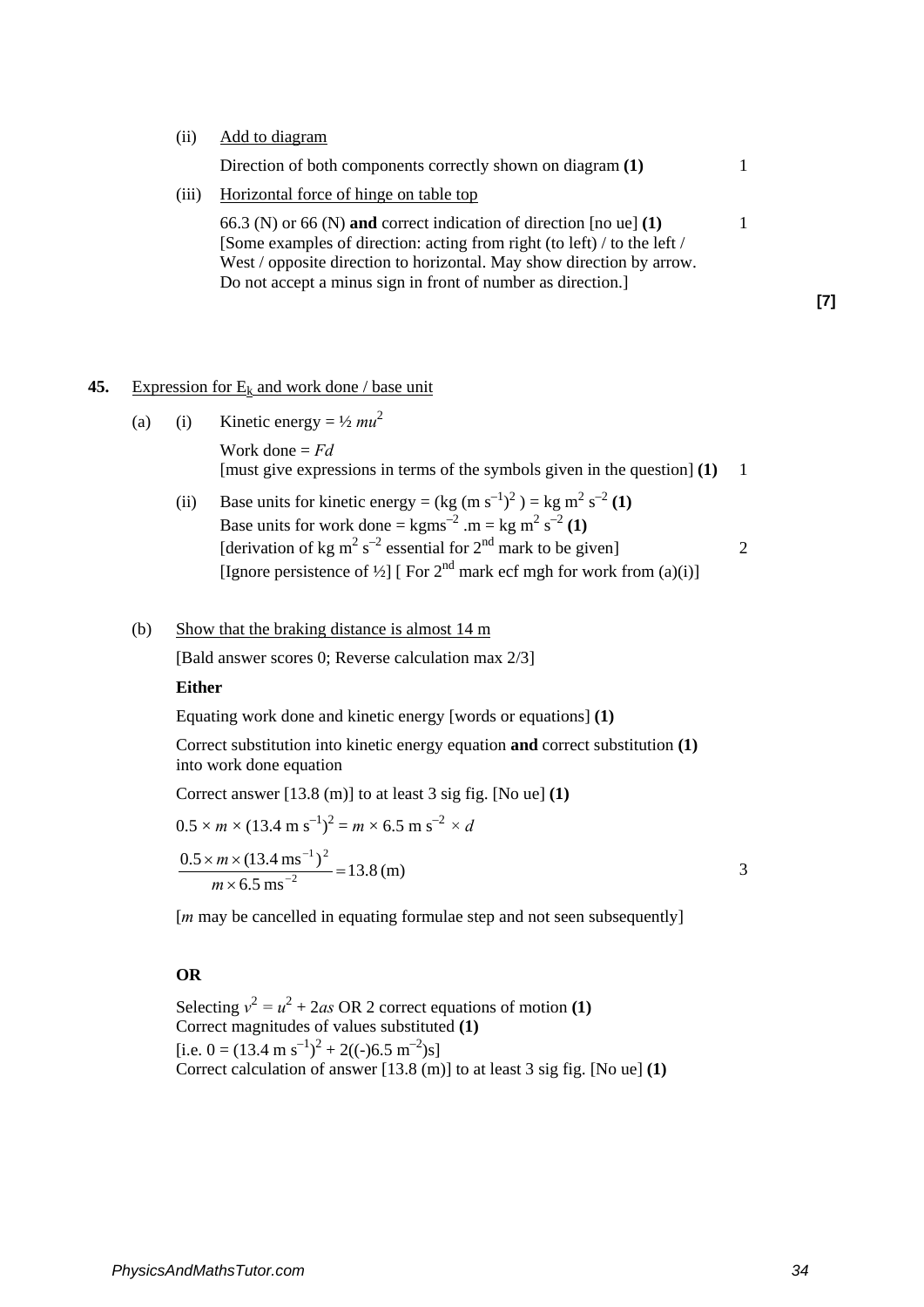(c) Why braking distance has more than doubled

#### QOWC **(1)**

#### **Either**

(Because speed is doubled and deceleration is unchanged) time **(1)** (to be brought to rest) is doubled/increased. (Since) distance = speed x time [mark consequent on first] or  $s = ut + \frac{1}{2}at^2$  (1) the distance is increased by a factor of (about) 4 **(1)** 4

#### **Or**

Recognition that  $(speed)^2$  is the key factor  $(1)$ Reference to  $v^2 = u^2 + 2as$  or rearrangement thereof or kinetic energy (1) [second mark consequent on first] (Hence) distance is increased by a factor of (almost) 4 **(1)**

#### **Or**

Do calculation using  $v^2 = u^2 + 2as$  and use 26.8 m s<sup>-1</sup> and 6.5 m s<sup>-2</sup> (1) Some working shown to get answer 55.2 m **(1)** (Conclusion that) distance is increased by a factor of (almost) 4 [Note : unlikely that QOWC mark would be awarded with this method] **(1)**

#### **Or**

Accurate labelled *v-t* graphs for both **(1)** Explanation involving comparison of areas **(1)** Distance is increased by a factor of (almost) 4 **(1)**

[In all cases give  $4<sup>th</sup>$  mark if 4 is not mentioned but candidate shows more than doubled eg "Speed is doubled and the time increased, therefore multiplying these gives more than double."]

#### **[10]**

# **46.** (a) (i) Newton's First law of Motion An object will remain (at rest or) uniform/constant velocity/speed/motion in a straight line unless (an external/impressed) force acts upon it / provided resultant force is zero. **(1)** 1 (ii) Everyday situation Reference to air resistance / friction / drag etc. **(1)** 1 (iii) Equilibrium The resultant force is zero / no net force /sum of forces is zero / forces are balanced / acceleration is zero **(1)** 1 [Accept moments in place of force]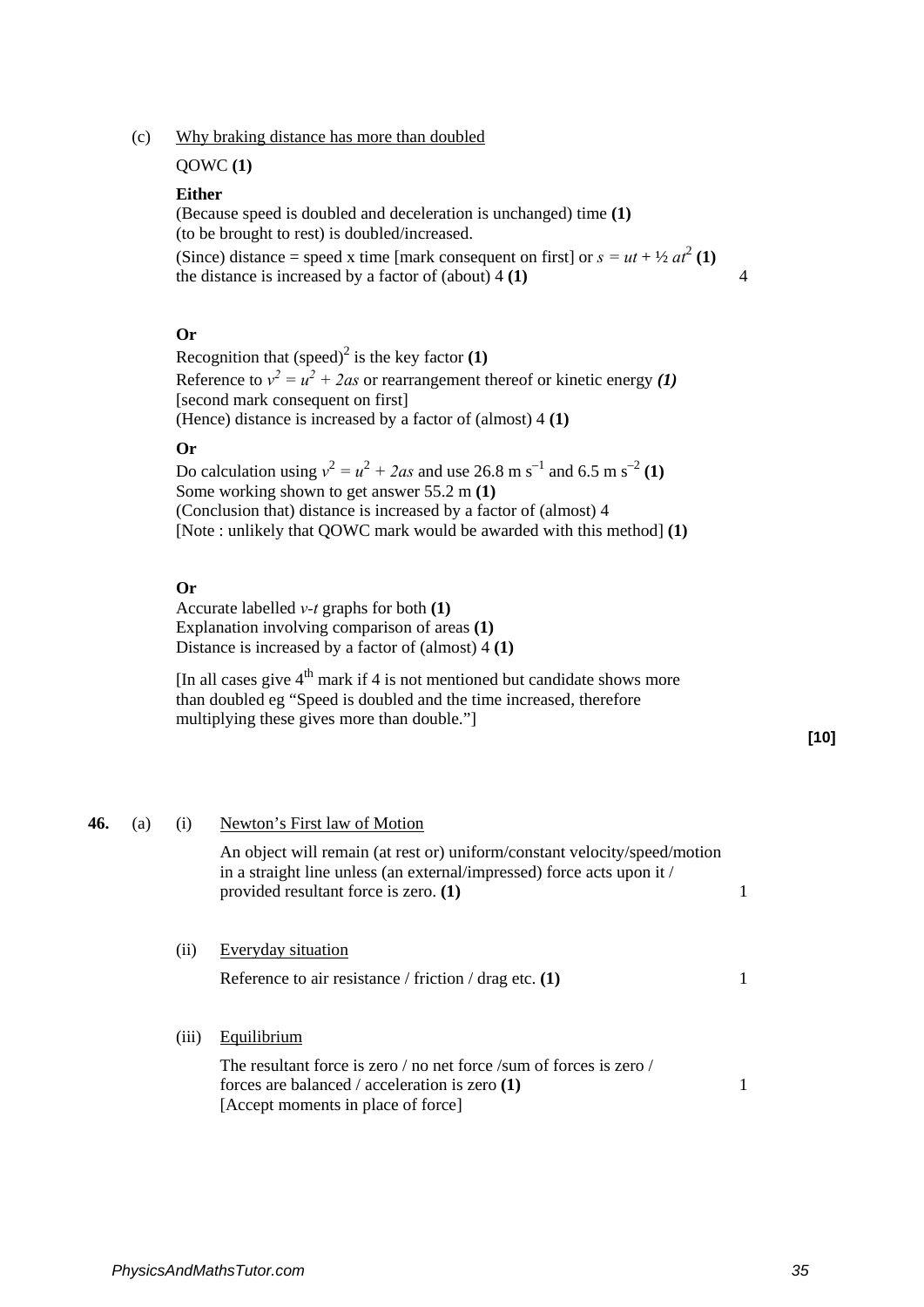|     | (b)                                         | (i)         | Identify the other force                                                                                                                                                                   |                  |       |
|-----|---------------------------------------------|-------------|--------------------------------------------------------------------------------------------------------------------------------------------------------------------------------------------|------------------|-------|
|     |                                             |             | Earth $(1)$                                                                                                                                                                                |                  |       |
|     |                                             |             | Gravitational [consequent on first mark] [Do not credit gravity.] (1)                                                                                                                      | $\mathfrak{2}$   |       |
|     |                                             | (ii)        | Why normal contact forces are not a Newton's third law pair                                                                                                                                |                  |       |
|     |                                             |             | Do not act along the same (straight) line / do not act from the same point $(1)$<br>They act on the same body $(1)$<br>They act in the same direction / they are not opposite forces $(1)$ |                  |       |
|     |                                             |             | They are of different magnitudes (1)                                                                                                                                                       | max <sub>2</sub> |       |
|     |                                             |             |                                                                                                                                                                                            |                  | $[7]$ |
|     |                                             |             |                                                                                                                                                                                            |                  |       |
| 47. |                                             |             | Explain deduction that legs in contact for 0.001 s                                                                                                                                         |                  |       |
|     |                                             |             |                                                                                                                                                                                            |                  |       |
|     |                                             |             | Acceleration changes / discontinuity / vertical velocity max / only<br>accelerates during this time [acceleration related] (1)                                                             |                  |       |
|     |                                             |             | After this upward force ceases / stops when legs no longer pushing                                                                                                                         |                  |       |
|     | leaf [forces related] (1)<br>$\overline{2}$ |             |                                                                                                                                                                                            |                  |       |
|     |                                             |             | Show that acceleration is about 3000 m $\rm s^{-2}$                                                                                                                                        |                  |       |
|     |                                             |             | Acceleration = gradient of graph $(1)$                                                                                                                                                     |                  |       |
|     |                                             |             | $= 2.8 \text{ m s}^{-1} \div 0.0010 \text{ s}$                                                                                                                                             |                  |       |
|     |                                             |             | $= 2800 \text{ m s}^{-2}$ [No ue] (1)                                                                                                                                                      | $\overline{2}$   |       |
|     |                                             |             |                                                                                                                                                                                            |                  |       |
|     |                                             |             | Calculation of force exerted by leg muscles                                                                                                                                                |                  |       |
|     |                                             | $F = ma(1)$ |                                                                                                                                                                                            |                  |       |
|     |                                             |             | $= 1.2 \times 10^{-5}$ kg $\times 2800$ m s <sup>-2</sup>                                                                                                                                  |                  |       |
|     |                                             |             | $= 3.4 \times 10^{-2} N(1)$                                                                                                                                                                | $\overline{2}$   |       |
|     |                                             |             | Show that froghopper rises about $0.001 \text{ m}$                                                                                                                                         |                  |       |
|     |                                             |             | Distance = area under graph [or implied by shading etc] $(1)$                                                                                                                              |                  |       |
|     |                                             |             | $=$ 1/2 $\times$ 2.8 m s <sup>-1</sup> $\times$ 0.001 s                                                                                                                                    |                  |       |
|     |                                             |             | $= 0.0014$ m [No ue]                                                                                                                                                                       |                  |       |
|     |                                             |             |                                                                                                                                                                                            |                  |       |

(0.0013 to 0.0015 m for square counting) **(1)** 2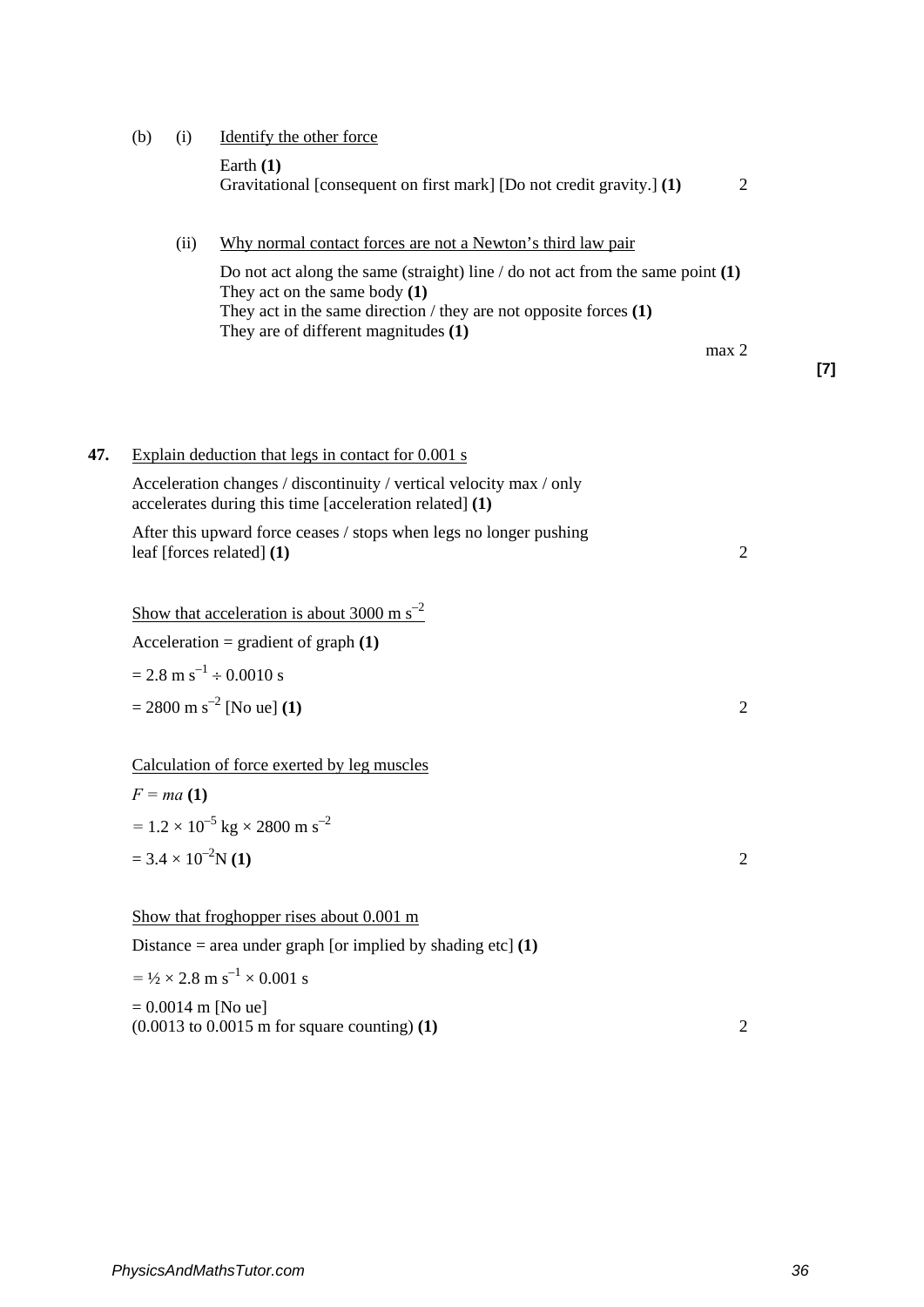Calculation of work done by leg muscles  $W = Fx(1)$  $= 0.034$  N  $\times$  1.4  $\times$  10<sup>-3</sup>m [allow e.c.f.]  $= 4.7 \times 10^{-5}$ **J** (1)  $\hspace{1cm}$  2 Calculation of power developed by leg muscles Power  $=W \div t(1)$  $= 4.7 \times 10^{-5}$  J ÷ 0.001 s  $= 0.047 \text{ W (1)}$  2 **[12] 48.** Show that expected speed is about  $35 \text{ m s}^{-1}$  $E_k = \frac{1}{2} m v^2$  and  $E_p = mg \Delta h$  (1) *½mv2 = mg*∆*h* **(1)**  $v = \sqrt{2gh}$  $= \sqrt{(2 \times 9.81 \text{ N kg}^{-1} \times 64 \text{ m})}$  $= 35.4 \text{ ms}^{-1}$  [No ue] (1)  $\qquad 3$ [For  $v^2 = u^2 + 2as$  mark  $u = 0$  (1), rest of substitution 1), evaluation (1)] **Assumption** No resistive force, all gpe  $\rightarrow$  ke, constant acc<sup>n</sup> (1) <sup>1</sup> [Do not accept  $g = 9.81 \text{ m s}^{-2}$ ] Reason for lower speed Work done against resistive force/frictional forces oppose motion/ **(1)** some g.p.e. → heat/sound ... reduces maximum kinetic energy / acceleration is reduced/less than **(1)** 2  $9.8 \text{ m s}^{-2}$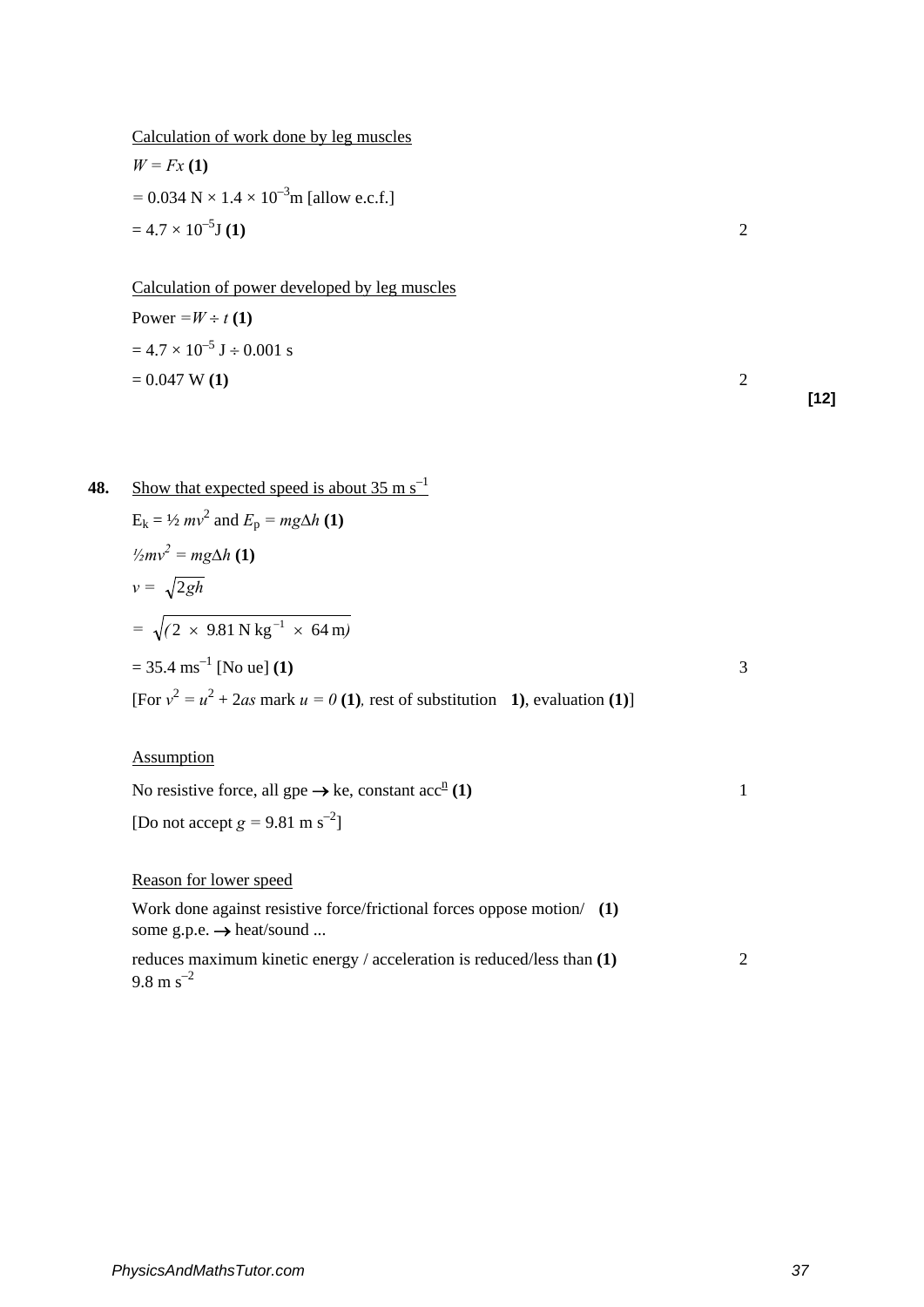### Calculate efficiency

Efficiency = (actual max k.e.  $\div$  theoretical max k.e.)  $\times$  100%

**OR** efficiency = (actual max k.e.  $\div$  initial p.e.)  $\times$  100% (1)

$$
= (\frac{1}{2}m v_{\text{act}}^2 \div \frac{1}{2} m v_{\text{th}}^2) \times 100\%
$$
\n
$$
OR = (\frac{1}{2} m v_{\text{act}}^2) \div (mgh) \times 100\%
$$
\n
$$
\frac{(32.5 \text{ m s}^{-1})^2}{(35.4 \text{ m s}^{-1})^2} \times 100\%
$$
\n
$$
= \frac{\frac{1}{2}(32.5 \text{ m s}^{-1})^2}{9.8 \times 64} \times 100\%
$$
\n
$$
= 84.2\%
$$
\n
$$
(1)
$$
\n
$$
= 84.2\%
$$

### Reason why speed greater than expected

e.g. motor assisted / initial speed  $> 0$  / run up before drop (1) 1

**[10]**

**49.** (a) Free body force diagram for magnet

(Electro)magnetic / (force of) repulsion / push **(1)**

Weight / W / mg / pull (of Earth) / gravitational (attractive force) / attraction (of Earth) **(1)** 2 [NOT gravity] [An additional incorrect force cancels 1 mark awarded]

### (b) Newton's third law pairs 6

| Force    | Body on which corresponding<br>force acts | Direction of the<br>corresponding force |             |
|----------|-------------------------------------------|-----------------------------------------|-------------|
| Contact  | (Wooden) stand/base                       | Downwards /<br>$down / \downarrow$      | (1)(1)      |
| Magnetic | (Magnet) $M_1$                            | Upwards / up / $\uparrow$               | $(1)$ $(1)$ |
| Weight   | Earth / Earth's surface                   | Upwards / up / $\uparrow$               | $(1)$ $(1)$ |

**[8]**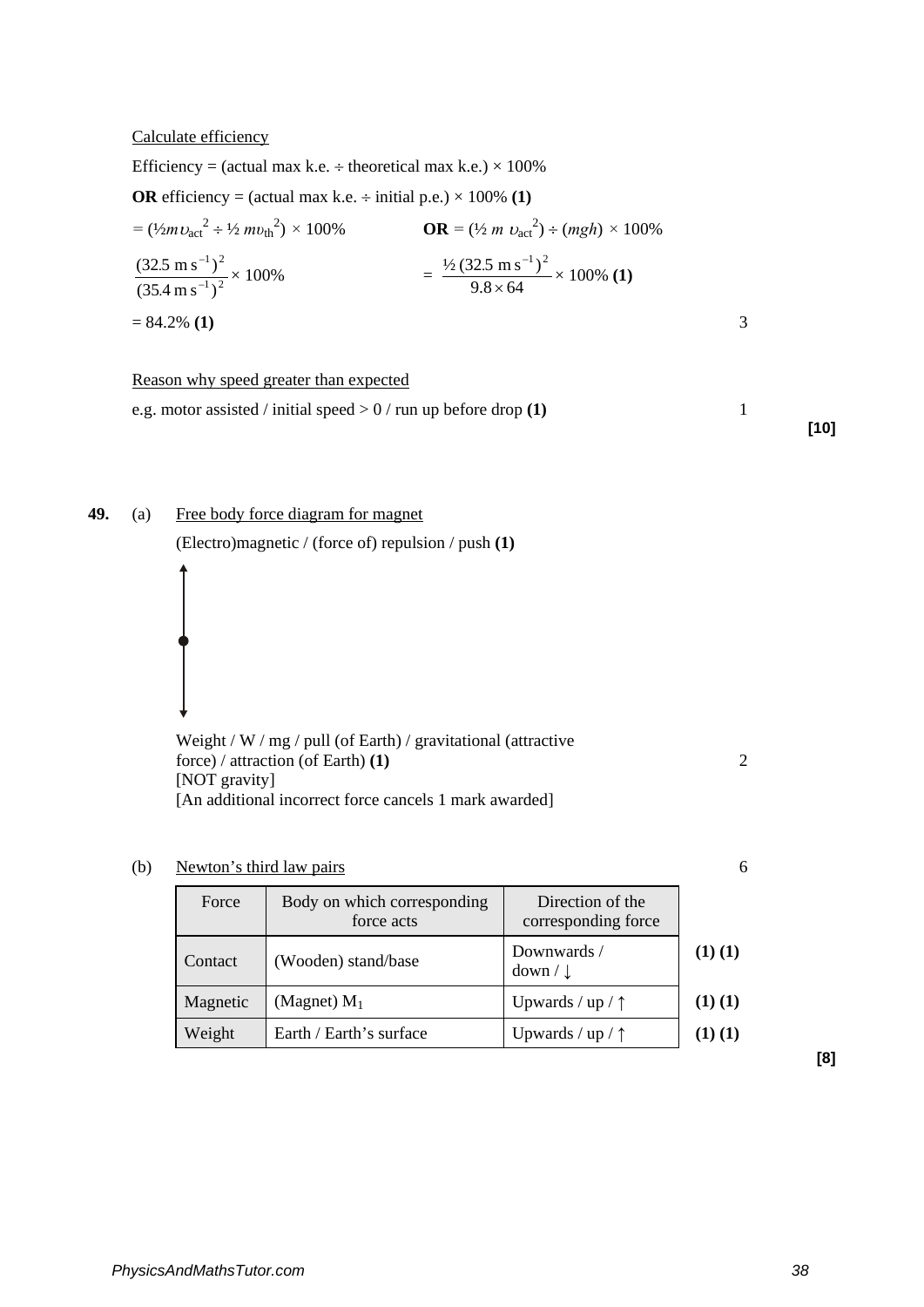### **50.** (a) Explanation

 $V<sub>b</sub>$  has a horizontal component equal to  $V<sub>a</sub>$  **(1)**  $V<sub>b</sub>$  has a vertical component **(1)** 2

 [*V*<sup>b</sup> has two components of velocity is 1 mark]  $[V_b \cos 45 = V_a \text{ is } 2 \text{ marks}]$ 

### (b) Explanation

**EITHER** QoWC **(1)**  The average speed / velocity of A is greater (than B) / converse **(1)**  (because) A continually accelerates whereas B slows down / **(1)**  decelerates (initially) [description of both A and B necessary for this  $2<sup>nd</sup>$  physics mark] OR QoWC **(1)**   $V_a$  = horizontal component of  $V_b$  and they travel the same **(1)** horizontal distance Vertical component of projectile's motion does not affect **(1)**  horizontal motion 3

**[5]**

#### **51.** (a) Energy change

Both parts correct [NB 1 mark only] **(1)** 1 Gravitational potential (energy) to kinetic / movement (energy) / work done

### (b) Principal of conservation of energy

EITHER **(1) (1)**  Energy can be neither created nor destroyed OR Energy cannot be created/destroyed / total energy is not **(1)**  lost/gained merely transformed from one form to another / in a closed/isolated system **(1)** 2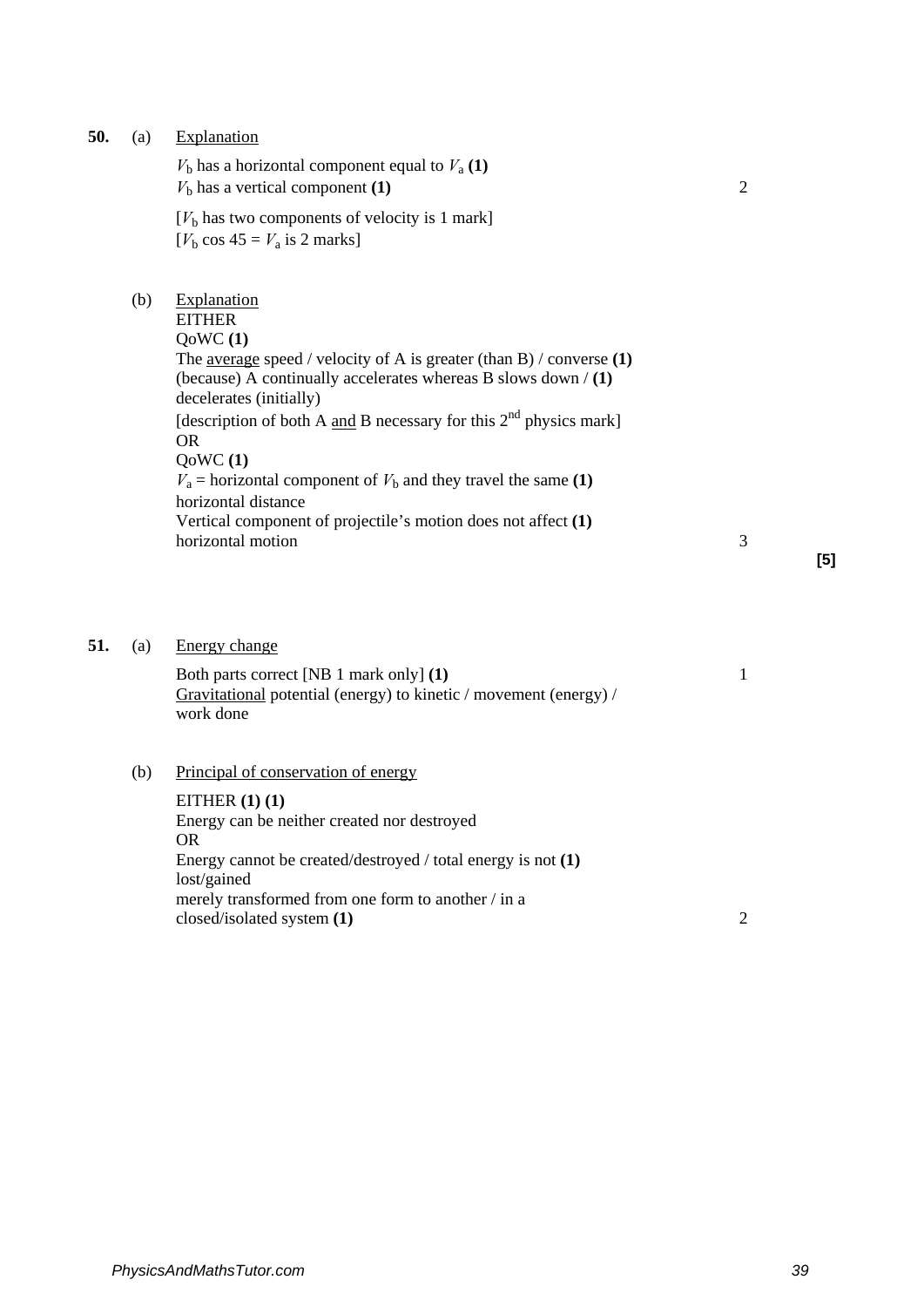- (c) Speed of water Correct substitution into correct formula **(1)**  Correct value with correct unit **(1)** 2 Power = force  $\times$  velocity  $1.7 \times 10^9$  (W) =  $3.5 \times 10^8$  (N)  $\times V$  $V = 4.86$  m s<sup>-1</sup>
- (d) Explanation

Not all the energy of the falling water is transferred to the output power OR system is not 100% efficient OR water is not brought **(1)** 1 to rest OR friction OR some of the energy is transferred to heat/sound/surroundings.

(e) Time

–

Correct value with correct unit. **(1)** 1

Time = 
$$
\frac{7 \times 10^6 \text{(m}^3)}{390 \text{(m}^3 \text{s}^{-1})}
$$
 = 17 949 s (= 299 min) (= 5 h)

(f) Work done

Correct substitution into correct formula to find mass of water **(1)**

Identifying

"work done = force x distance moved in direction of force" **(1)**

Correct value with correct unit **(1)**

Mass of water = volume  $\times$  density 3

$$
= 7 \times 10^6 \, (\text{m}^3) \times 10^3 \, (\text{kg m}^{-3}) \, (= 6.9 \times 10^9 \, \text{kg})
$$

Work done = force  $\times$  distance

Work done = 
$$
6.9 \times 10^9
$$
 (kg) x 9.81 (ms<sup>-2</sup>) x 500 (m)  
=  $3.43 \times 10^{13}$  J

**52.** Show that vertical component of velocity is about 70 m s<sup>-1</sup> down

Use of 
$$
\Delta\xi/\Delta t
$$
 (1)  
Tangent - touching at 300 s, not crossing curve (1)  
(65 000 m – 86 500 m) ÷ 290 s  
= [-]74.1 m s<sup>-1</sup> [no ue][accept answers in range 68 m s<sup>-1</sup> to 79 m s<sup>-1</sup>] (1)

**[10]**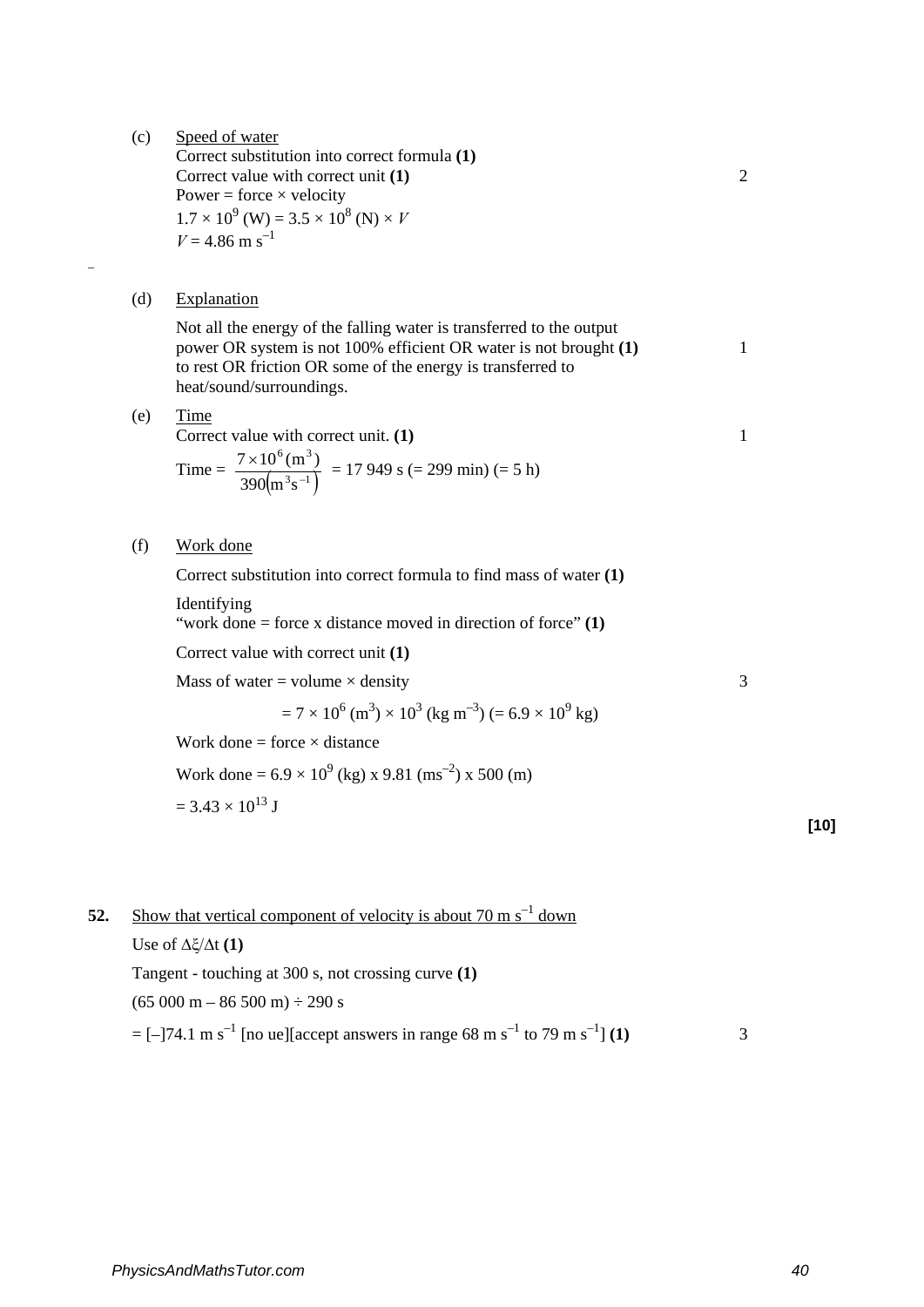|     | Calculation of average vertical acceleration                                                                              |                |        |
|-----|---------------------------------------------------------------------------------------------------------------------------|----------------|--------|
|     | $a = (v - u)/t(1)$                                                                                                        |                |        |
|     | $= (-38.0 \text{ m s}^{-1} - (-74.1 \text{ m s}^{-1})) \div 100 \text{ s [ecf]}$                                          |                |        |
|     | $=[+] 0.36 \text{ m s}^{-2} (1)$                                                                                          |                |        |
|     | Upwards $(1)$                                                                                                             | 3              |        |
|     | Calculation the weight of the shuttle                                                                                     |                |        |
|     | $W = mg$                                                                                                                  |                |        |
|     | $= 2.0 \times 10^6$ kg $\times$ 9.6 N kg <sup>-1</sup>                                                                    |                |        |
|     | $= 1.9 \times 10^7$ N (1)                                                                                                 | $\mathbf{1}$   |        |
|     | Calculation of average upward vertical force                                                                              |                |        |
|     | [Resultant] force = $ma(1)$                                                                                               |                |        |
|     | $= 2.0 \times 10^6$ kg $\times$ 0.35 m s <sup>-2</sup> [ecf]                                                              |                |        |
|     | $= 0.7 \times 10^6$ N (1)                                                                                                 |                |        |
|     | Upward force = resultant force + weight [consistent with second part]                                                     |                |        |
|     | $= 2.0 \times 10^7$ N (1)                                                                                                 | 3              |        |
|     |                                                                                                                           |                | $[10]$ |
| 53. | Calculate kinetic energy                                                                                                  |                |        |
|     | $E_{\rm k} = 1/2 m v^2$ (1)                                                                                               |                |        |
|     | $E_k = \frac{1}{2} \times 1800 \text{ kg} \times (53 \text{ m s}^{-1})^2$                                                 |                |        |
|     | $= 2.53 \times 10^6$ J (1)                                                                                                | $\mathfrak{2}$ |        |
|     |                                                                                                                           |                |        |
|     | Show that max height would be about $140 \text{ m}$                                                                       |                |        |
|     | $E_p = mg\Delta h$ (1)                                                                                                    |                |        |
|     | Initial $E_k$ = final $E_p$ / $\frac{k}{2}$ m $v^2$ = mg $\Delta h/2.53 \times 10^6$ J = mg $\Delta h$ (1)                |                |        |
|     | $\Delta h = 2.53 \times 10^6$ J/(1800 kg $\times$ 9.81 N kg <sup>-1</sup> )                                               |                |        |
|     | $\Delta h = 143$ m [no ue] (1)                                                                                            |                |        |
|     | <b>OR</b>                                                                                                                 |                |        |
|     | $v^2 = u^2 + 2as$                                                                                                         |                |        |
|     | $0 \text{ m}^2 \text{ s}^{-2} = (53 \text{ m s}^{-1})^2 + 2 \times (-9.81 \text{ m s}^{-2}) \times s \text{ [subst]} (1)$ |                |        |
|     | $s = (53 \text{ m s}^{-1})^2 \div (2 \times 9.81 \text{ m s}^{-2})$ [rearrangement] (1)                                   |                |        |
|     | $s = 143$ m [no ue] (1)                                                                                                   | 3              |        |
|     | <u>Show that energy loss is about <math>3 \times 10^5</math> J</u>                                                        |                |        |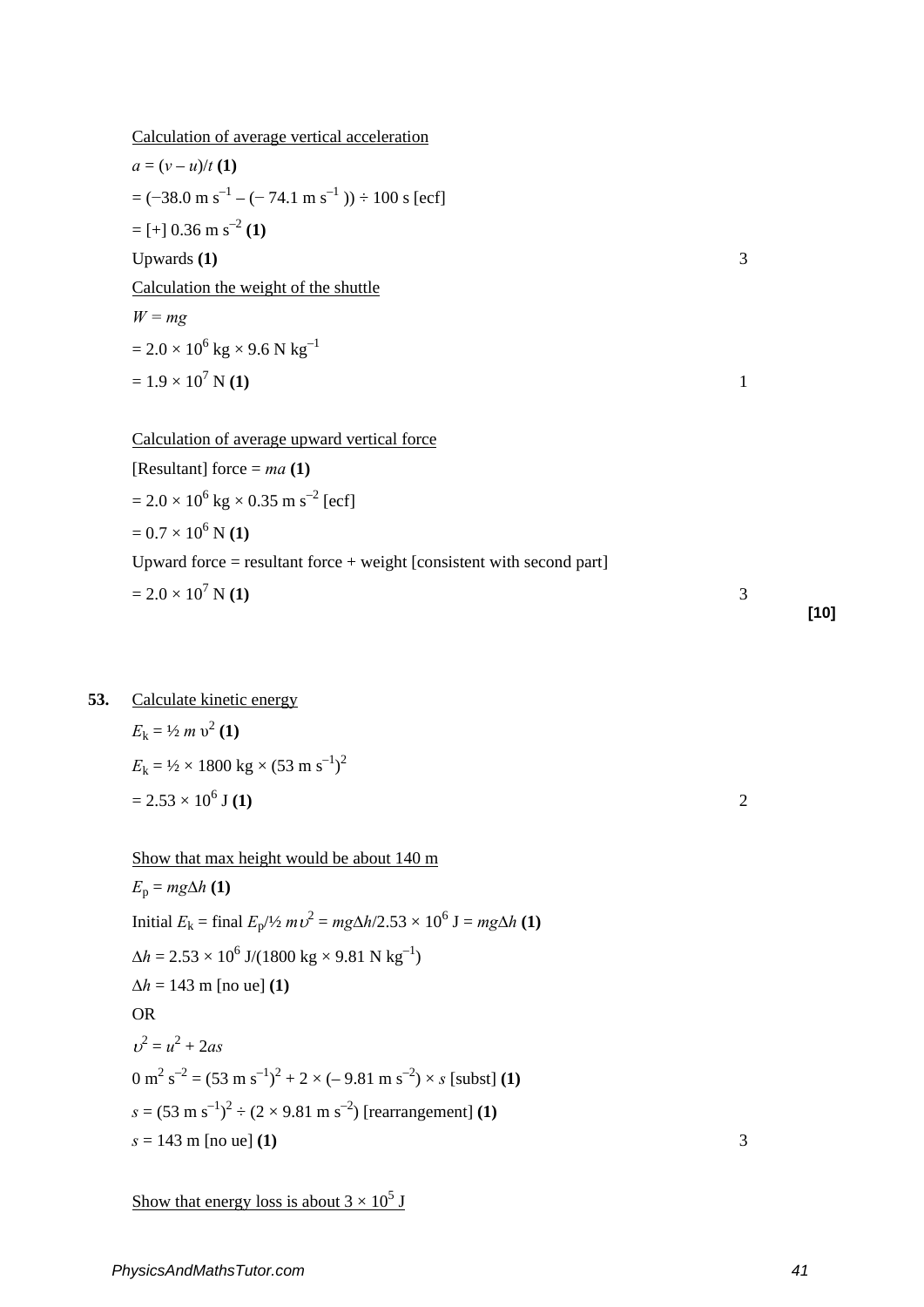| $E_p = 1800 \text{ kg} \times 9.81 \text{ N kg}^{-1} \times 126 \text{ m} = 2.22 \times 10^6 \text{ J}$ (1)                                                                            |   |
|----------------------------------------------------------------------------------------------------------------------------------------------------------------------------------------|---|
| $E_k - E_p = 2.53 \times 10^6$ J $- 2.22 \times 10^6$ J                                                                                                                                |   |
| $= 3.1 \times 10^5$ J [no ue] (1)                                                                                                                                                      |   |
| <b>OR</b>                                                                                                                                                                              |   |
| For 143 m                                                                                                                                                                              |   |
| $E_p = 1800 \text{ kg} \times 9.81 \text{ N kg}^{-1} \times 143 \text{ m} = 2.53 \times 10^6 \text{ J}$                                                                                |   |
| For 126 m                                                                                                                                                                              |   |
| $E_p = 1800 \text{ kg} \times 9.81 \text{ N kg}^{-1} \times 126 \text{ m} = 2.22 \times 10^6 \text{ J}$ (1)                                                                            |   |
| Energy lost = $2.53 \times 10^6$ J – $2.22 \times 10^6$ J                                                                                                                              |   |
| $= 3.1 \times 10^5$ J [no ue] (1)                                                                                                                                                      |   |
| <b>OR</b>                                                                                                                                                                              |   |
| Energy lost = 1800 kg $\times$ 9.81 N kg <sup>-1</sup> $\times$ (143 m – 126 m) (1)<br>$= 3.1 \times 10^5$ J [no ue] (1)                                                               | 2 |
| Calculation of average resistive force                                                                                                                                                 |   |
| Work = force $\times$ distance (1)                                                                                                                                                     |   |
| Force = work $\div$ distance                                                                                                                                                           |   |
| $= 3.1 \times 10^5$ J $\div$ 126 m                                                                                                                                                     |   |
| $= 2500 N(1)$                                                                                                                                                                          | 2 |
| Calculation of time for climb                                                                                                                                                          |   |
| $s = \frac{1}{2}(u + v) \times t(1)$                                                                                                                                                   |   |
| $t = 2s \div (u + v)$                                                                                                                                                                  |   |
| $= 2 \times 126$ m $\div 53$ m s <sup>-1</sup>                                                                                                                                         |   |
| $= 4.8$ s (1)<br>[Use of $g = 9.81$ m s <sup>-2</sup> in equations of motion to get a consistent value<br>of $t [v = u + at \rightarrow t = 5.4 \text{ s}] \rightarrow 1 \text{ mark}$ |   |
| Assumption: eg assume uniform acceleration/constant resistive force/<br>constant frictional force (1)                                                                                  | 3 |
|                                                                                                                                                                                        |   |

**[12]**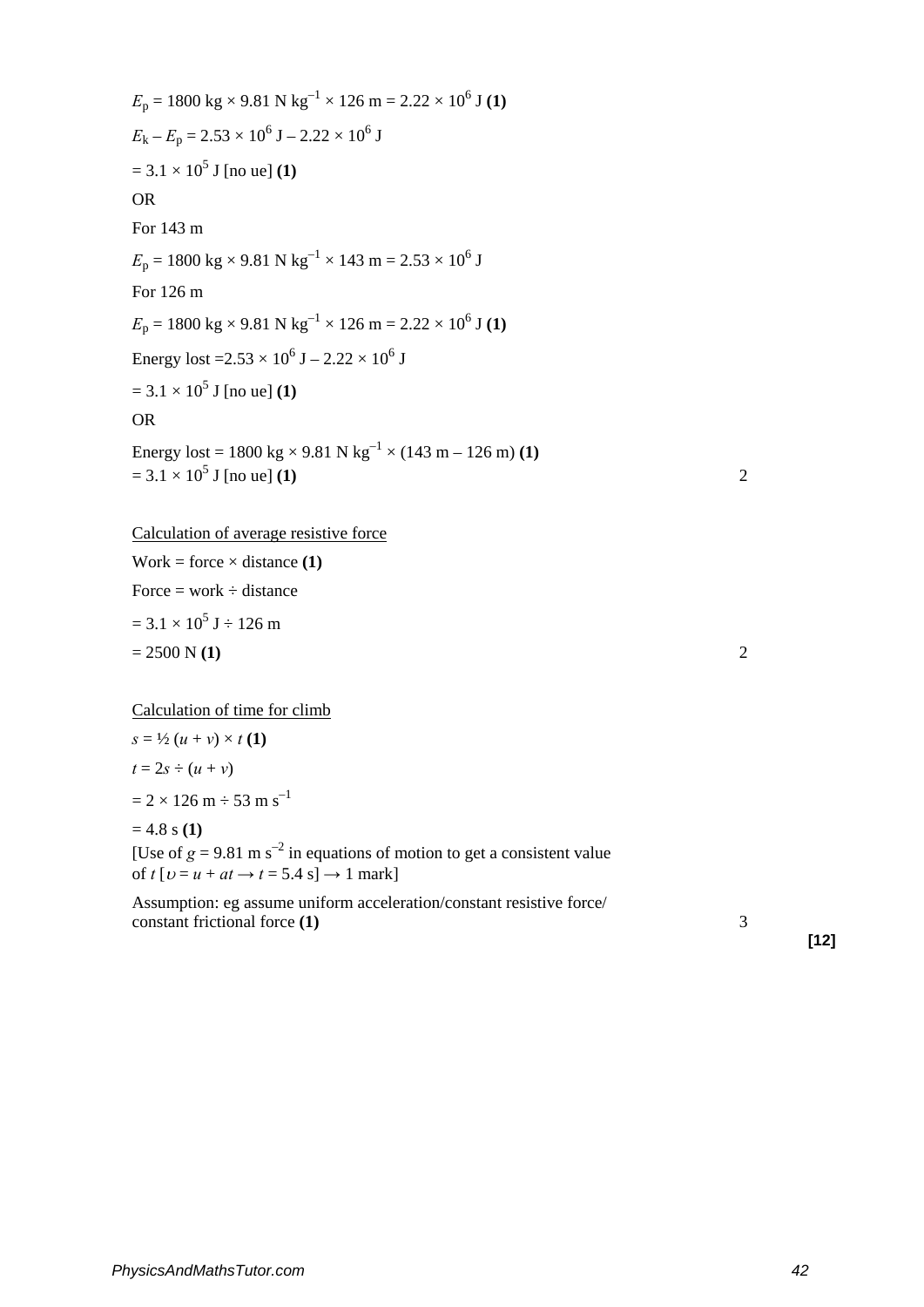### **54.** Maximum velocity

Area = 100 m **(1)** Attempt to find area of trapezium by correct method **(1)**  $v = 10 \text{ m s}^{-1}$  (1) 3 Sketch graph Horizontal line parallel to x axis Some indication that acceleration becomes  $0 \text{ m s}^{-2}$ The initial acceleration labelled to be  $v_{\text{max}} \div 2$  [ initial  $a = 5$  (m s<sup>-2</sup>) (1) (ecf)]  $t = 2$  (s) where graph shape changes **(1)**  $4$ 

**55.** Criticism of statement

Not a Newton third law pair **(1)** Forces in equilibrium but not for reason stated **(1)** N3 pairs act upon different bodies **(1)** N3 pairs same type **(1)** Line of action different / rotation **(1)** Max 3

Table

Gravitational **(1)**

Earth **(1)**

# Upwards **and** downwards [**both** must be correct] **(1)**

Table **(1)** 4

| Force         | Type of force    | Direction of Newton<br>$3rd$ law 'pair' force | Body 'pair' force<br>acts upon |
|---------------|------------------|-----------------------------------------------|--------------------------------|
| Weight        | Gravitational    | Upwards                                       | Earth                          |
| Push of table | Electro-magnetic | Downwards                                     | Table                          |

**[7]**

**[7]**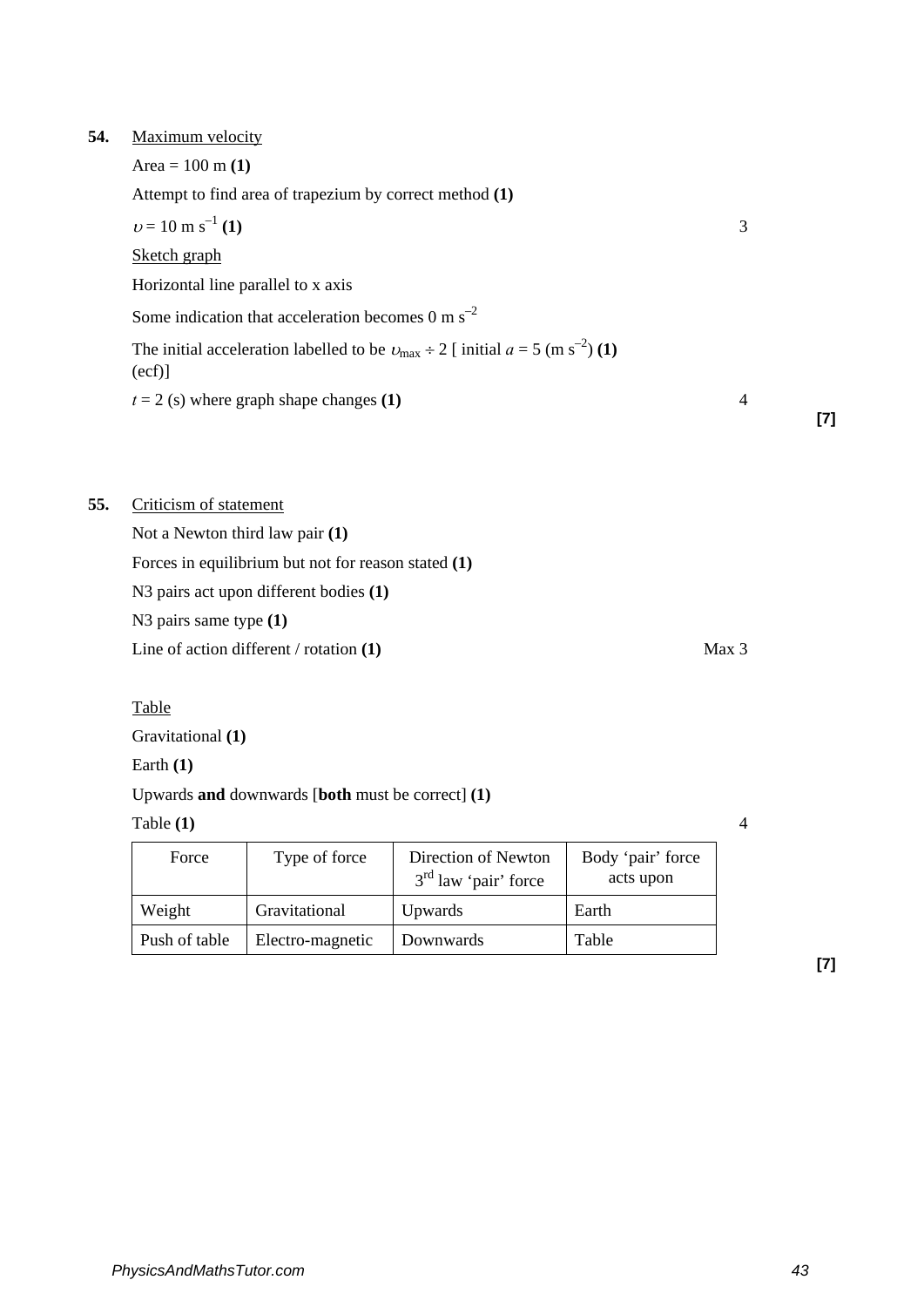| 56. | Principal energy transformation                                                                            |                |     |
|-----|------------------------------------------------------------------------------------------------------------|----------------|-----|
|     | Kinetic energy to internal energy/heat/work done against friction (1)                                      |                |     |
|     | Explanation of braking distance                                                                            |                |     |
|     | $Q_0WC(1)$                                                                                                 |                |     |
|     | Car is (also) losing gpe $(1)$                                                                             |                |     |
|     | Total work done against friction is greater OR more energy to be converted to heat (in the<br>brakes $(1)$ |                |     |
|     | Since force is same, distance must be greater [consequent] $(1)$                                           | $\overline{4}$ | [5] |

# **57.** Calculation of weight of shuttle

| $W = mg$                                                                                               |                |
|--------------------------------------------------------------------------------------------------------|----------------|
| $= 2 \times 10^6$ kg $\times$ 9.81 N kg <sup>-1</sup>                                                  |                |
| $= 1.96 \times 10^7$ N (1)                                                                             | 1              |
| Labelling of forces acting on shuttle                                                                  |                |
| Upward force = $3 \times 10^7$ N (1)                                                                   |                |
| Downward force = $1.96 \times 10^7$ N [Allow ecf] (1)                                                  | 2              |
|                                                                                                        |                |
| Show that initial acceleration is about 5 m $s^{-2}$                                                   |                |
| $F = ma$ [Stated or implied] (1)                                                                       |                |
| $a = (3 \times 10^7 \text{ N} - 1.96 \times 10^7 \text{ N}) \div 2 \times 10^6 \text{ kg}$ [Allow ecf] |                |
| $= 5.2 \text{ m s}^{-2}$ [no ue] (1)                                                                   | $\overline{2}$ |
|                                                                                                        |                |
| Use of graph to find height of shuttle after 120 s                                                     |                |
| Use of area [stated or implied e.g. by shading etc] $(1)$                                              |                |
| At least to level of $\frac{1}{2}vt$ approximation [44000 m to 63 000 m] (1)                           |                |

Evidence of improved method, e.g. counting squares **(1)**

Answer within range 49 000 m to 53 000 m **(1)** 4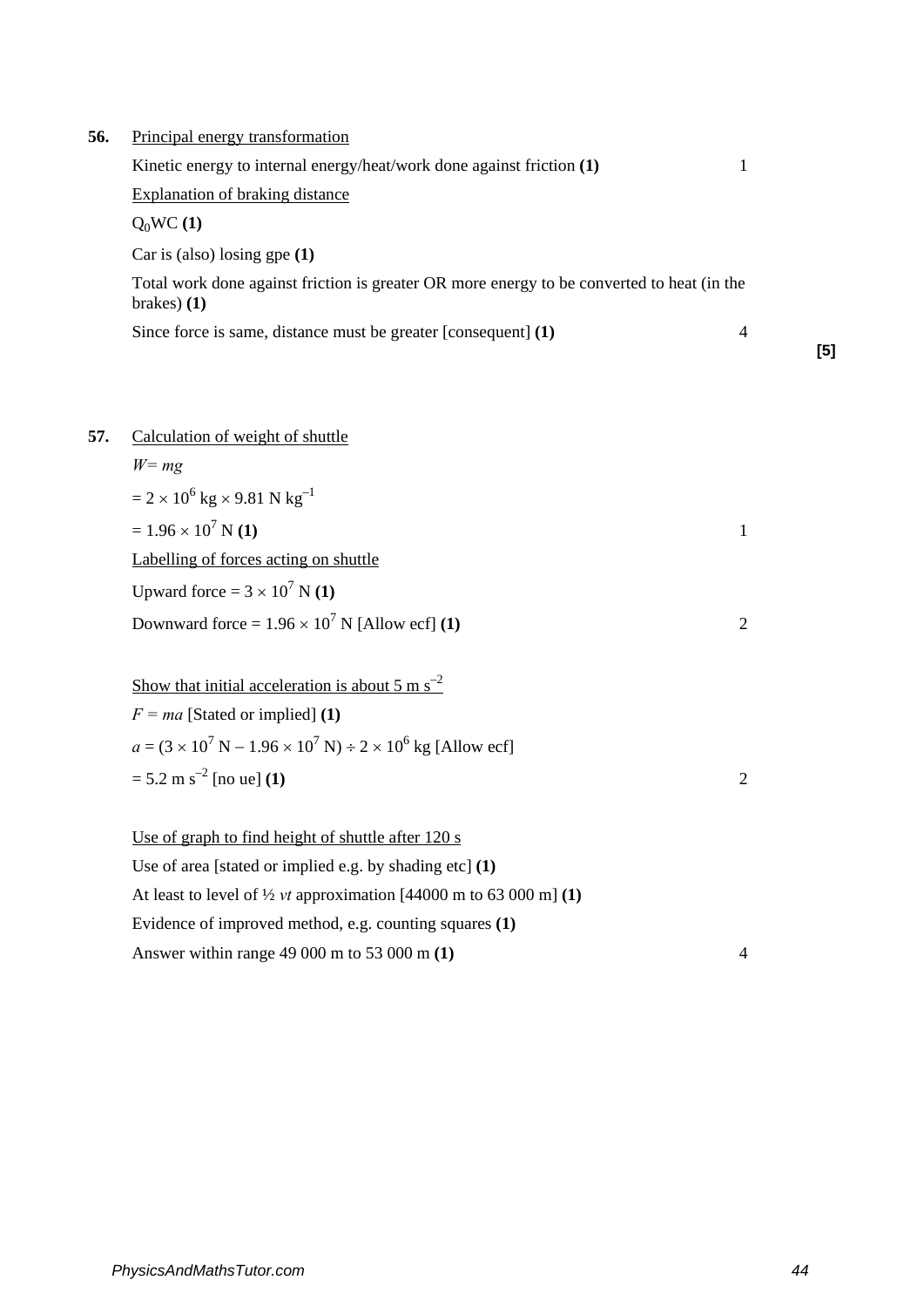| Suggestion and explanation of increased acceleration                                                                             |   |      |
|----------------------------------------------------------------------------------------------------------------------------------|---|------|
| Mass decreases [as fuel is burnt] $(1)$                                                                                          |   |      |
| Decrease in mass causes increase in acceleration / a $\alpha$ 1/m (1)                                                            |   |      |
| OR.                                                                                                                              |   |      |
| Weight decreased because fuel used (1)                                                                                           |   |      |
| Resultant force increases (1)                                                                                                    | 2 |      |
| [Accept Resultant force increased because of decrease in air<br>resistance or in gravitational field strength for $(1) \times$ ] |   |      |
| Reason for reduction in thrust                                                                                                   |   |      |
| e.g. to go into orbit/stop going up/danger for craft/crew if<br>acceleration too large/required speed already reached (1)        |   | [12] |
|                                                                                                                                  |   |      |

| 58. | Show that initial vertical component of velocity is about 50 m $s^{-1}$ |                |
|-----|-------------------------------------------------------------------------|----------------|
|     | Identify $v = -u$                                                       |                |
|     | <b>OR</b>                                                               |                |
|     | Time to top, with $v = 0$ , is 5 s in $v = u + at$                      |                |
|     | <b>OR</b>                                                               |                |
|     | $s = 0$ with $t = 10$ s in $s = ut + \frac{1}{2}at^2$ (1)               |                |
|     | $0 = u + (-9.81 \text{ m s}^{-2} \times 5 \text{ s})$                   |                |
|     | $u = 49$ m s <sup>-1</sup> [no ue] (1)                                  | $\overline{2}$ |
|     |                                                                         |                |
|     | Calculation of velocity at which arrows left the bow                    |                |
|     | Vertical component = $v\sin\theta$ [Stated or implied] (1)              |                |
|     | $v = 49.1 \text{ m s}^{-1} \div \sin 50^{\circ}$                        |                |
|     | $= 64.1 \text{ m s}^{-1}$ [Allow ecf] (1)                               | $\overline{2}$ |
|     | Show that range is about 400 m                                          |                |
|     | Horizontal component = 64.1 m s <sup>-1</sup> × cos 50°] [ecf] (1)      |                |

$$
= 41.2 \text{ m s}^{-1}
$$

Horizontal distance =  $v \times t$  [stated or implied] **(1)** 

$$
= 41.2 \text{ m s}^{-1} \times 10 \text{ s}
$$
  
410 m from 1.13

$$
= 410 \text{ m} \text{ [no ue]} (1)
$$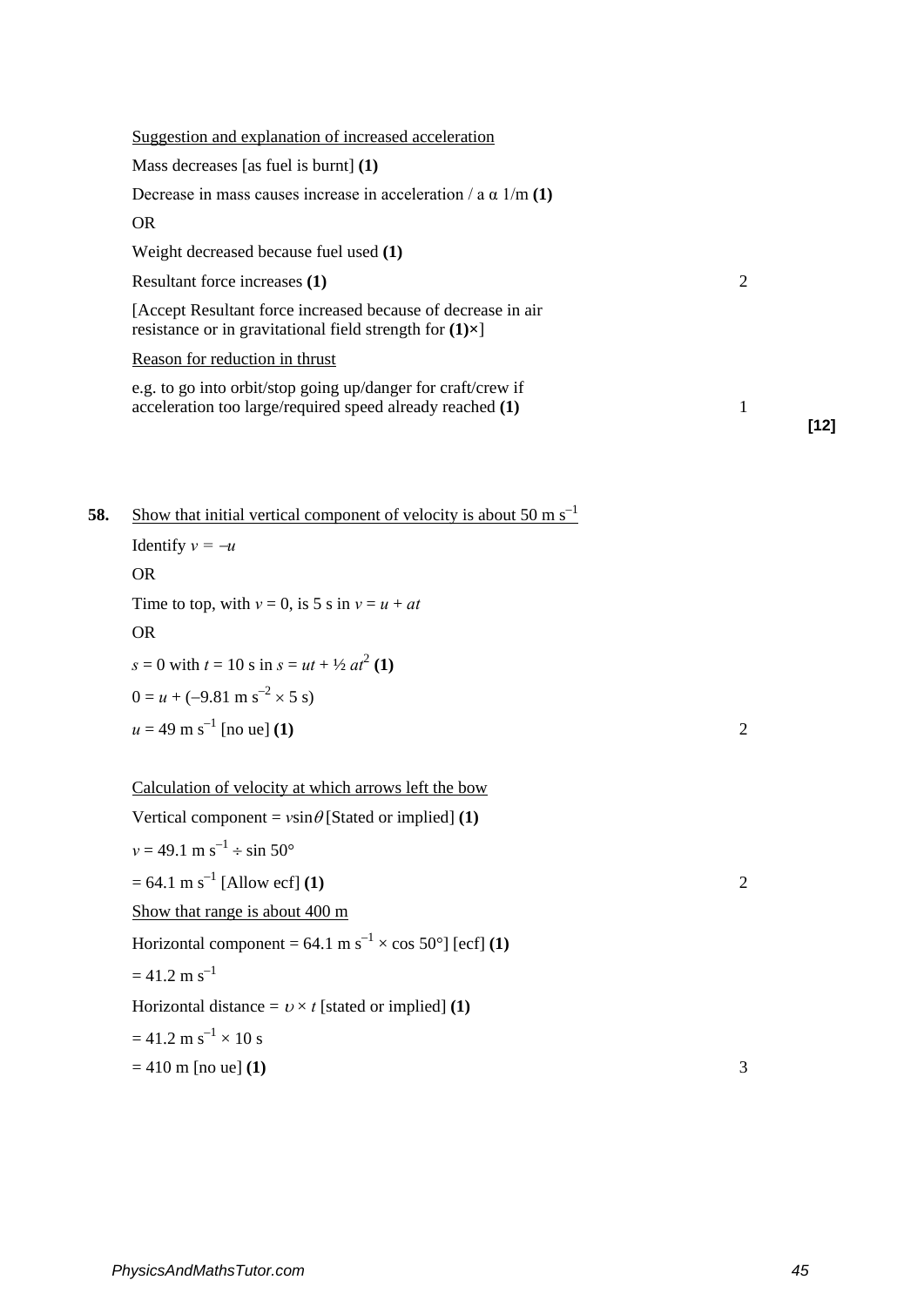# Explanation of difference between recorded and calculated ranges

For example: air resistance [has been ignored in calculations]/wind against arrows **(1)**

[air resistance] will cause deceleration / decelerating force [reducing range] **(1)** 2

# **59.** Table

| Type of force   | Example                                                                                                                            |     |
|-----------------|------------------------------------------------------------------------------------------------------------------------------------|-----|
| Gravitational   | Weight/attraction between two masses                                                                                               | (1) |
| Electromagnetic | Normal reaction/friction/drag/tension/force<br>between two charges or magnets/motor<br>effect/elastic strain forces/contact forces | (1) |
| <b>Nuclear</b>  | Strong/Weak/force keeping protons (and/or<br>neutrons) together/beta decay/forces within<br>nucleus                                |     |

3

**Forces** 

Any three from:

- same type **(1)**
- same magnitude/equal **(1)**
- act on different bodies/exerted by different bodies **(1)**
- opposite direction **(1)**
- same line of action **(1)**
- acts for same time **(1)** Max 3

**[6]**

**[9]**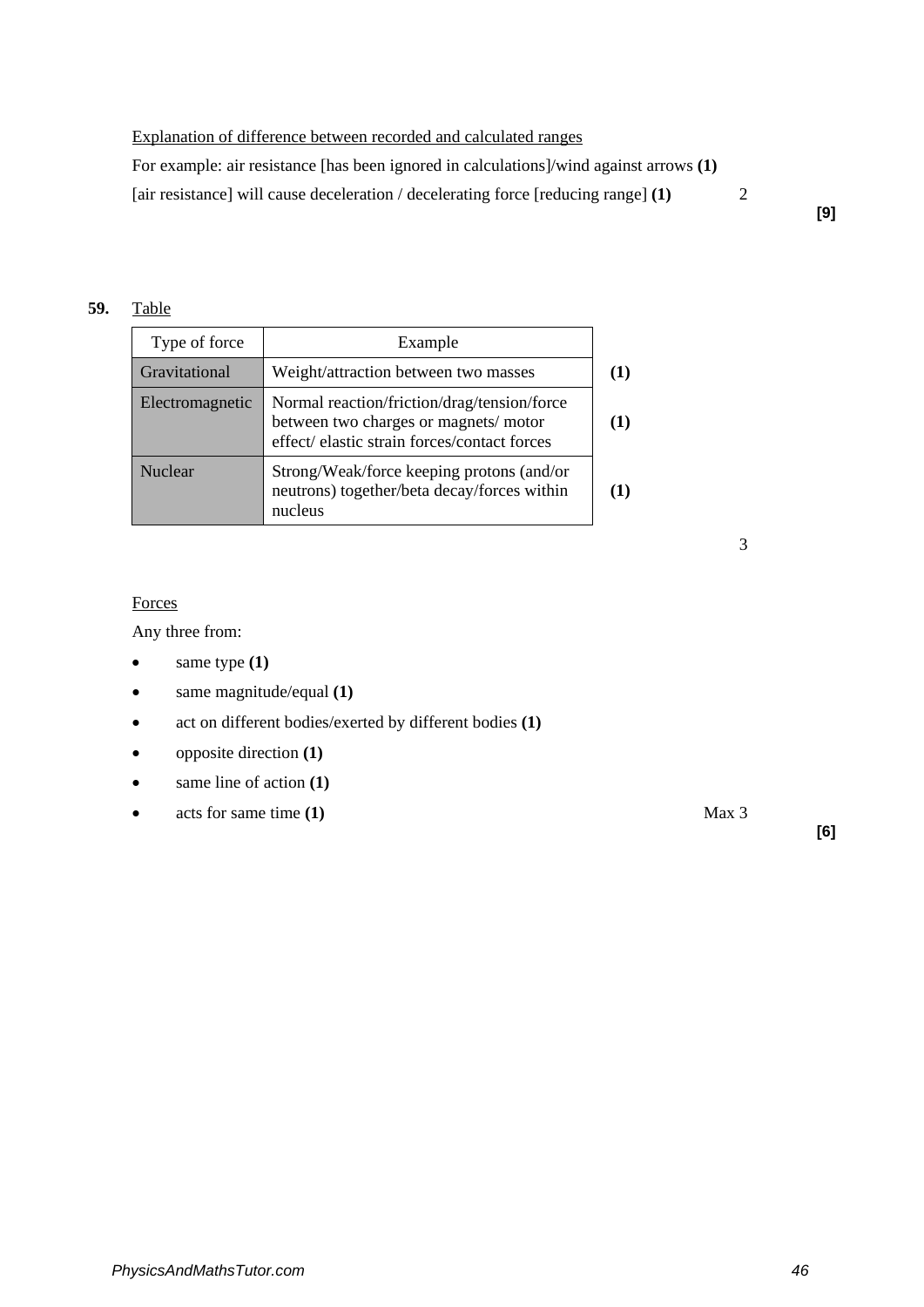| 60. | Deceleration of trolley |  |  |
|-----|-------------------------|--|--|
|     |                         |  |  |

| Select $v^2 = u^2 + 2ax$ /both appropriate formulas (1)                   |                |      |
|---------------------------------------------------------------------------|----------------|------|
| Correct substitutions (1)                                                 |                |      |
| $0.309$ [2 significant figures minimum](1)                                | 3              |      |
| Frictional force                                                          |                |      |
| Use of $F = ma(1)$                                                        |                |      |
| $8.7 / 8.6$ N [8.4 if 0.3 used] (1)                                       | 2              |      |
| Power                                                                     |                |      |
| Use of $P = Fv(1)$                                                        |                |      |
| $9.6 / 9.5 W$ [9.2 if 0.3 used] (1)                                       | $\overline{2}$ |      |
| Force                                                                     |                |      |
| Use of $a = (v - u)/t(1)$                                                 |                |      |
| Add 8.6/8.7 N to resultant force $[8.4 \text{ if } 0.3 \text{ used}]$ (1) |                |      |
| 42.8 N [42.6 if 0.3 used] [Accept 42.2 N] (1)                             | 3              |      |
|                                                                           |                | [10] |

# **61.** Explanation

Some energy converted to internal energy [or heat or sound] / work done against friction [or air resistance] **(1)** 1

#### **Experiment**

Measure  $\nu$  at the bottom **(1)** 

Suitable apparatus, e.g. motion sensor and data logger/light gate(s) and timer or computer **(1)**

Detail of technique, e.g. sensor sends pulses at regular time intervals and time to return is measured/gate measures time for card of known length to pass/tickertape measures length between dots made at regular time intervals **(1)**

Measure mass of trolley with balance **(1)**

Calculate kinetic energy from  $\frac{m^2}{2}$  (1)

Measure vertical drop with ruler **(1)**

Calculate (gravitational) potential energy from *mgh* **(1)**

Calculate 
$$
\frac{\text{ke}}{\text{gpe}} \times 100
$$
 Max 6

**[7]**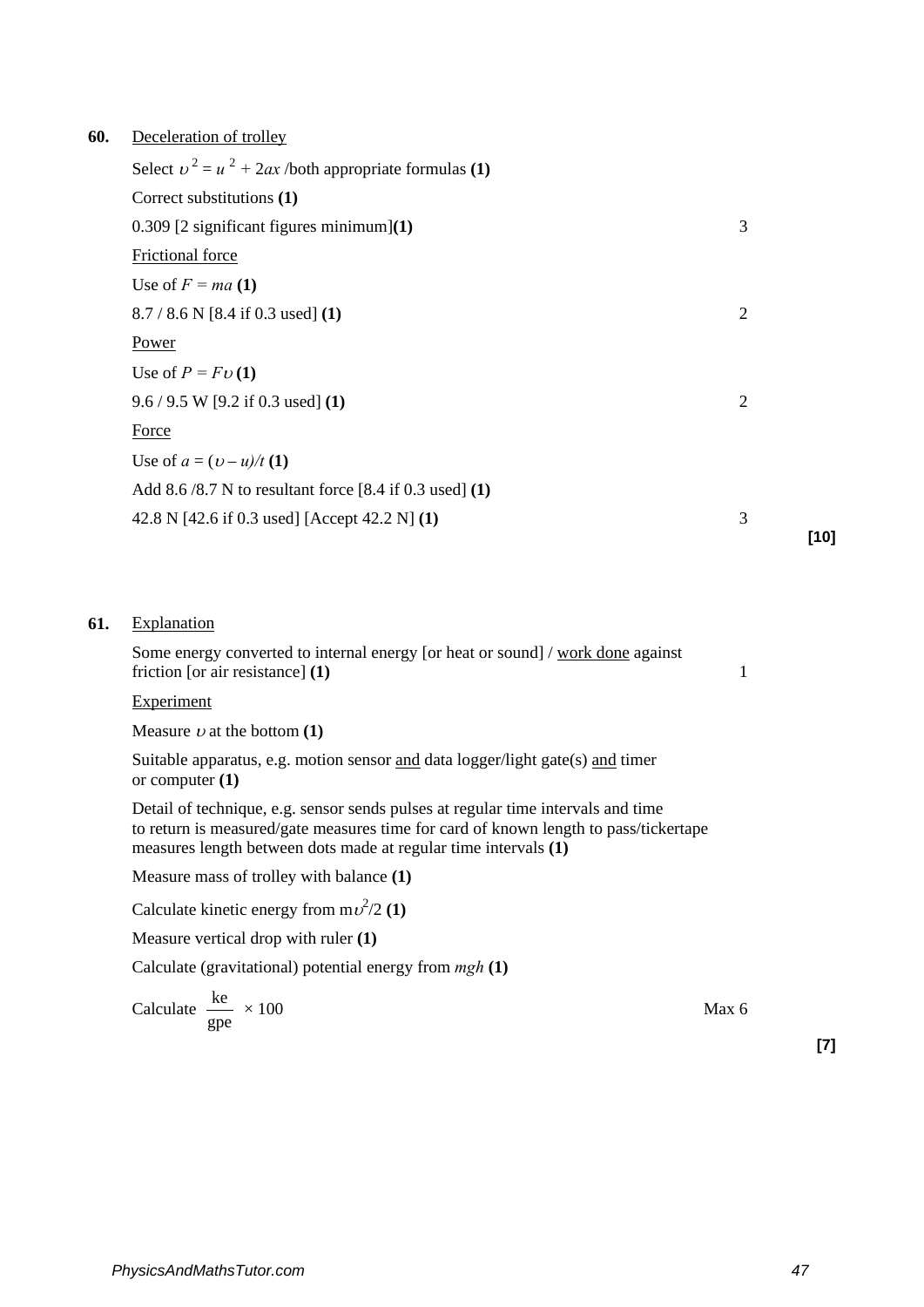| 62. | Show that average daily capacity provides about $2 \times 10^{13}$ J                                                                                                            |                |     |
|-----|---------------------------------------------------------------------------------------------------------------------------------------------------------------------------------|----------------|-----|
|     | $E_p = mgh(1)$                                                                                                                                                                  |                |     |
|     | = $(28 \times 10^6 \text{ m}^3 \times 10^3 \text{ kg m}^{-3}) \times 9.81 \text{ N kg}^{-1} \times 64.5 \text{ m}$                                                              |                |     |
|     | $= 1.8 \times 10^{13}$ J<br>[no up] (1)                                                                                                                                         | $\mathfrak{2}$ |     |
|     | Calculation of efficiency over one year                                                                                                                                         |                |     |
|     | Efficiency = (useful energy output/total energy input) $\times$ 100%<br>$6.1 \times 10^{15}$ J (1)<br>$\div$ 365 $\times$ 1.77 $\times$ 10 <sup>13</sup> J (1)<br>$\times$ 100% |                |     |
|     | = 94.4 % [Accept fractional answers. Allow use of $2 \times 10^{13}$ J, which<br>gives $83.6\%$ , or ecf, but check nos.] (1)                                                   | 3              |     |
|     | Calculation of average power output over year                                                                                                                                   |                |     |
|     | $P = W/t(1)$                                                                                                                                                                    |                |     |
|     | $= 6.1 \times 10^{15}$ J $\div$ 3.16 $\times 10^{7}$ s<br>$= 1.9 \times 10^8$ W (1)                                                                                             | $\overline{2}$ |     |
|     | Reason for difference from max power output                                                                                                                                     |                |     |
|     | Any sensible reason, e.g., river flow varies over the year / variations<br>in rainfall [Accept answers related to demand] (1)                                                   | $\mathbf{1}$   | [8] |
|     |                                                                                                                                                                                 |                |     |
| 63. | Show that lift is about 14 700 N                                                                                                                                                |                |     |
|     | Lift = weight = $mg$                                                                                                                                                            |                |     |
|     | $= 1500 \text{ kg} \times 9.81 \text{ N kg}^{-1}$                                                                                                                               |                |     |
|     | $= 14700 N(1)$                                                                                                                                                                  | $\mathbf{1}$   |     |
|     | Explanation of why vertical component equals weight                                                                                                                             |                |     |
|     | No vertical acceleration / resultant vertical force $=$ zero / vertical<br>forces balanced (1)                                                                                  | $\mathbf{1}$   |     |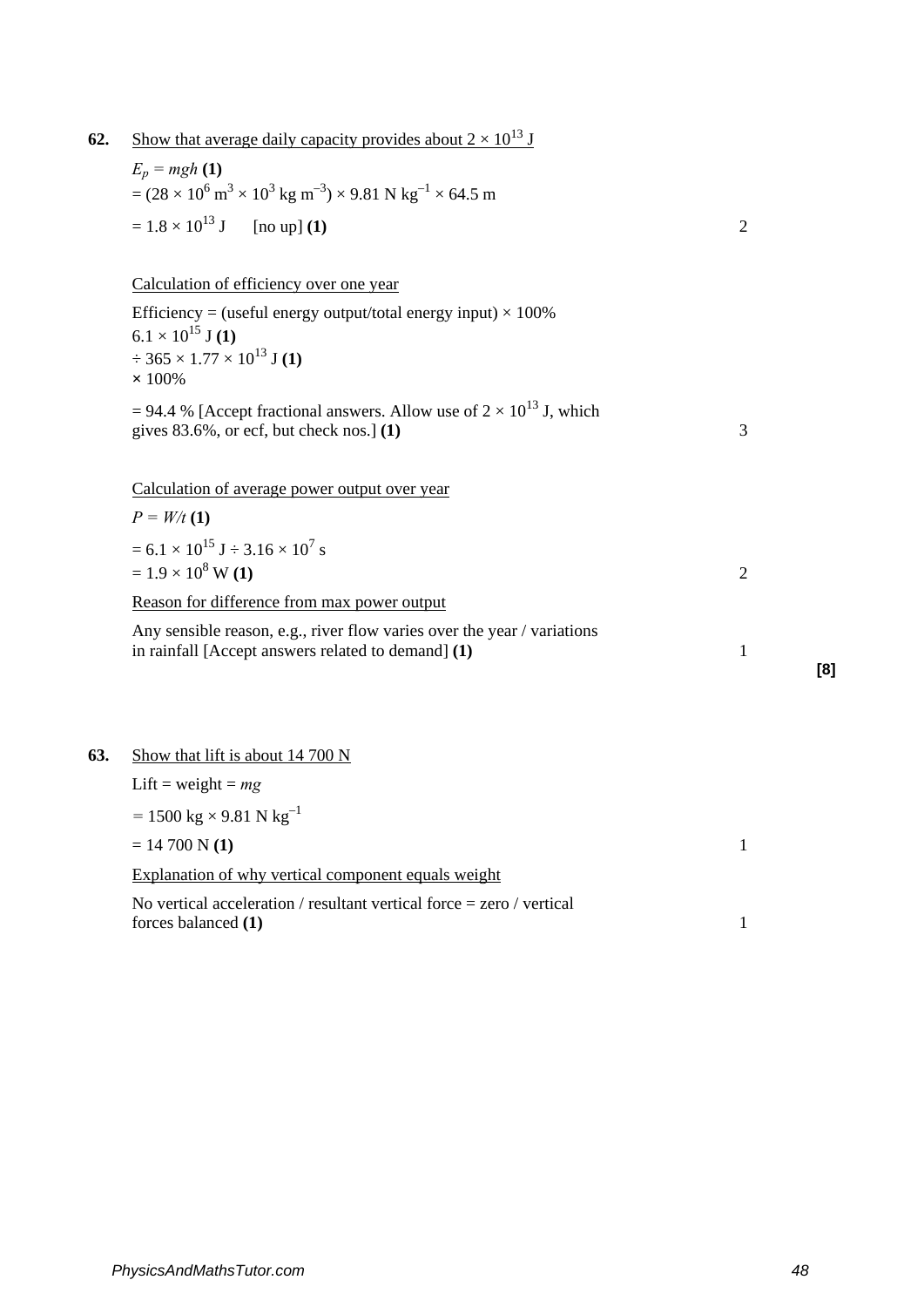|     | Show that horizontal component is about 4500 N                                                                                   |                |        |
|-----|----------------------------------------------------------------------------------------------------------------------------------|----------------|--------|
|     | Horizontal component = $F\sin\theta$                                                                                             |                |        |
|     | <b>OR</b>                                                                                                                        |                |        |
|     | $= 15400 \text{ N} \times \sin 17^{\circ}$ OR 15400 N $\times \cos (90^{\circ} - 17^{\circ})$ (1)<br>$= 4503 N$<br>[no up] $(1)$ | $\mathfrak{2}$ |        |
|     | Calculation of forward acceleration                                                                                              |                |        |
|     | $a = F/m(1)$                                                                                                                     |                |        |
|     | $= 4503$ N $\div 1500$ kg                                                                                                        |                |        |
|     | $= 3.0 \text{ m s}^{-2}$ (1)                                                                                                     | $\overline{2}$ |        |
|     | Calculation of distance travelled after 10 s                                                                                     |                |        |
|     | $s = ut + \frac{1}{2}at^2$                                                                                                       |                |        |
|     | $= 0 + \frac{1}{2} \times 3.0 \text{ m s}^{-2} \times (10 \text{ s})^2$ [e.c.f.] (1)                                             |                |        |
|     | $= 150$ m (1)                                                                                                                    | $\overline{2}$ |        |
|     | Explanation of whether likely to be actual distance                                                                              |                |        |
|     | Distance likely to be less (1)                                                                                                   |                |        |
|     | Air resistance / drag will decrease resultant force / acceleration $(1)$                                                         | $\overline{2}$ | $[10]$ |
|     |                                                                                                                                  |                |        |
| 64. | Distance travelled<br>(i)                                                                                                        |                |        |
|     | Attempt to find area under curve/use of suitable equations (1)                                                                   |                |        |
|     | Distance = $300 \text{ m}$ (1)                                                                                                   |                |        |
|     | (ii)<br>Averape speed                                                                                                            |                |        |
|     | Use of total distance/20 $(1)$                                                                                                   |                |        |
|     | Average speed = $15 \text{ m s}^{-1}$ [e.c.f. distance above] (1)                                                                |                | [4]    |
|     |                                                                                                                                  |                |        |
| 65. | <b>Average deceleration</b>                                                                                                      |                |        |
|     | Select $v^2 = u^2 + 2ax$ , $\frac{1}{2}$ m $v^2 = Fx$ and $F = ma$ OR equations of motion (1)                                    |                |        |
|     | Correct substitutions of 40 m and 25 m s <sup>-1</sup> (1)                                                                       |                |        |
|     | $a = 7.8 \text{ m s}^{-2}$ [If $a = -7.8 \text{ m s}^{-2} \rightarrow 2/3$ ] (1)                                                 | 3              |        |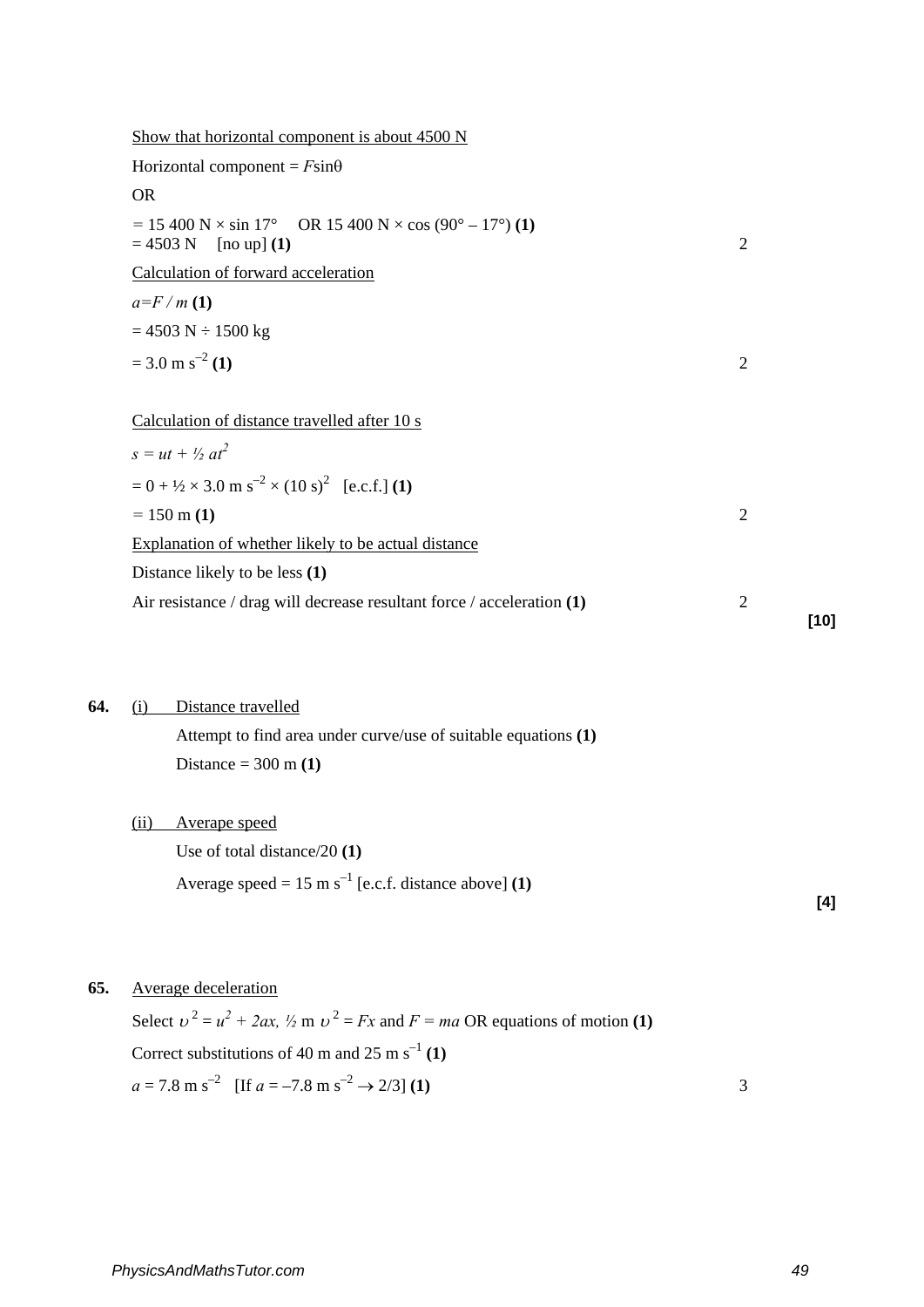|  |  |  | Depth of sand and stopping distance |
|--|--|--|-------------------------------------|
|  |  |  |                                     |

|     | More sand $\Rightarrow$ shorter stopping distance/stops more quickly/slows<br>down faster Because lorry sinks further/ bigger resisting<br>force / bigger friction force (1) | 1              | [4] |
|-----|------------------------------------------------------------------------------------------------------------------------------------------------------------------------------|----------------|-----|
| 66. | <b>Resultant force</b>                                                                                                                                                       |                |     |
|     | 4 N to the right $/$ 4 N with correct arrow (1)                                                                                                                              | 1              |     |
|     | Motion of object                                                                                                                                                             |                |     |
|     | Constant velocity / $a = 0$ / constant speed (1)<br>(i)                                                                                                                      |                |     |
|     | Accelerates upwards (1)<br>(ii)                                                                                                                                              |                |     |
|     | Slows down (1)<br>(iii)                                                                                                                                                      | 3              |     |
|     | Student's argument                                                                                                                                                           |                |     |
|     | The forces act on different bodies (1)                                                                                                                                       |                |     |
|     | Therefore cannot cancel out / there is only one force acting on the<br>body [consequent]                                                                                     | $\overline{2}$ | [6] |
| 67. | Vehicle movement<br>mgh and $\frac{1}{2}mv^2$ [Both required] / mgh and mgh / $\frac{1}{2}mv^2$ and $\frac{1}{2}mv^2$ (1)                                                    | 1              |     |
|     | <b>Expression</b> for speed                                                                                                                                                  |                |     |
|     | Kinetic energy gained = gravitational potential energy lost /<br>$mgh = \frac{1}{2} m v^2 (1)$                                                                               |                |     |
|     | $v = \sqrt{(2gh)}$ (1)                                                                                                                                                       | $\overline{2}$ |     |
|     | <b>Assumption</b>                                                                                                                                                            |                |     |
|     | No friction/air resistance/rolling (1)                                                                                                                                       | 1              |     |
|     | Explanation                                                                                                                                                                  |                |     |
|     | Yes, because C is lower than $A /$ potential energy is lower at C than<br>at $A(1)$<br>Yes so it will still have some kinetic energy at $C(1)$<br>No because:                |                |     |
|     | Frictional forces do act to slow the vehicle (1)<br>even though C is lower than A the vehicle has insufficient kinetic<br>energy to reach $C(1)$                             | $\overline{2}$ | [6] |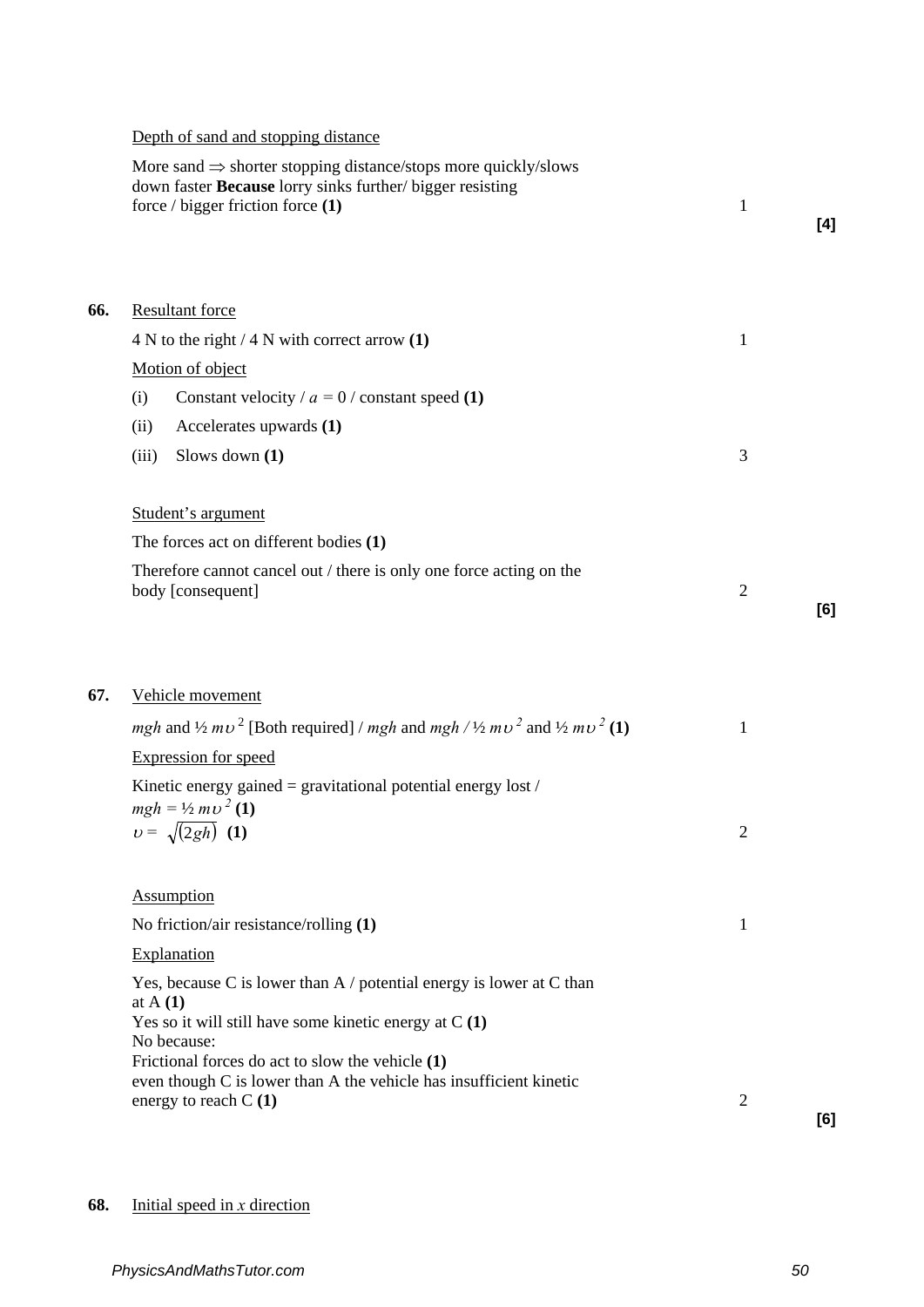Speed= distance ÷ time **(1)**   $= 1.2$  m/0.2 s  $= 6.0 \text{ m s}^{-1} (1)$  2 Initial speed in *y* direction  $Speed = distance \div time$  $= 1.9$  m/0.2 s  $= 9.5 \text{ m s}^{-1}$  [No u.e.] **(1)** 1 Why answers are estimates Speed not constant / some deceleration / acceleration ignored / **(1)** 1 speed an average over 2.0 s Initial velocity  $v^2 = (6.0 \text{ ms}^{-1})^2 + (9.5 \text{ ms}^{-1})^2$  [e.c.f] (1)  $v = 11.2 \text{ m s}^{-1}$ tan θ = 9.5 m s<sup>-1</sup> ÷ 6.0 m s<sup>-1</sup>  $\theta = 58^{\circ}$  [No u.e.] **(1)** 2 Kinetic energy k.e.  $= \frac{1}{2}$  mv<sup>2</sup> (1)  $\frac{1}{2} \times 0.0052 \text{ kg} \times (11.2 \text{ m s}^{-1})^2$  $= 0.33 \text{ J} (1)$   $\qquad \qquad$  2 Gravitational potential energy  $E_p = mg\Delta h$  **(1)**  $= 0.0052 \text{ kg} \times 9.81 \text{ m s}^{-2} \times 5.3 \text{ m} = 0.27 \text{ J} \text{ (1)}$  2 Why answers not the same Horizontal component of motion **(1)**  shuttle still has ke **(1)**  OR Energy converted to heat/work done against/energy lost because of **(1)**  air resistance **(1)** 2

**[12]**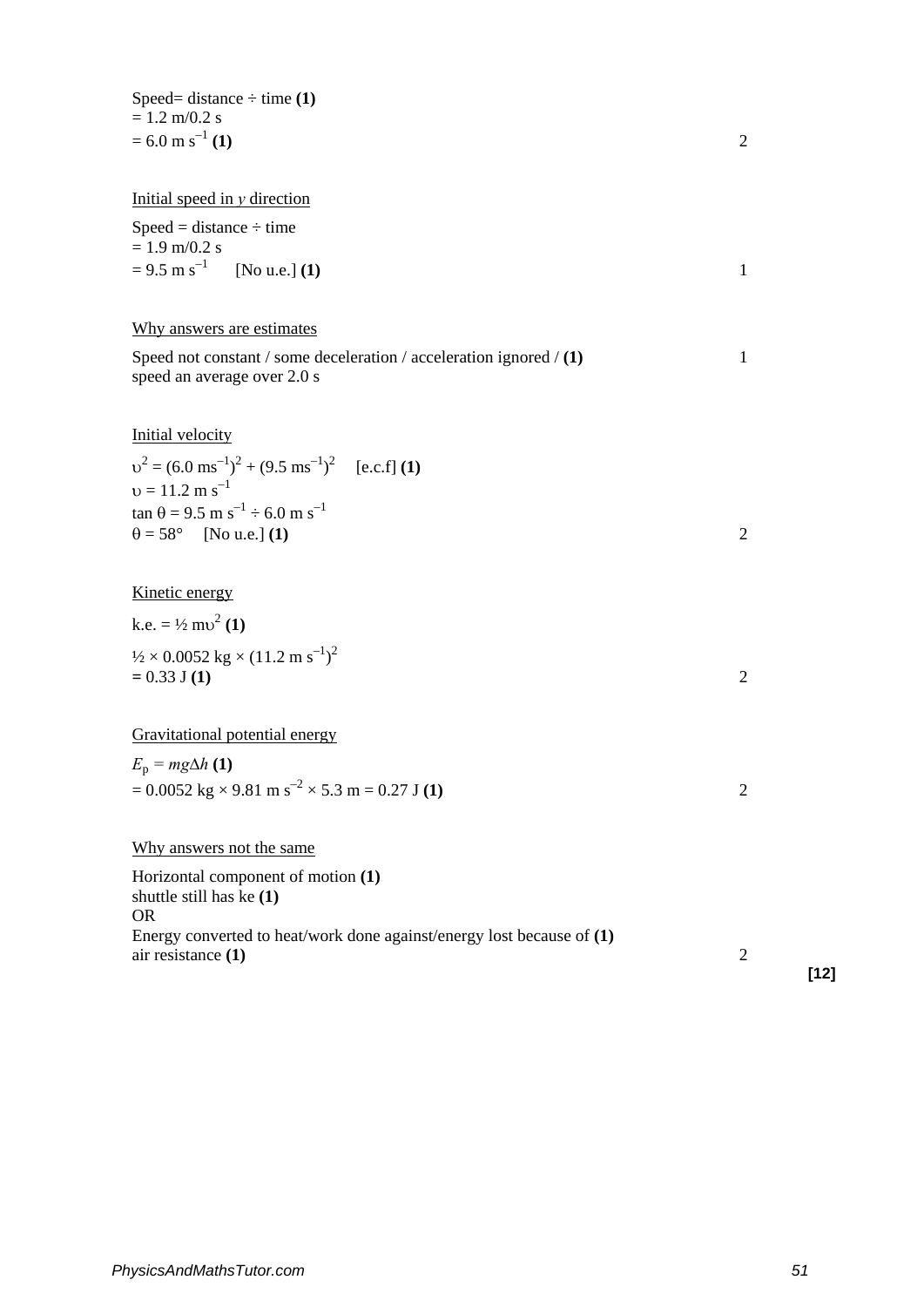| 69. | Weight                                                                       |                |        |
|-----|------------------------------------------------------------------------------|----------------|--------|
|     | 750 N (1)                                                                    | $\mathbf{1}$   |        |
|     | <b>Mass</b>                                                                  |                |        |
|     | $W=mg(1)$<br>$= 750 \text{ N} \div 9.81 \text{ m s}^{-2}$<br>$= 76$ kg $(1)$ | $\overline{2}$ |        |
|     | Figure 2 completion                                                          |                |        |
|     | W arrow, labelled $750 N(1)$<br>R arrow, labelled 250 N (1)                  | $\overline{2}$ |        |
|     | [No u.e. in either case]                                                     |                |        |
|     | [Allow 1 mark for downward arrow longer than upward arrow]                   |                |        |
|     | Acceleration                                                                 |                |        |
|     | $F = ma(1)$                                                                  |                |        |
|     | $= 750 N - 250 N = 500 N (1)$                                                |                |        |
|     | $a = 500$ N $\div$ 76 kg                                                     |                |        |
|     | $= 6.6$ m s <sup>-2</sup> (1)                                                | 3              |        |
|     | Description of motion for $t = 1.3$ s to 1.5 s                               |                |        |
|     | Constant/steady velocity (1)                                                 |                |        |
|     | No acceleration (1)                                                          | $\mathfrak{2}$ |        |
|     | Description of motion for $t = 1.5$ s to 2.0 s                               |                |        |
|     | Deceleration down/accelerating up (1)                                        |                |        |
|     | Until $v = 0 / \text{to rest} / v$ decreasing (1)                            | $\overline{2}$ | $[12]$ |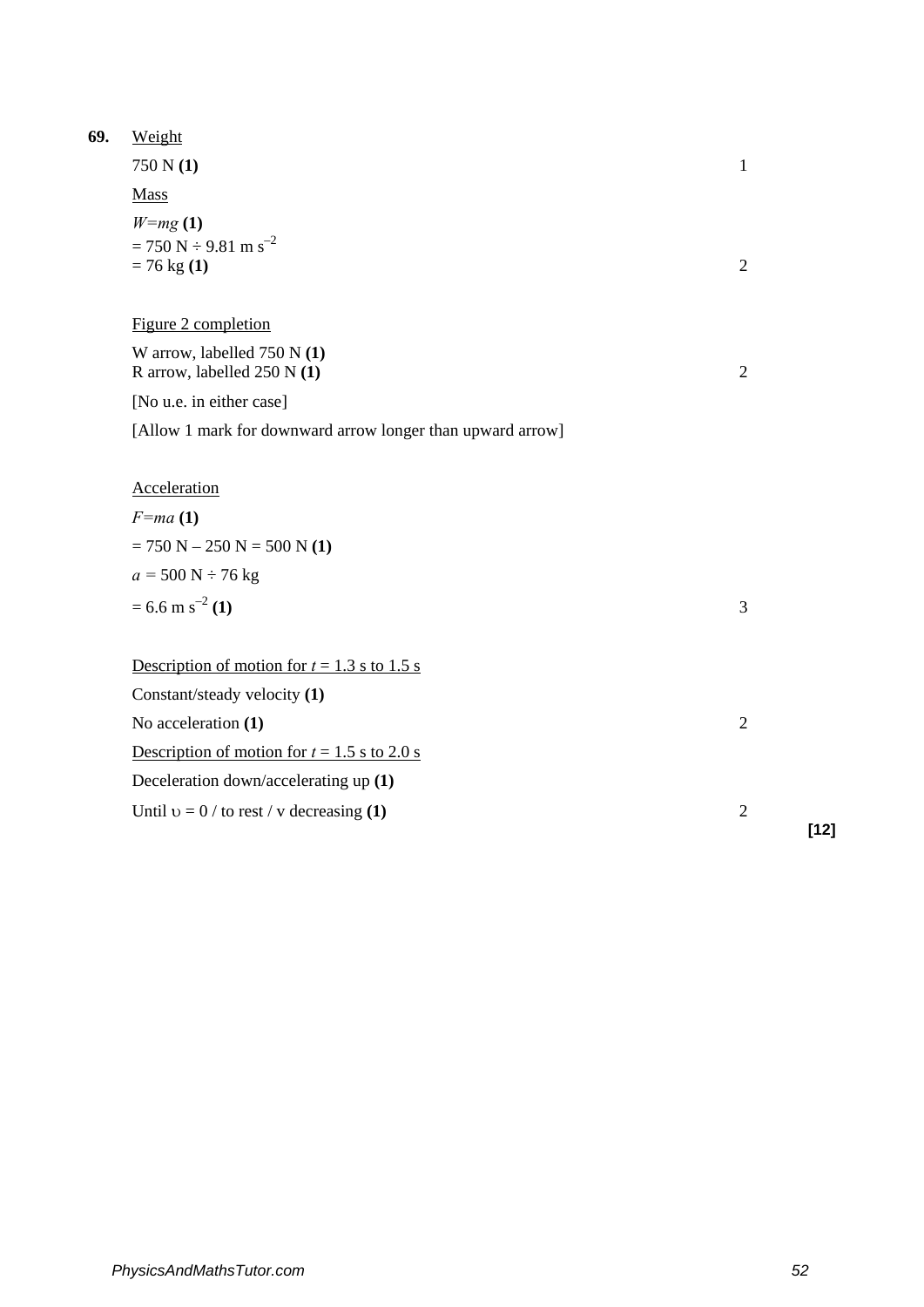| 70. | Magnitude of resultant force |
|-----|------------------------------|
|     |                              |

| 4 cm line $S / 1.7$ cm line N                                                    |  |
|----------------------------------------------------------------------------------|--|
| 8 cm line NE / 8N resolved into two perp. components (5.7E &<br>1.7N or $5.7N$ ) |  |
| Correct construction for vector sum                                              |  |
| $5.7 - 6.1N$                                                                     |  |
| Name of physical quantities                                                      |  |
| Vectors                                                                          |  |
| Two other examples                                                               |  |
| Any two named vectors other than force<br>$(if>2$ , must all be vectors)         |  |

**[6]**

# 71. Calculation of average velocity Use of  $v = s/t$  1  $v = 1.86$  m s<sup>-1</sup> / 1.9 m s<sup>-1</sup> 1 Acceleration of trolley Selecting  $v^2 = u^2 + 2as$  $2^2 + 2as$  1 Correct substitutions 1  $2.87 \text{ m s}^{-2}$  /  $2.9 \text{ m s}^{-2}$  /  $3.0 \text{ m s}^{-2}$  1 Tension in string Use of  $F = ma$  1  $2.73 N / 2.76 N / 2.85 N$  1 Assuming no friction/no other horizontal force/table smooth/light 1

string/inextensible string **Explanation** Suspended mass/system is accelerating 1 Idea of <u>resultant</u> force on the 0.4 kg mass 1 **[10]**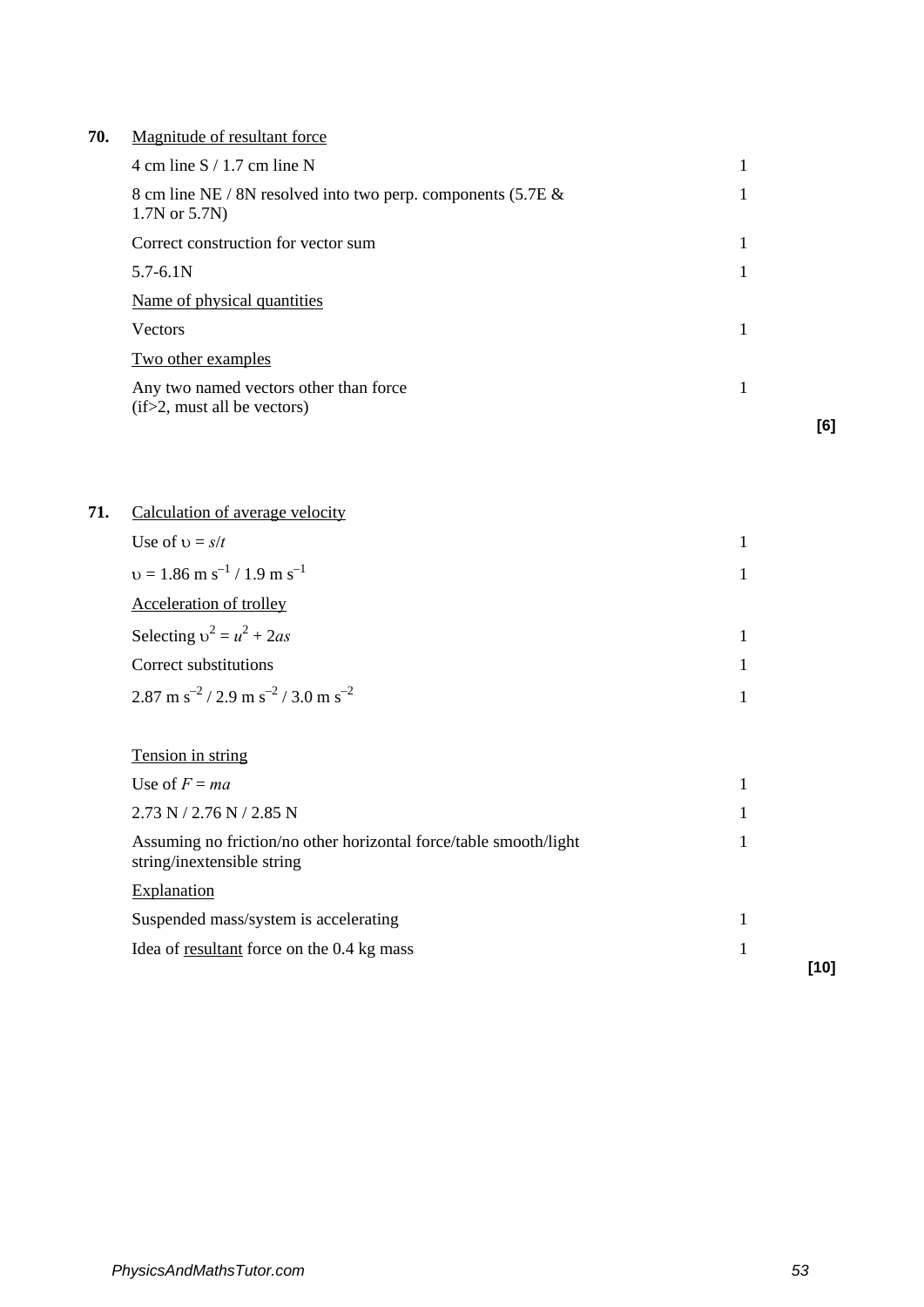# **72.** Acceleration of free fall

| Advantage:                                                                                                                                                    |                                        |
|---------------------------------------------------------------------------------------------------------------------------------------------------------------|----------------------------------------|
| So time/distance can be measured more precisely/accurately<br>[Allow reaction time less important]                                                            | $\mathbf{1}$                           |
| Disadvantage:                                                                                                                                                 |                                        |
| Air resistance becomes important [NOT air resistance acting for<br>longer time ]/may reach terminal velocity/harder to hit trap door                          | $\mathbf{1}$                           |
|                                                                                                                                                               |                                        |
| <b>Experimental method</b>                                                                                                                                    |                                        |
| Diagram:                                                                                                                                                      |                                        |
| Labelled start mechanism (any part)<br>Labelled stop mechanism (any part)                                                                                     | $\mathbf{1}$<br>$\mathbf{1}$           |
| Releasing ball starts timer<br>Ball opening trap door/switch stops timer                                                                                      | $\mathbf{1}$<br>$\mathbf{1}$           |
| <b>OR</b>                                                                                                                                                     |                                        |
| Diagram:                                                                                                                                                      |                                        |
| Ticker timer<br>Tape from sphere through timer [at least one labelled]                                                                                        | 1<br>$\mathbf{1}$                      |
| Timer makes dots at known rate<br>Time = number of spaces $\times$ time interval between dots                                                                 | $\mathbf{1}$<br>$\mathbf{1}$           |
| <b>OR</b>                                                                                                                                                     |                                        |
| Diagram:                                                                                                                                                      |                                        |
| Camera<br>Strobe lamp                                                                                                                                         | 1<br>$\mathbf{1}$                      |
| Lamp flashes at known frequency<br>Time = number of spaces between images $\times$ time interval between flashes                                              | 1<br>1                                 |
| <b>OR</b>                                                                                                                                                     |                                        |
| Diagram                                                                                                                                                       |                                        |
| Light gate joined to timer<br>Second light gate also joined to timer [one labelled]<br>Ball passing gate starts timer<br>Ball passing second gate stops timer | 1<br>1<br>$\mathbf{1}$<br>$\mathbf{1}$ |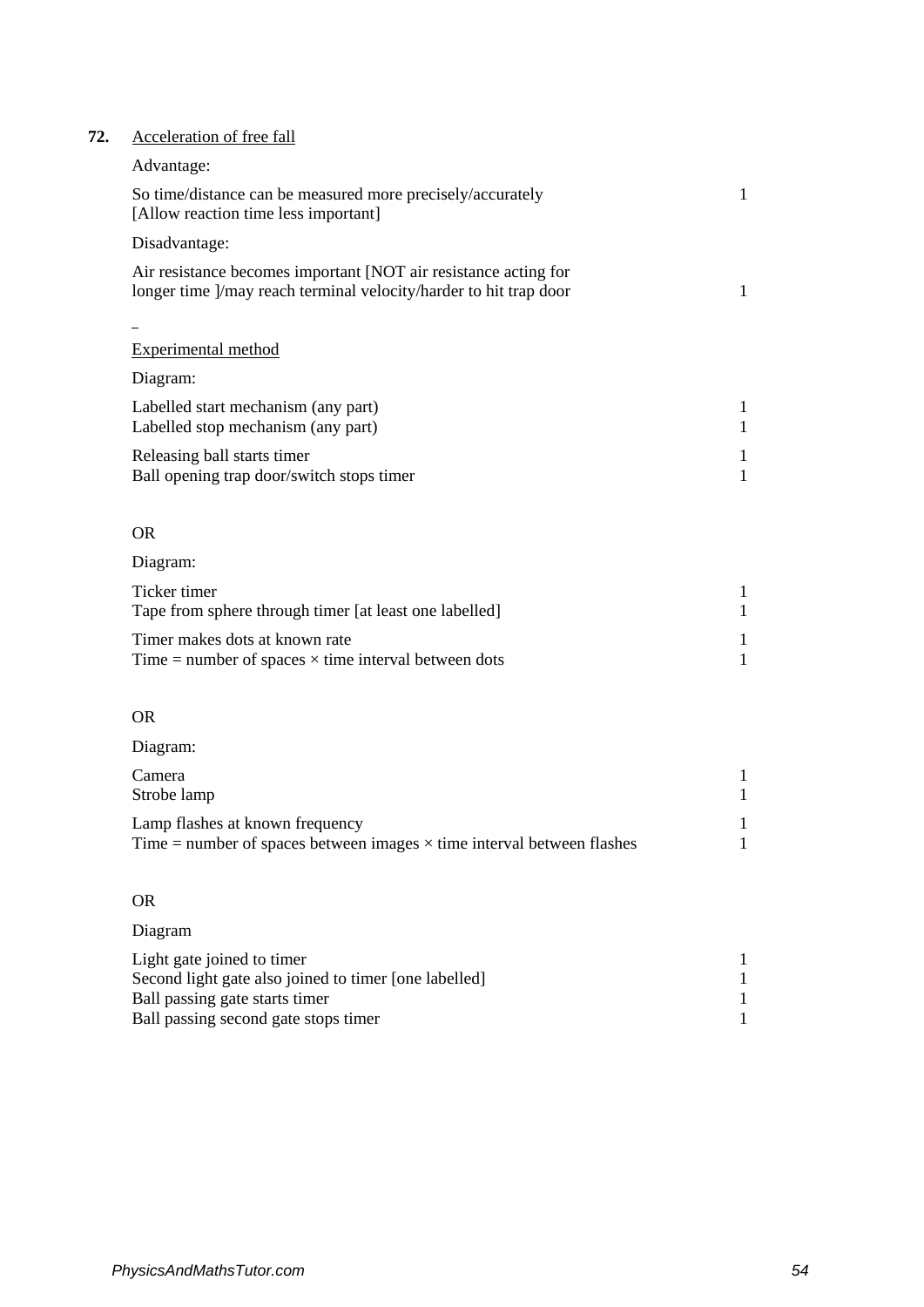# OR

|     | Diagram                                                                                                                     |              |
|-----|-----------------------------------------------------------------------------------------------------------------------------|--------------|
|     | Labelled stopwatch -one mark only out of 4                                                                                  | $\mathbf{1}$ |
|     | <b>OR</b>                                                                                                                   |              |
|     | Diagram                                                                                                                     |              |
|     | Motion sensor labelled<br>At top or bottom                                                                                  | 1<br>1       |
|     | Produces distance time graph/pulses emitted at known time intervals<br>Time read off from graph                             | 1<br>1       |
|     | <b>OR</b>                                                                                                                   |              |
|     | Diagram                                                                                                                     |              |
|     | Video camera<br>At side                                                                                                     | 1<br>1       |
|     | Frames at known frequency/time interval<br>Time = no. of frames $\times$ time interval                                      | 1<br>1       |
|     | <b>Statement</b>                                                                                                            |              |
|     | Weight = mass $\times$ g (allow 'W = mg')                                                                                   | 1            |
|     | g is the same (for all objects) [NOT 'gravity' is constant]                                                                 | 1            |
|     |                                                                                                                             |              |
| 73. | Gravitational potential energy                                                                                              |              |
|     | Use of $mgh$                                                                                                                | 1            |
|     | Vertical drop per second = $(8.4 \text{ m}) \sin (3^{\circ})$                                                               | 1            |
|     | $3.9 \times 10^2$ J/Js <sup>-1</sup> /W                                                                                     | 1            |
|     | What happens to this lost gpe                                                                                               |              |
|     | Becomes internal energy/used to do work against friction and/or<br>drag/heat/thermal energy. [mention of KE loses the mark] | $\mathbf{1}$ |
|     | Estimate of rate at which cyclist does work                                                                                 |              |
|     | Rate of working = $2. \times 3.9 \times 10^2$ W                                                                             | 1            |
|     | $=7.8 \times 10^2$ W                                                                                                        | 1            |
|     | $[3.9 \times 10^2$ W earns 1 out of 2]                                                                                      |              |
|     |                                                                                                                             |              |

**[6]**

**[8]**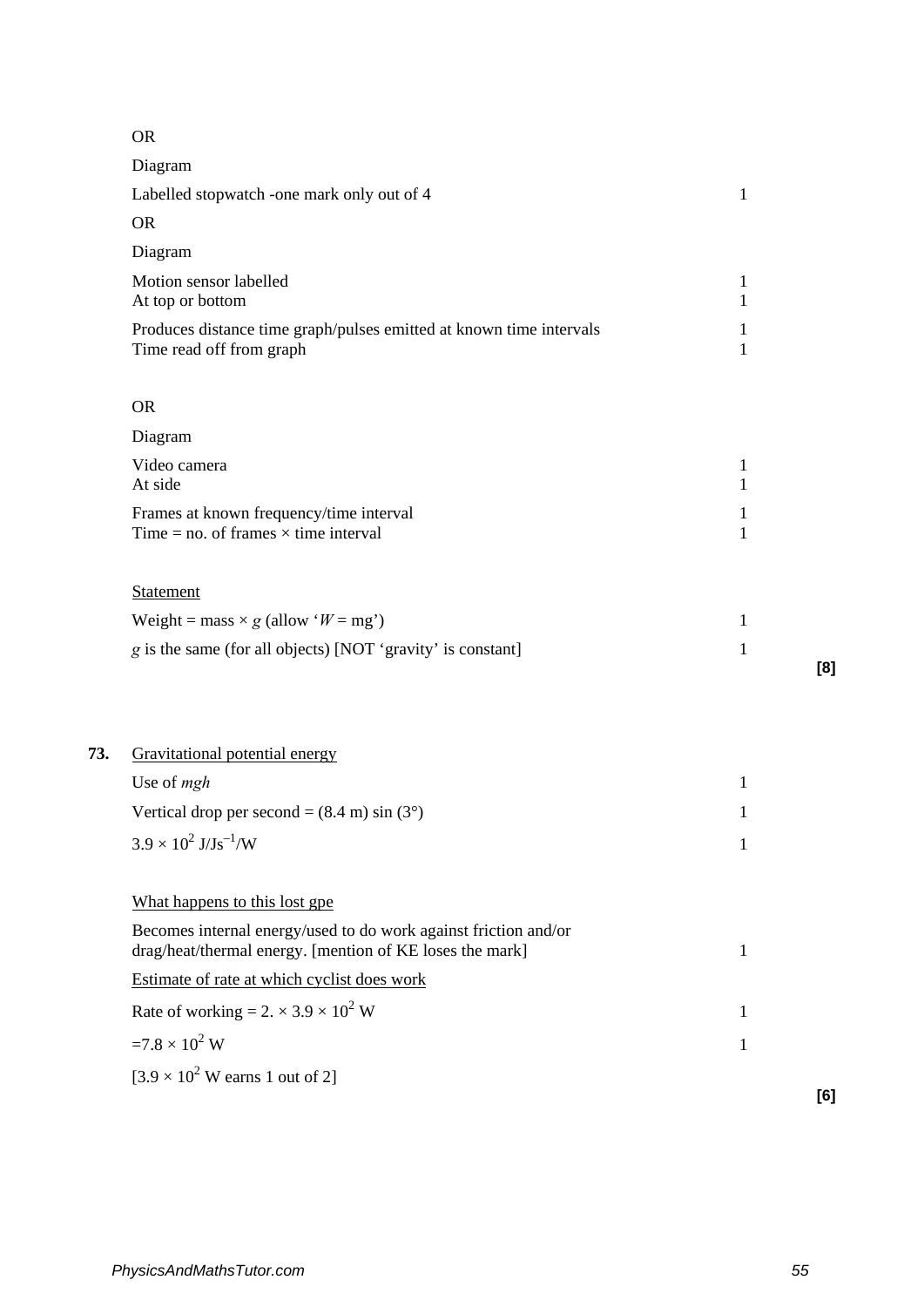| 74. | Momentum and its unit                                                  |   |     |
|-----|------------------------------------------------------------------------|---|-----|
|     | Momentum = mass $\times$ velocity                                      |   |     |
|     | $kg \text{ m s}^{-1}$ or N s                                           |   |     |
|     | Momentum of thorium nucleus before the decay                           |   |     |
|     | Zero                                                                   | 1 |     |
|     | Speed of alpha particle/radium nucleus and directions of travel        |   |     |
|     | Alpha particle because its mass is smaller/lighter                     |   |     |
|     | So higher speed for the same (magnitude of) momentum<br>OR N3 argument | 1 |     |
|     | Opposite directions/along a line                                       |   | [6] |

**75.** Average speed of the car

Speed  $= s/t$  [stated or implied] (1)

 $= 15$  m/0.7 s [allow 14.5 m to 15.5 m]  $= 21.4 \text{ m s}^{-1} (1)$  2

 $\overline{a}$ **Deceleration** Identify  $u = 24.0$  m s<sup>-1</sup> [Can show by correct substitution] (1)  $s = ut + \frac{1}{2}at^2$ 12.6 m = (24.0 m s<sup>-1</sup> × 0.7 s) +  $\frac{1}{2}$  × *a* × (0.7 s)<sup>2</sup> +  $\frac{1}{2}$  × *a* × (0.7 s)<sup>2</sup>

The rest of the substitution

 $a = 2(12.6 \text{ m} - (24.0 \text{ m s}^{-1} \times 0.7 \text{ s})) \div (0.7 \text{ s})^2$ Rearrangement  $a = (-17.1 \text{ m s}^2/\text{deceleration} = 17.1 \text{ m s}^2 \text{ [No u.e] (1)}$  4

[If using speed limit: identify *u* **(1)**; speed limit = 18 m s<sup>-1</sup>  $\rightarrow$  *v* = 12 m s<sup>-1</sup> (1); substitute in or rearrange  $v = u + at$  or  $v^2 = u^2 + 2as$  (1),  $a = (-17.1 \text{ m s}^{-2} (1)]$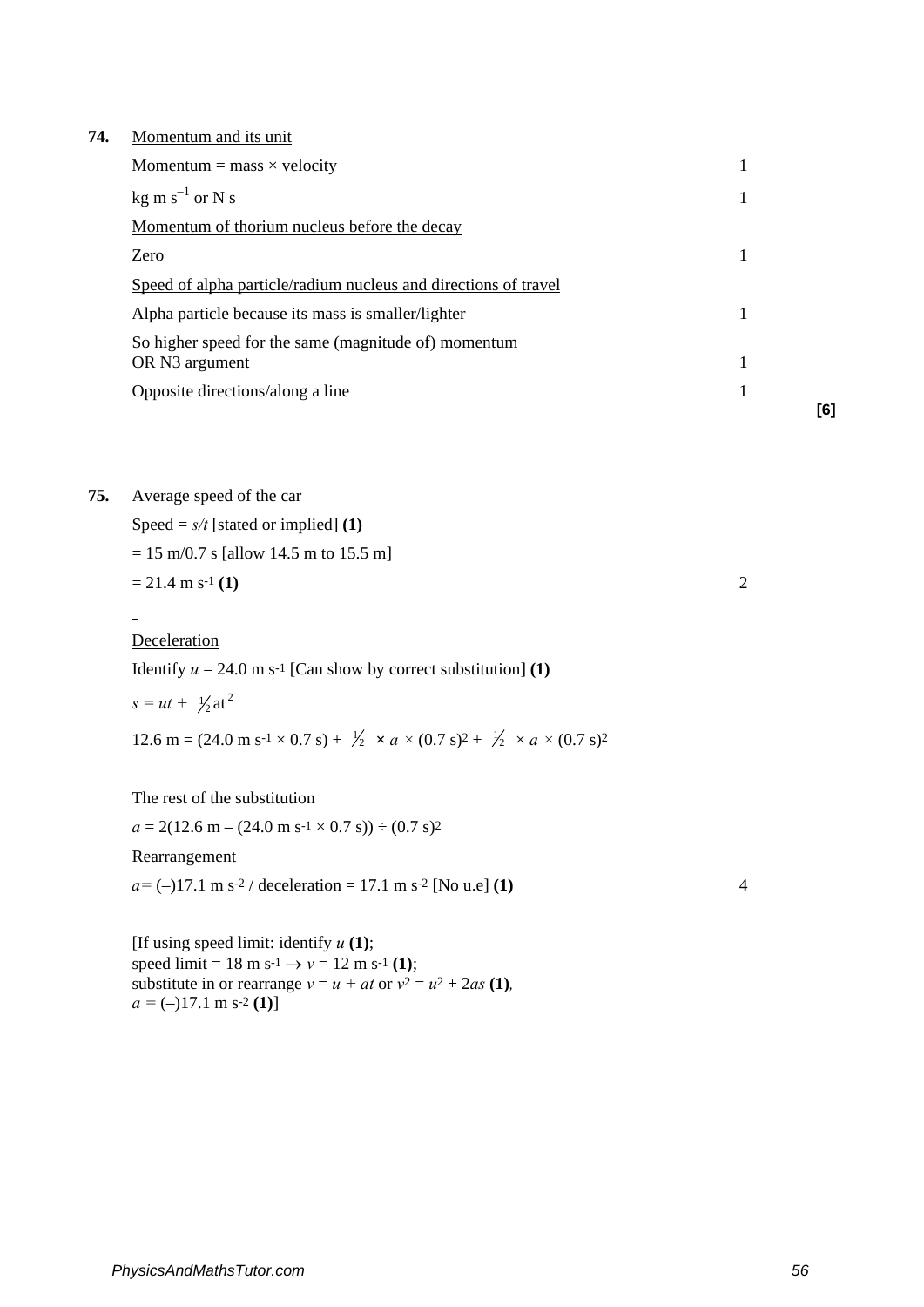Calculation of braking force *F = ma* **(1)**  $= 1400 \text{ kg} \times 17.1 \text{ m s}^{-2}$  $= 2.4 \times 10^4 \,\text{N}$  (1) 2

**[8]**

| Rate of energy transfer                                                                                                  |                |
|--------------------------------------------------------------------------------------------------------------------------|----------------|
| $E_p = mg\Delta h$ (1)                                                                                                   |                |
| For one person: $E_p = 90 \text{ kg} \times 9.81 \text{ m} \text{ s}^{-2} \times 420 \text{ m} = 370\,800 \text{ J}$ (1) |                |
| For 2800 people: $E_p = 2800 \times 370\,800 \text{ J} = 1.04 \times 10^9 \text{ J}$                                     |                |
| Rate = $1.04 \times 10^9$ J ÷ 3600 s                                                                                     |                |
| $= 288 000 W$ [No u.e.] (1)                                                                                              | 3              |
| Total kinetic energy                                                                                                     |                |
| k.e. = $\frac{1}{2}mv^2(1)$                                                                                              |                |
| $\frac{1}{2}$ × 2800 × 90 kg × (5.0 ms <sup>-1)2</sup>                                                                   |                |
| $=$ 3 150 000 J $\div$ [No u.e.] (1)                                                                                     | $\overline{2}$ |
| Rate of energy conversion                                                                                                |                |
| 3 150 000 J $\div$ (60 $\times$ 60 s) = 875 W [No u.e.] (1)                                                              | $\mathbf{1}$   |
| Discussion of student's answers                                                                                          |                |
| k.e.:                                                                                                                    |                |
| Skiers gain ke, increases total energy used (1)                                                                          |                |
| but not significant / 875 W << $(364 000 - 288 000)$ W (1)                                                               |                |
| Heat:                                                                                                                    |                |
| Heat loss indicated (1)                                                                                                  |                |
| Identified mechanism, e.g. friction electrical in motor (1)                                                              | 4              |
|                                                                                                                          |                |

# **77.** Graph

| Suitable readings from graph (1) |  |
|----------------------------------|--|
| Gradient = $9.5$ (no u.e) (1)    |  |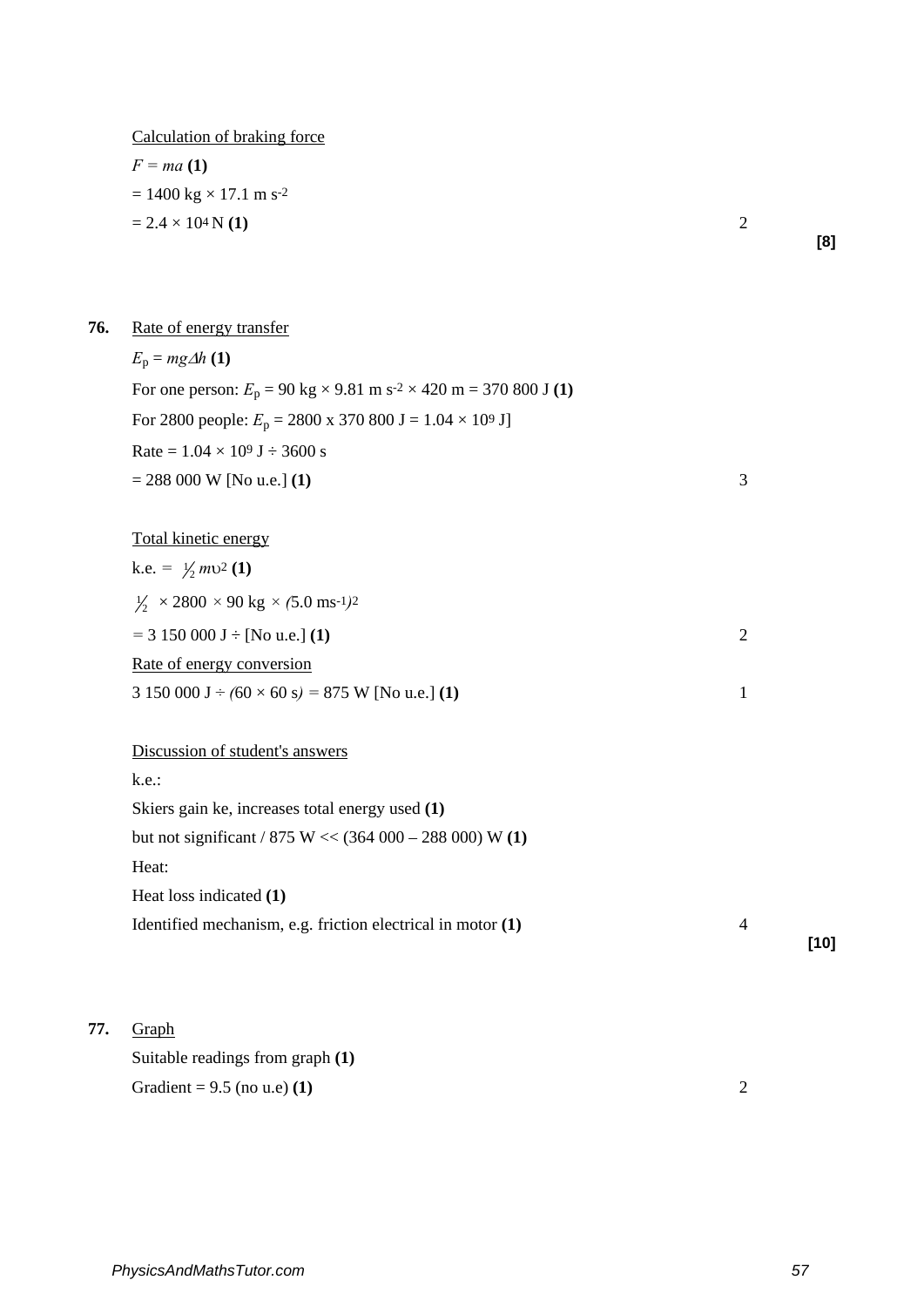|     | Equation                                                                                                                                                                  |                |        |
|-----|---------------------------------------------------------------------------------------------------------------------------------------------------------------------------|----------------|--------|
|     | Use of $y = mx + C$ or $v = u + at (1)$                                                                                                                                   |                |        |
|     | leading to $v = 9.5t + 2(1)$                                                                                                                                              | $\overline{2}$ |        |
|     | Weight of ball                                                                                                                                                            |                |        |
|     | $W = mg = 0.25 \times 9.81 = 2.5 N [2.4 N]$ (1)                                                                                                                           | $\mathbf{1}$   |        |
|     | Validity of statement                                                                                                                                                     |                |        |
|     | $(F = 6\pi\eta r\upsilon) = 6\pi \times 0.040 \times 1.71 \times 10^{-5} \times 32$ (1)                                                                                   |                |        |
|     | $= 4.1 \times 10^{-4}$ (N) [No u.e.] (1)                                                                                                                                  |                |        |
|     | [OR]                                                                                                                                                                      |                |        |
|     | $v = F/I$ 6 $\pi\eta r = 2.5 / 6\pi \times 0.040 \times 1.71 \times 10^{-5} = 1.9 \times 10^{5}$ m s <sup>-1</sup> (1)<br>from graph $\upsilon$ 32 m s <sup>-1</sup> (1)] |                |        |
|     | Therefore, viscous drag is not equal to the actual weight $(1)$                                                                                                           | 3              |        |
|     | Completion of diagram                                                                                                                                                     |                |        |
|     | At least two streamlines drawn below ball (1)                                                                                                                             |                |        |
|     | At least one eddy drawn above ball (1)                                                                                                                                    | $\overline{c}$ | $[10]$ |
|     |                                                                                                                                                                           |                |        |
| 78. | Gradient                                                                                                                                                                  |                |        |
|     | Use a gradient or use of $v = u + at(1)$                                                                                                                                  |                |        |
|     | 10 (either no unit or m $s^{-2}$ ) (1)                                                                                                                                    |                |        |
|     | [A bare answer of 9.8 gets no marks; A bare answer of 10 gets 2 marks]                                                                                                    |                |        |
|     | Significance                                                                                                                                                              |                |        |
|     | It is the acceleration (due to gravity) or close to $g(1)$                                                                                                                | 3              |        |
|     | Ball at point A                                                                                                                                                           |                |        |
|     | It hit the floor/bounces/(idea of collision with floor) (1)                                                                                                               | 1              |        |

Calculation of height of window above ground An area / quote an equation of motion **(1)**

**78.**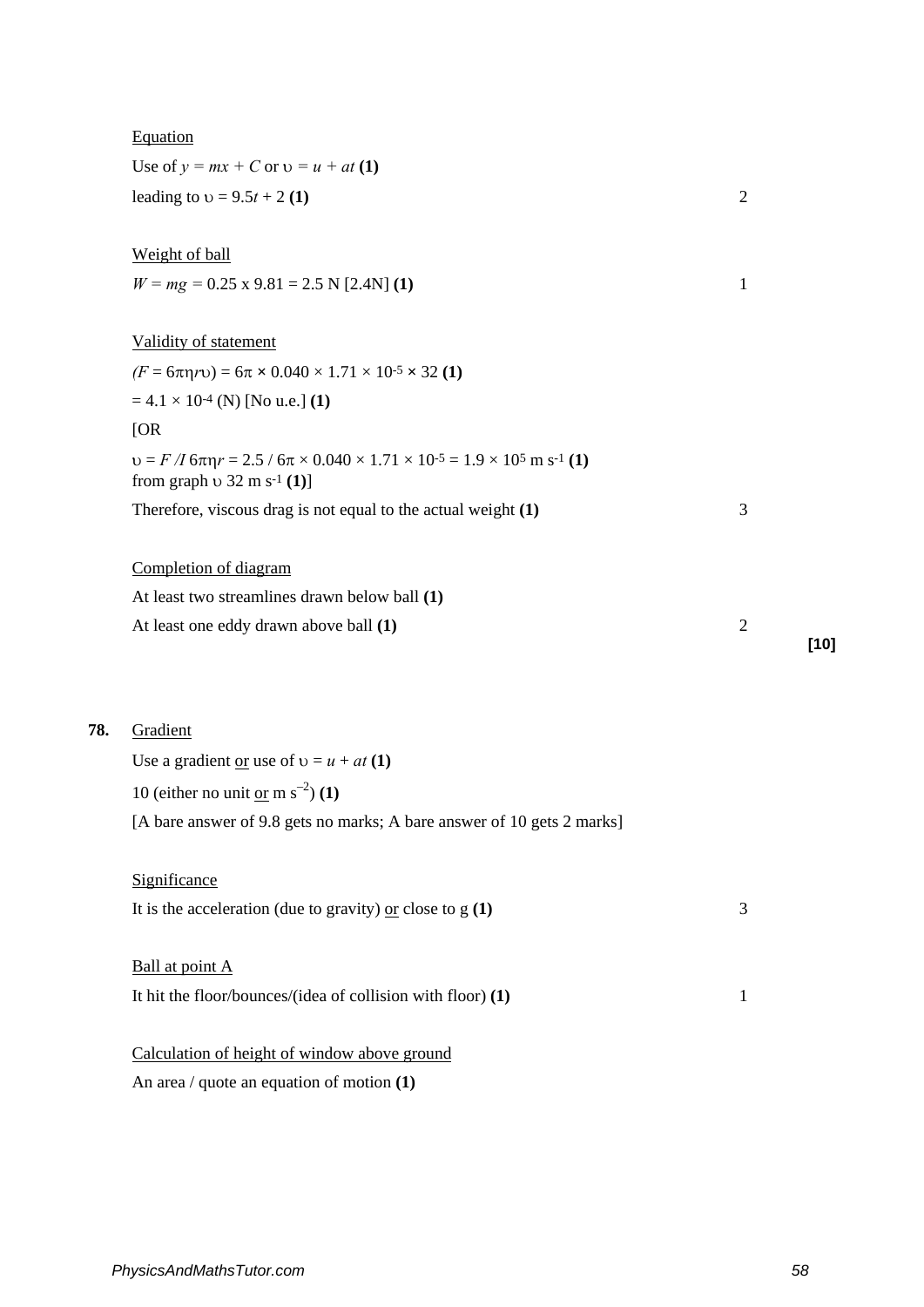Put in relevant numbers for large triangle / correct substitution [ecf from first part, or use of 9.8] **(1)** 

45 m [accept 44 to 46] **(1)** 3

**[7]**

### **79.** Free-body force diagrams

Tension/T/pull of string/NOT pull of ceiling Reaction force from string/Contact force from string **(1)** 



Weight/W/mg/pull of Earth/ *Fg* gravitational pull/NOT gravity

Situation 1 Situation 2

[Cancel a mark for every extra force (within each diagram); correct line of action required; penalise "gravity" once only.]

| Force                  | Newton's third law pair, noting its direction<br>and the body on which it acts |     |
|------------------------|--------------------------------------------------------------------------------|-----|
| Weight                 | On EarthUpwards                                                                | (1) |
| Tension                | On stringDownwards [N.B. allow ecf from<br>ceiling pull in previous part]      | (1) |
| Gravitational<br>force | On SunTowards Earth/to the left                                                | (1) |

[No other ecfs from incorrect forces: "in opposite direction" penalise once only.] 3

**[6]**

### **80.** Mass approximately 4 kg

Use of volume  $= \pi r^2 \times h(1)$ 

Use of mass = their volume above  $\times$  density **(1)** 

Mass = 3.75 (i.e.  $\approx$  4) [no u.e.] [Must be calculated to 2 significant figures at least  $(1)$  3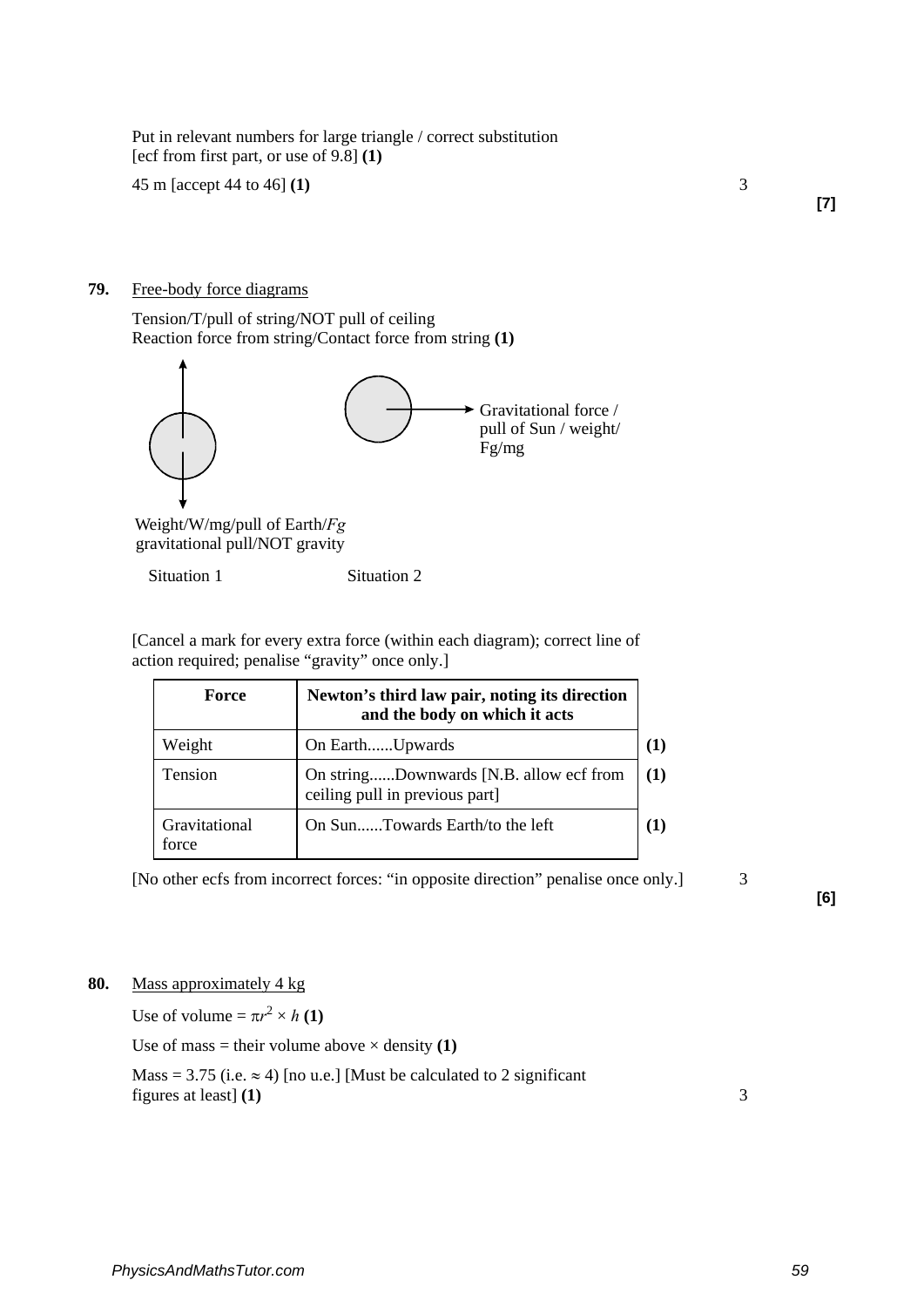Calculation of change in g.p.e

Use of  $\Delta$ g.p.e =  $mg\Delta h$  (ecf from above) **(1)** 

39 – 44 J (positive or negative) **(1)** 2

### Calculation of average power output

Use of Power = energy/time or use of  $P = Fv$  ( $v = 1.8 \times 10^{-6}$  m s<sup>-1</sup>) (1) Correct conversion of time into seconds (604 800 s) **(1)**  $6.4 - 7.3 \times 10^{-5}$  W [e.c.f. gpe above] (1) 3 [Answer in J/day, J/week, J/hour – can get 2 marks, i.e.1st and  $3<sup>rd</sup>$  marks]

### **81.** (a) Newton's second law of motion

Rate of change of momentum  $\propto$  (OR =) force/ Force = mass  $\times$  acceleration / F  $\propto$  (OR =) ma with symbols defined/  $a \propto F$  *and*  $a \propto 1/m$  with symbols defined **(1)** 

Acceleration or (rate of) change of momentum in direction of force **(1)** 2

**[8]**

# Description of demonstration that acceleration is proportional to resultant force

Technique for reducing/compensation for friction **(1)**

e.g. Air track/friction compensated runway/low friction wheels or track/slight slope drawn or mentioned [not if slope used to vary the force] / smooth runway

*Correct* technique for applying a constant "known" force **(1)**

e.g. Forcemeter/elastics of constant length/slope where  $F = mg\sin\theta$  / mass on string and pulley if masses are small or moved from pulley to trolley

Apparatus for measuring acceleration **(1)**

e.g. Ticker timer/ light gate plus double interrupt/ two light gates plus one interrupt/ motion sensor/ strobe camera/ video

Principle behind the measurement **(1)**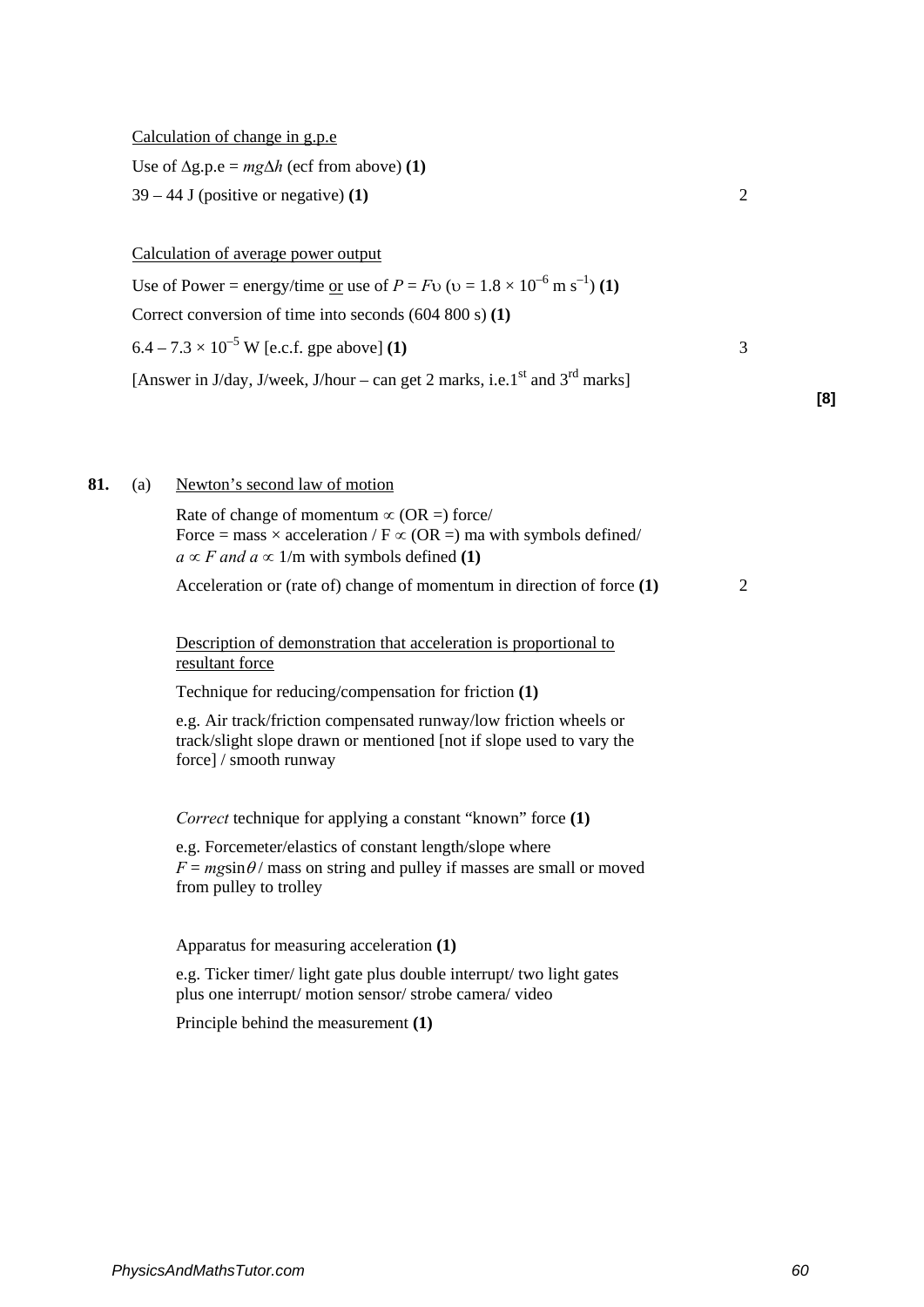|     |       | e.g. gives position at known time intervals or times for known<br>distances                                     |                |        |
|-----|-------|-----------------------------------------------------------------------------------------------------------------|----------------|--------|
|     |       | Vary $F(1)$                                                                                                     |                |        |
|     |       | Graph of a versus $F$ should be a straight line through the origin (1) Max 5<br>OR values of $F/a$ are constant |                |        |
|     | (b)   | <b>Explanation of observations</b>                                                                              |                |        |
|     |       | Quality of written communication (1)                                                                            | 1              |        |
|     |       | Pencil is accelerating/increasing momentum (1)                                                                  |                |        |
|     |       | This requires a forward force (1)                                                                               |                |        |
|     |       | Back edge of shelf pushes forwards (1)                                                                          |                |        |
|     |       | Converse argument for deceleration (1)                                                                          |                |        |
|     |       | <b>OR</b>                                                                                                       |                |        |
|     |       | Pencil travels at constant velocity / constant momentum little<br>acceleration / stays at rest (1)              |                |        |
|     |       | In line with Newton I/due to its inertia/because little or no force on<br>it $(1)$                              |                |        |
|     |       | If car accelerates, it "catches up" with pencil $(1)$                                                           |                |        |
|     |       | Converse argument for deceleration (1)                                                                          | 4              | $[12]$ |
|     |       |                                                                                                                 |                |        |
| 82. |       | <u>Amount of work done by each of the forces</u>                                                                |                |        |
|     |       | (Each of the forces does)zero (1)                                                                               |                |        |
|     |       | Forces perpendicular to motion [consequent] (1)                                                                 | $\overline{2}$ |        |
|     |       | [No marks if imply that work $= 0$ because forces cancel]                                                       |                |        |
|     |       | Determination of force $F$                                                                                      |                |        |
|     |       | Use of gradient seen/implied (1)                                                                                |                |        |
|     |       | $F = 2.7 - 2.9$ N (1)                                                                                           | $\overline{2}$ |        |
|     | Graph |                                                                                                                 |                |        |
|     |       | Straight line finishing at $(1.8, 0)$ (+ or – 1 small square) (1)                                               |                |        |
|     |       | Starting at $(0, 5)$ (+ or – 1 small square) (1)                                                                | $\overline{2}$ |        |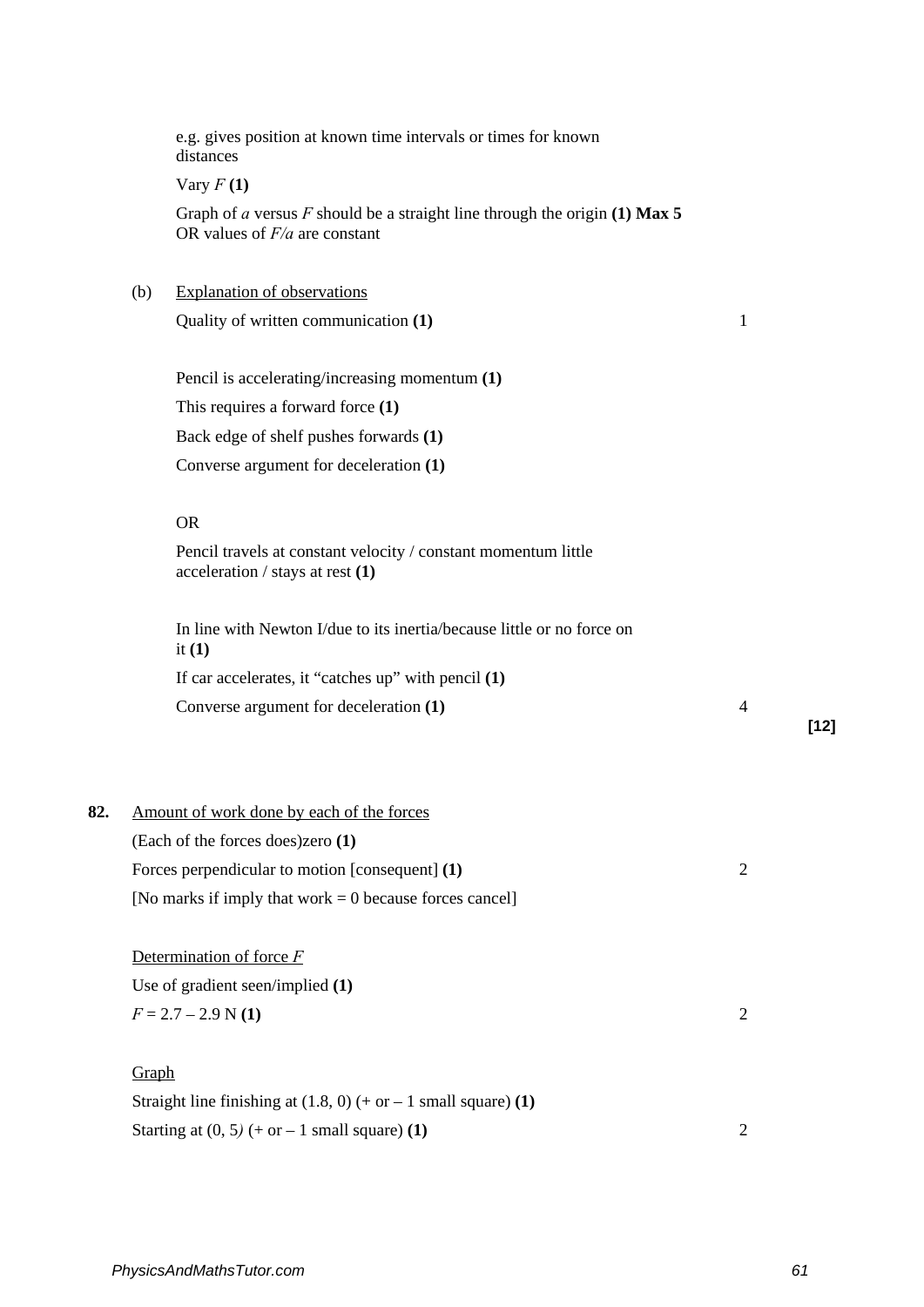|     | Calculation of speed                                                                       |                |        |
|-----|--------------------------------------------------------------------------------------------|----------------|--------|
|     | Use of k.e. = $\frac{1}{2} m v^2$ / use of $F = ma$ and equation of motion (1)             |                |        |
|     | $v = 3.5$ ms <sup>-1</sup> (ecf) (1)                                                       | $\overline{2}$ |        |
|     | Sketch of graph                                                                            |                |        |
|     | Ascending line whose gradient decreases as $d$ increases $(1)$                             | $\mathbf{1}$   |        |
|     | Shape of graph                                                                             |                |        |
|     | Force greater at higher speed/gradient is the force/force decreases with<br>distance $(1)$ | 1              | $[10]$ |
|     |                                                                                            |                |        |
| 83. | Show that deceleration = 7 m s <sup>-2</sup>                                               |                |        |
|     | $a = (v - u) / t(1)$                                                                       |                |        |
|     | $a = (0 \text{ m s}^{-1} - 11.5 \text{ m s}^{-1})/1.68 \text{ s (1)}$                      |                |        |
|     | $a = 6.85$ m s <sup>-2</sup><br>[No u.e.] $(1)$                                            | 3              |        |
|     | Calculation of frictional force                                                            |                |        |
|     | $F = ma(1)$                                                                                |                |        |
|     | $= 1400 \text{ kg} \times 6.85 \text{ m s}^{-2}$ [Allow ecf]                               |                |        |
|     | $= 9590 N(1)$                                                                              | $\mathfrak{2}$ |        |
|     | $\overline{F}$ = 9800 N if 7 m s <sup>-2</sup> used]                                       |                |        |
|     | [Alternative: Force = kinetic energy $\div$ distance (1) $F = 9590$ N (1)]                 |                |        |
|     | Why driver should not be charged                                                           |                |        |
|     | $v^2 = u^2 + 2as$                                                                          |                |        |
|     | 0 m <sup>2</sup> s <sup>-2</sup> = $u^2$ + 2 × 6.85 m s <sup>-2</sup> × 20.0 m (1)         |                |        |
|     | $u = \sqrt{2 \times 6.85 \text{ ms}^{-2} \times 20.0 \text{ m}}$                           |                |        |
|     | $u = 16.6$ m s <sup>-1</sup> (1)                                                           |                |        |
|     | 16.6 m s <sup>-1</sup> < 18 m s <sup>-1</sup> , so not speeding (1)                        | 3              |        |
|     |                                                                                            |                |        |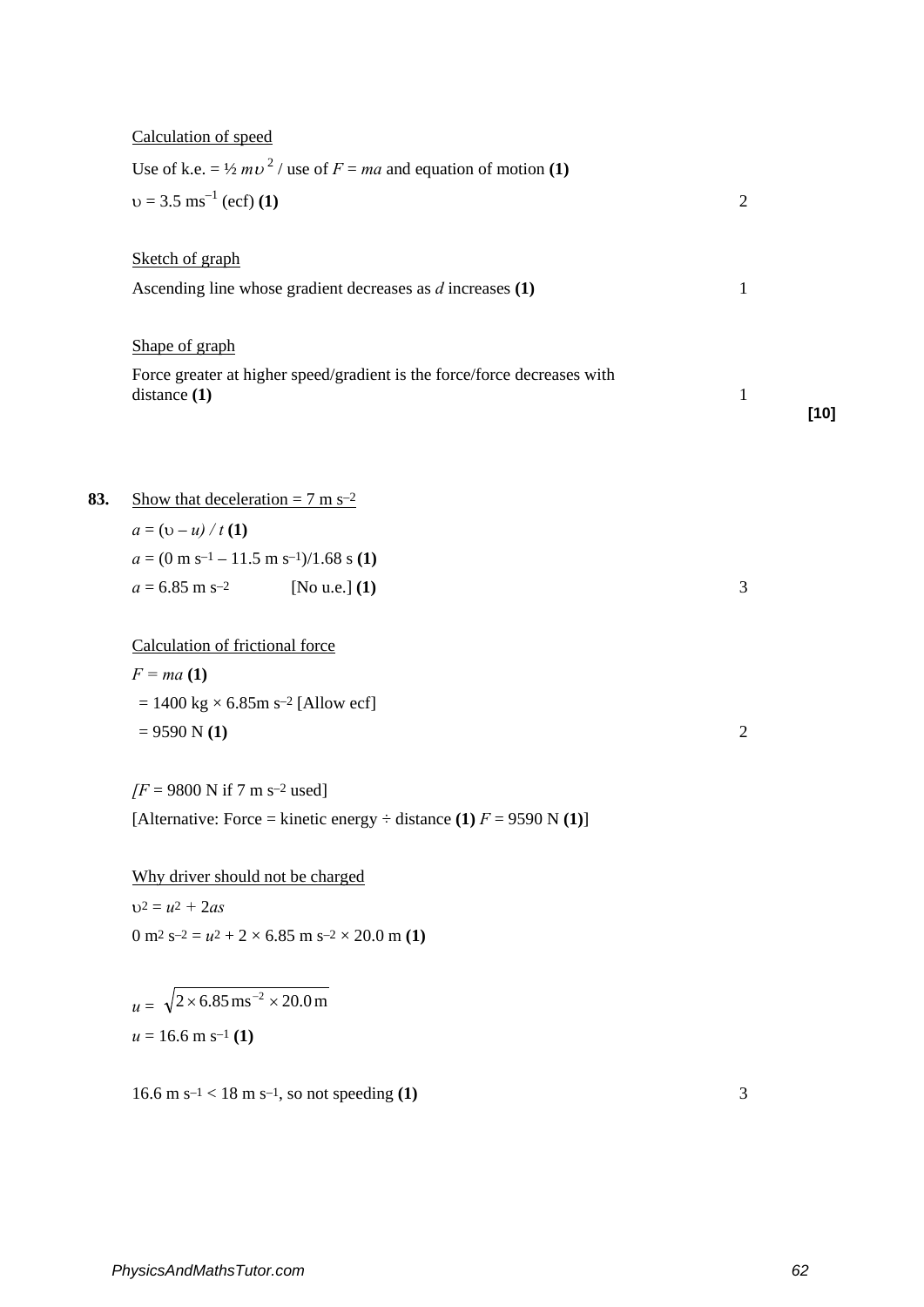$[u = 16.7 \text{ m s}^{-1} \text{ if } 7 \text{ m s }^{-2} \text{ used}]$ [OR substitute:  $0 \text{ m}^2 \text{ s}^{-2} = (18 \text{ m s}^{-1})^2 + 2 \times (-6.85 \text{ m s}^{-2}) \times (1)$ *s* **=** 23.6 m **(1)**, 23.6m > 20.0m, so not speeding **(1)**]

### **Assumption**

e.g same deceleration as test car. OR same mass and braking force as test car/*F*  $\div m$  same as for test car, OR not wet / icy weather OR speed zero at end of skid/doesn't collide before stopped OR skid starts when brakes applied/stops **(1)** when comes to rest OR same conditions 1

**[9]**

| Show that value in cell B3 is correct                                                                                            |   |
|----------------------------------------------------------------------------------------------------------------------------------|---|
| Vertical component = $\nu \sin \theta$ OR vertical component G2*sin(F2) (1)                                                      |   |
| Vertical component = 21 m s <sup>-1</sup> $\times$ sin 36° (1)                                                                   |   |
| Vertical component = $12.3$ m s <sup>-1</sup> [No ue] (1)                                                                        | 3 |
| Suitable formula for B4                                                                                                          |   |
| $v = u + at OR B4 = B3 - (I2*A4)$ (1)                                                                                            | 1 |
| Explanation of constant horizontal velocity                                                                                      |   |
| Any 2 from the following: $(1)$ $(1)$                                                                                            |   |
| • Horizontal and vertical motion independent<br>No air resistance/horizontal force components<br>$\bullet$<br>so no acceleration | 2 |
| Show that value in cell D7 is correct                                                                                            |   |
| Distance = speed $\times$ time                                                                                                   |   |
| OR.<br>$D7 = C7*A7$                                                                                                              |   |
| <b>OR</b>                                                                                                                        |   |
| $D7 = 17$ m s <sup>-1</sup> × 2s (1)                                                                                             |   |
| $D7 = 34m$ [No ue] (1)                                                                                                           | 2 |
| Explanation of why flight time of 2.5 s suggested                                                                                |   |
| Vertical component equal in magnitude and opposite in direction<br>to initial vertical component (1)                             | 1 |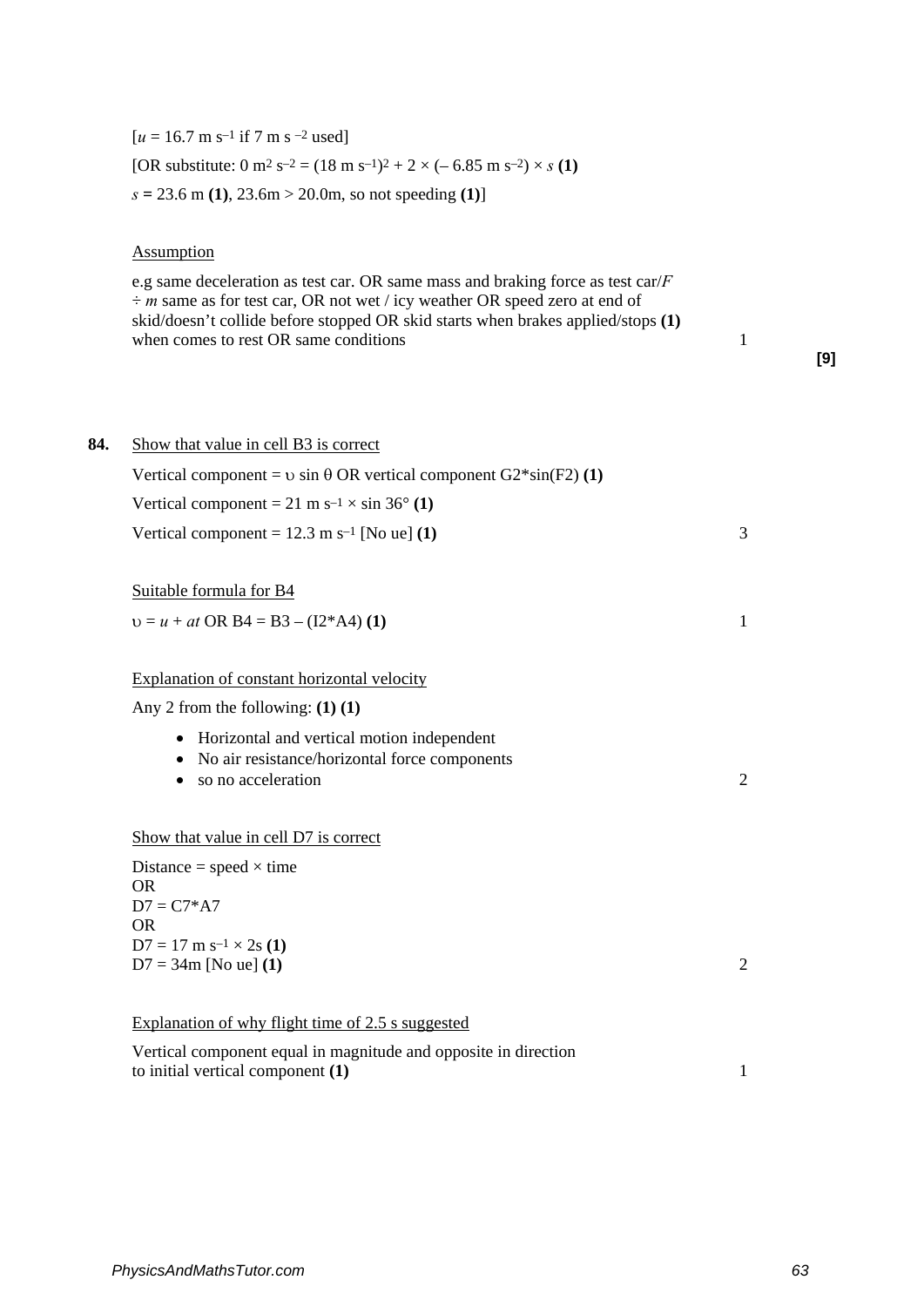|     | Discussion of distance travelled for real discus<br>Air resistance [will decrease horizontal component of velocity] (1)<br>so it will travel a smaller distance (1)<br><b>OR</b><br>Air flow may produce an upward force [decreasing, vertical acceleration] (1)<br>increasing [the time of flight and therefore] the horizontal distance (1)<br><b>OR</b><br>Discus launched above ground level (1)<br>so it will travel a greater distance (1) | $\overline{2}$                                                                                                                                              | $[11]$         |  |
|-----|--------------------------------------------------------------------------------------------------------------------------------------------------------------------------------------------------------------------------------------------------------------------------------------------------------------------------------------------------------------------------------------------------------------------------------------------------|-------------------------------------------------------------------------------------------------------------------------------------------------------------|----------------|--|
| 85. | Weight of submarine                                                                                                                                                                                                                                                                                                                                                                                                                              |                                                                                                                                                             |                |  |
|     |                                                                                                                                                                                                                                                                                                                                                                                                                                                  | Weight = $mg = 2110 \text{ kg} \times 9.81 \text{ m s}^{-2} = 20700 \text{ N}$ (1)                                                                          | 1              |  |
|     | Submarine at rest<br>20 700 N<br>[ecf from previous part] $(1)$<br>(i)<br>Forces in equilibrium, since submarine at rest $(1)$<br>(ii)<br>Adjustment of weight of submarine                                                                                                                                                                                                                                                                      |                                                                                                                                                             | $\overline{2}$ |  |
| (i) |                                                                                                                                                                                                                                                                                                                                                                                                                                                  | Expel some water from/ add air to buoyancy tanks (1)                                                                                                        |                |  |
|     | (ii)                                                                                                                                                                                                                                                                                                                                                                                                                                             | Use of $F = 6 \pi \eta v r(1)$<br>$= 6 \pi \times 1.2 \times 10^{-3}$ kg m <sup>-1</sup> s <sup>-1</sup> × 0.5 m s <sup>-1</sup> × 0.8 m<br>$= 0.0090 N(1)$ |                |  |
|     | (iii)                                                                                                                                                                                                                                                                                                                                                                                                                                            | Flow not streamlined [or equivalent] (1)                                                                                                                    | 4              |  |
|     | Strain calculation                                                                                                                                                                                                                                                                                                                                                                                                                               | Use of Strain = stress $\div E(1)$<br>Strain = $1.1 \times 10^6$ Pa/3.0 $\times$ 109 Pa                                                                     |                |  |
|     | $= 3.7 \times 10^{-4}$ (1)                                                                                                                                                                                                                                                                                                                                                                                                                       |                                                                                                                                                             | $\overline{2}$ |  |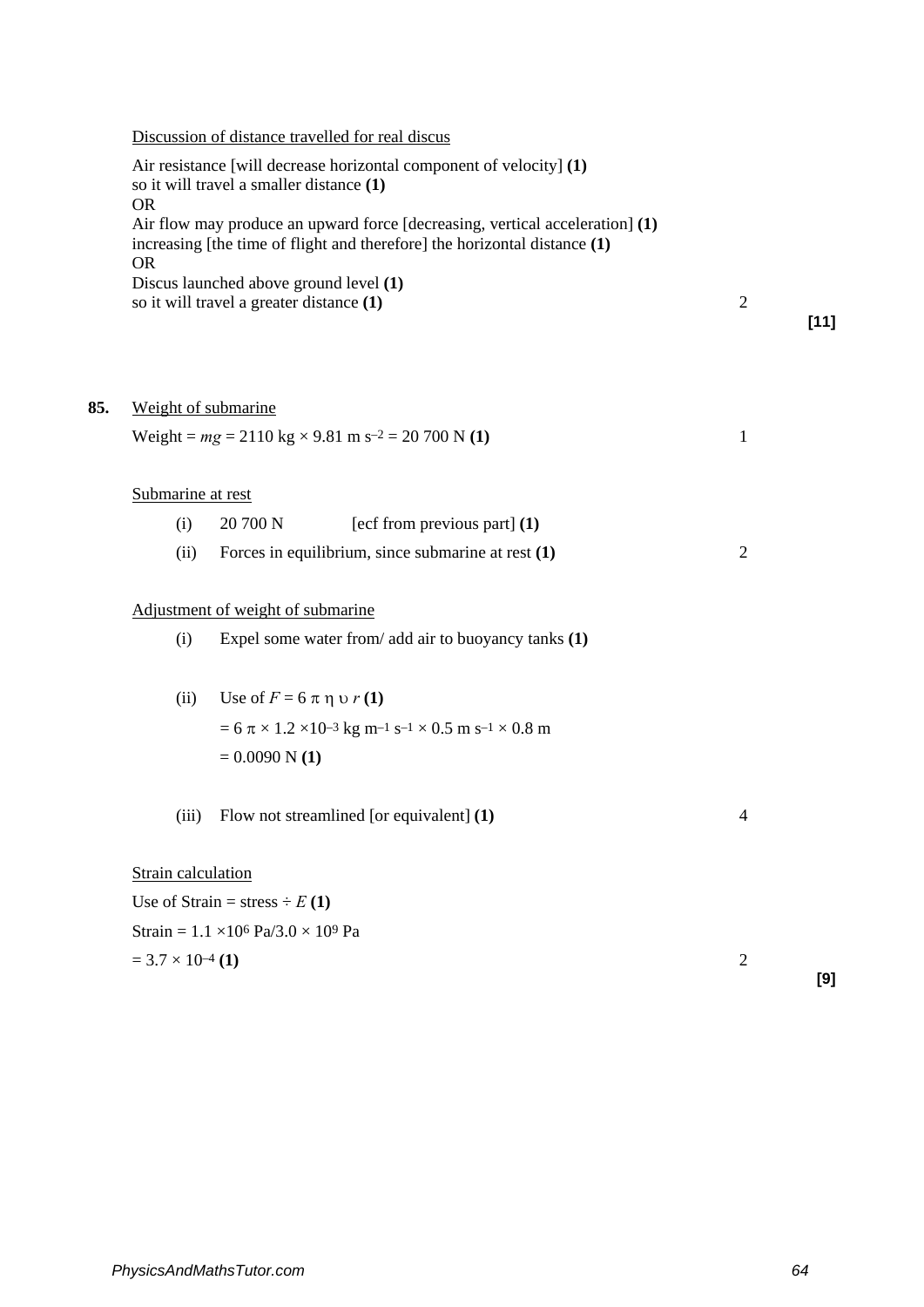| 86. | Deceleration of cars<br>Acceleration = $gradient / suitable eqn. of motion.$<br>(1)<br>Correct substitutions [0.9 for t is wrong]<br>(1)                                                                                                          |                |        |
|-----|---------------------------------------------------------------------------------------------------------------------------------------------------------------------------------------------------------------------------------------------------|----------------|--------|
|     | 6.1 – 6.3 m s <sup>-2</sup> [-ve value –1] [no ecf]<br>(1)                                                                                                                                                                                        | 3              |        |
|     | Area under velocity-time graph<br>Distance/displacement<br>(1)                                                                                                                                                                                    | 1              |        |
|     | Shaded area<br>$6.9 - 7.5$<br>(1)<br>(1)<br>m                                                                                                                                                                                                     | $\overline{2}$ |        |
|     | [Allow 1 mark for $5.5 - 6.1$ cm <sup>2</sup> .]                                                                                                                                                                                                  |                |        |
|     | Minimum value of the initial separation<br>Same as above [ecf]<br>(1)<br>Area is the extra distance car B travels/how much closer they get<br>(1)                                                                                                 | $\overline{2}$ |        |
|     | Graph<br>Both sloping lines continued down to time axis [by eye]<br>(1)                                                                                                                                                                           | 1              |        |
|     | Explanation<br>Area between graphs is larger/B travels faster for longer/B still moving<br>when A stops<br>(1)<br>Extra distance B goes is larger/ > '7.2'<br>(1)<br>Initial separation must be greater<br>(1)                                    | Max 2          | $[11]$ |
| 87. | Explanation of why kicking a door is more effective<br>Quality of written communication<br>(1)<br>Foot decelerates/loses momentum<br>(1)<br>This takes place rapidly giving a large force by Newton 2 or equation<br>versions [consequent]<br>(1) | 1              |        |
|     | Door is providing this force [consequent on mark 1]<br>(1)<br>Door acts on foot; by 'Newton 3' foot acts on door'<br>(1)                                                                                                                          | Max 3          | [4]    |
|     | [Allow 1 mark for $5.5 - 6.1$ cm <sup>2</sup> .]                                                                                                                                                                                                  |                |        |
|     | Minimum value of the initial separation<br>Same as above [ecf]<br>(1)<br>Area is the extra distance car B travels/how much closer they get<br>(1)                                                                                                 | $\overline{2}$ |        |
|     | Graph                                                                                                                                                                                                                                             |                |        |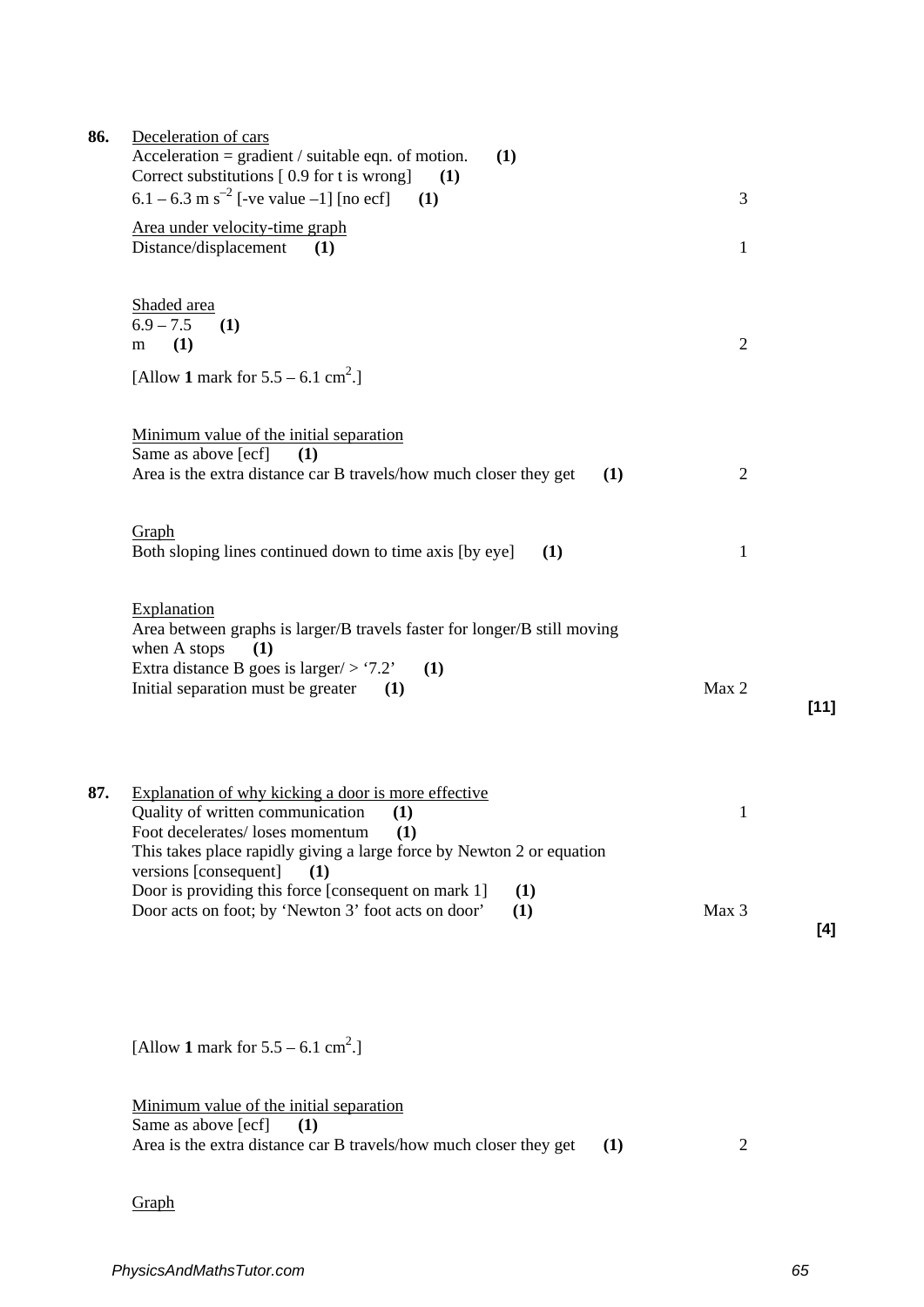|     | Both sloping lines continued down to time axis [by eye]<br>(1)                                                                                                                                                                                                                                                                                                                    | $\mathbf{1}$   |        |
|-----|-----------------------------------------------------------------------------------------------------------------------------------------------------------------------------------------------------------------------------------------------------------------------------------------------------------------------------------------------------------------------------------|----------------|--------|
|     | Explanation<br>Area between graphs is larger/B travels faster for longer/B still moving<br>when A stops<br>(1)<br>Extra distance B goes is larger/ > '7.2'<br>(1)<br>Initial separation must be greater<br>(1)                                                                                                                                                                    | Max 2          | $[11]$ |
| 88. | Free-body force diagram<br>Normal reaction/contact force [or Nor R or push of table] upwards<br>(1)<br>E-M/Magnetic force [or magnetic attraction or pull of magnet] to right<br>(1)<br>Weight [or W or mg or gravitational force or gravitational attraction or<br>pull of Earth] downwards<br>(1)<br>[Ignore labelled forces of fiction. or drag] [if unlabelled -1 each force] | 3              |        |
|     | Forces<br>Pull on earth<br>(1)<br>Upwards [consequent]<br>(1)<br><b>OR</b>                                                                                                                                                                                                                                                                                                        |                |        |
|     | Push/contact force/force on table<br>(1)<br>Downwards [consequent]<br>(1)<br><b>OR</b>                                                                                                                                                                                                                                                                                            |                |        |
|     | Force on magnet X<br>(1)<br>To left [consequent] [allow ecf]<br>(1)                                                                                                                                                                                                                                                                                                               | $\overline{2}$ | $[5]$  |
| 89. | Show that vertical component of velocity is about $14 \text{ m s}^{-1}$<br>Vertical component = $v\sin\theta$<br><b>OR</b><br>Vertical component = 22.5 m s <sup>-1</sup> $\times$ sin 38° (1)<br>$= 13.9$ m s <sup>-1</sup> (1)                                                                                                                                                  | $\overline{2}$ |        |
|     | Show that time of flight is about $3 \text{ s}$<br>$s = ut + \frac{1}{2}at^2$<br>Identify $s = 0$ (can show by correct substitution) (1)<br>$0 = 13.9$ m s <sup>-1</sup> × $t - \frac{1}{2}$ × (9.81 m s <sup>-2</sup> ) × $t^2$<br>Manipulation so <i>t</i> on one side only (e.g. $13.9 = 4.9t$ ) (1)<br>$t = 2.8$ s (1)                                                        |                |        |
|     |                                                                                                                                                                                                                                                                                                                                                                                   |                |        |

OR

 $v = u + at$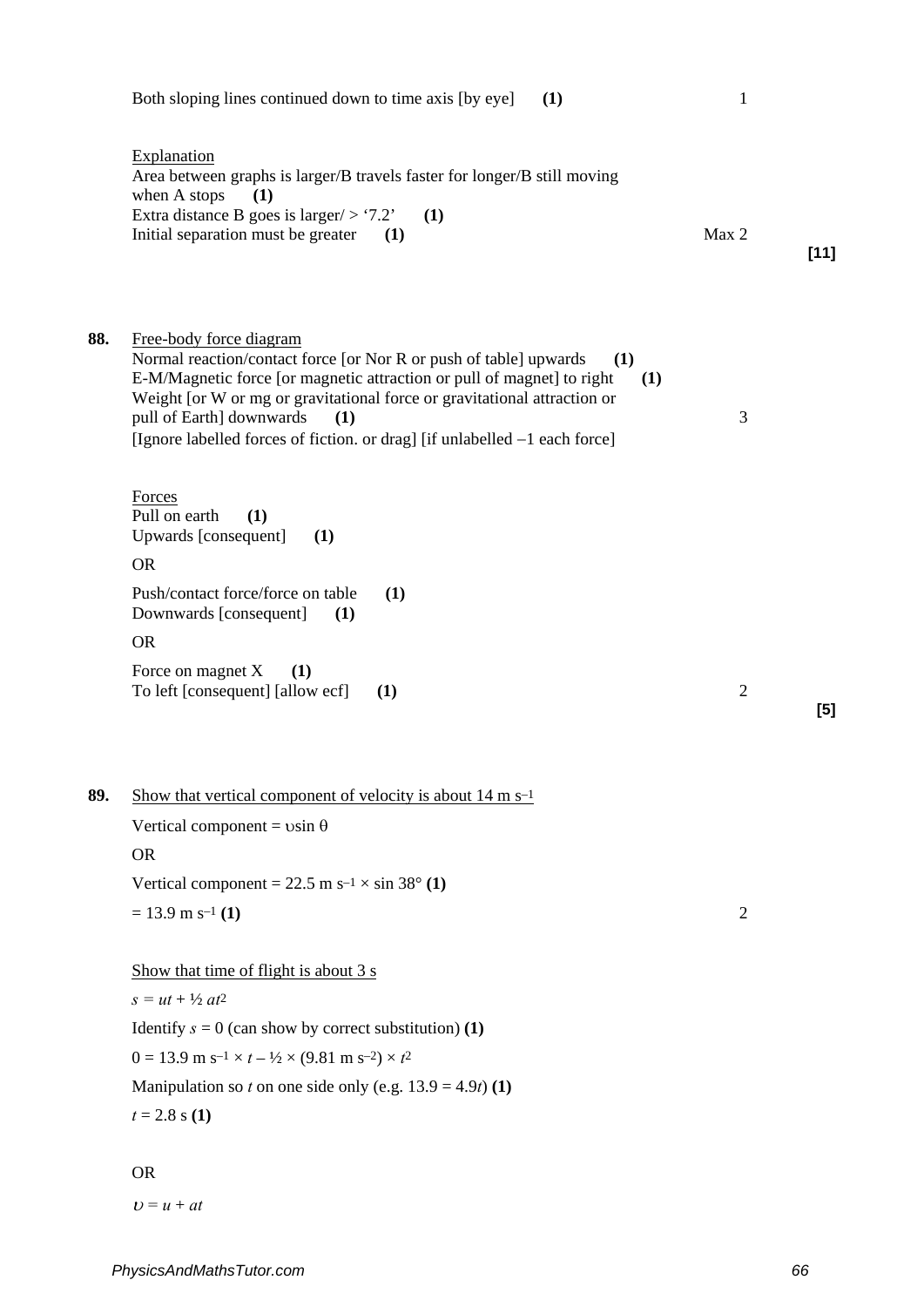| Time to top assumes $v = 0$ (can show by correct substitution) (1)<br>$0 = 13.9$ m s <sup>-1</sup> – $(9.81$ m s <sup>-2</sup> )t |                |        |
|-----------------------------------------------------------------------------------------------------------------------------------|----------------|--------|
| $t = 1.4$ s (1)                                                                                                                   |                |        |
| Time of flight = $2 \times 1.4$ s                                                                                                 |                |        |
| $t = 2.8$ s (1)                                                                                                                   | 3              |        |
|                                                                                                                                   |                |        |
| Calculation of range                                                                                                              |                |        |
| Horizontal component = 22.5 m s <sup>-1</sup> $\times$ cos 38° (1)                                                                |                |        |
| $= 17.7$ m s <sup>-1</sup>                                                                                                        |                |        |
| Horizontal distance = $v \times t$ [or any speed in the question $\times$ time] (1)                                               |                |        |
| $= 17.7$ m s <sup>-1</sup> $\times$ 2.8 s                                                                                         |                |        |
| $= 49.6$ m (1)                                                                                                                    | 3              |        |
|                                                                                                                                   |                |        |
| Effect of work done on range                                                                                                      |                |        |
| Work done = force $\times$ distance in direction of force (1)                                                                     |                |        |
| Any two from:                                                                                                                     |                |        |
| assuming force constant or relevant discussion of size of force                                                                   |                |        |
| increases distance (moved by force) $\rightarrow$ more work done                                                                  |                |        |
| more work done $\rightarrow$ more k.e. gained                                                                                     |                |        |
| more k.e. gained $\rightarrow$ greater initial speed                                                                              |                |        |
| greater initial speed $\rightarrow$ greater range                                                                                 | 3              |        |
|                                                                                                                                   |                | $[11]$ |
|                                                                                                                                   |                |        |
| Draw and label forces                                                                                                             |                |        |
| Weight, $W$ , $mg$ (not "gravity") (1)                                                                                            |                |        |
| Air resistance/drag/friction (1)                                                                                                  |                |        |
| -1 for each extra force, ignore upthrust, ignore line of action                                                                   | $\overline{2}$ |        |
| Air resistance/drag/friction<br>⋔                                                                                                 |                |        |
|                                                                                                                                   |                |        |
|                                                                                                                                   |                |        |
|                                                                                                                                   |                |        |
|                                                                                                                                   |                |        |
| $\blacklozenge$ Weight/ <i>W/mg</i>                                                                                               |                |        |

**90.**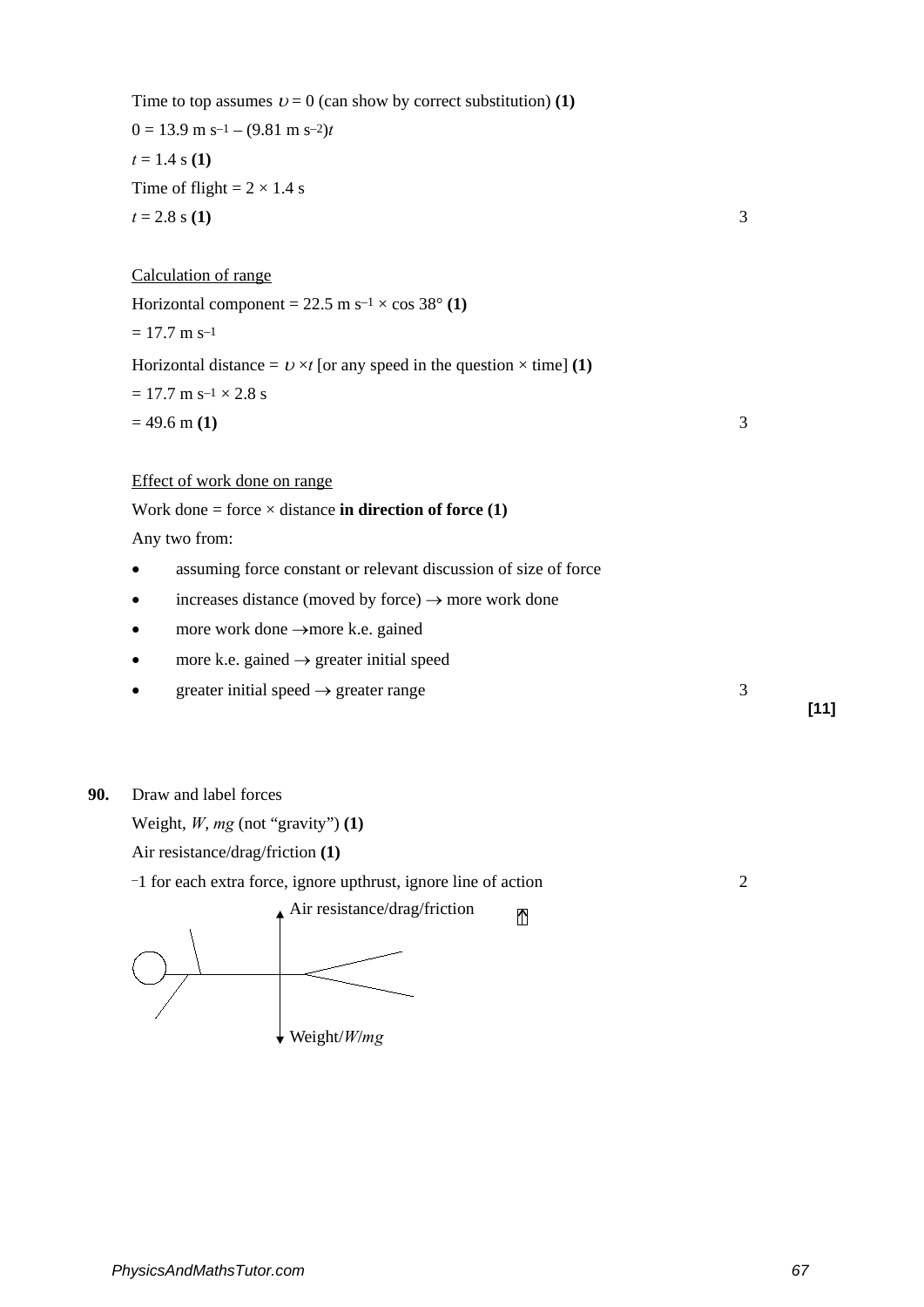### Discussion of forces

 $= 690 N \div 9.81 m s^{-2}$ 

(Constant velocity)  $\rightarrow$  zero acceleration / resultant force = zero /forces in equilibrium / sum of forces  $= 0 /$  forces balanced **(1)** 

Forces equal (and opposite) / weight = drag  $(1)$   $2$ 

Show that mass is about 70 kg

*m = W/g*

 $= 70.3 \text{ kg}$  1

 $\overline{a}$ Calculation of gravitational potential energy

∆*E*grav = *mg*∆*h*  $= 690 \text{ N} \times 2000 \text{ m}$  [e.c.f.] (1)  $= 1.4 \times 10^6$  **J (1)**  $\hspace{1.5cm}$  **2** 

### Comments on suggestion of gravitational potential energy to kinetic energy

Any two from:

- No gain in  $E_k$  here
- Air resistance ignored/should be taken into account
- Should be  $E_{grav}$  lost =  $E_k$  gained + work done against air resistance/drag
- At this stage work done against air resistance  $=E_{grav}$  lost 2

**[9]**

**91.** Diagram: Shown and labelled Ticker timer at top **or** Strobe light (1) Tape from trolley through timer **or** camera [consequent] **(1)** OR Motion sensor pointing at trolley **or** video **(1)** Connection to datalogger/computer or rule [both consequent] **(1)** OR **Three** or more light gates **(1)** Connection to datalogger/computer [consequent] **(1)** [**Two** light gates connected to 'timer' – max 1] [Rule **and** stop clock - max 1]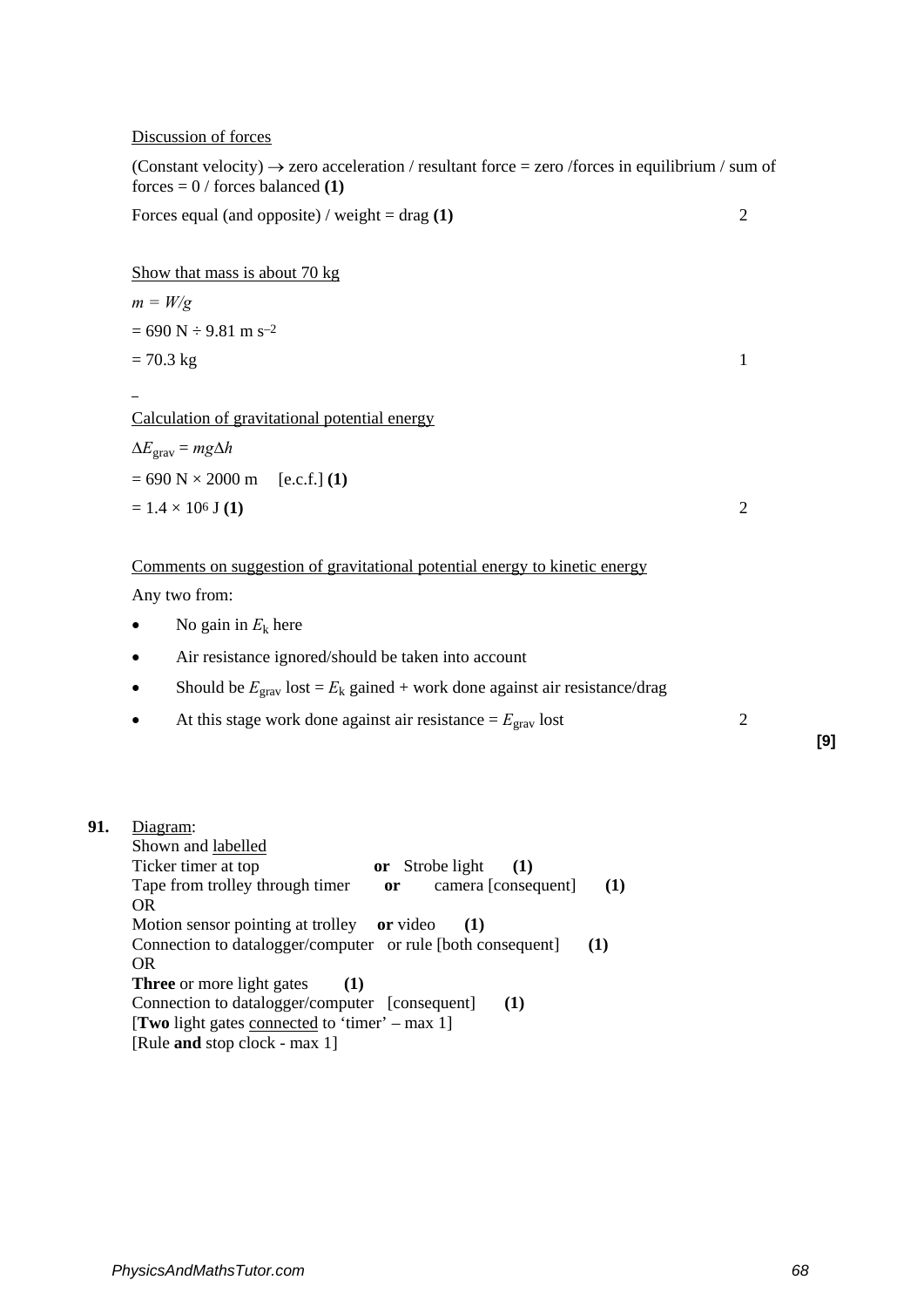| Values for $\nu$ and $\alpha$ :                                           |   |
|---------------------------------------------------------------------------|---|
| <b>0.95</b> m s <sup>-1</sup> [2 s.f.]<br>(1)                             |   |
| Use of gradient or formula $(1)$                                          |   |
| $0.79 \text{ m s}^{-2}$ [no e.c.f. if $u = 0$ ] (1)                       |   |
| Distance AB:                                                              | 3 |
| $AB = 'area' under graph, or quote appropriate equation of motion$<br>(1) |   |
| Physically correct substitutions<br>(1)                                   |   |
| $0.86$ m [allow $0.9$ m] [e.c.f. wrong u or a] (1)                        |   |
| Graph:                                                                    | 3 |
| Smooth curve rising from origin, getting steeper<br>(1)                   |   |
| Initial gradient non-zero [consequent]<br>(1)                             |   |
| $(0.70, 0.86)$ matched (e.c.f. on distance)<br>(1)                        | 3 |
|                                                                           |   |

| 92. | Identification of vector and scalar:                                                              |   |
|-----|---------------------------------------------------------------------------------------------------|---|
|     | Vector = force, lift, horizontal distance, height, weight $(1)$                                   |   |
|     | Scalar = mass, time, distance $(1)$                                                               | 2 |
|     | Calculation of weight:<br>$W = mg \text{ OR } = 0.1 \text{ kg} \times 9.81 \text{ N kg}^{-1}$ (1) |   |
|     | [Max 1 mark for $g = 10$ N kg <sup>-1</sup> ]                                                     |   |
|     | $= 0.98 N(1)$                                                                                     | 2 |
|     |                                                                                                   |   |
|     | Calculation of vertical acceleration:                                                             |   |
|     | $s = ut + \frac{1}{2} at^2$                                                                       |   |
|     | $1 m = 0 + \frac{1}{2} \times a \times (2.5 s)^2$                                                 |   |
|     | $a = 2 m \div 6.25$ s <sup>2</sup> = 0.32 ms <sup>-2</sup>                                        |   |
|     | State $u = 0$ (1)                                                                                 |   |
|     | Substitute correct distance (1)                                                                   |   |
|     | $a = 0.32$ m s <sup>-2</sup> [no u.e.] (1)                                                        | 3 |
|     |                                                                                                   |   |
|     | Calculation of resultant vertical force:                                                          |   |
|     | $F = ma$ (stated or implied) (1)                                                                  |   |
|     | $= 0.1 \text{ kg} \times 0.32 \text{ m s}^{-2}$ [Allow e.c.f.]                                    |   |
|     | $= 0.032 N(1)$                                                                                    | 2 |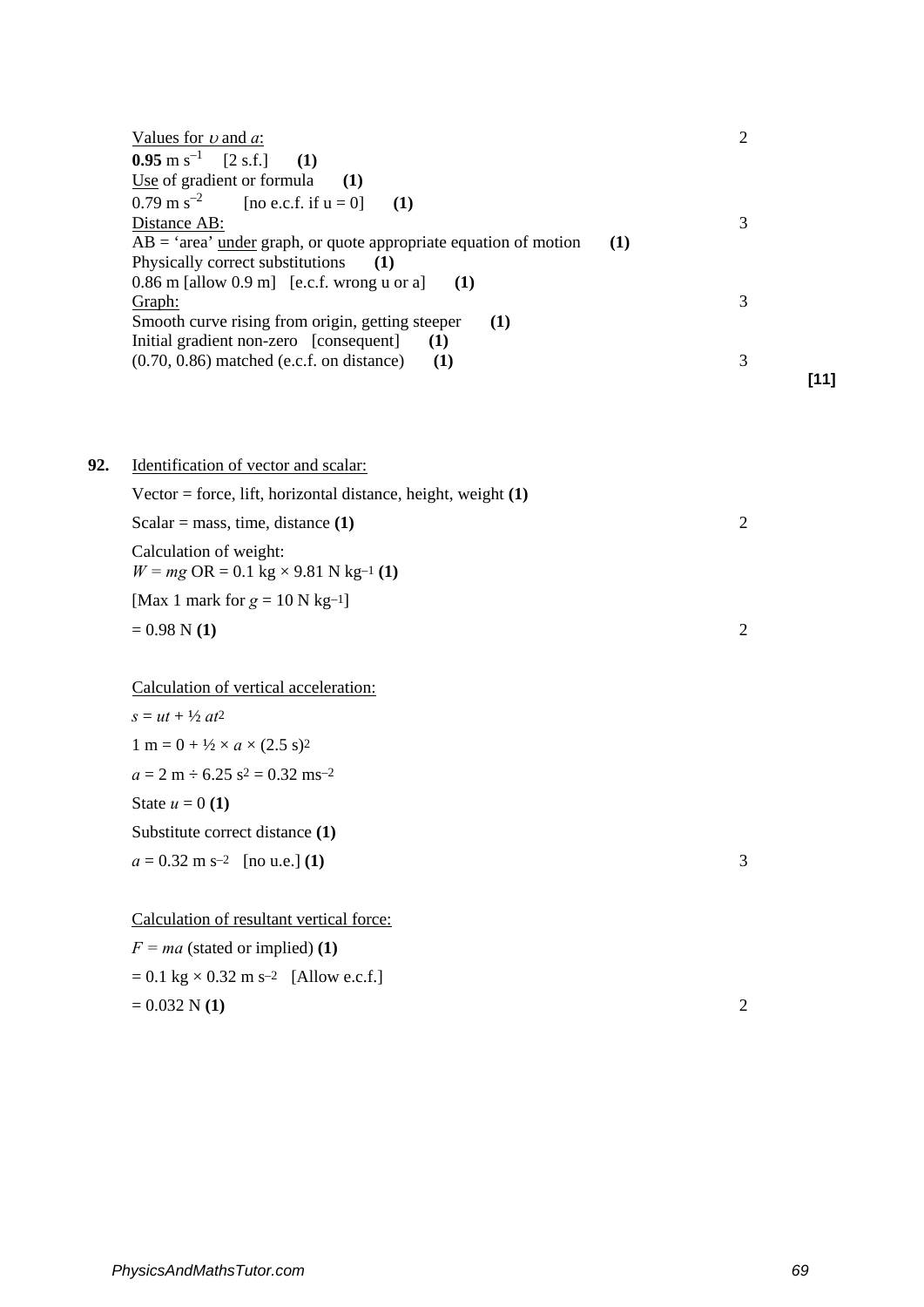| $[F = ma$ mark may be awarded here]                                        |                |        |
|----------------------------------------------------------------------------|----------------|--------|
| Weight – lift = resultant $(1)$                                            |                |        |
| Lift = $0.98$ N – $0.032$ N = $0.948$ N [Allow e.c.f.]                     |                |        |
| $= 0.95$ N [Allow -0.95 N] (1)                                             | $\overline{2}$ |        |
|                                                                            |                | $[11]$ |
|                                                                            |                |        |
| Forces on diagram:                                                         |                |        |
| Tension/T in cable on both sides $(1)$                                     |                |        |
| Weight / W / mg / 18 000 N / 18 000 [not "gravity"] (1)                    |                |        |
| [Penalise each wrong force in addition to the 3 but ignore upthrust]       | $\overline{2}$ |        |
|                                                                            |                |        |
| Calculation of tension:                                                    |                |        |
| Net vertical force $=$ zero                                                |                |        |
| $W = 2T(1)$                                                                |                |        |
| $\times$ sin 2.5° [allow cos 87.5°] [ $\theta$ wrong = eop] (1)            |                |        |
| $T = 206 000 N(1)$                                                         | 3              |        |
|                                                                            |                |        |
| Show that total k.e. is about 500 000 J:                                   |                |        |
| k.e. $= \frac{1}{2} m v^2 (1)$                                             |                |        |
| $= 0.5 \times 54 \times 1250 \text{ kg} \times (4 \text{ m s}^{-1})^2$ (1) |                |        |
| $= 540000 \text{ J}$ [No u.e.] (1)                                         | 3              |        |
|                                                                            |                |        |
| Calculation of time to reach maximum speed:                                |                |        |
| $P = W/t$                                                                  |                |        |
| $t = W/P = 540000 \text{ J} \div 500000 \text{ W}$ [Allow e.c.f.] (1)      |                |        |
| $= 1.1$ s [Allow 1.0 s from 500 000 J] (1)                                 | $\overline{2}$ |        |
| Suggest a reason why time longer:                                          |                |        |
| Friction / air resistance reduces acceleration / resultant force           |                |        |
| OR Friction / air resistance reduces <b>useful</b> power                   | $\mathbf{1}$   | $[11]$ |
|                                                                            |                |        |

Calculation of lift force:

**93.**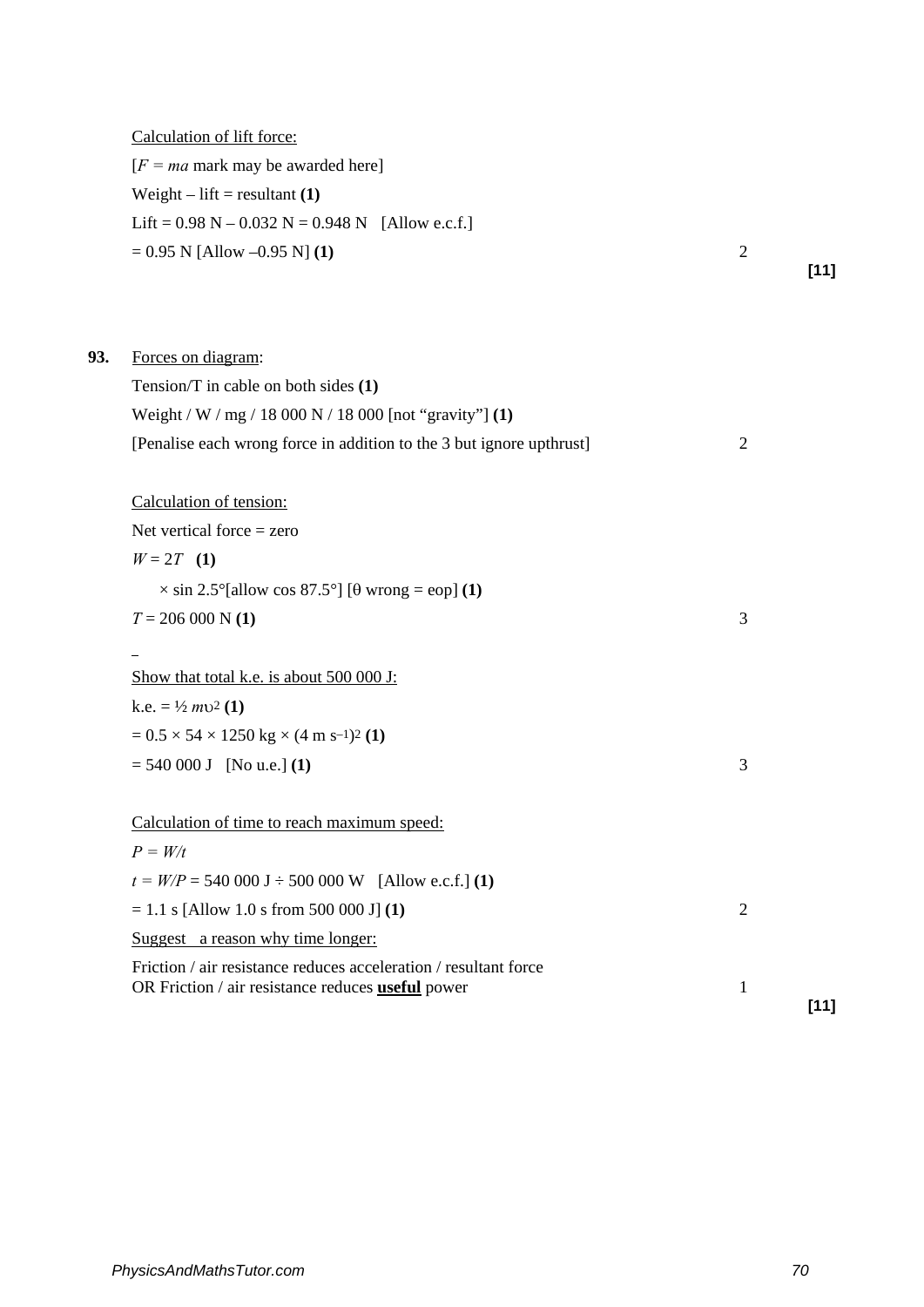**94.** Calculation of resultant force:

$$
[a = (v - u)/t = 16 \text{ m s}^{-1}[(4 \times 60) \text{ s}]
$$
  
= 0.0666 \text{ m s}^{-2}  

$$
F = ma = 84\ 000 \text{ kg} \times 0.0666 \text{ m s}^{-2} = 5600 \text{ N}
$$

#### **OR**

Use of 
$$
\frac{(v - u)}{t}
$$
 use of *m*U  
Use of  $F = ma$  use of  $\frac{m\nu}{t}$  (1)  
5600 N (1) 3

Free-body force diagram:

|                          | Diagram [truck can be just a blob] showing: |                          |            |     |
|--------------------------|---------------------------------------------|--------------------------|------------|-----|
|                          | 4840 000 N                                  |                          |            |     |
| 16 800 N $\triangleleft$ | $\rightarrow$ 11 200 N                      |                          |            |     |
|                          | $\star$ 840 000 N                           |                          |            |     |
|                          |                                             | 823 200 - 840 000 N down |            | (1) |
|                          |                                             | same as down             | up         | (1) |
|                          |                                             | 11 200 N                 | either way | (1) |
|                          |                                             | correct resultant        | to left    |     |
|                          |                                             | [e.c.f.]                 |            |     |
|                          |                                             |                          |            | 4   |

[Ignore friction. Each extra force –1] Calculation of average power:

> Power = KE gained/time =  $\frac{1}{2}mv^2/t$  OR KE = 3.84 × 10<sup>8</sup> J **(1)**   $= 3.84 \times 10^{10}$

$$
10^8 \text{ J}/(4 \times 60) \text{ s}
$$
 (1)

$$
= 1.60 \times 10^6 \,\mathrm{W} \quad [\text{OR J s}^{-1}] \tag{1}
$$

3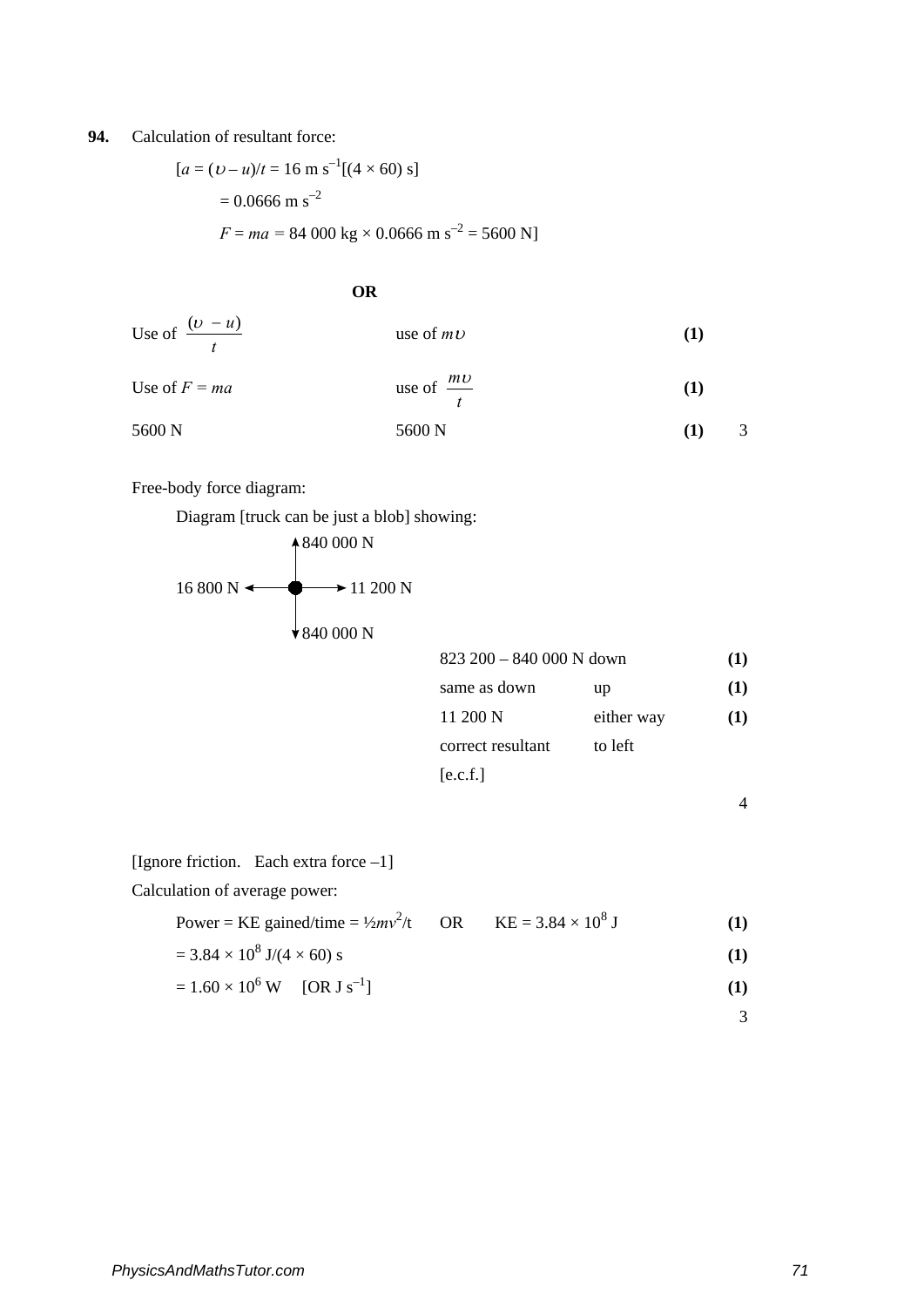*Other credit-worthy responses:*

$$
\frac{1}{2} \times \frac{3 \times 10^{6} \times 16^{2}}{240}
$$
\nFv\n
$$
\frac{Fd}{t}
$$
\n
$$
\frac{1}{2} \times \frac{3 \times 10^{6} \times 16^{2}}{240}
$$
\n
$$
3 \times 10^{6} \times 0.666 \times 8
$$
\n
$$
\frac{3 \times 10^{6} \times 0.666 \times 1920}{240}
$$
\n[6. c.f. 0.666 and 1920  
possible]\n
$$
1.6 \times 10^{6}
$$
\nV\n(1)\n(2)

### **95.** Completion of table:

| Force | <b>Description of force</b>                            | <b>Body which</b><br>exerts force | <b>Body the force</b><br>acts on |
|-------|--------------------------------------------------------|-----------------------------------|----------------------------------|
| A     | Gravitational                                          | Earth                             | Child                            |
| B     | (Normal) reaction OR contact<br>OR $E/M(1)$            | Earth/ground<br>$(1)$ for both    |                                  |
|       | <i>Gravitational</i><br>[Not gravitational weight] (1) | Child<br>$(1)$ for both           | Earth                            |

4

Why *A* and *B* are equal in magnitude:

Child is at rest/equilibrium OR otherwise child would move/accelerate **(1)** [NB use of N3 would contradict this]

Why must forces *B* and *D* be equal in magnitude:

Newton's third law OR action + reaction equal and opposite **(1)** [NB use of N1 or N2 here would contradict this] [Not Newton pair] 2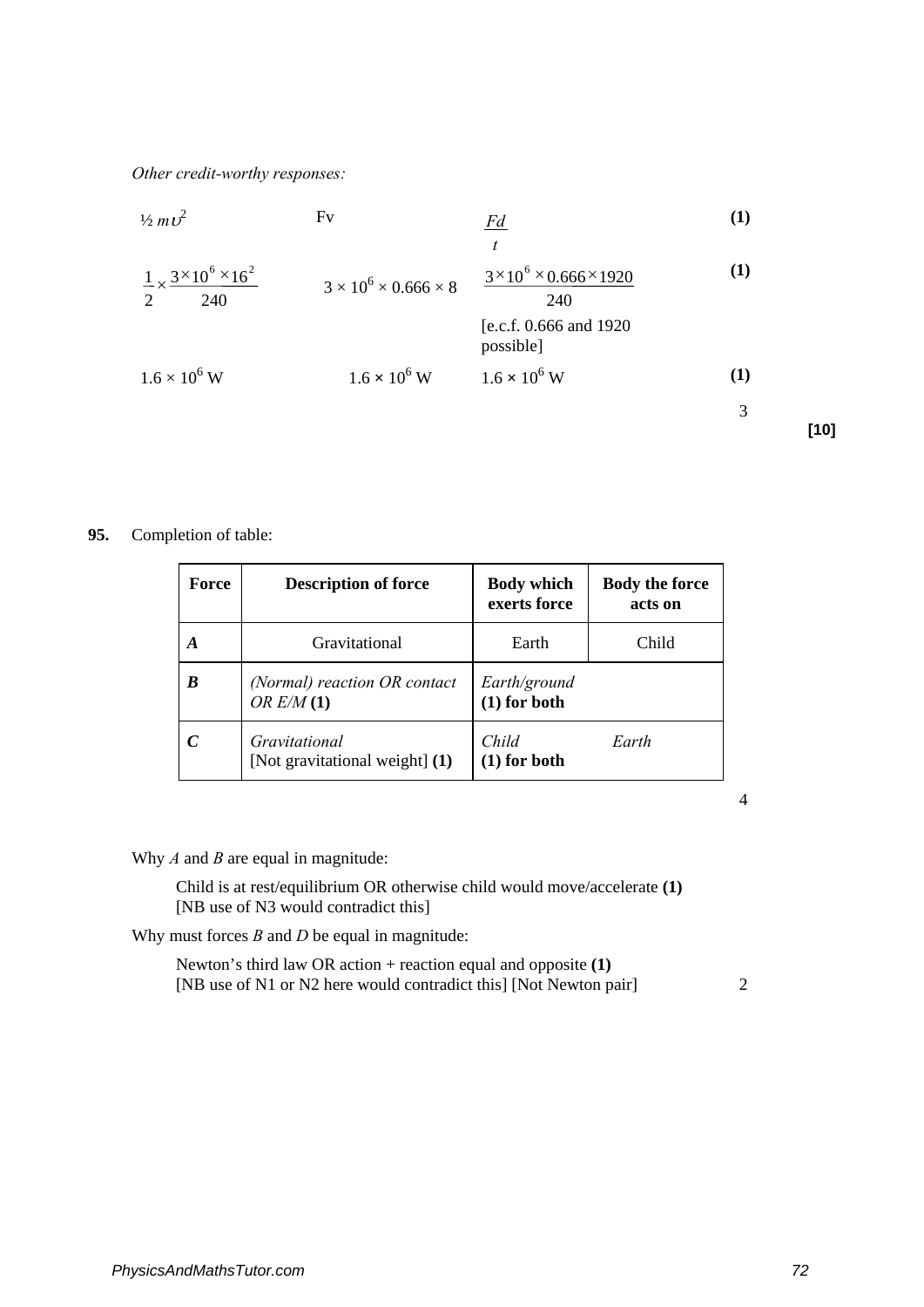What child must do to jump and why he moves upwards:

Push down, increasing *D* **(1)**

| $\therefore$ <i>B</i> increases [must be clearly <i>B</i> or description of <i>B</i> ] (1) |  |
|--------------------------------------------------------------------------------------------|--|
| and is $>$ A OR there is a resultant upward force [clearly on child] (1)                   |  |

[Not "movement"] 3

**[9]**

## **96.** Force:

| 200 N(1)                                                                                                                                             | 1 |
|------------------------------------------------------------------------------------------------------------------------------------------------------|---|
| Free body force diagram:                                                                                                                             |   |
| [Unlabelled arrows $= 0$ ; ignore point of application of force]<br>[Double arrows $= 0$ ] [Arrows required for marks]                               |   |
| $W/$ weight / 400 N /mg/ pull of Earth / gravitational force (1)<br>[Not gravity]                                                                    |   |
| Two tensions OR Two $\times$ 300 N OR two $\times$ 311 N (1)<br>[Accept $T$ for tension OR any label that is not clearly wrong,<br>e.g. R/W/N 200 N] | 2 |
| Applied force:                                                                                                                                       |   |
| Attempt to resolve vertically (1)                                                                                                                    |   |
| $2T \sin 40 = 400$ (1)                                                                                                                               |   |
| $[400 \times \cos 40 \rightarrow 306$ N(no marks)<br>$400 \times \sin 40 \rightarrow 257$ N (no marks)                                               |   |
| $200/\cos 40 = 261 \text{ N} \rightarrow \text{gets 1}$ out of 3 (attempted to resolve)]<br>$T = 310$ (N) OR 311 (N) [No unit penalty] (1)           | 3 |
| Two reasons why first method is easier:                                                                                                              |   |
| Force applied is smaller/feels lighter/tension smaller [Not weighs less] (1)                                                                         |   |
| They are not pulled sideways/forces only upwards/pulling against each other $(1)$<br>[Answer must be in terms of forces]                             | 2 |
| Why solution is not sensible:                                                                                                                        |   |
| Because the tension (or description of tension) would be greater $(1)$<br>OR bigger sideways force                                                   | 1 |

[Do not accept bigger force]

**[9]**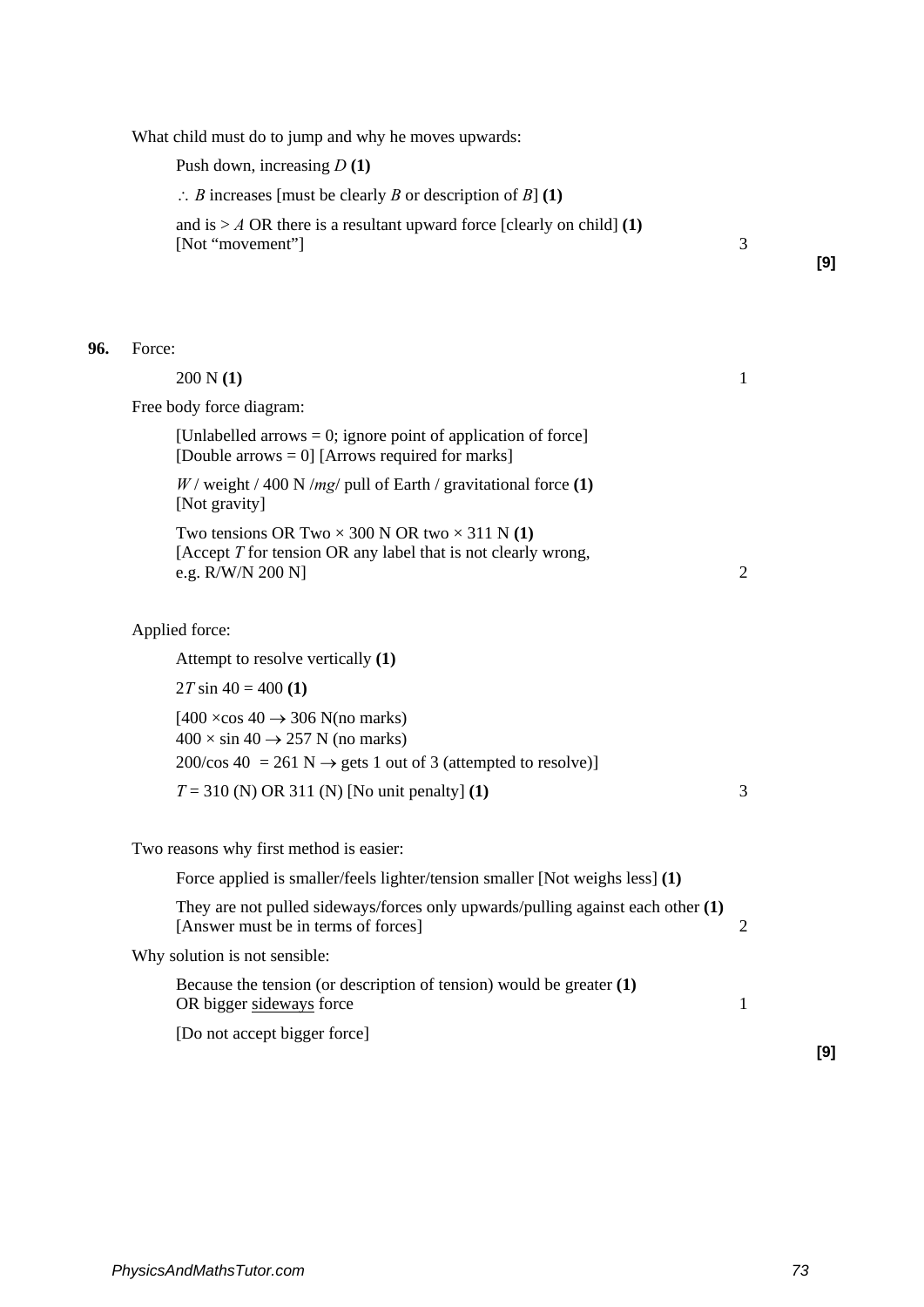**97.** Completion of diagram:



(i) Useful work done by motor:

Correct substitution in *mgh*, i.e. 3400 (kg) 9.81 (m s<sup>-2</sup>)  $\times$  30 (m) (1) = 1.00 MJ OR M Nm [1.02 MJ] **(1)**

(ii) Power output of motor: Power = above  $(J) / 15$  (s) (1)  $= 67 \text{ kW}$  [e.c.f.] (1) 4

Overall energy conversion occurring as vehicle travels from B to C:



Speed of vehicle at point C:

 $\Delta h = 18/(30 - 12)$  (1) Use of  $\frac{1}{2}mv^2 = g.p.e.$  lost (1) [If get height wrong, can only get second mark]  $v = 19 \text{ m s}^{-1} [18.8 \text{ m s}^{-1}]$  3 How speed at C would be expected to differ from previous answer: Same speed/no effect [If this is wrong, no marks] **(1)**

GPE and KE both symbol 181 \f " 12µ *m* OR *g* same for all masses OR *m*s cancel **(1)** 2 [Not *g* is constant]

**[11]**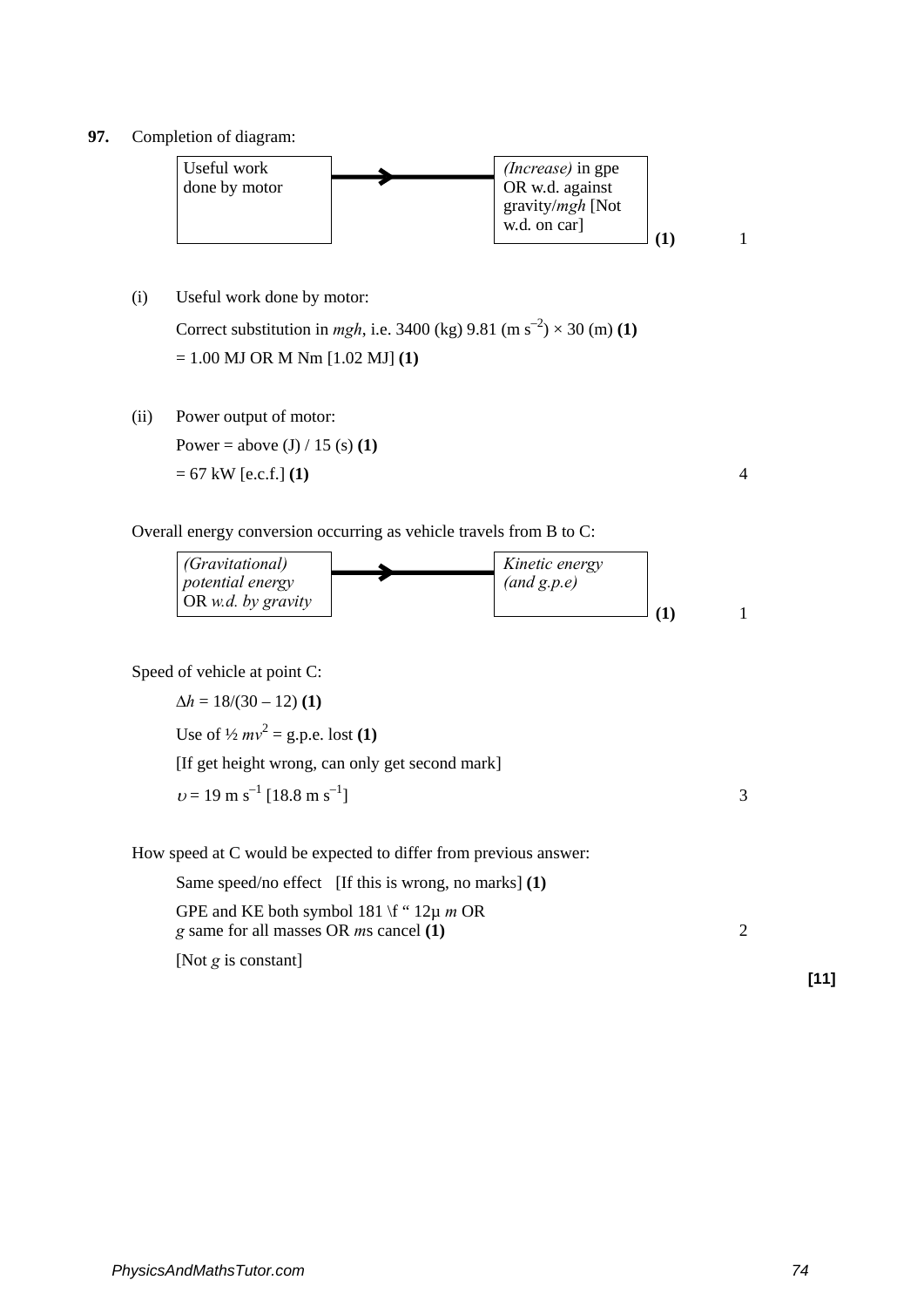| 98. | Power = $\frac{\text{work}}{\text{O}}$ OR $\frac{\text{energy}}{\text{O}}$ OR rate of doing work OR rate of<br>time<br>time<br>transfer of energy $(1)$ |                             |     |
|-----|---------------------------------------------------------------------------------------------------------------------------------------------------------|-----------------------------|-----|
|     | [Symbols, if used, must be defined]                                                                                                                     |                             |     |
|     | Unit = Watt OR J $s^{-1}(1)$                                                                                                                            |                             |     |
|     | Base units:                                                                                                                                             |                             |     |
|     | $\text{kg m}^2 \text{ s}^{-3}$ (1)(1)                                                                                                                   | $\mathcal{D}_{\mathcal{L}}$ |     |
|     | [If incorrect, possible 1 mark for energy or work = kg m <sup>2</sup> s <sup>-2</sup> or for J = Nm]                                                    |                             | [6] |

| Watt OR W OR $J/s$ OR any correct S.I. equivalent $(1)$                                                                                                                   |  |
|---------------------------------------------------------------------------------------------------------------------------------------------------------------------------|--|
| Average speed:                                                                                                                                                            |  |
| $500 \text{ m} / 120 \text{ s}$                                                                                                                                           |  |
| $= 4.2$ OR 4.17 m s <sup>-1</sup> [allow 4.1 or 4.16 or 4 but not 4.0] (1)                                                                                                |  |
| Average resistive force:<br>$[1st$ mark is for the formula in any arrangement] (1)<br>$F = P/v$ [accept P = work/t or P = F $\times$ d/t]<br>$= 230 W / 4.2 m s^{-1} (1)$ |  |
| $= 55 N$                                                                                                                                                                  |  |

Initial acceleration:

**99.** Unit for power:

| Tangent at $t = 0$ drawn (1)                                                          |   |
|---------------------------------------------------------------------------------------|---|
| Acceleration = gradient $(1)$                                                         |   |
| $\Rightarrow$ value in range 0.50 – 0.85 m s <sup>-2</sup> (1)                        | 3 |
|                                                                                       |   |
| To travel 500 m:                                                                      |   |
| Distance travelled = area under graph $(1)$                                           |   |
| Valid attempt to evaluate appropriate area (1)                                        |   |
| Answer in range $105 s - 119 s (1)$<br>[allow use of $s = v \times t$ for full marks] | 3 |
|                                                                                       |   |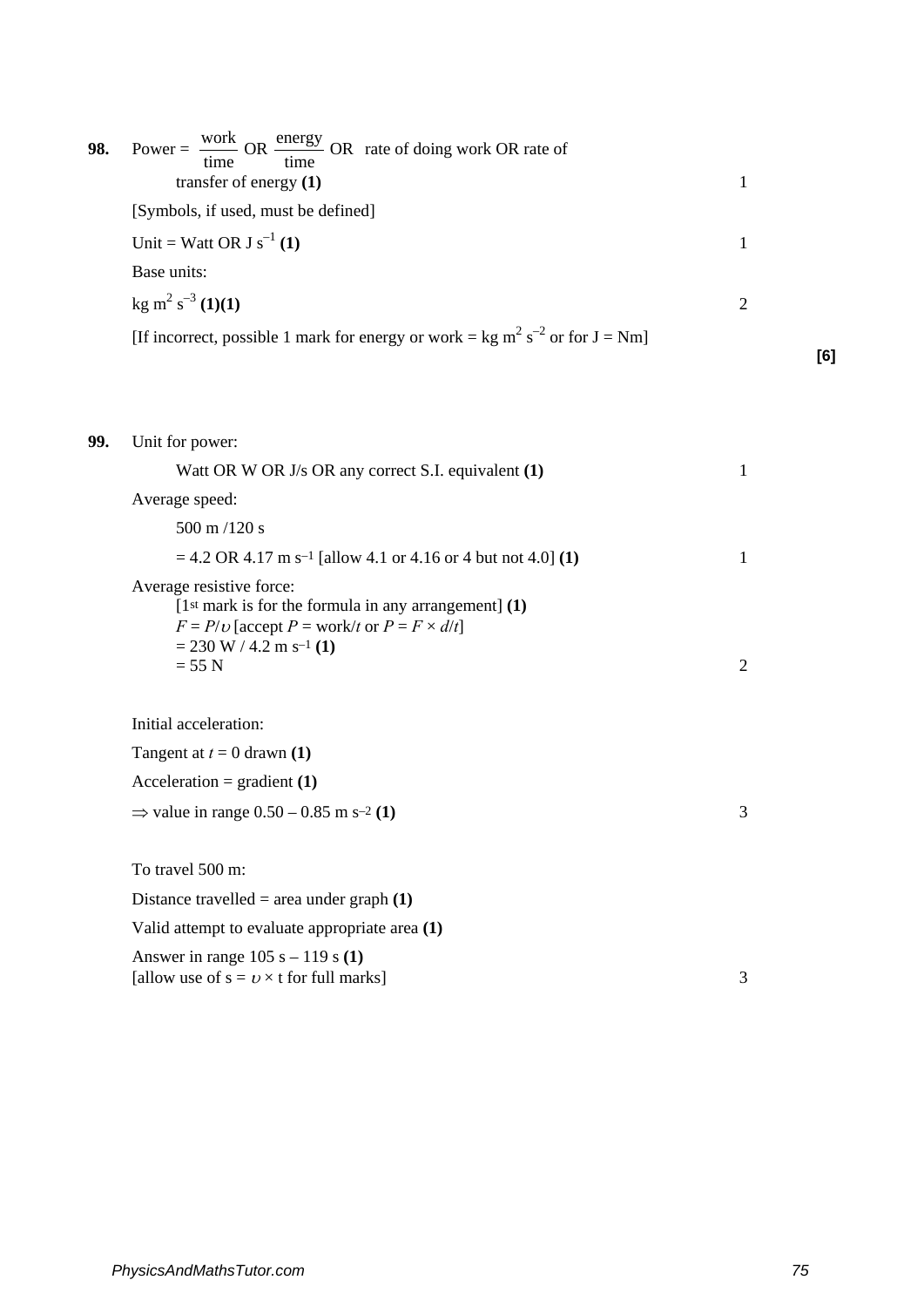Why speed becomes constant:

 $a = 0$  OR  $F$  net/total = 0 OR equilibrium/balanced forces (1) for  $a = 0$ , resistive  $F =$  forward  $F$  [accept friction or drag for resistive] (1) [do not accept "forces are equal" or "has reached terminal velocity"] frictional force increases as velocity increases **(1)** Max 2

**100.** Speed:

 $v^2 = u^2 + 2$  *as* (OR  $\frac{1}{2}$  m  $v^2 = mgh$ )  $\Rightarrow v^2 = 2 \times 9.81 \times 55$  (1)  $\Rightarrow v = 33$  (32.8) m s <sup>-1</sup> (1) 2 Assumption: No air resistance OR no friction OR energy conserved/ no energy loss OR constant acceleration [not "gravity constant"] **(1)** 1 Value for *g*:  $s = ut + \frac{1}{2}at^2(1)$  $\Rightarrow g = \frac{-b}{t^2}$ 2 *t s* OR  $\frac{2 \times 30}{2.1^2}$  (1)  $=13.6$  s  $-2$  2 Explanation:

Imprecise timing– [not "human error" on its own] **(1)**

*t* too small  $\Rightarrow$  *g* too large **(1)** 

OR

Clock started late/ stopped early OR shuttle already moving **(1)** [ not "air resistance"] *t* too small  $\Rightarrow$  *g* too large **(1)** 2 Improvements: Any two from Repeat timing, then average **(1)** Time using video **(1)** Electronic method e.g. light gates, sensors in context **(1)** OR other sensible suggestion e.g. time to bottom **(1)** Max 2

Maximum resultant force:

**[12]**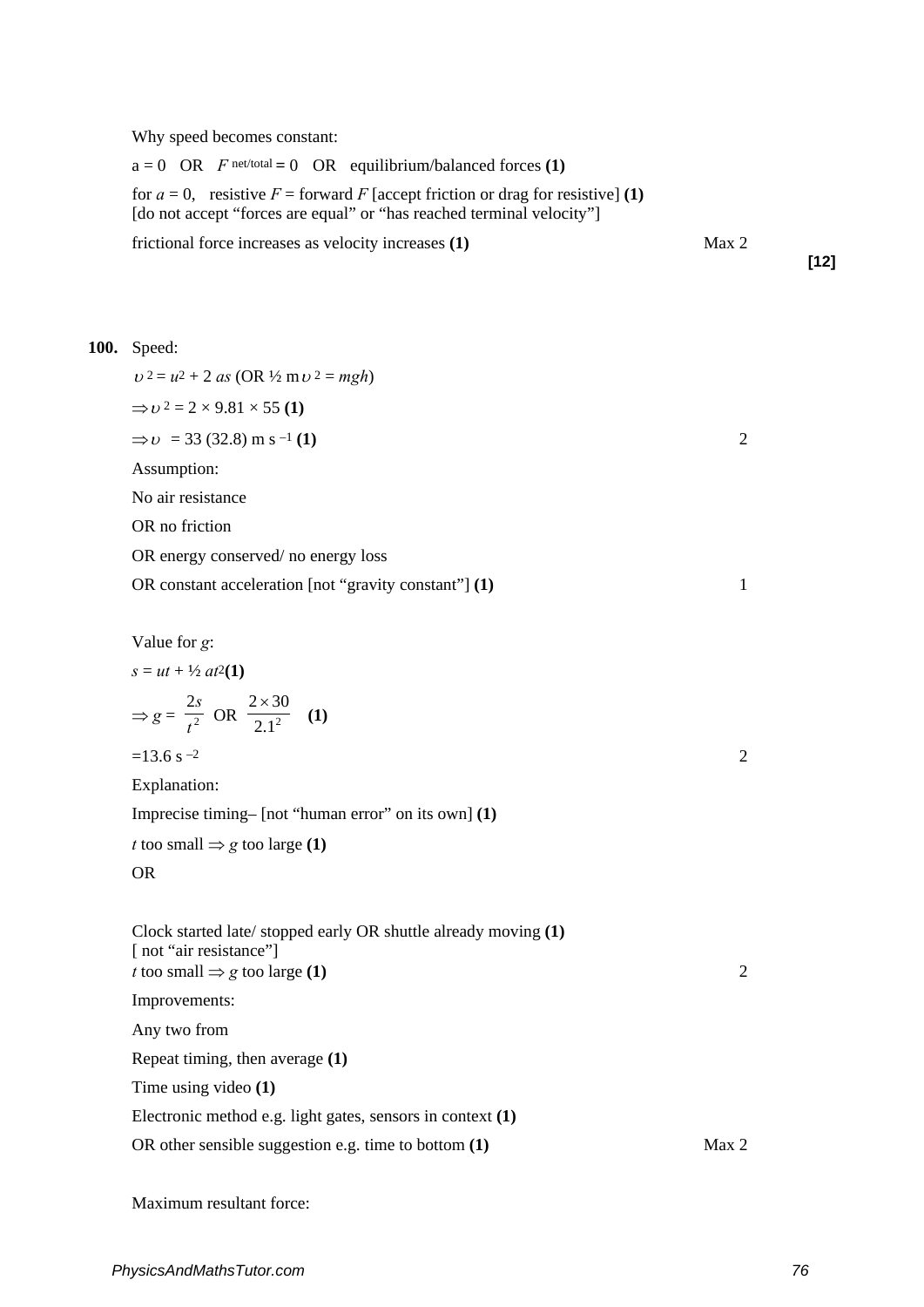| $F = ma(1)$                       |  |
|-----------------------------------|--|
| $= 5000 \times 4.5 \times 9.81$ N |  |
| $= 2.2 \times 10^5$ N (1)         |  |

**[11]**

# **101.** Speed of raindrop:

| $v = u + at = 0 + 9.81$ m s <sup>-2</sup> × 0.2 s = 1.96 m s <sup>-1</sup> $\approx$ 2 m s <sup>-1</sup> (1)                                                                                                    | $\mathbf{1}$   |        |
|-----------------------------------------------------------------------------------------------------------------------------------------------------------------------------------------------------------------|----------------|--------|
| Explanation:                                                                                                                                                                                                    |                |        |
| Air resistance (1)<br>Drag force increases with (speed) (1)                                                                                                                                                     |                |        |
| So resulting accelerating force/acceleration drops (1)                                                                                                                                                          |                |        |
| Terminal velocity when weight = resistance $(+$ upthrust) (1)                                                                                                                                                   | Max 2          |        |
| Mass of raindrop:                                                                                                                                                                                               |                |        |
| $Mass = volume \times density$                                                                                                                                                                                  |                |        |
| substitute $1.0 \times 10^{-3}$ kg $^{-3} \times 4\pi \times (0.25 \times 10^{-3}$ m) <sup>3</sup> /3 (1)                                                                                                       |                |        |
| $6.5 \times 10^{-8}$ (kg) (1)                                                                                                                                                                                   | $\mathfrak{2}$ |        |
| Terminal velocity:                                                                                                                                                                                              |                |        |
| Viscous drag = weight $(1)$                                                                                                                                                                                     |                |        |
| $V_T = (6.54 \times 10^{-8} \text{ kg} \times 9.81 \text{ m s}^{-2}) / (6\pi \times 1.8 \times 10^{-5} \text{ kg m}^{-1} \text{ s}^{-1} \times 2.5 \times 10^{-4} \text{ m})$ (1)<br>[Allow e.c.f. for m and r] |                |        |
| So terminal velocity = $7.56$ m s <sup>-1</sup> (1)                                                                                                                                                             | 3              |        |
| Graph:                                                                                                                                                                                                          |                |        |
| Line drawn which begins straight from $(0,0)$ (1)<br>Then curves correctly $(1)$<br>to horizontal (1)<br>Scale on velocity axis (1)                                                                             |                |        |
| [More than 2 sensible values and unit]                                                                                                                                                                          | Max 3          |        |
| Explanation:                                                                                                                                                                                                    |                |        |
| $V_T$ increases (because of greater mass) (1)                                                                                                                                                                   | $\mathbf{1}$   | $[12]$ |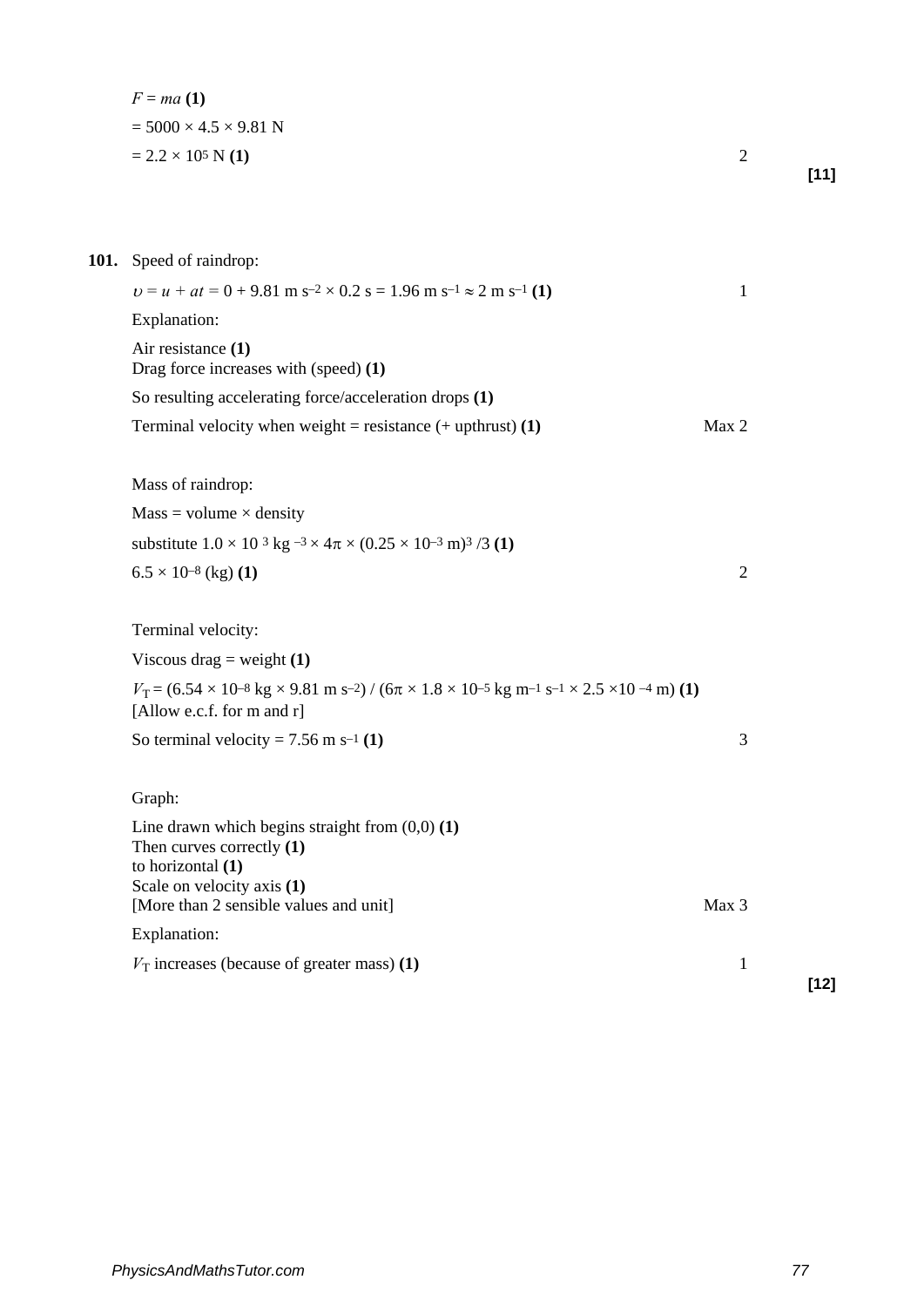**102.** Calculation of work done:

| $Work =$ | area under graph/average force $\times$ distance (1)             |  |
|----------|------------------------------------------------------------------|--|
|          | $=$ $\frac{1}{2} \times 0.040 \text{ m} \times 22 \text{ N}$ (1) |  |
|          | $=$ 0.44 J (1)                                                   |  |
|          |                                                                  |  |

[Allow any correct unit, e.g. N m. Penalise unit once only]

 $[Fd \rightarrow +0.88 \text{ J gets } 1/3]$ 

Calculation of energy:

GPE = 
$$
0.024 \text{ kg} \times 9.81 \text{ (or } 10) \text{ m s}^{-2} \times 0.60 \text{ m (1)}
$$
  
=  $0.14 \text{ J (1)}$ 

Comparison:

Some energy transferred to some other form **(1)**

Reason [a mechanism or an alternative destination for the energy], e.g. **(1)**

Friction Air resistance Heat transfer to named place [air, frog, surroundings etc] Internal energy Vibrational energy of spring Sound

OR quantitative comparison (0.3 J converted)

[No e.c.f. if gpe > work] 2

**103.** Explanation: Changing direction/with no force goes straight on (along tangent) **(1)** Acceleration/velocity change/momentum change (1) 2 Identification of bodies: A: Earth [*Not* Earth's gravitational field] **(1)** B: scales [*Not* Earth/ground] **(1)** 2 Calculation of angular speed: Angular speed  $=$  correct angle  $\div$  correct time [any correct units] (1)

 $= 4.4 \times 10^{-3}$ rad min<sup>-1</sup> / 0.26 rad h<sup>-1</sup>/ 2πrad day<sup>-1</sup> etc **(1)** 2

**[7]**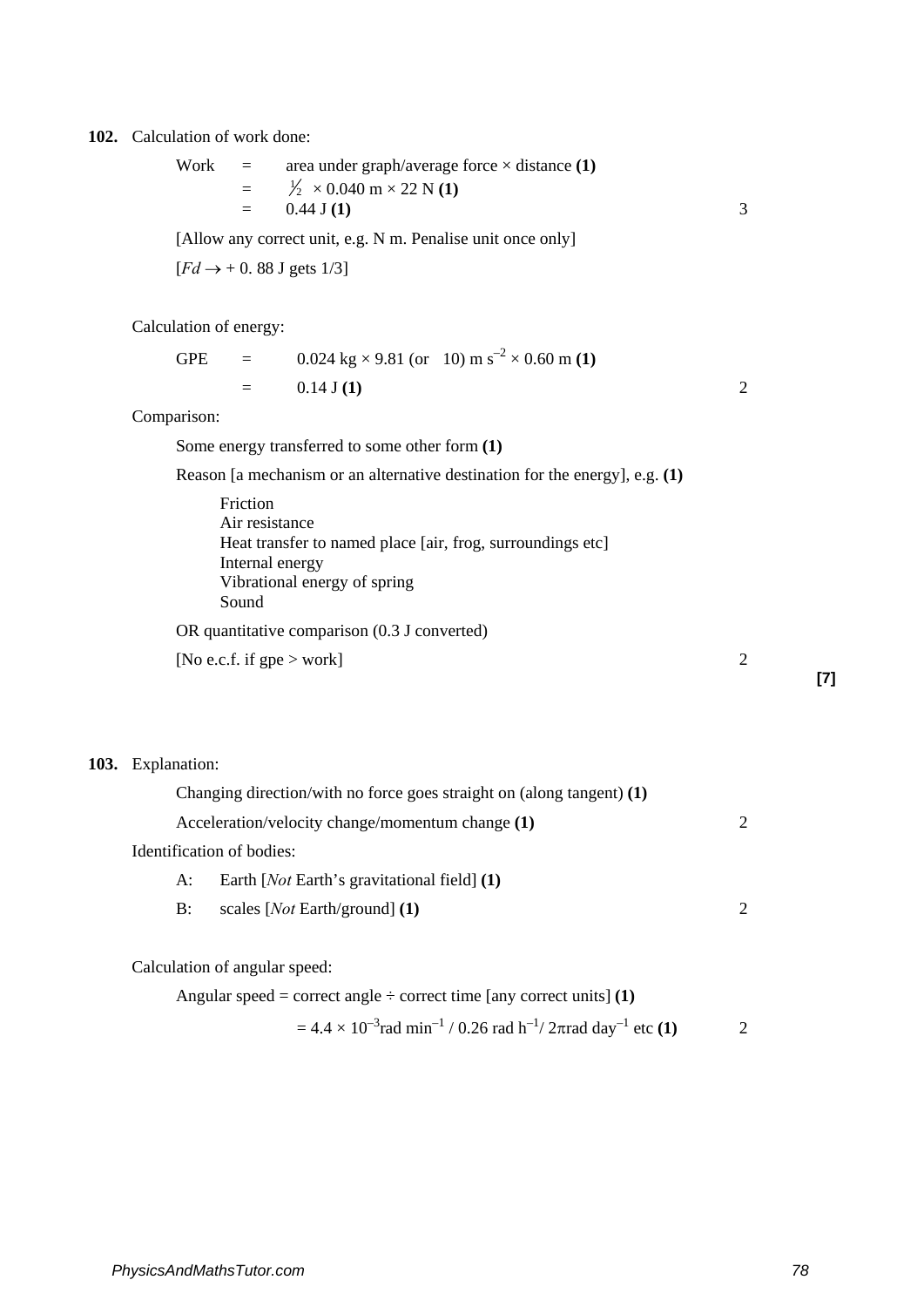Calculation of resultant force:

Force  $= mr\omega^2 (1)$  $=$  55 kg  $\times$  6400  $\times$ 10<sup>3</sup> m  $\times$  (7.3  $\times$  10<sup>-5</sup> rad s<sup>-1</sup>)<sup>2</sup> (1)  $=$  1.9 N (1) 3

[No e.c.f here unless  $\omega$  in rad s<sup>-1</sup>]

Calculation of value of force B:

|  | Force B = $539N - 1.9N(1)$       |  |
|--|----------------------------------|--|
|  | $=$ 537 N (1)                    |  |
|  | [e.c.f. except where $R.F = 0$ ] |  |
|  |                                  |  |

Force

| Scales read 537 N (same as B) [allow e.c.f.]        |  |
|-----------------------------------------------------|--|
| Newton's 3rd law/force student exerts on scales (1) |  |

**[12]**

**104.** Addition of forces to produce a free-body diagram for trolley:

[Unlabelled arrows = 0; ignore point of application of force] **(1)** R/N/Reaction/push of slope/ normal contact force [NOT normal] should be approximately perpendicular to slope] F/friction/drag/air resistance **(1)** 3

W/weight/mg/pull of Earth/gravitational force [Not gravity] [Should be vertical by eye]

| Evidence that trolley is moving with constant velocity:              |  |     |
|----------------------------------------------------------------------|--|-----|
| Trolley travelled equal distances (in same time)                     |  |     |
| Acceleration of trolley down slope:                                  |  |     |
| $0/$ no acceleration                                                 |  |     |
| What value of acceleration indicates about forces acting on trolley: |  |     |
| Forces balance OR $\Sigma F = 0$ OR in equilibrium OR zero resultant |  |     |
| [Forces are equal $0/1$ ]                                            |  |     |
|                                                                      |  | [6] |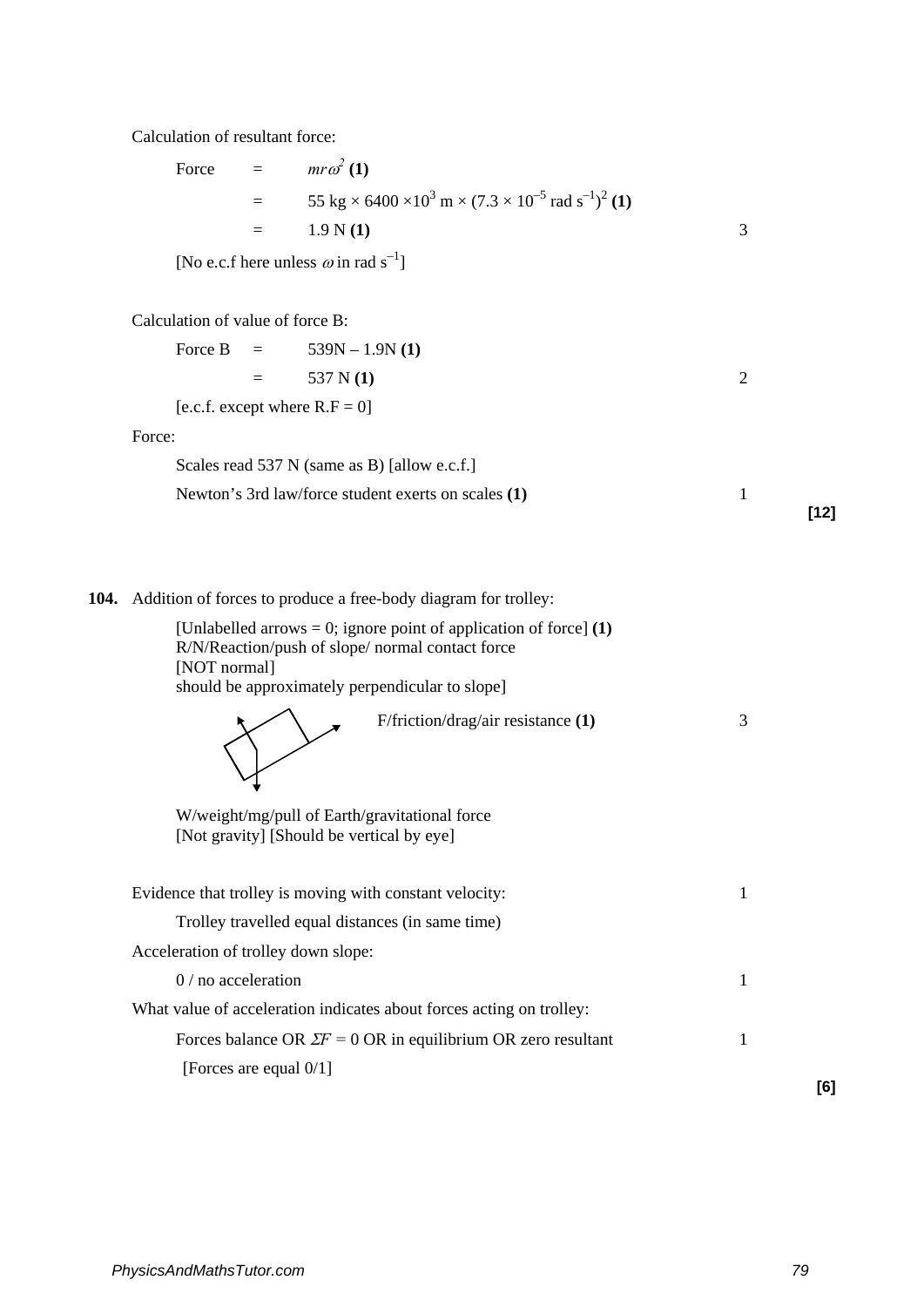**105.** Demonstration that speed is about 7 m s–1

$$
v = d/t = 130 \text{ m} / 18 \text{ s}
$$
  
(= 7.2 m s<sup>-1</sup>) (1)

Calculation of average deceleration:

 $v^2 = u^2 + 2as$  (1) 1  $\rightarrow 0 = 7.2^2$  [OR 7<sup>2</sup>] + 2 × *a* × 110  $\rightarrow a$  $= 0.24$  [OR 0.22] m s<sup>-2</sup> (1) 1 [Ignore signs]

Calculation of average decelerating force if combined mass is 99 kg:

| $F = ma$                        |  |
|---------------------------------|--|
| $= 99 \times 0.24$ (0.22) N (1) |  |
| $= 24 (22) N(1)$                |  |

Discussion:

| Need balanced forces OR forward force = resistive force(s) $(1)$ |  |
|------------------------------------------------------------------|--|
| F needed $> 24$ (22) N (1)                                       |  |

since that value was **average** force **(1)**

[Any 2 points from three]

Energy transferred: 1

$$
3 J (1)
$$

**106.** Demonstration that initial vertical component is about 7 m s–1:

$$
\nu^{\blacklozenge} = \nu \sin \theta = 12.9 \times \sin 34.5^{\circ} \text{ m s}^{-1} \text{ (1)}
$$
  
= 7.31 m s<sup>-1</sup> (1)

Calculation of time:

$$
t \t v\spadesuit/g = 7.31/9.81 \text{ s (1)}
$$
  
= 0.745 s (1)

**[7]**

Max 2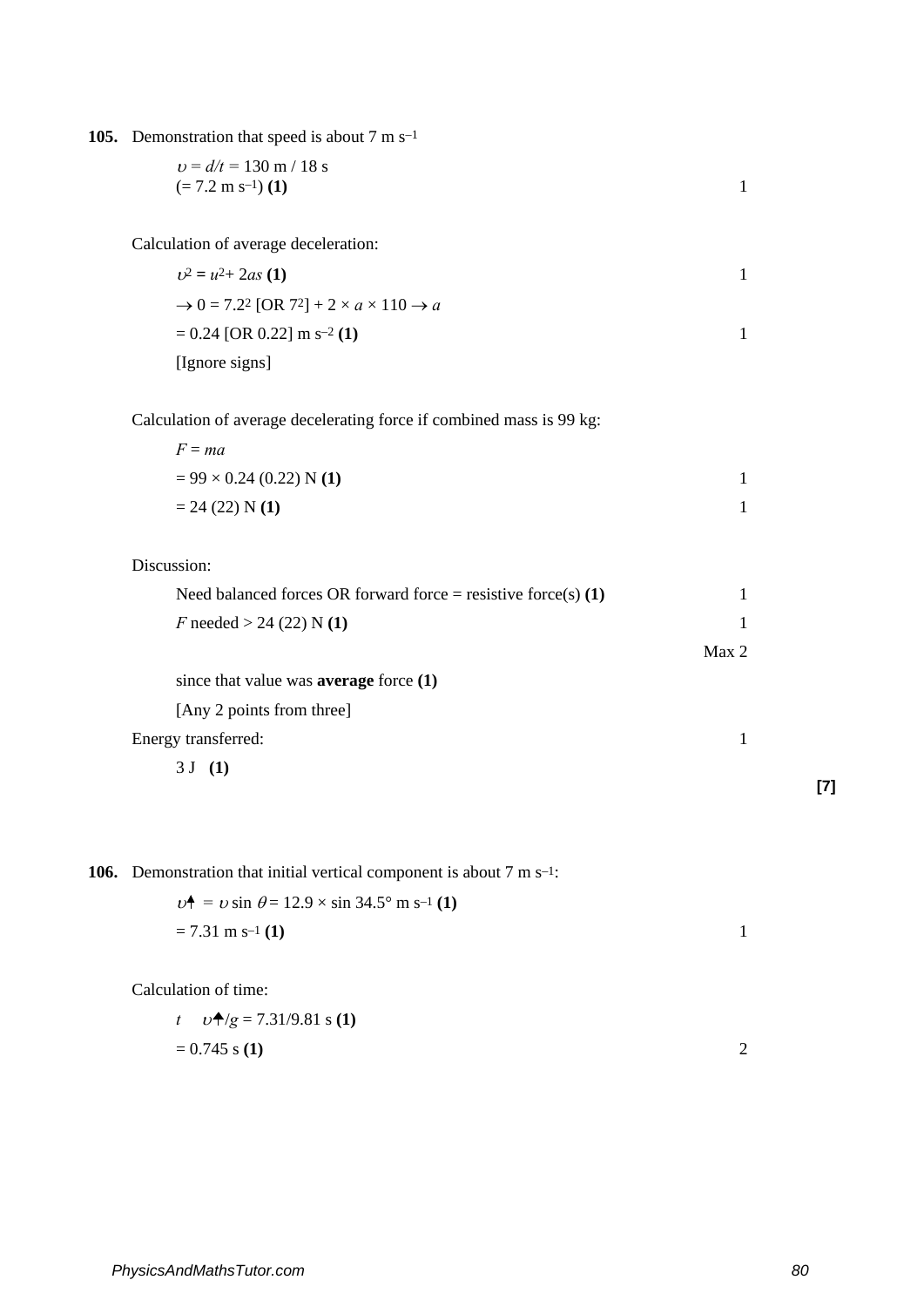More than twice **(1)** Because falls further than rises **(1)** OR Same time to fall to same level **(1)** 2 OR Similar reasoning

Calculation of horizontal distance:

| $d = v \times t = 12.9$ m s <sup>-1</sup> × cos 34.5° × 1.71 s (1) |  |
|--------------------------------------------------------------------|--|
| $= 18.2$ m (1)                                                     |  |

Demonstration:

| K.E. = $\frac{1}{2}$ $m v^2 = \frac{1}{2} \times 5 \times (12.9)^2$ J |  |
|-----------------------------------------------------------------------|--|
| $(= 416 \text{ J})$ (1)                                               |  |

| Two reasons why figure is low:                                                         |                |        |
|----------------------------------------------------------------------------------------|----------------|--------|
| Gravitational p.e. gained by shot (1)                                                  |                |        |
| Kinetic energy and/or gravitational p.e. gained by athlete's body $(1)$ $(1)$          |                |        |
| [At least ONE of the above needed to gain two marks]                                   |                |        |
| Work against air resistance during acceleration (1)                                    |                |        |
| Other sensible point (1)                                                               | Max 2          |        |
| Suggestion for measuring $\nu$ .                                                       |                |        |
| Use video + frame analysis OR computer analysis package $(1)$                          |                |        |
| Further detail,                                                                        |                |        |
| e.g. $v =$ distance $\div$ time interval OR gradient of svt graph (1)                  | $\overline{2}$ |        |
|                                                                                        |                | $[12]$ |
|                                                                                        |                |        |
| 107. What happens when switch moved from A to B:                                       |                |        |
| Ball released/drops                                                                    |                |        |
| Clock starts                                                                           | $\overline{2}$ |        |
| Time for ball to fall 1.00 m:                                                          |                |        |
| $x = gt^2/2$ [sufficient use of equation of motion]                                    |                |        |
| $t^2 = 2 \times 1.00$ m/9.81 m s <sup>-2</sup> [correct substitution in all equations] |                |        |
| $t = 0.45$ s                                                                           | 3              |        |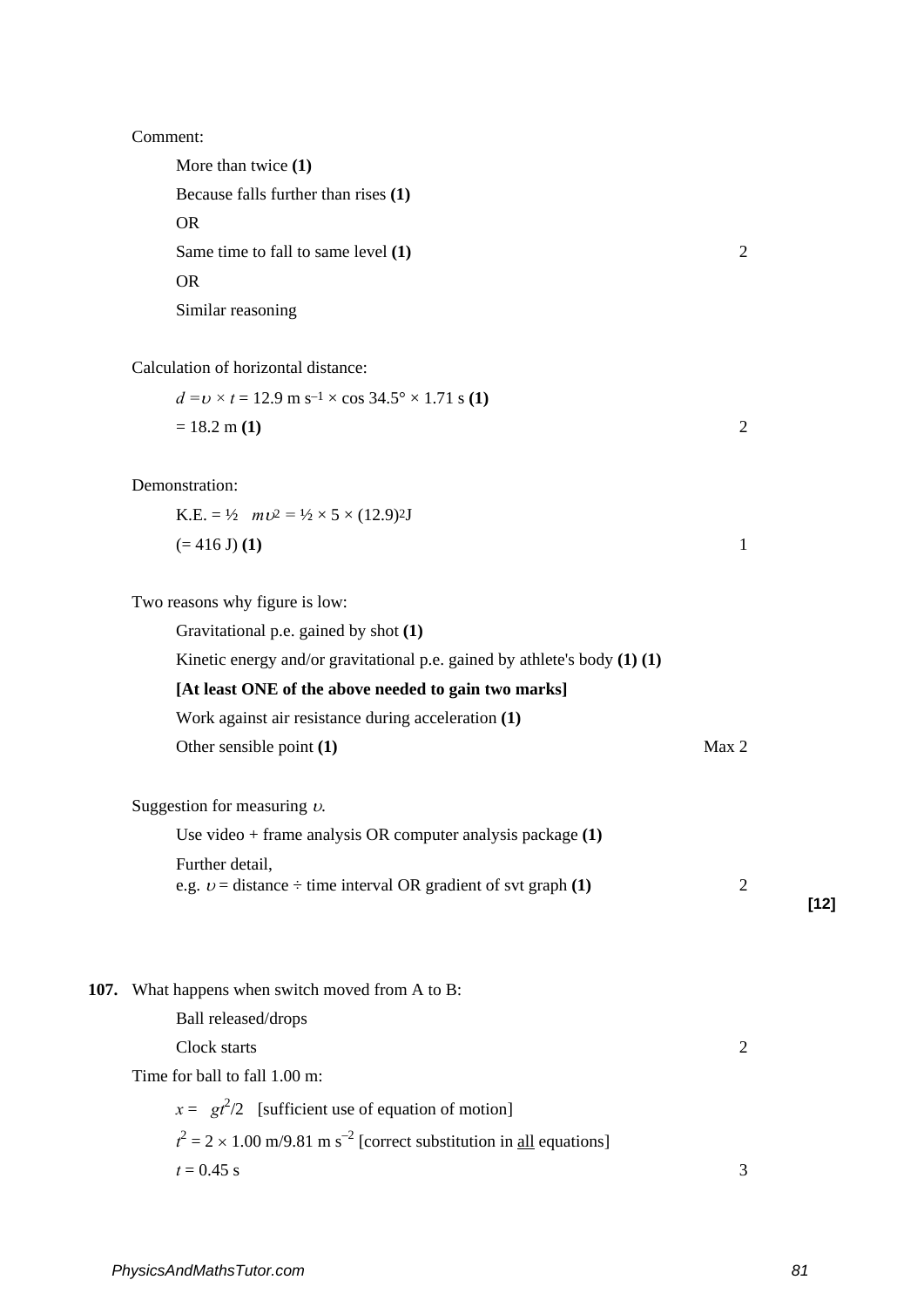Time for ball to reach ground, with reason:

0.45 s/same as before **(**e.c.f)

| Horizontal and vertical motion independent/same (vertical) height |  |
|-------------------------------------------------------------------|--|
|-------------------------------------------------------------------|--|

Same vertical distance/same (or zero) initial velocity

[NOT same force or acceleration] 2

Speed at which ball was fired:

2.00 m/0.45 s (e.c.f)

4.4 m s<sup>-1</sup> 2

**[9]**

**[8]**

| <b>108.</b> Description of force C which forms a Newton's third law pair with A                                                                                                                                                             |                  |
|---------------------------------------------------------------------------------------------------------------------------------------------------------------------------------------------------------------------------------------------|------------------|
| Man pulling Earth upwards                                                                                                                                                                                                                   |                  |
| with a gravitational force                                                                                                                                                                                                                  | $\overline{2}$   |
| Similarities and differences                                                                                                                                                                                                                |                  |
| <i>Similarities</i> [any 3]:                                                                                                                                                                                                                |                  |
| Magnitudes or equal<br>Kind (or type) of force <i>or</i> gravitational forces<br>Line of action [but <b>not</b> same plane, or point, or parallel]<br>Time interval or duration<br>Constant [not true in general but true in this instance] | Max <sub>3</sub> |
| Differences:                                                                                                                                                                                                                                |                  |
| On different bodies [must say "bodies" or equivalent]                                                                                                                                                                                       |                  |
| Direction [again, it answers this particular question] or opposite                                                                                                                                                                          | 2                |
| Two forces which show whether <i>or</i> not man is in equilibrium:                                                                                                                                                                          |                  |
| A and B                                                                                                                                                                                                                                     |                  |

**109.** Calculation of total amount of energy released during flight:

| $1.71 \times 10^5$ litres $\times$ (38 MJ litre <sup>-1</sup> )          |  |
|--------------------------------------------------------------------------|--|
| $= 6.5 \times 10^6$ MJ                                                   |  |
| Calculation of input power to engines:                                   |  |
| $6.5 \times 10^{12}$ J ÷ (47 × 3600 s) [Allow e.c.f for energy released] |  |
| $=$ 38 MW                                                                |  |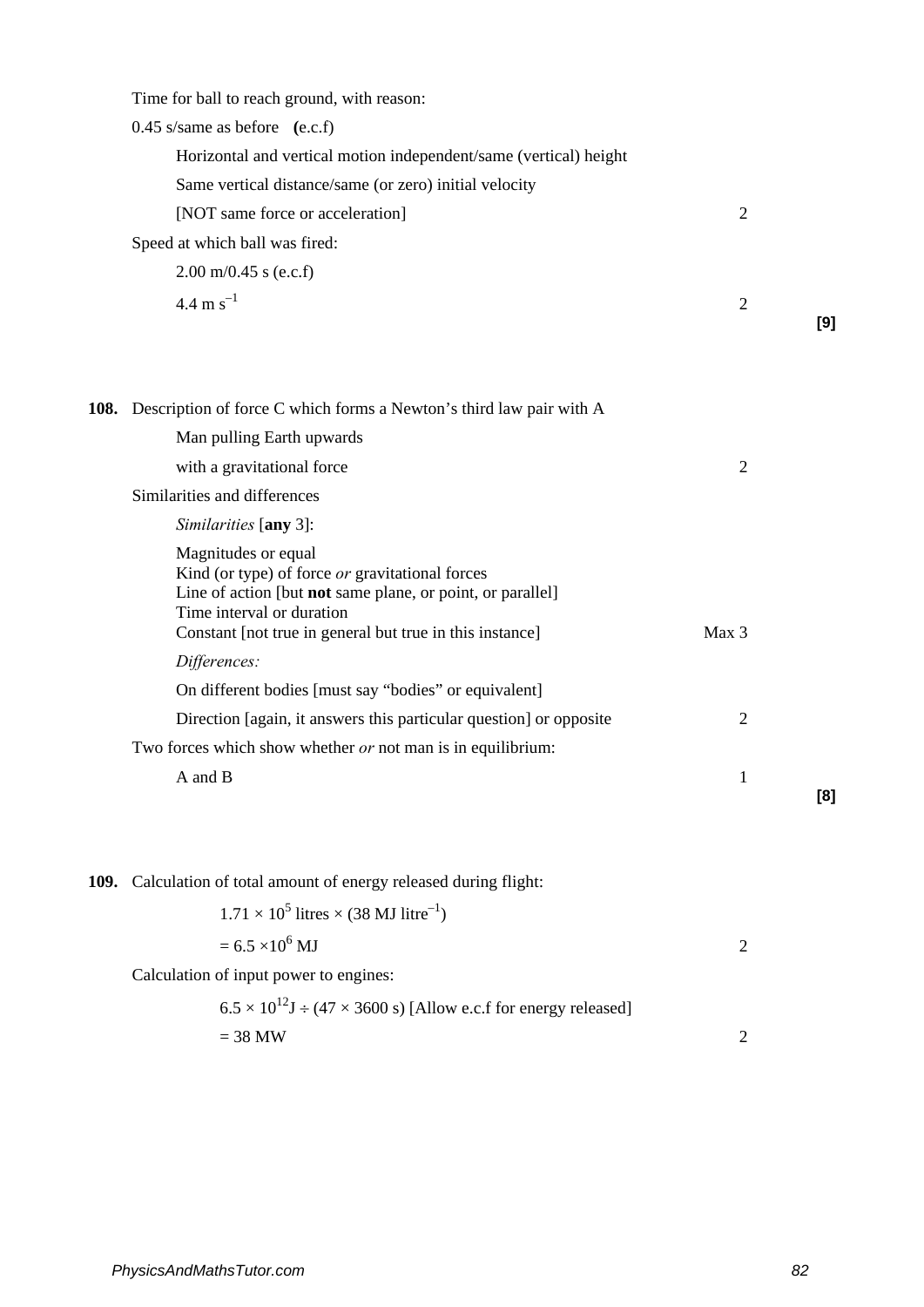Calculation of aircraft's average speed:

$$
(41\ 000\ km) \div (47\ h)\ or\ (41\times10^6\ m)/(47\times3600\ s)
$$
  
= 870 km h<sup>-1</sup> or 240 m s<sup>-1</sup>

Multiply *maximum* thrust by average speed and comment on answer:

One engine: (700 kN  $\times$  870 km h<sup>-1</sup>) *or* (700 kN  $\times$  240 m s<sup>-1</sup>)

Two engines:  $(2 \times 700 \text{ kN} \times 870 \text{ km h}^{-1})$ *or*  $(2 \times 700 \text{ kN} \times 240 \text{ m s}^{-1}) = 340 \text{ MW}$ 

[Allow any correct unit with corresponding arithmetic, eg kN km  $h^{-1}$ ]

Statement recognising that the product is a power.

Either a comparison of the two powers or a comment on the engine thrusts. 6

**[10]**

**110.** Calculation of time bullet takes to reach top of its flight and statement of any assumption made:

$$
-9.8 \text{ m S}^{-2} = (0 \text{ m s}^{-1} - 450 \text{ m s}^{-1})/t
$$
  

$$
t = 46 \text{ s}
$$
  
Assumption: air resistance is negligible, acceleration constant or equivalent

Sketch of velocity-time curve for bullet's flight:

Label axes

Show the graph as a straight line inclined to axis

 $+ 450$  m s<sup>-1</sup> and 46 s shown correctly

 $-450$  m s<sup>-1</sup> or 92 s for a correctly drawn line

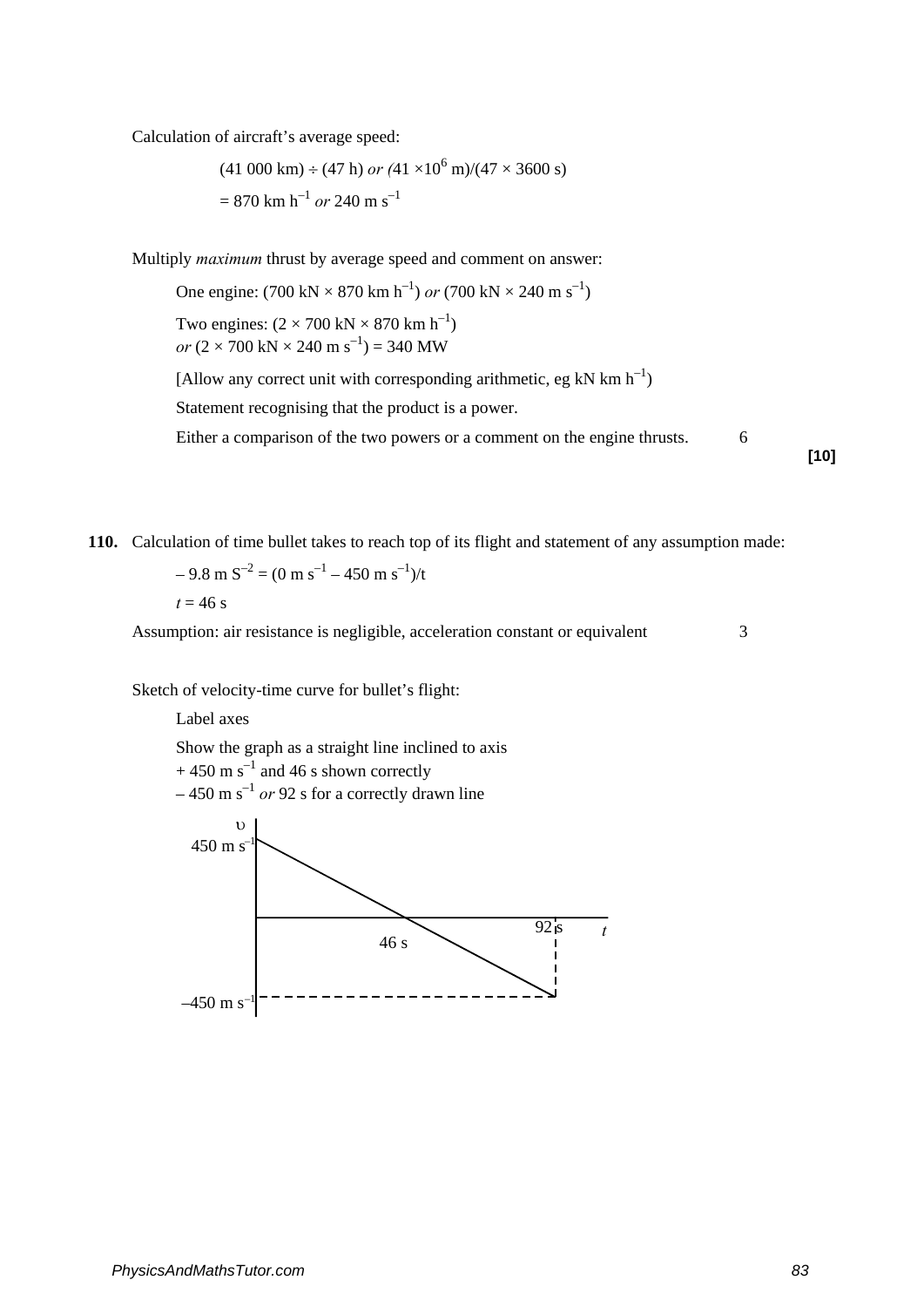Explanation of shape of graph:

Why the line is straight - acceleration constant *or* equivalent or why the velocity changes sign *or* why the gradient is negative

Calculate the distance travelled by bullet, using graph:

Identification of distance with area between graph and time axis or implied in calculation 20 700 m for  $g = 9.8$  ms<sup>-2</sup> or alternative answers from different but acceptable "g" values. 7

[Allow e.c.f with wrong time value.]

**[10]**

**111.** State the difference between scalar and vector quantities. **Scalar quantities are non-directional (1) Vector quantities are direction (1)**

A lamp is suspended from two wires as shown in the diagram. The tension in each wire is 4.5N.



Calculate the magnitude of the resultant force exerted on the lamp by the wires.

**4.5 N cos 40° (1) × 2 (1) Resultant force = 6.9 N (1)**

What is the weight of the lamp? Explain your answer. **6.9 N (1) Weight = Supporting force or it is in equilibrium (1)**

**[Total 7 marks]**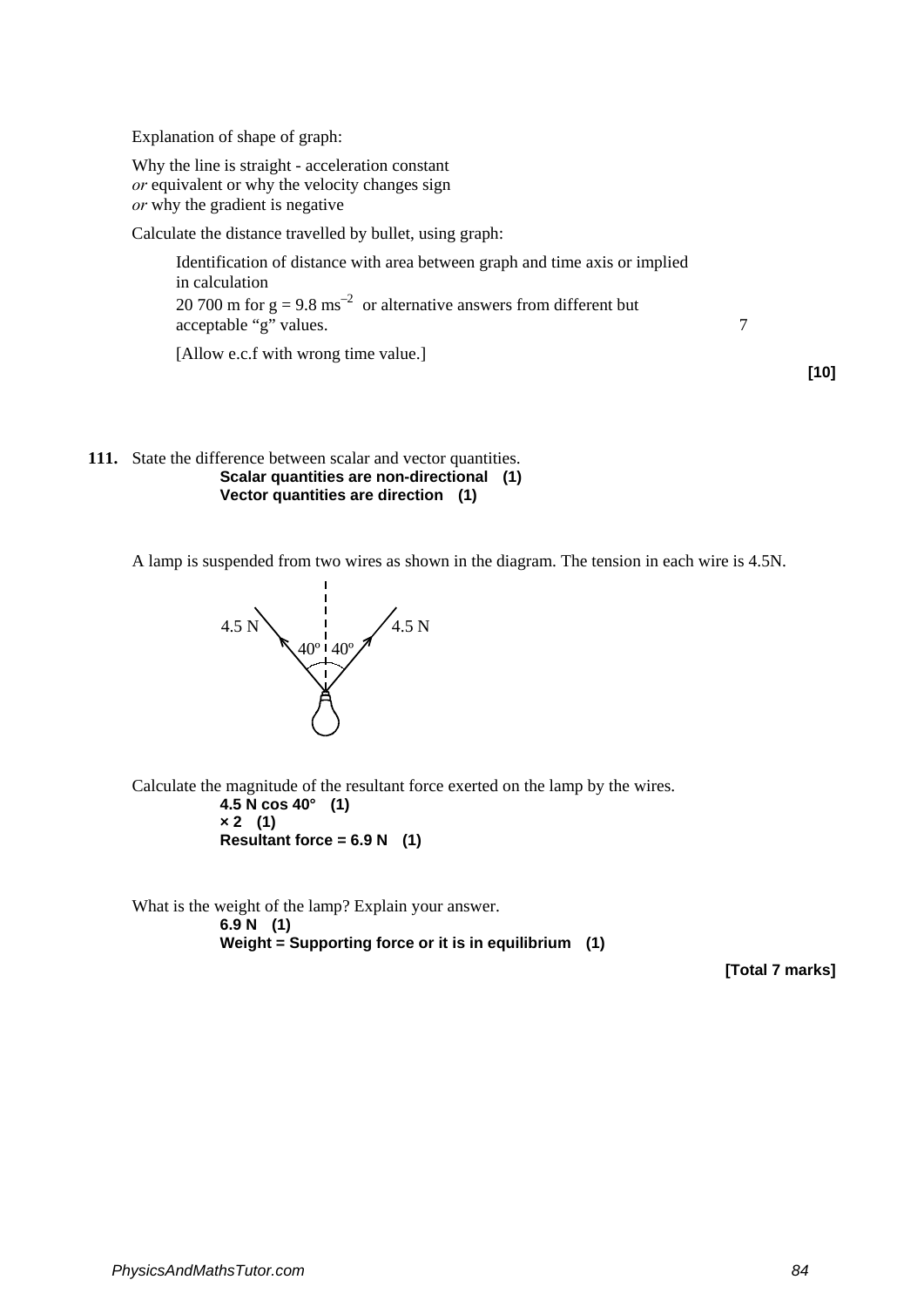**112.** Each of the following graphs can be used to describe the motion of a body falling from rest. (Air resistance may be neglected.)



Which graph shows how the kinetic energy of the body (*y*-axis) varies with the distance fallen (*x*-axis)?

Graph **C (1)**

Explain your answer.

**Since kinetic energy gained = potential energy lost, (1) Kinetic energy gained** ∝ **distance fallen (1)**

```
(3 marks)
```
Which graph shows how the distance fallen (*y*-axis) varies with the time (*x*-axis)?

Graph **E (1)**

Explain your answer.

**Speed increases with time (1) So gradient increases with distance (1)**

**(3 marks)**

Which graph shows the relationship between acceleration (*y*-axis) and distance (*x*-axis)?

Graph **A (1)**

Explain your answer.

**Acceleration is constant (1) throughout the motion (1)**

> **(3 marks) [Total 9 marks]**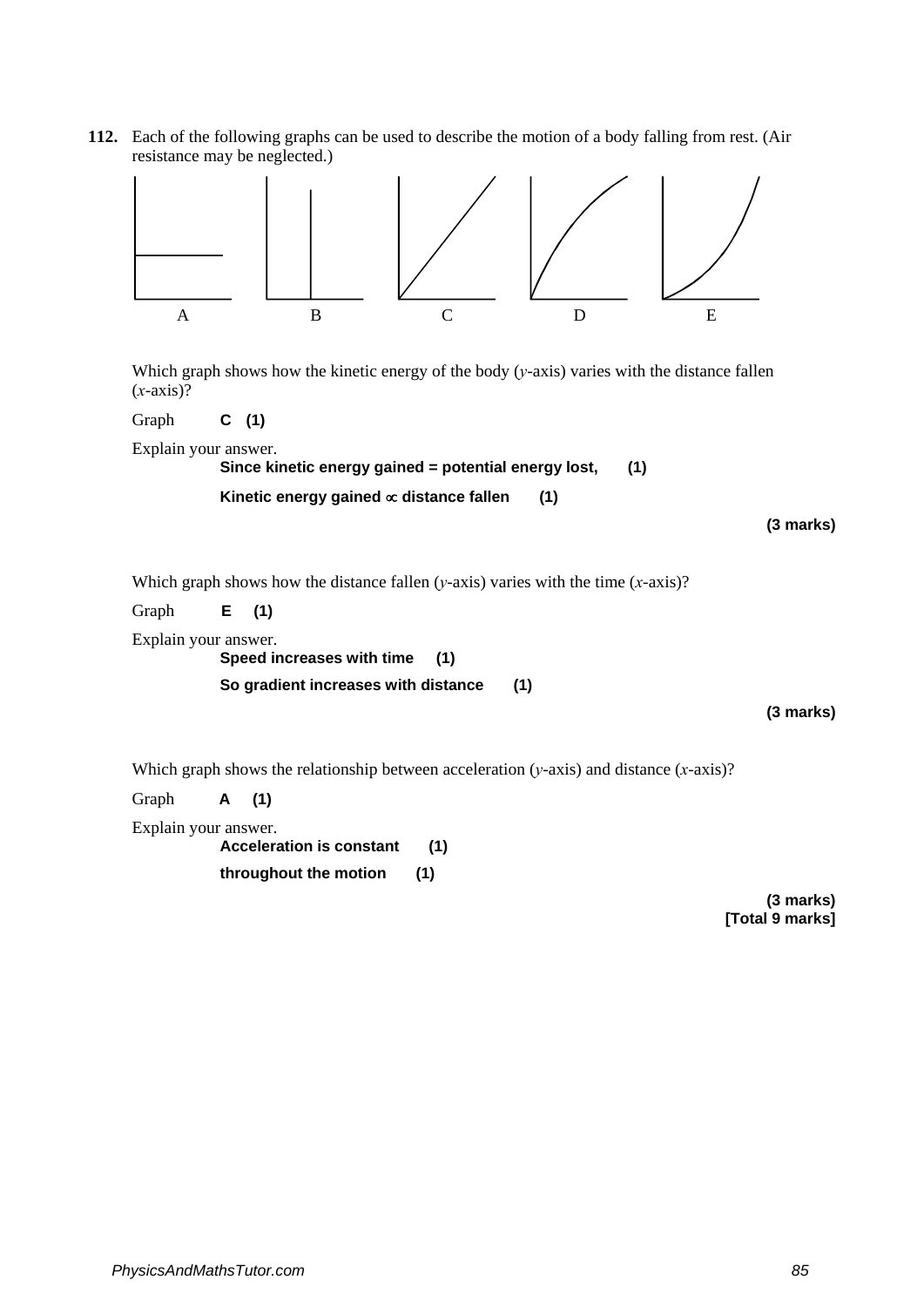**113.** An athlete of mass 55 kg runs up a flight of stairs of vertical height 3.6 m in 1.8 s. Calculate the power that this athlete develops in raising his mass.



**(3 marks)**

One way of comparing athletes of different sizes is to compare their power-to-weight ratios. Find a unit for the power-to-weight ratio in terms of SI base units.

**Units correctly attached to a correct equation (1)**

e.g. 
$$
\frac{\text{power}}{\text{weight}} = \frac{\text{N} \text{ m s}^{-1}}{\text{N}}
$$
 (1)  
= m s<sup>-1</sup> (1)

**(0) if m s–1 is derived wrongly**

**(2 marks)**

Calculate the athlete's power-to-weight ratio.

**Power to weight ratio**  $= \frac{}{(55 \text{ kg}) \times (9.81 \text{ m s}^{-2})}$  $(1080 W)$  $\sqrt{(9.81 \text{ m s}^{-2})}$  (1) Power-to-weight ratio  $= 2$  [m s<sup>-1</sup>] (1) **(Unit error not penalised in final part)**

> **(2 marks) [Total 7 marks]**

**114.** The diagram shows a velocity-time graph for a ball bouncing vertically on a hard surface.

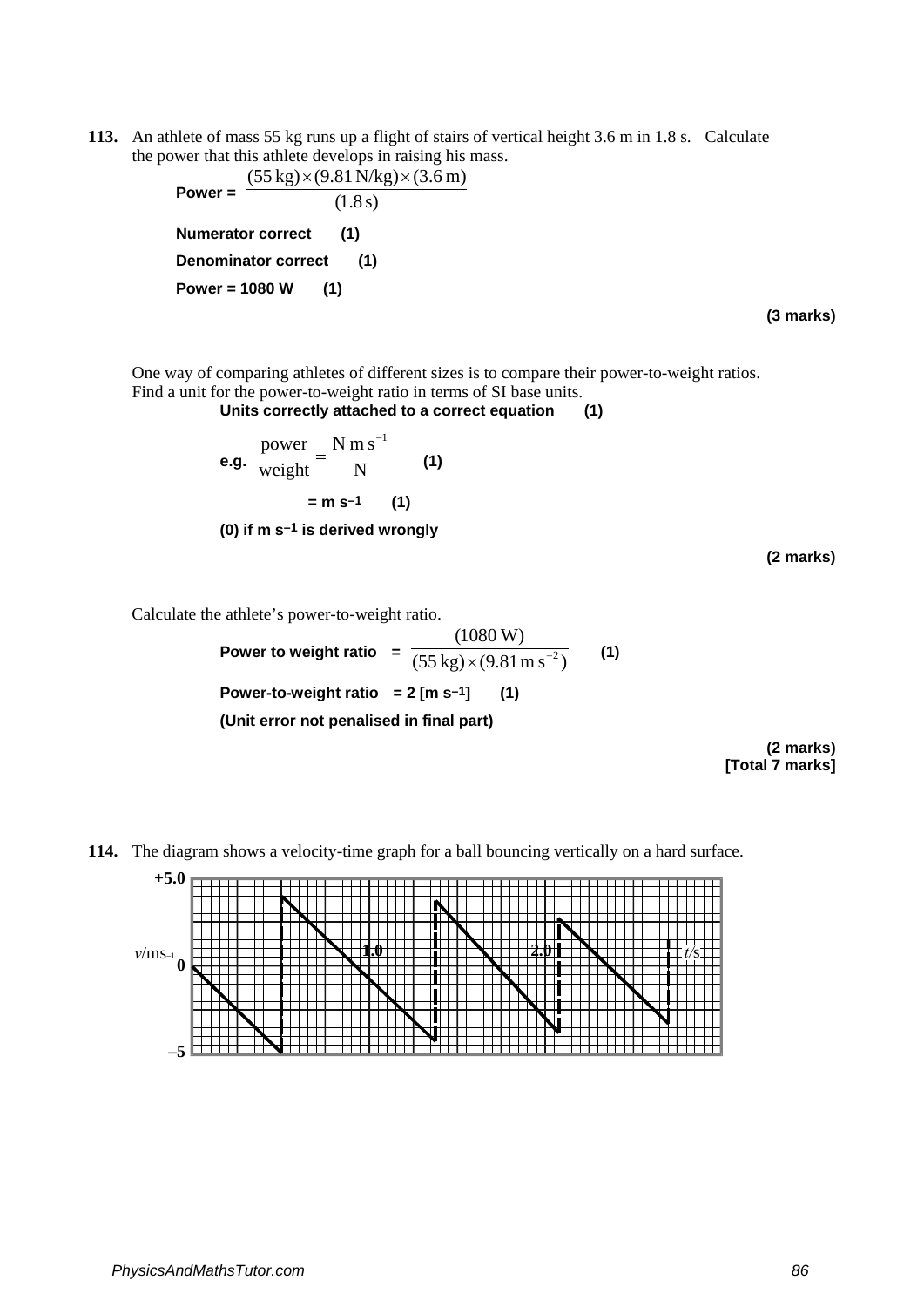At what instant does the graph show the ball to be in contact with the ground for the third time?

**2.05 s** ≤ **t** ≤ **2.10 s (2) OR 2.00** ≤ **t** ≤ **2.20 s (1)**

**(2 marks)**

The downwards-sloping lines on the graph are straight. Why are they straight? **Acceleration of the ball or force on the ball or gravitational field strength**

**is constant or uniform (2 or 0)**

**(2 marks)**

Calculate the height from which the ball is dropped.

**Relevant equation or correct area (1) Substitution correct (1) Answer (1.2 m** ≤ **height** ≤ **1.3 m) (1)**

**(3 marks)**

Sketch a displacement-time curve on the axes below for the first second of the motion.

| Displacement/m |  |  | O. | 5 |  |  |  | 1 | Õ |  |  | 'c |  |  |
|----------------|--|--|----|---|--|--|--|---|---|--|--|----|--|--|
| 0              |  |  |    |   |  |  |  |   |   |  |  |    |  |  |
|                |  |  | ٢  |   |  |  |  |   |   |  |  |    |  |  |
| $-1.25$        |  |  |    |   |  |  |  |   |   |  |  |    |  |  |

| Displacement scale agreeing with above  |     |  |  |  |  |  |  |
|-----------------------------------------|-----|--|--|--|--|--|--|
| First half of curve correct<br>(1)      |     |  |  |  |  |  |  |
| Second half correct with reduced height | (1) |  |  |  |  |  |  |

What is the displacement of the ball when it finally comes to rest? **–1.25 m (correct magnitude** *and* **direction)** 

**(Look at candidate's displacement origin)**

**(3 marks)**

**(1 mark) [Total 11 marks]**